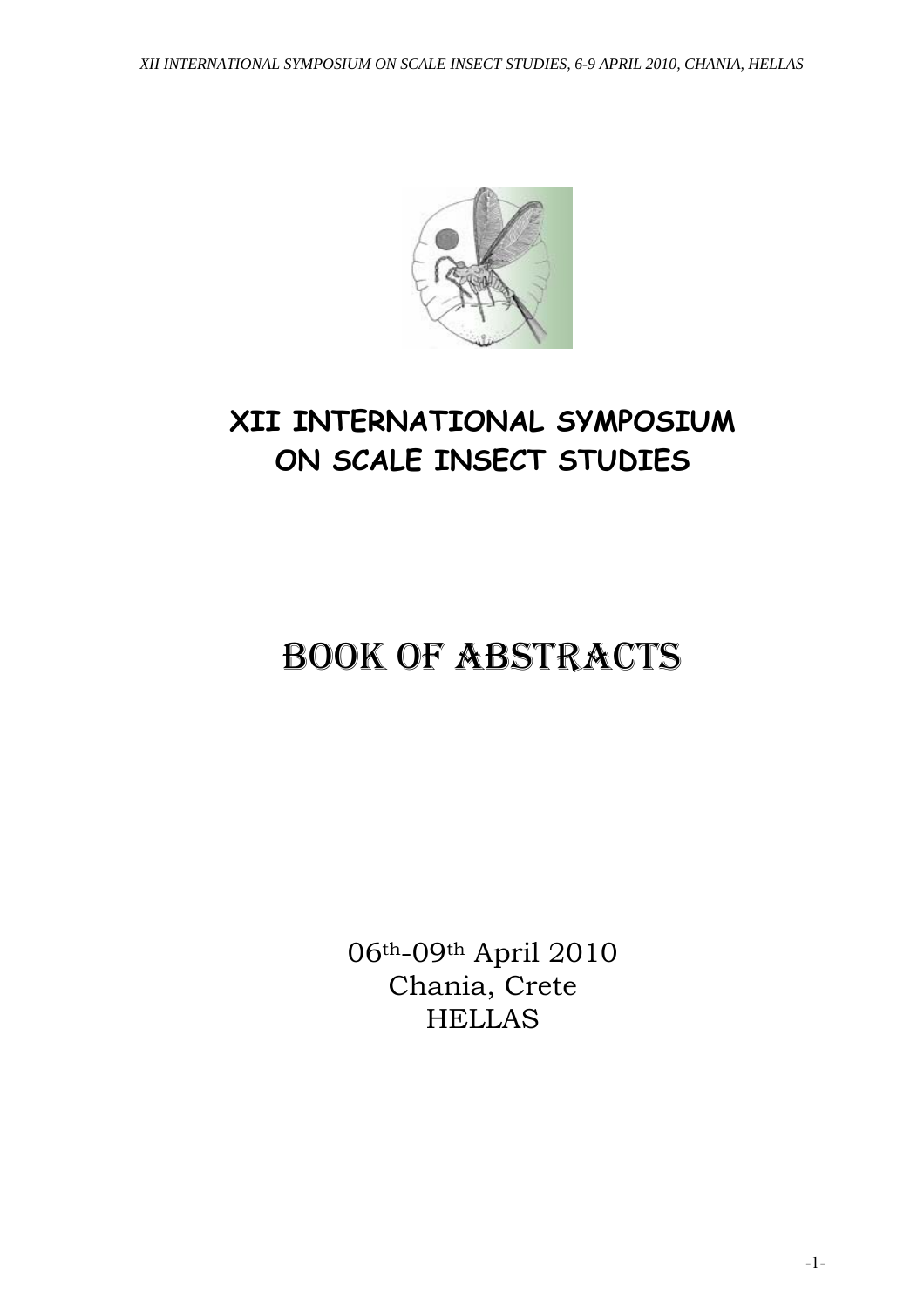# **Local Organizing Committee**

**Dr Sofia Gounari**  Inst. Of Veterinary Research, NAGREF



 Hellenic Scientic Society of APICULTURE & SERICULTURE

# **Dr George Stathas**

Highest Technological Educational Inst. of Kalamata

**Dr Panagiotis Milonas**  Benaki Phytopathological Institute



 HELLENIC ENTOMOLOGICAL **SOCIETY**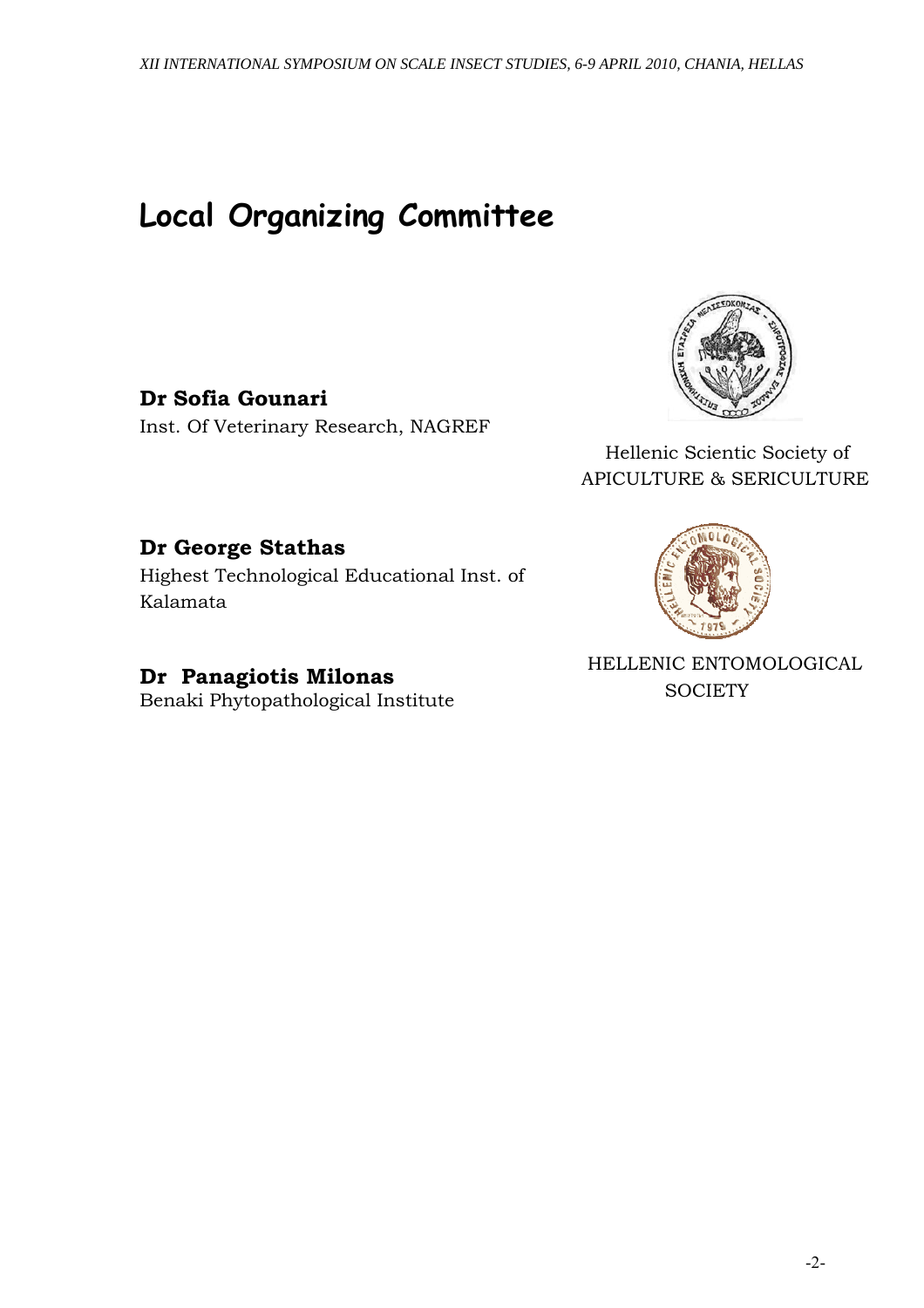# **Program**

### **Tuesday, April 6th 2010**

- **8.30-9.30:** Registration
- **9.30-11.00:** Welcoming. Tribute session

### SESSION 1. Chairman **Dr. Lyn Cook**

### GENERAL

• **11.00-11.15:** REBUILDING SCALENET: NEW ARCHITECTURE, ADMINISTRATION, AND ACCESS. Nate Hardy

# **11.15-11.45: Coffee break**

### SYSTEMATICS AND MORPHOLOGY

- **11.45-12.00:** *PARATACHARDINA* BALACHOWSKY (KERRIIDAE) AND THE STORY OF THE LOBATE LAC INSECT, *P. PSEUDOLOBATA* KONDO & GULLAN Penny J. Gullan & Takumasa Kondo
- **12.00-12.15:** ANTENNAL MORPHOLOGY IN ADULT DIASPIDIDAE FEMALES. Danzig, E.M.; Porcelli, F. & Convertini, S.
- **12.15-12.30**: PHYLOGENY AND TAXONOMY OF THE XENOCOCCINE MEALYBUGS (HEMIPTERA: COCCOIDEA: PSEUDOCOCCIDAE). Scott A. Schneider & John S. LaPolla.
- **12.30-13.00:** SCALE RE-DESCRIPTION AND NEW HOST PLANT GENUS AND FAMILY OF *CRYPTASPIDIOTUS BARBUSANO* (LINDINGER, 1908) (DIASPIDIDAE). Porcelli, F.; Matile-Ferrero, D. & Pellizzari, G.

# **13.00-14.30: Lunch**

SESSION 2. Chairman **Prof. Penny Gullan**

### MOLECULAR SYSTEMATICS

• **14.30-14.45:** MOLECULAR STUDIES OF CRYPTIC SPECIES DIVERSITY IN ARMOURED SCALE INSECTS (DIASPIDIDAE). Benjamin B. Normark, Rodger Gwiazdowski, Jeremy C. Andersen, Jin Wu, M. Bora Kaydan & Akiko Okusu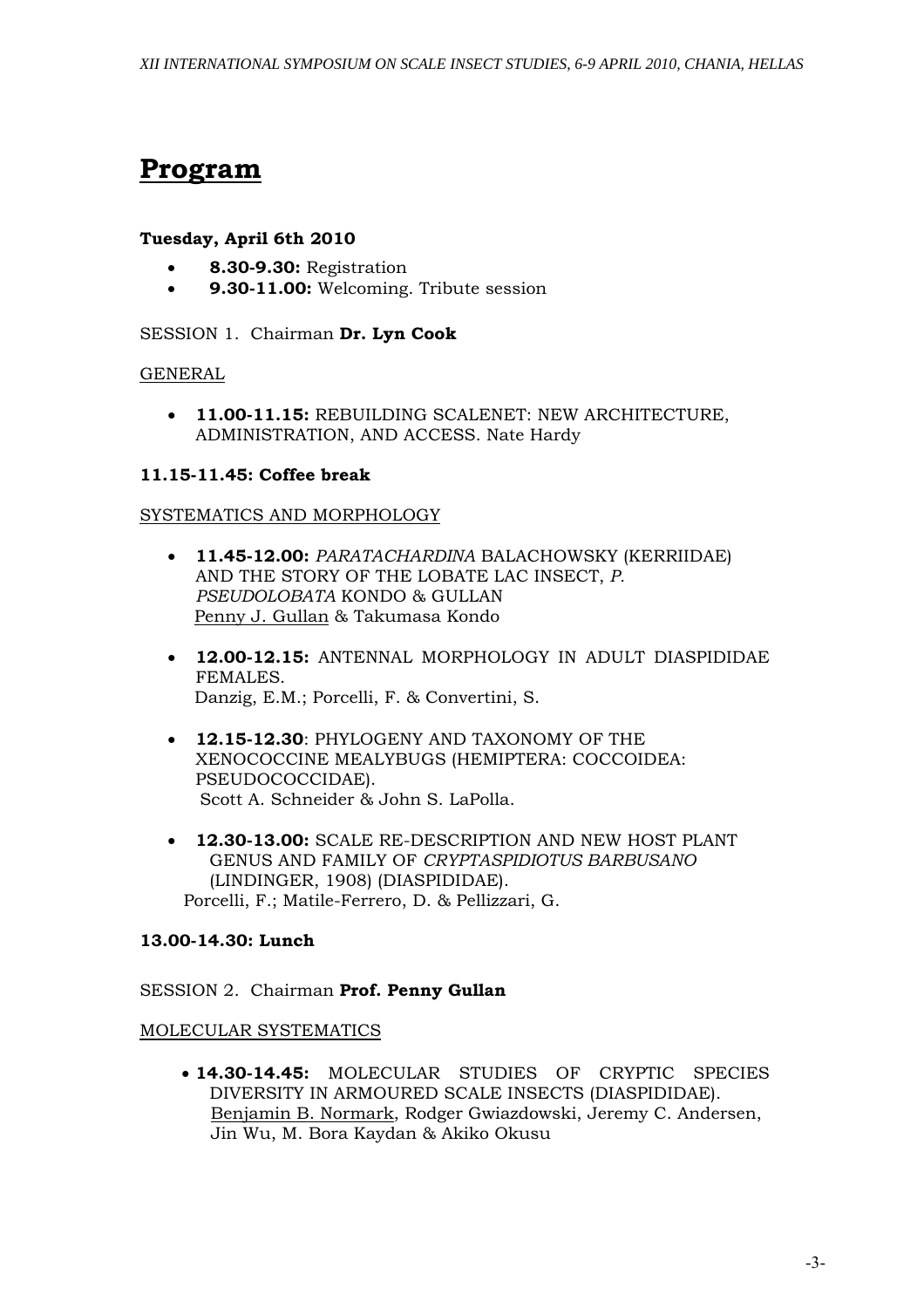- **14.45-15.00:** IS THE COCCID TRIBE SAISSETIINI MONOPHYLETIC? A TEST USING DNA SEOUENCE DATA. Yen-Po Lin, Takumasa Kondo & Lyn G. Cook
- **15.00-15.15:** RAPID PLACEMENT OF PRIMARY ENDOSYMBIONTS IN THE MEALYBUG SUBFAMILY PHENACOCCINAE (HEMIPTERA: PSEUDOCOCCIDAE). Gruwell, Matthew
- **15.15-15.30:** THE CHROMOSOMES' SIDE OF THE STORY: SPECIATION IN THE *APIOMORPHA MINOR* SPECIES-GROUP. Penelope J. Mills and Lyn G. Cook

### **15.30-16.00: Break**

SESSION 3. Chairman **Prof. Ben Normark**

### DISTRIBUTION AND FAUNISTICS

- **16.00-16.15:** SURVEY OF PSEUDOCOCCIDAE (HEMIPTERA: COCCOIDEA) ON CROPS AND ORNAMENTAL PLANTS IN SPAIN. Beltrà, A.; Soto, A. & Malausa, T.
- **16.15-16.30:** A PREVIOUSLY UNKNOWN RADIATION OF GALL-INDUCING SCALE INSECTS ON *MELALEUCA* [MYRTACEAE]. Lyn G. Cook
	- **16.30-16.45:** COMPARISON OF HOST-PLANT CONNECTIONS OF PSEUDOCOCCIDAE AND DIASPIDIDAE (HOMOPTERA: COCCINEA) IN THE BOREAL REGION. E.M. Danzig
	- **16.45-17.00:** DATA ON ECOLOGY OF HEMIPTERA RECORDED IN FOREST OF TAYGETUS MOUNTAIN (PELOPONNESUS - GREECE). G.J. Stathas, P.A. Eliopoulos, J.C. Salmas & F. Kozár

 **Wednesday, April 7th 2010** 

# **Field trip to Sfakia – Anopolis**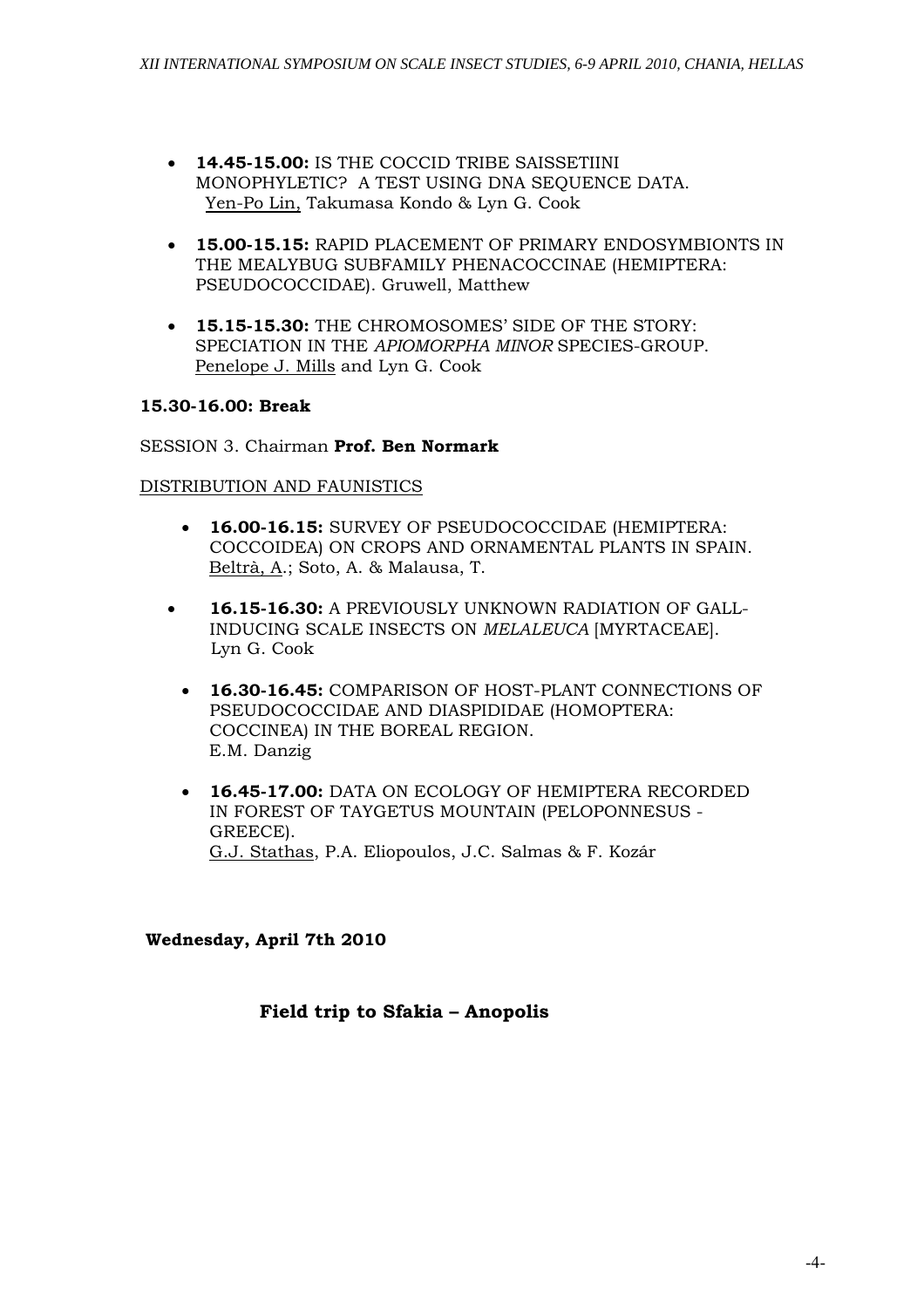### **Thursday, April 8th 2010**

#### SESSION 4. Chairman **Dr. Manuela Branco**

#### DISTRIBUTION AND FAUNISTICS

- **09.00-09.15**: THE SOFT SCALE INSECTS OF GUATEMALA (HEMIPTERA: COCCIDAE). Michael L. Williams
- **09.15-09.30:** DISTRIBUTION, FIELD INFESTATION AND HOST PLANTS OF THE MANGO MEALYBUG *RASTROCOCCUS ICERYOIDES*: A NEW MENACE TO MANGO AGRO-ECOSYSTEM IN AFRICA. Tanga, M. C., Ekesi, S., Prem, G. & Samira, M.
- **09.30-09.45:** COCCIDS IN FLOWER AND MEDICINAL CROPS IN TAMIL NADU, INDIA. Vijay, S. & Suresh S.

#### SYMBIOSIS AND VECTORS

- **09.45- 10.00:** BACTERIAL SYMBIOSIS IN NEW ZEALAND SCALE INSECTS. Manpreet K. Dhami, Mike Taylor & Jacqueline Beggs
- **10.00-10.15:** THE APPLE MEALYBUG, *PHENACOCCUS ACERIS,* IS A VECTOR OF SEVERAL GRAPEVINE-INFECTING VIRUSES. Jean Le Maguet, Etienne Herrbach, Gérard Hommay, Monique Beuve & Olivier Lemaire.
	- **10.15-10.30:** NTEGUMENT OF SOFT SCALE INSECTS AND THE INVASION OF THE PATHOGENIC FUNGUS *LECANICILLIUM LECANII* Yingping Xie, Weimin Liu, Jiaoliang Xue, Guoliang Peng, Zhenzhen Han, Yangfeng Zhang

### **10.30-11.00: Coffee break**

SESSION 5.Chairman **Dr. Yair Ben-Dov** 

### BIOLOGY AND LIFE TABLES

- **11.00-11.15:** MEASURING THE EFFECTS OF PARTIALLY RESISTANT HOST PLANTS ON ARMOURED SCALE INSECT BIOLOGY.Garry Hill, Rosa Henderson & Nicola Mauchline
- **11.15-11.30:** THE LARVAL DIAPAUSE IN THE DEVELOPMENT OF *KERMES QUERCUS* (LINNAEUS) (HEMIPTERA: KERMESIDAE). Elżbieta Podsiadło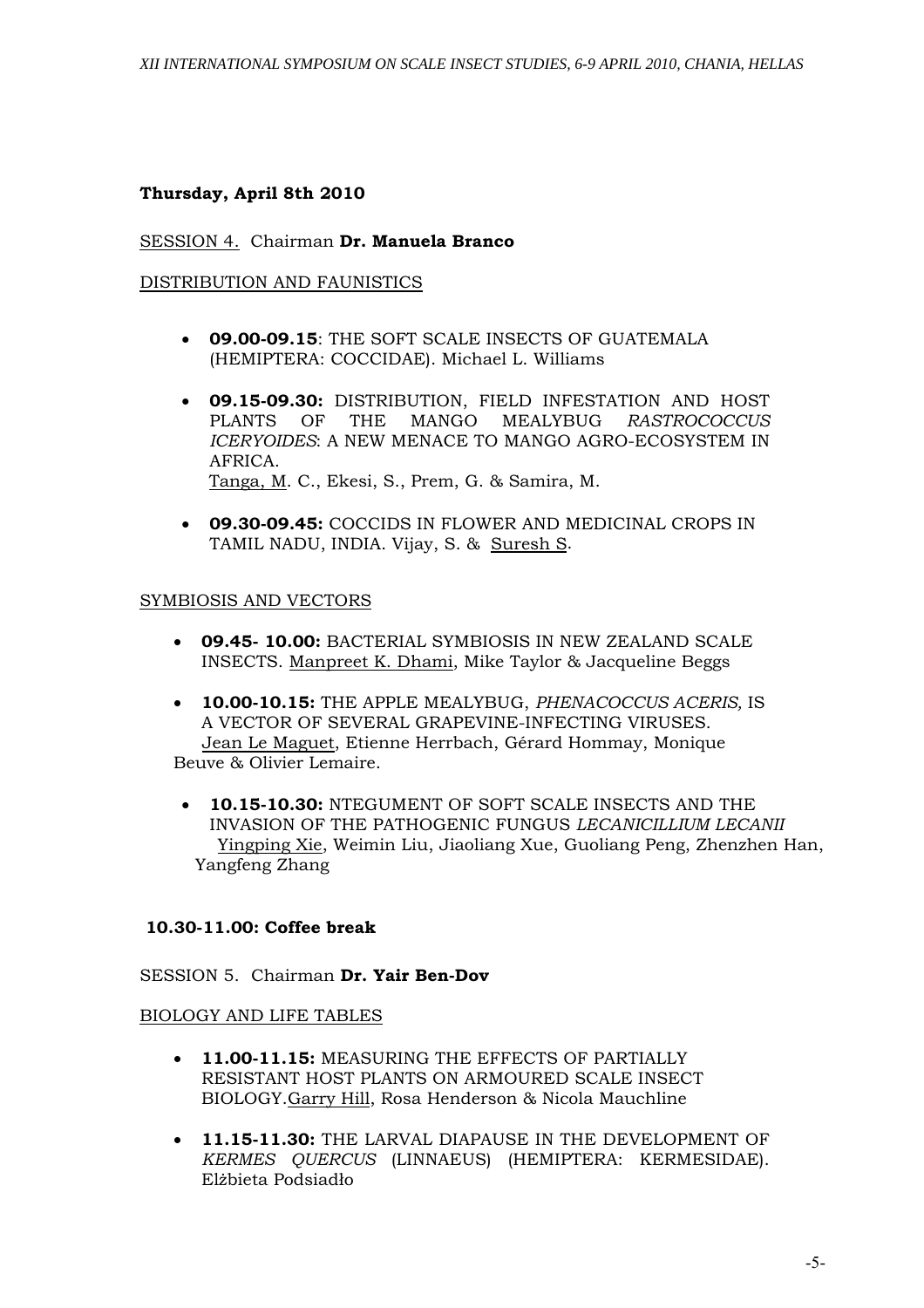- **11.30-11.45**: SEXUAL CONFLICT AND THE ROLE OF THE GENETIC SYSTEM: SEX ALLOCATION IN MEALYBUGS AS A TEST CASE. Laura Ross, Minke Langenhof, Lizzy Dealey, Ido Pen & David M. Shuker
- **11.45-12.00:** THE MUTUALISM OF *MELISSOTARSUS* ANTS (HYMENOPTERA: FORMICIDAE) AND ARMOURED SCALE INSECTS (HEMIPTERA: COCCOIDEA: DIASPIDIDAE) IN AFRICA AND MADAGASCAR – DISTRIBUTION, HOST PLANTS AND BIOLOGY. Yair Ben-Dov
- **12.00-12.15:** PRACTICAL PROBLEMS IN STUDYING THE BIOLOGY OF A MEALYBUG SPECIES. Todd Johnson & Jan Giliomee
- **12.15-12.30:** DIFFERENT MATING STRATEGIES IN MEALYBUGS (HEMIPTERA: PSEUDOCOCCIDAE). Elsa Borges da Silva, Manuela Branco, Zvi Mendel & José Carlos Franco

# **12.30-14.30: Lunch**

SESSION 6. Chairman Prof. Guiseppina Pellizzari

# BIOLOGY AND LIFE TABLES

- **14.30-14.45:** LIFE TABLE OF THE CYCAD SCALE, *AULACASPIS YSUMATSUI* TAKAGI (HEMIPTERA: STERNORRHYNCHA: DIASPIDIDAE). Ravuiwasa Kaliova Tavou & Hwang Shaw-Yhi
- **14.45-15.00:** TEMPERATURE –DEPENDENT DEVELOPMENT OF *CHILOCORIS BIPUSTULATUS* (L.) (COLEOPTERA: COCCINELLIDAE) UNDER LABORATORY CONDITIONS. Zennure Satıcı & İsmail Karaca

# BIOLOGICAL AND CHEMICAL CONTROL

- **15.00-15.15:** TARGETED MONITORING: A NEW APPROACH FOR MANAGEMENT OF CITRUS MEALYBUG HOT SPOTS. Alexie Protasov, José Carlos Franco, Anat Zada & Zvi Mendel
	- **15.15-15.30:** A NEW GROUP OF PREDATORS OF THE PINE BAST SCALES: *APLOCNEMUS* SPP. (COLEOPTERA: DASYTIDAE). Manuela Branco, Inge Van Halder, Robert Constantin, José Carlos Franco & Hervé Jactel.

### **15.30-16.00: Break**

### **Posters Session**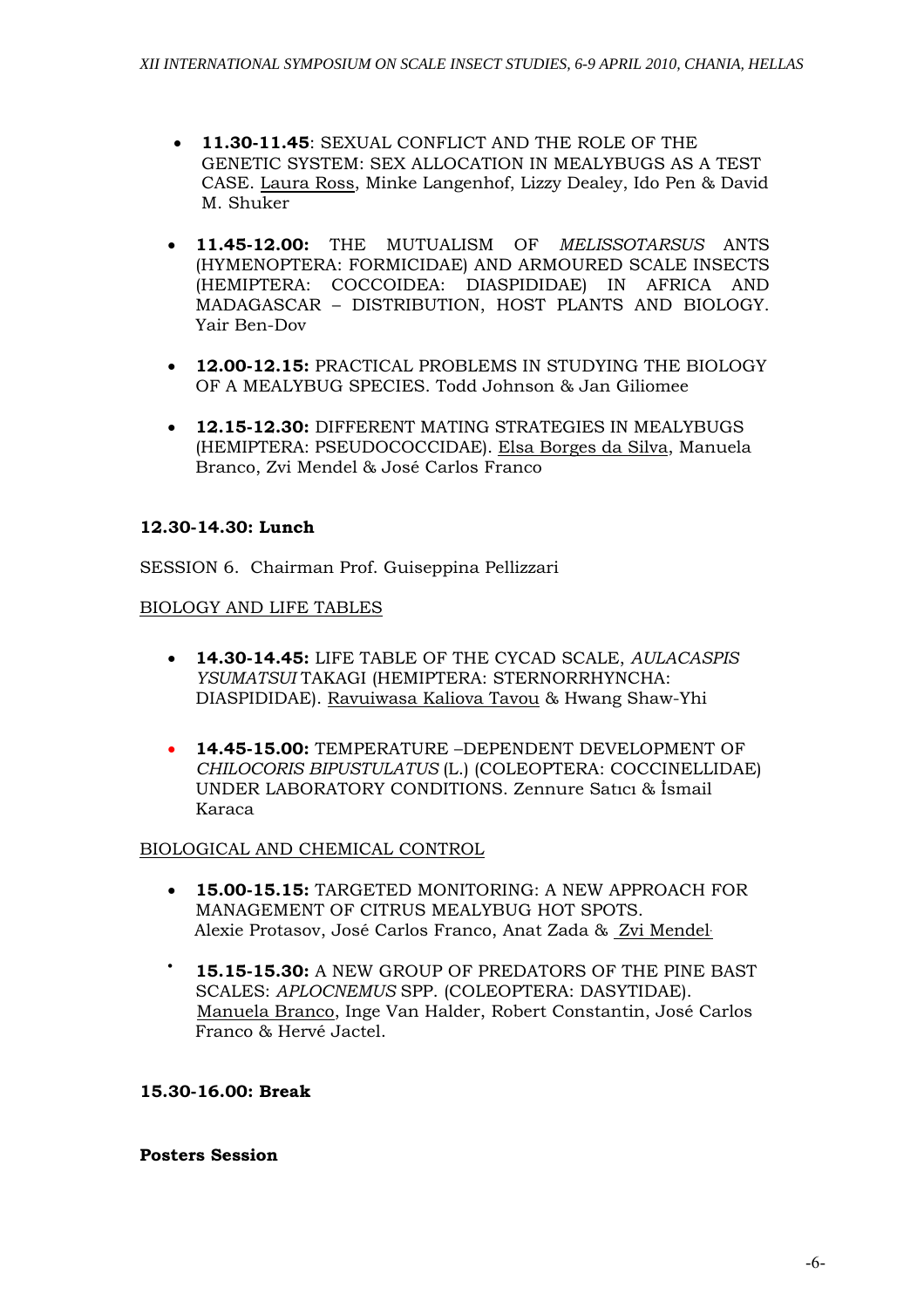### SESSION 7**. JOINT SESSION WITH THE**

### **INTERNATIONAL HONEY COMMISSION**

### Chairmen **Prof. Harizanis Paschalis, Dr Gounari Sofia**

- **16.00-16.15**: BIOLOGY AND PHENOLOGY OF *NEOLEUCASPIS KARTLIANA* (TANACSIJSHUK) (DIPTERA: CHAMAEMYIIDAE), A PARASITE ON *MARCHALINA HELLENICA* GENN. (HEMIPTERA: MARCHALINIDAE) IN TURKEY. Ülgentürk S., Civelek S.H., Ayhan B. Dursun O. & Sahin Ö.
- **16.15-16.30:** BIOLOGY AND PHENOLOGY OF *MARCHALINA HELLENICA* GENN. (HEMIPTERA: MARCHALINIDAE) IN GREECE. Gounari S.
- **16.30-16.45:** PINE AND FIR TREE HONEYS: A REVIEW OF THE TWO PILLARS OF BEEKEEPING IN GREECE. Spyros Skareas
- **16.45-17.00:** SUPPORTED COLONY MANAGEMENT SYSTEM FOR INCREASING HONEY PRODUCTION**.** Muhsin Doğaroğlu
- **17.00: Palea Roumata Social dinner**

# **Friday, April 9th 2010**

SESSION 8**.** Chairman **Prof. S. Suresh**  BIOLOGICAL AND CHEMICAL CONTROL

- **10.30-10.45**: PROBLEMATIC OCCURRENCE AND BIOLOGICAL CONTROL POSSIBILITIES OF THE SOLANUM MEALYBUG IN ISRAEL. Miriam Eliyahu, Alexie Protasov, Daniel Blumberg, George Japoshvili, Yair Ben Dov & Zvi Mendel
- **10.45-11.00:** THE COTTON MEALYBUG *PHENACOCCUS*  ENVIRONMENTAL CONDITIONS OF FAISALABAD, PAKISTAN. Ghulam Abbas & Muhammad Jalal Arif
- **11.00-11.15:** SPATIAL DISTRIBUTION OF *PLANOCOCCUS FICUS* AND ITS PARASITOID *ANAGYRUS PSEUDOCOCCI*. Panagiotis G. Milonas & Dimitris Ch. Kontodimas
- **11.15-11.30:** USING PARASITOIDS TO INFER SOUTH AMERICAN ORIGINS OF THE OBSCURE MEALYBUG, *PSEUDOCOCCUS VIBURNI* (HEMIPTERA: PSEUDOCOCCIDAE). John Charles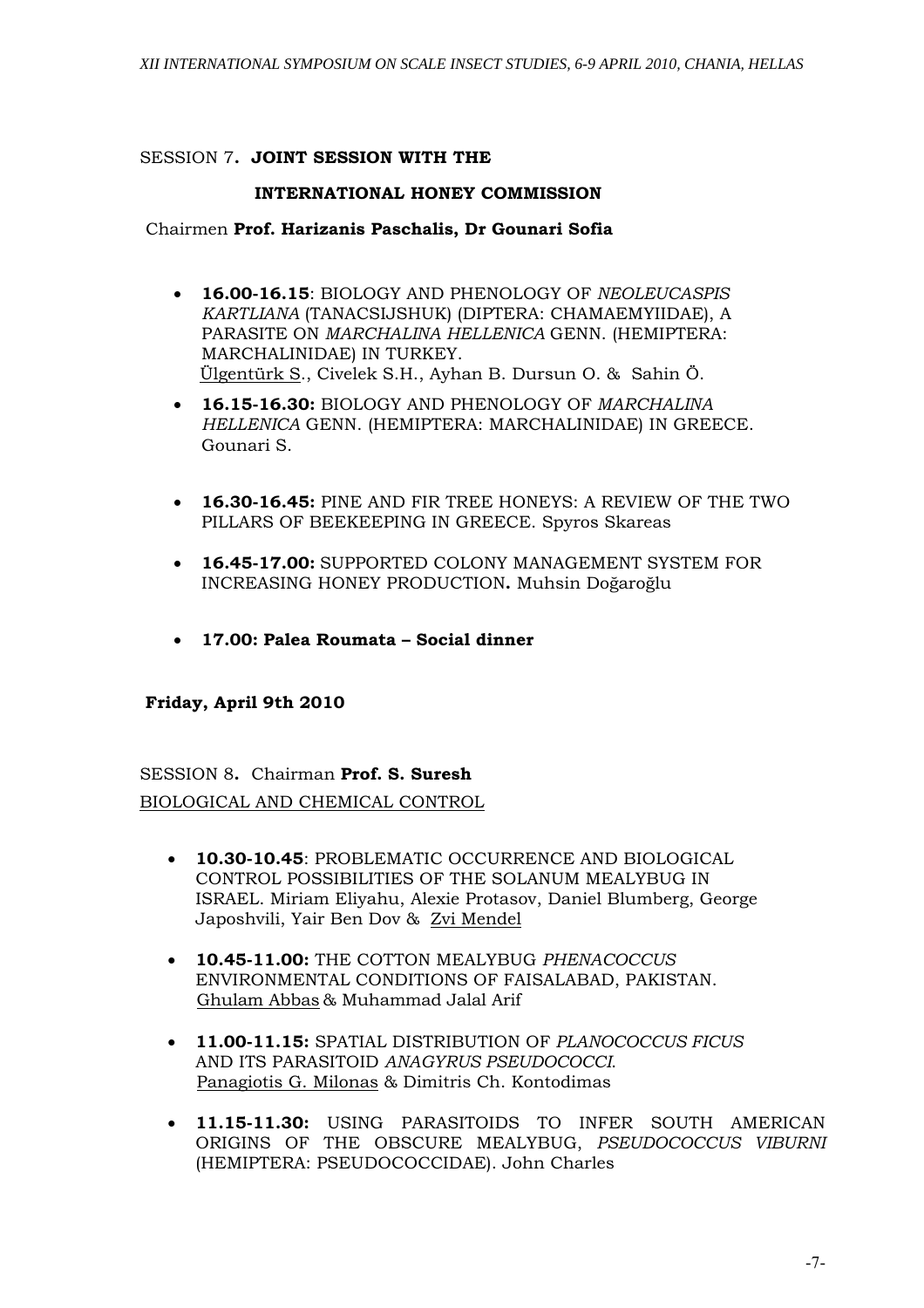### **11.30- 12.00: Coffee break**

#### SESSION 9**. Chairman Prof. Savopoulou-Soultani Mathildi**

#### BIOLOGICAL AND CHEMICAL CONTROL

- **12.00-12.15:** AN INVASIVE MEALYBUG, *PARACOCCUS MARGINATUS,* AND ITS MANAGEMENT IN TAMIL NADU, INDIA. Suresh, S., Jothimani, R., Sivasubrmanian, P., Mahalingam, C.A., Karuppuchamy, P., Samiyappan, R & Jonathan, E.I.
- **12.15-12.30:** NYMPHAL AND ADULT FEMALE PARASITISM OF THE RED-STRIPED SOFT SCALE, *PULVINARIA TENUIVALVATA*  (NEWSTEAD) (HEMIPTERA: COCCIDAE), AND PARASITE COMPLEX ON SUGARCANE IN EGYPT. Samir A. El-Serwy<sup>1</sup>, Emilio Guerrieri<sup>2</sup> & Gregory A. Evans<sup>3</sup>
- • **12.30-12.45:** BIOLOGICAL CONTROL OF THE GRAPE MEALYBUG, *PLANOCOCCUS FICUS* (SIGNORET) (HOMOPTERA: PSEUDOCOCCIDAE) BY SUCCESSIVE RELEASE OF THE GREEN LACEWING*, CHRYSOPERLA CARNEA* (NEUROPTERA: CHRYSOPIDAE) ON GRAPE VINES IN EGYPT Asraf A.H. Mangoud
- **12.45-13.00:** THE EFFICACY OF SOME NATURAL AND CHEMICAL FORMULATIONS AGAINST THE HIBISCUS MEALYBUG, *MACONELLICOCCUS HIRSUTUS* (HEMIPTERA: PSEUDOCOCCIDAE) AND ITS NATURAL ENEMIES IN THE LABORATORY AND FIELD IN EGYPT.

Shaaban Abd-Rabou & Mona Moustafa

• **13.00-13.15:** EFFECT OF SOME NATURAL COMPOUNDS ON *AONIDIELLA AURANTII* (HEMIPTERA: COCCOIDEA: DIASPIDIDAE) AND ITS PARASITOID *COMPERIELLA LEMINISCATA*  (HYMENOPTERA: ENCYRTIDAE) ON VARIOUS CROPS IN EGYPT. Shaaban Abd-Rabou & Hoda Badary

#### **13.15-14.45**: **Lunch**

- **14.45-15.45**: Posters Session
- **15.45-16.30**: **AWARDS**
- **16.30**. **Choice of site for 2013 meeting. Conclusion**.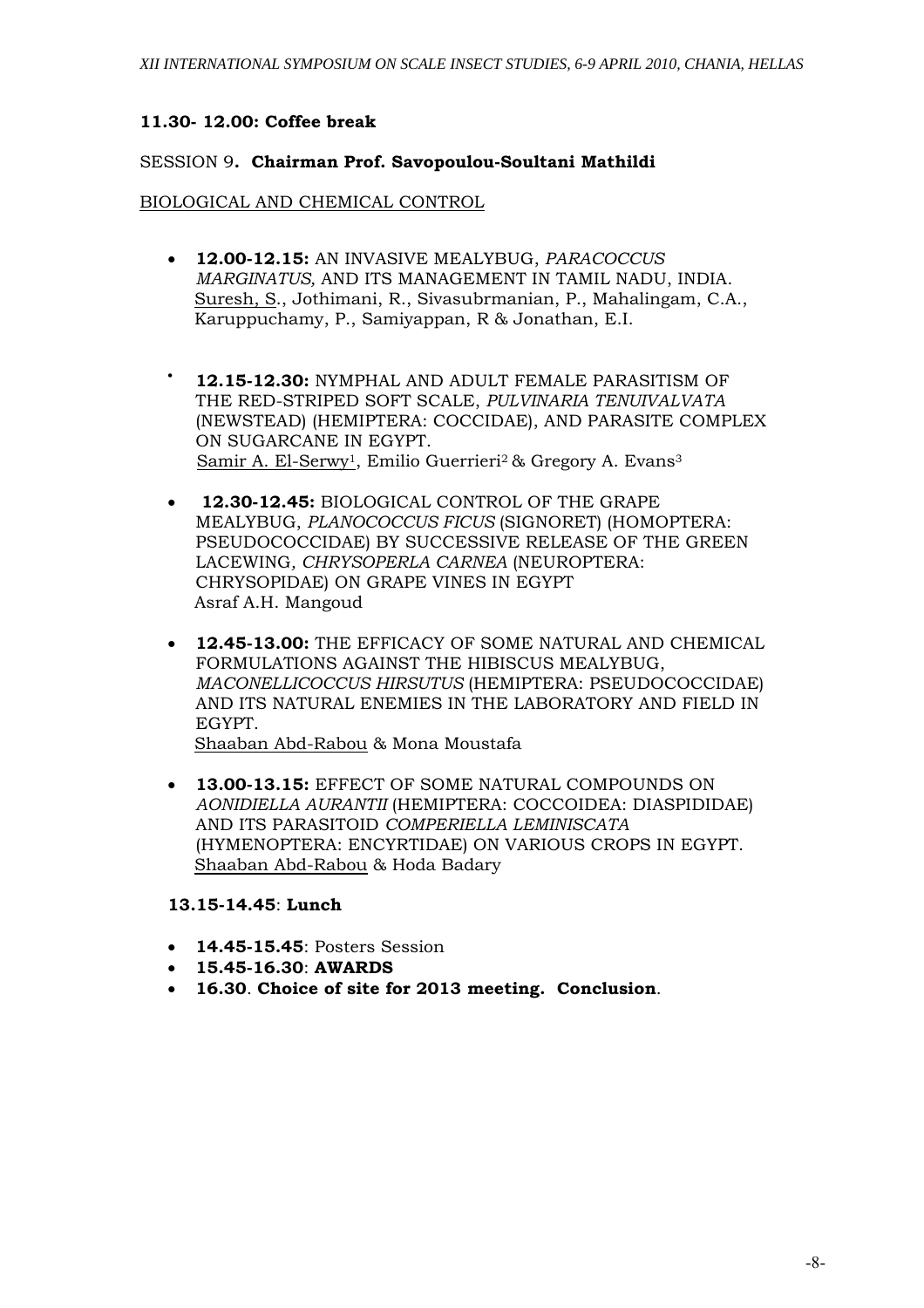# ABSTRACTS FOR ISSIS XII

# **SESSION 1.**

# **GENERAL**

### REBUILDING SCALENET: NEW ARCHITECTURE, ADMINISTRATION, AND ACCESS

### **Hardy Nate**

Entomology, Queensland Primary Industries and Fisheries, 80 Meiers Road, Indooroopilly, Queensland 4068, Australia *nate.hardy@deedi.qld.gov.au*

ScaleNet is a rich model of the scale insect literature. It has a public web front-end that enables researches to quickly access information about the nomenclature, biology, and ecology of scale insect species. ScaleNet is a FoxPro application (closed-source, Windows operating systems) hosted on a USDA server in Beltsville, Maryland. Dug Miller and Yair Ben-Dov manage ScaleNet content with instances of a desktop FoxPro administrative interface.

I have migrated the ScaleNet data to a new database management system, PostgreSQL (open-source, cross-platform), and have created a Django application that replicates the query functions of the existing ScaleNet front-end. I have also developed an online administrative interface intended for authenticated members of the scale insect research community to participate in content management. This new ScaleNet will be hosted by third party servers under the domain name scalenet.info.

The next milestone for ScaleNet development will be to extend the data model to include specimen data. This will return more precise information about the distribution of scale insect species, and will allow researchers to detect spatial and temporal patterns in host use.

# **SYSTEMATICS AND MORPHOLOGY**

*PARATACHARDINA* BALACHOWSKY (KERRIIDAE) AND THE STORY OF THE LOBATE LAC INSECT, *P. PSEUDOLOBATA* KONDO & GULLAN

# $G$ ullan PJ  $^1$  and Kondo T  $^2$

<sup>1</sup>Department of Entomology, University of California, One Shields Avenue, Davis, California 95616-8584, USA; *pjgullan@ucdavis.edu* <sup>2</sup> Corporación Colombiana de Investigación Agropecuaria (CORPOICA), Centro de Investigación Palmira, Calle 23 Carrera 37 Continuo al Penal Palmira, Valle, Colombia; *tkondo@corpoica.org.co* 

The lac insect genus *Paratachardina* Balachowsky (Kerriidae) contains nine described species distributed in the Oriental and Australasian regions. This lac insect group attracted attention following the arrival and spread of a pestiferous *Paratachardina* species – the lobate lac insect – in Florida (USA) and the Caribbean in the 1990s, and more recently in Christmas Island (Australia). This pest is highly polyphagous and, when abundant, it can kill its woody host plants. A biological control program for the lobate lac insect was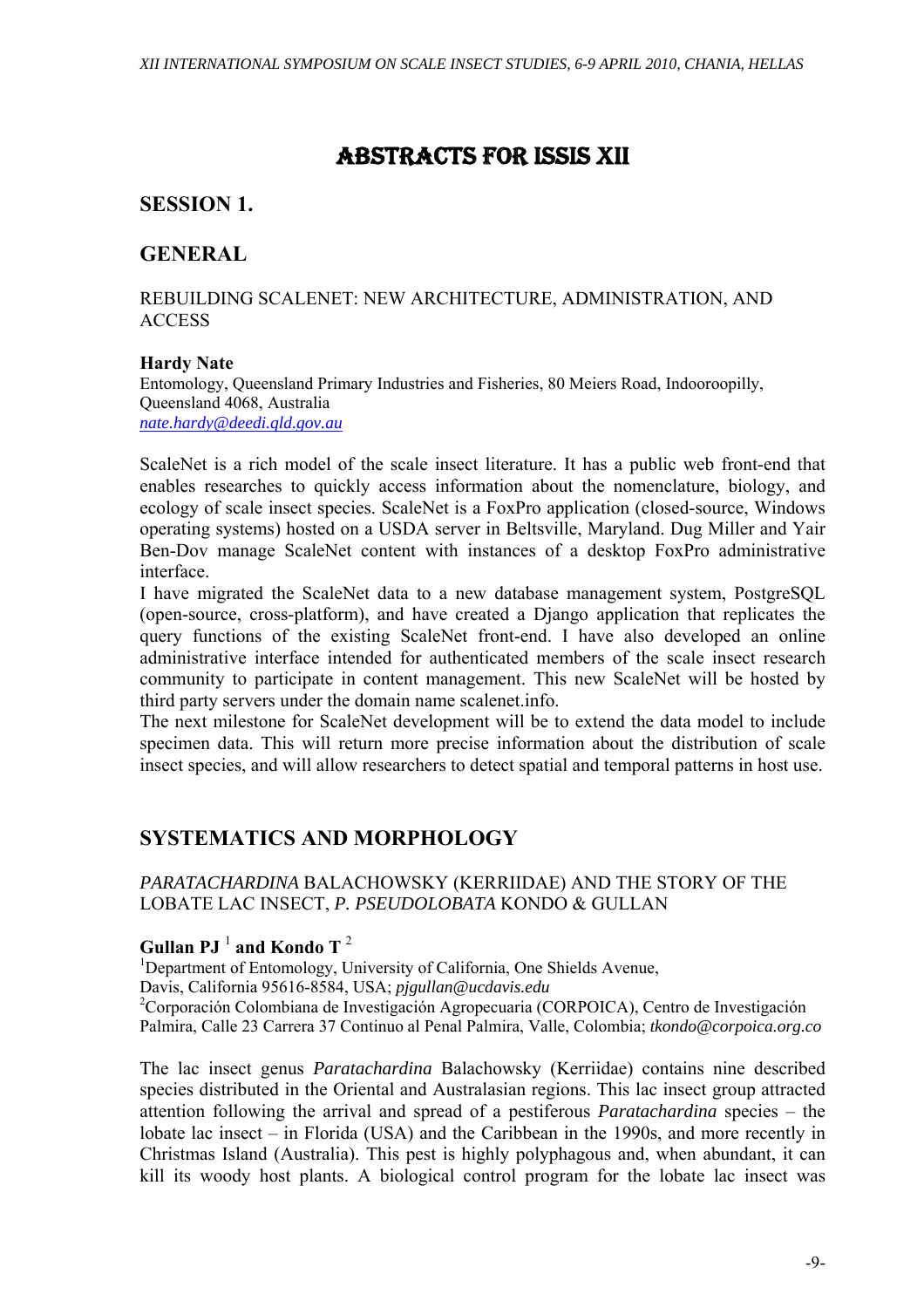initiated by the US Department of Agriculture in 2003, at which time the pest was thought to be *Paratachardina lobata* Chamberlin, a species native to India and Sri Lanka. Parasitoids from India failed to survive on or reduce populations of the lobate lac insect when tested in a US quarantine facility. This failure lead to a request for taxonomic assistance using molecular data, but re-examination of the morphology of the lobate lac insect showed that it was not *P. lobata*. Comparisons were made with *Paratachardina*  specimens, including type specimens, in the lac insect collection of the Bohart Museum of Entomology, UC Davis. The Indian collections were identified as *P. silvestri* (Mahdihassan) (a senior synonym of *P. lobata*) and a new species named *P. mahdihassani* Kondo & Gullan, whereas the lobate lac insect was recognised as a new species and named *P. pseudolobata* Kondo & Gullan. Molecular phylogenetic analysis also showed *P. pseudolobata* to be more closely related to the Indian species than to the Australian *P. decorella* (Maskell). The search for the native range of the lobate lac insect shifted to Southeast Asia and, recently, specimens of *P. pseudolobata* were collected in Malaysia and a new species, morphologically very similar to *P. pseudolobata*, was found in Java.

# ANTENNAL MORPHOLOGY IN ADULT DIASPIDIDAE FEMALES

# **Danzig1 EM.; Porcelli2 F; Convertini<sup>2</sup> S**

1 - Zoological Institute, Russian Academy of Sciences, St. Petersburg, 199034 Russia; 2 - DiBCA Sez. Entomologia e Zoologia. Università degli Studi, Via Amendola, 165/a - 70126 Bari Italy;

1) *coccids@zin.ru;* 2) *porcelli@agr.uniba.it*

Antennae in the Diaspididae are reduced to a small body called the "antennal tubercle" that bears one or few setae.

This study is a first comparative review of the fine morphology of adult female antenna in thirty species of Diaspididae. Light photomicroscopes equipped for conventional, polarized, NIR and video confocal light microscopy are used to resolve morphological detail down to one micrometer.

Morphology of the antenna on the adult female of each species is described and figured, stressing those details, i.e. sensilla, that can lead to a functional meaning and, thus, can serve for Phylogenetic interpretation.

More we made an attempt to correlate sensilla found on  $1<sup>st</sup>$ -instar crawler antennomere with those on the corresponding adult female antenna on the basis of amputation experiments made on antennae of *Diaspis echinocacti* Bouché. All the data will also serve to select species for future single-sensillum crawler antenna removal experiments.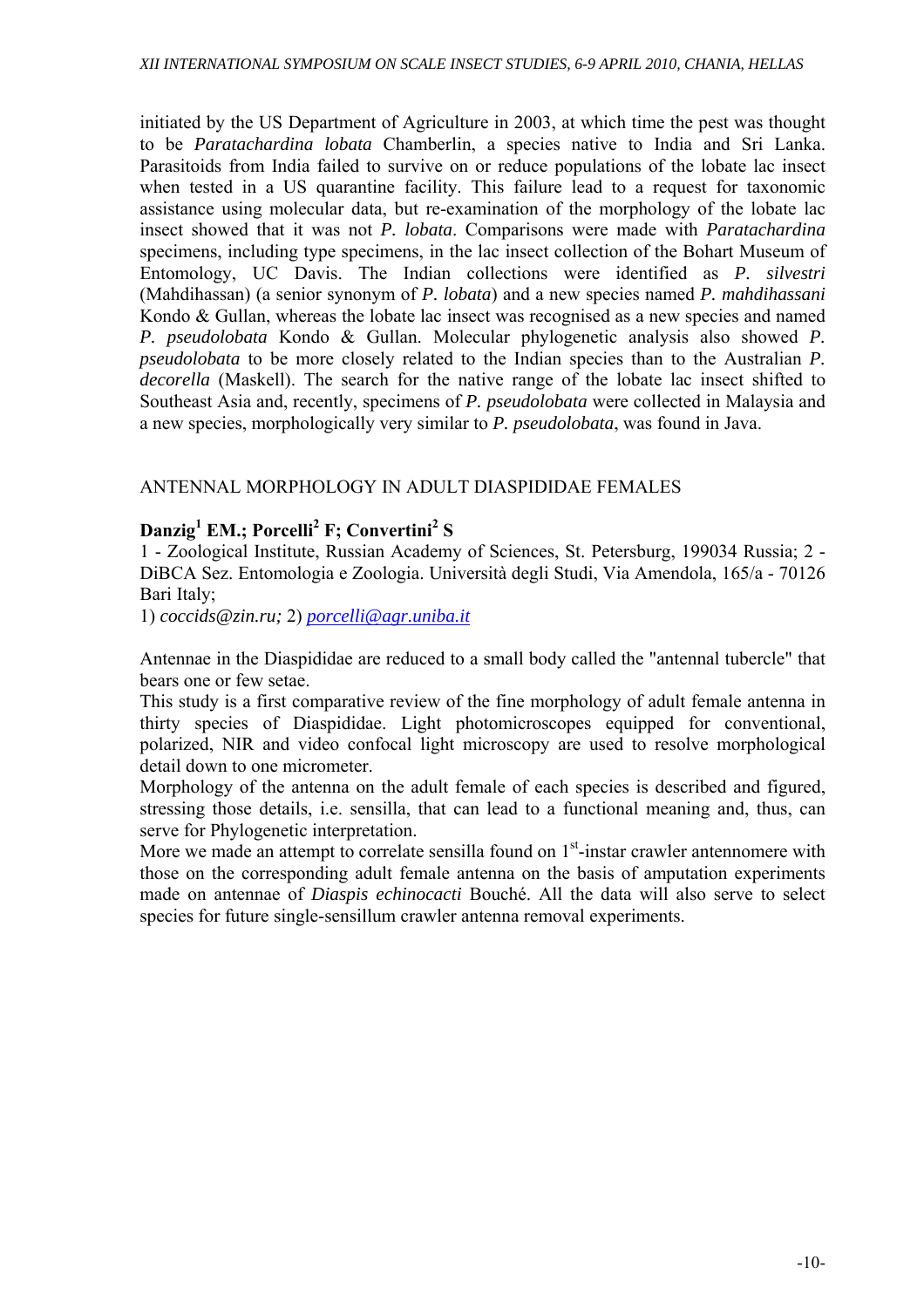### PHYLOGENY AND TAXONOMY OF THE XENOCOCCINE MEALYBUGS (HEMIPTERA: COCCOIDEA: PSEUDOCOCCIDAE).

# **Schneider<sup>1</sup> SA and LaPolla JS**

<sup>1</sup>Towson University, 8000 York Road, Towson, Maryland 21252. Email: scott.a.schneider@gmail.com

 The mealybug tribe Xenococcini (Hemiptera: Coccoidea: Pseudococcidae) is comprised of three genera: *Xenococcus* Silvestri, *Eumyrmococcus* Silvestri, and *Neochavesia* Williams and Granara de Willink. These genera are involved in a putatively obligatory mutualism with *Acropyga* (Hymenoptera: Formicidae) ants. Prior to this study, the phylogenetic relationships among the xenococcines were unresolved. Utilizing a morphologically based character matrix, a phylogeny was inferred through both maximum parsimony and Bayesian inference. Thirty-three in-group and three out-group taxa were analyzed using 44 morphological characters. The in-group taxa included six new species that were discovered. Both maximum parsimony and Bayesian analyses resulted in topologically consistent trees with monophyly of the tribe well supported; however, the monophyly of all three genera remains equivocal. Although a formal cospeciation analysis was not conducted due to unresolved polytomies in the xenococcine and *Acropyga* trees, cospeciation events are suggested when the two trees are compared. Future studies will focus on integrating molecular data into the phylogenetic analyses of both Xenococcini and *Acropyga* and conducting cospeciation analyses.

### SCALE RE-DESCRIPTION AND NEW HOST PLANT GENUS AND FAMILY OF *CRYPTASPIDIOTUS BARBUSANO* (LINDINGER, 1908) (DIASPIDIDAE)

# $\mathbf{P}$ orcelli $^1$  F; Matile-Ferrero $^2$  D; Pellizzari $^3$  G

1 - DiBCA Sez. Entomologia e Zoologia. Università degli Studi, Via Amendola, 165/a - 70126 Bari Italy; 2 - Muséum National d'Histoire Naturelle,Département de Systématique & Evolution, UMR 7205 MNHN-CNRS: Origine, Structure et Evolution de la Biodiversité case postale N° 50 F - 75231 PARIS Cedex 05; 3 - DAAPV, Agripolis, Viale dell'Università, 16 - 35020 Legnaro (PD)

Città: LEGNARO

1) *porcelli@agr.uniba.it*; 2) dmatile@mnhn.fr; 3) giuseppina.pellizzari@unipd.it

The recent recollection of *Cryptaspidiotus barbusano* gives us the opportunity to redescribe this quite unusual scale. All material comes from Las Palmas de Gran Canaria, where plenty of individuals were found  $(26<sup>th</sup>-31<sup>st</sup>$  of May, 2003) infesting the leaves of a single *Heberdenia excelsa* Banks, ex Roem. & Schult. (Myrsinaceae). The plant was a small tree growing in the "Jardin Botanico Canario Viera Y Clavijo" in the Canarias flora area. Morphological description of this typical trunk-conic shaped scale and of its reflexed crawler exit flaps plus microscopic details of all the available material is given using pictures and drawings. A brief discussion of the pupillarial (kryptoginic) or semi-pupillarial behaviour of this species and about the new Genus and Family of the host plant is given.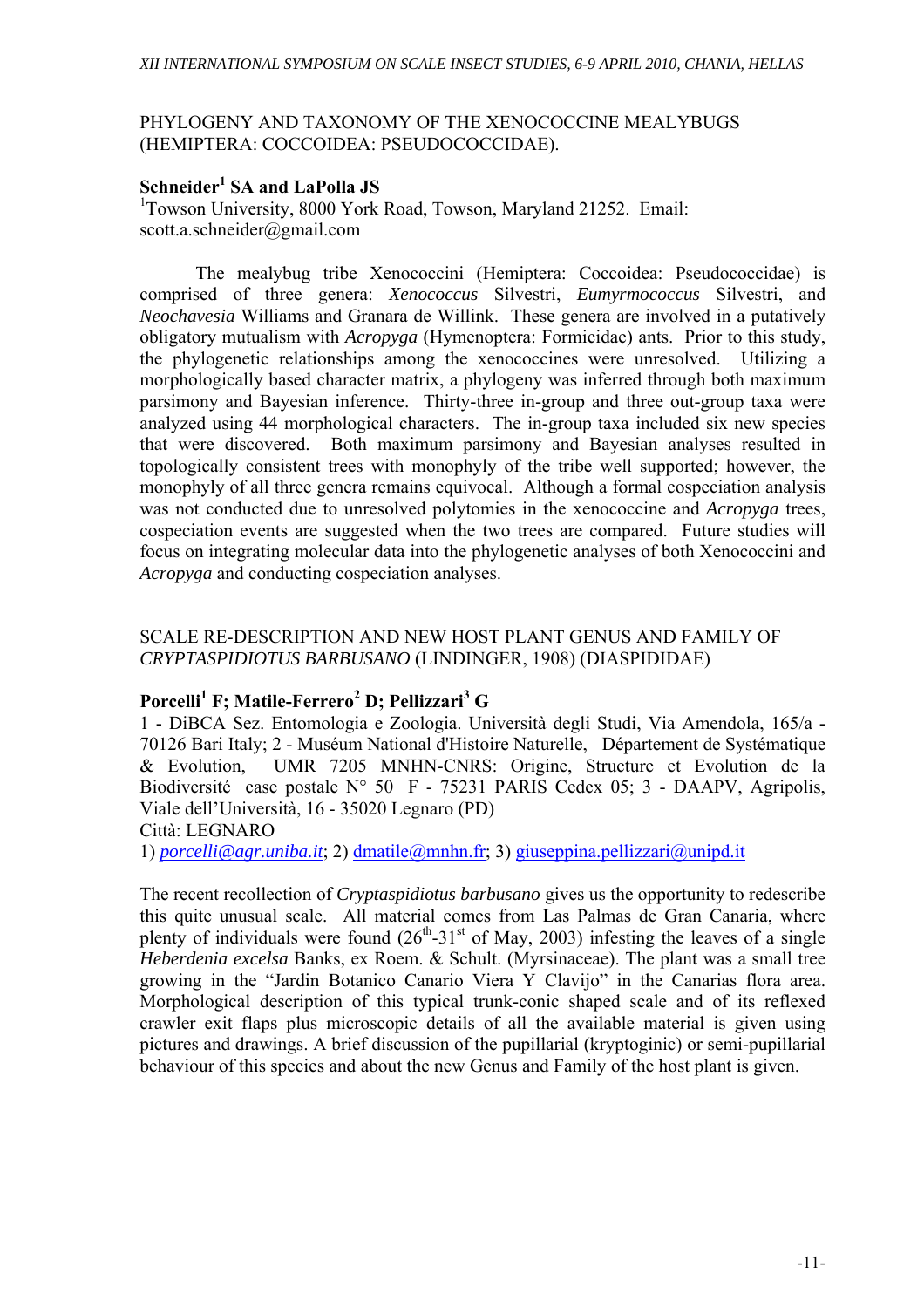# **SESSION 2. MOLECULAR SYSTEMATICS**

# MOLECULAR STUDIES OF CRYPTIC SPECIES DIVERSITY IN ARMOURED SCALE INSECTS (DIASPIDIDAE)

# **Normark 1 BB, Gwiazdowski1 R, Andersen JC 1, 2, Wu1 J, Kaydan BM 3 , and Okusu<sup>1</sup> A**

<sup>1</sup>Department of Plant Soil and Insect Sciences and Graduate Program in Organismic and Evolutionary Biology, University of Massachusetts, Amherst, MA, USA; <sup>2</sup> Department of Environmental Science, Policy, and Management, University of California, Berkeley, CA, USA; <sup>3</sup>Department of Plant Protection, Faculty of Agriculture, Yuzuncu Yil University, Van, Turkey

The family Diaspididae includes many species of highly invasive pests that are intimately associated with plant tissues. Diaspidids thus pose an enormous challenge for plant quarantine. A particularly serious challenge arises if multiple species with different geographic or host ranges, or different susceptibilities to biological control, are difficult or impossible to distinguish using morphological characters. We are building a reference collection of DNA samples obtained from high-quality slide-mounted voucher specimens. We are sequencing 3-4 DNA regions from each sample (cytochrome oxidase I+II, 28S rDNA, elongation factor  $1\alpha$ , and CAD). We use genealogical congruence across loci to make conservative estimates of species boundaries. Here we present a progress report on this project, highlighting evidence of cryptic species diversity within economically important species complexes.

### IS THE COCCID TRIBE SAISSETIINI MONOPHYLETIC? A TEST USING DNA SEQUENCE DATA.

# **Lin1 YP \*, Kondo T and Cook LG 1**

<sup>1</sup>School of Biological Sciences, The University of Queensland, Brisbane QLD, 4072 2 Corporaciόn Colombiana de Investigaciόn Agropecuaria, Colombia *1\*coccidae@mail2000.com.tw* 

Currently, there are four tribes recognized within the species-rich coccid subfamily Coccinae, namely Coccini, Paralecaniini, Pulvinariini and Saissetiini. The subfamily comprises many genera and species of notorious agricultural pests, including *Coccus hesperidum*, *Parasaissetia nigra*, *Parthenolecanium corni* and *Saissetia coffeae*. The tribal classification is currently based primarily on the morphology of adult females and, to date, there have been no tests of monophyly of any of the tribes using DNA sequence data. Here we test the monophyly of the tribe Saissetiini using DNA sequences of nuclear and mitochondrial genes, including multiple representatives from other tribes of Coccinae.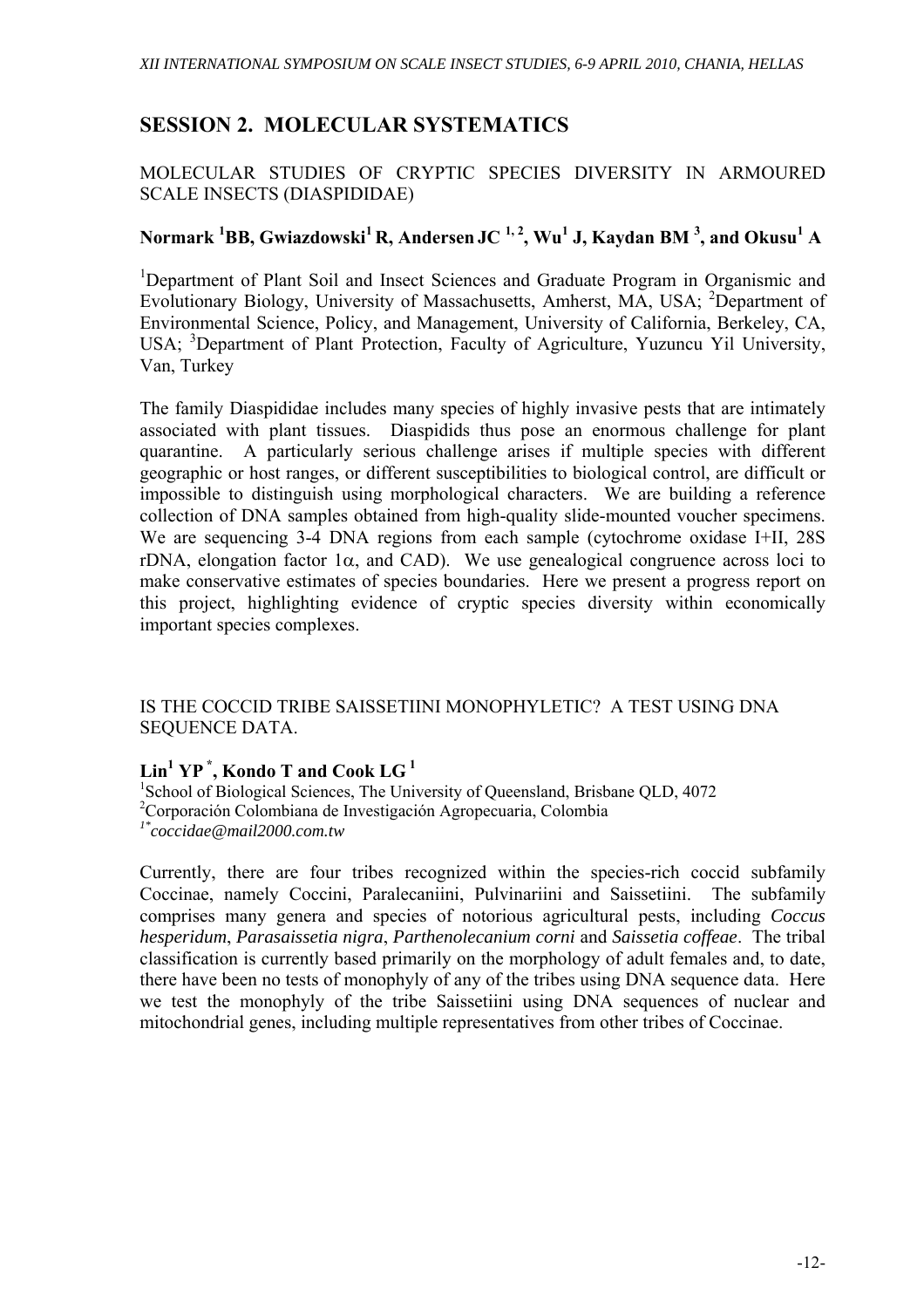# RAPID PLACEMENT OF PRIMARY ENDOSYMBIONTS IN THE MEALYBUG SUBFAMILY PHENACOCCINAE (HEMIPTERA: PSEUDOCOCCIDAE)

# **Gruwell, Matthew**

Penn State Erie, the Behrend College, School of Science, Biology dept, USA. Email: **meg26@psu.edu** 

Phylogenetic analyses have recovered two primary groups within mealybugs, the subfamilies Pseudococcinae and Phenacoccinae. Primary endosymbionts (Pendosymbionts) of the Pseudococcinae are β Proteobacteria (*Candidatus* Tremblaya princeps) that contain γ Proteobacteria secondary symbionts. The P-endosymbionts of phenacoccine mealybugs have not been characterized with molecular methods. Here, we present the first molecular dataset and analysis of the microbial associates of Phenacoccinae. Fragments of 16S ribosomal DNA were sequenced from the putative Pendosymbionts of 21 samples from 19 species of phenacoccine mealybugs and of three *Puto* species (Coccoidea: Putoidae), and aligned to more than 100 published 16S sequences from insect endosymbionts and free-living bacteria. Phylogenetic inferences recovered three separate lineages of bacteria from the Phenacoccinae: (1) those from the genus *Rastrococcus* were within the Bacteroidetes, in a weakly supported group sister to endosymbionts of two other coccoid families (Monophlebidae and Diaspididae); (2) those of the subterranean mealybugs, tribe Rhizoecini, also were within Bacteroidetes, in a strongly supported clade sister to cockroach endosymbionts (Blattabacteria); and (3) those of the remaining Phenacoccinae were within the β Proteobacteria and formed a wellsupported sister-group to *Candidatus* Tremblaya princeps.

# THE CHROMOSOMES' SIDE OF THE STORY: SPECIATION IN THE *APIOMORPHA MINOR* SPECIES-GROUP

# **Mills PJ and Cook LG**

School of Biological Sciences, The University of Queensland, Brisbane, St Lucia, 4072, Australia *penelope.mills@uqconnect.edu.au, l.cook@uq.edu.au*

The Australian endemic genus *Apiomorpha* is one of the most chromosomally diverse animal genera, with diploid chromosome counts ranging from 2n=4 to about 2n=192. There are currently 41 described species, but many of these show variation in their recorded karyotypes. It is likely that many of these species are, in fact, cryptic species-complexes. One species, *A. minor*, currently has twenty different karyotypes recorded ranging from 2n=8 to 2n=84. We used chromosomal and DNA sequence data to determine whether *A. minor*, as currently recognized, is a cryptic species-complex. The phylogenetic analysis of DNA sequences showed *A. minor* consists of at least six genetically-distinct groups. However, when mapped onto the phylogenetic tree, chromosome counts were not reflected in the six genetic groups, with many of the genetic groups containing several different karyotypes. Given the differences in chromosome complements within some genetic groups, it is unlikely that the genetic cluster represents only a single species. The DNA sequences used might be slower to reflect reproductive isolation than the chromosomal rearrangements. Rapid chromosomal change in the absence of measurable genetic differentiation suggests a possibility that chromosomes might be playing a role in speciation in *Apiomropha*.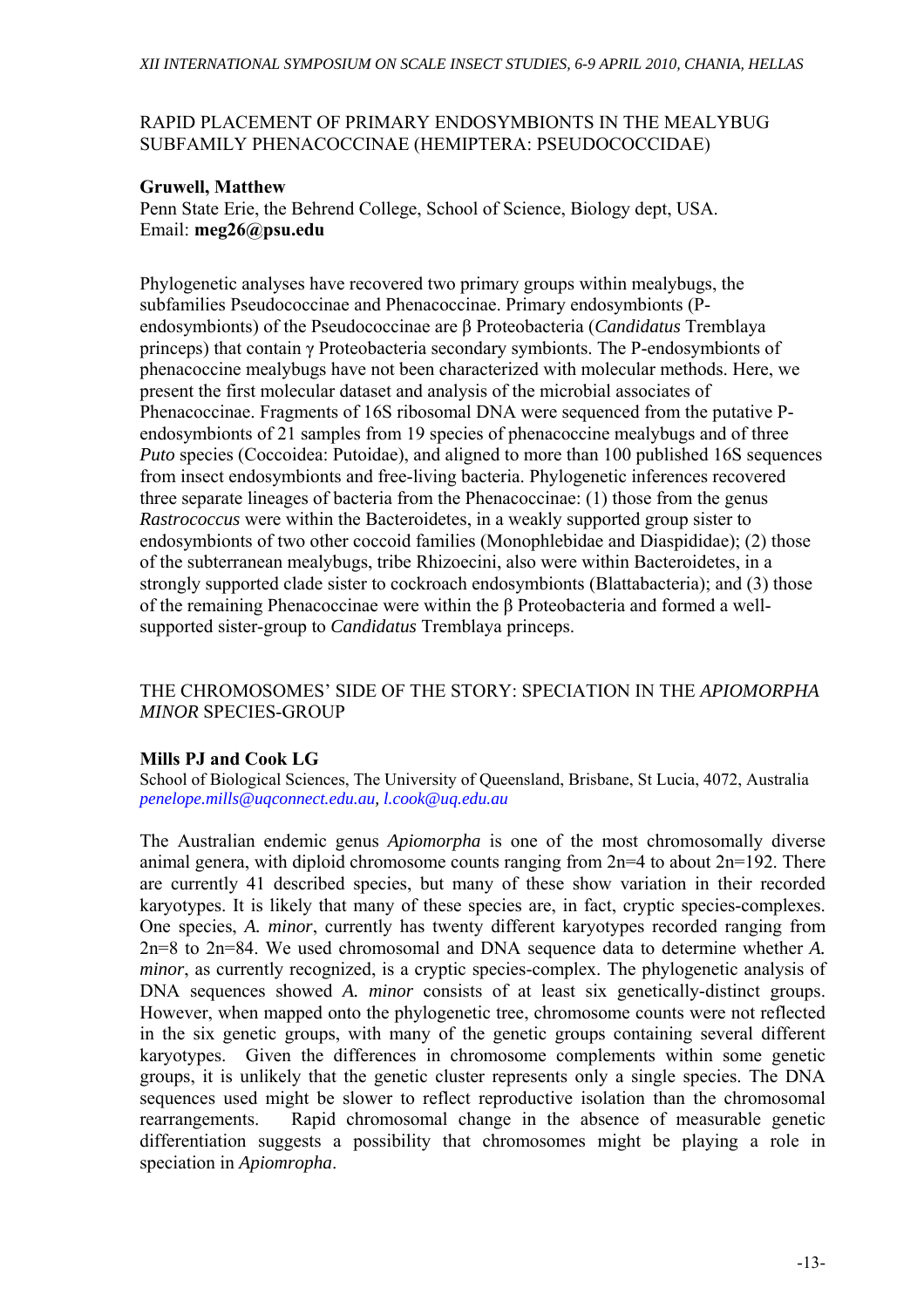# **SESSION 3. DISTRIBUTION AND FAUNISTICS**

# SURVEY OF PSEUDOCOCCIDAE (HEMIPTERA: COCCOIDEA) ON CROPS AND ORNAMENTAL PLANTS IN SPAIN

# $\mathbf{B}$ eltrà A $^1$ ; Soto A $^1$ ; Malausa T $^2$

1.Institut Agroforestal Mediterrani. Polytechnic University of Valencia (Spain) 2.Institut National de la Recherche Agronomique. UMR 1301 (Equipe BPI). Sophia-Antipolis (France) *asoto@eaf.upv.es; thibaut.malausa@sophia.inra.fr* 

Mealybugs are common pests of a wide range of agricultural and ornamental plants. In Spain, the most recent revision of the family Pseudococcidae was conducted in the 1980's. Misidentification of mealybugs is common in the field, often resulting in reduced control efficiency. A mealybug survey was therefore undertaken in the Mediterranean area of Spain with the aim of contributing to the taxonomic knowledge of this family. Samples were collected between 2007 and 2009 from different crops and ornamental plants. Species identification was carried out using both morphological and genetic characterization. Five different loci were sequenced: two regions of COI, 28S-D2, ITS2 and a part of the genome of the primary endosymbiont *Tremblaya princeps*. Overall, 12 species have been identified from 48 different populations. Eight of them are new records for the Spanish mainland. Moreover, the species *Phenacoccus peruvianus* Granara de Willink, *Ferrisia malvastra* (McDaniel) and *Delottococcus aberiae* (De Lotto) were recorded for the first time in Europe. Genetic analyses revealed different multilocus haplotypes within several species. Preliminary data on damage symptoms, dispersion and biological control of these mealybug species are also discussed.

# A PREVIOUSLY UNKNOWN RADIATION OF GALL-INDUCING SCALE INSECTS ON *MELALEUCA* [MYRTACEAE].

# **Cook LG**

School of Biological Sciences, The University of Queensland, Brisbane, 4072, Qld, Australia *l.cook@uq.edu.au*

The family Eriococcidae comprises the majority of gall-inducing scale insects, and most of these are endemic to Australia. The most species-rich gall-inducing genera recognised to date are *Apiomorpha, Lachnodius* and *Opisthoscelis*. However, over the past several years an as-yet largely undescribed gall-inducing eriococcid fauna has been discovered on species of the Myrtaceae genus *Melaleuca*. Galls range in size from tiny leaf galls to large spherical stem galls and are found across the continent-wide distribution of the host genus. The number of morphospecies based on gall morphology alone suggests that this newly recognised assemblage might rank as one of the most species-rich gall-inducing scale insect groups.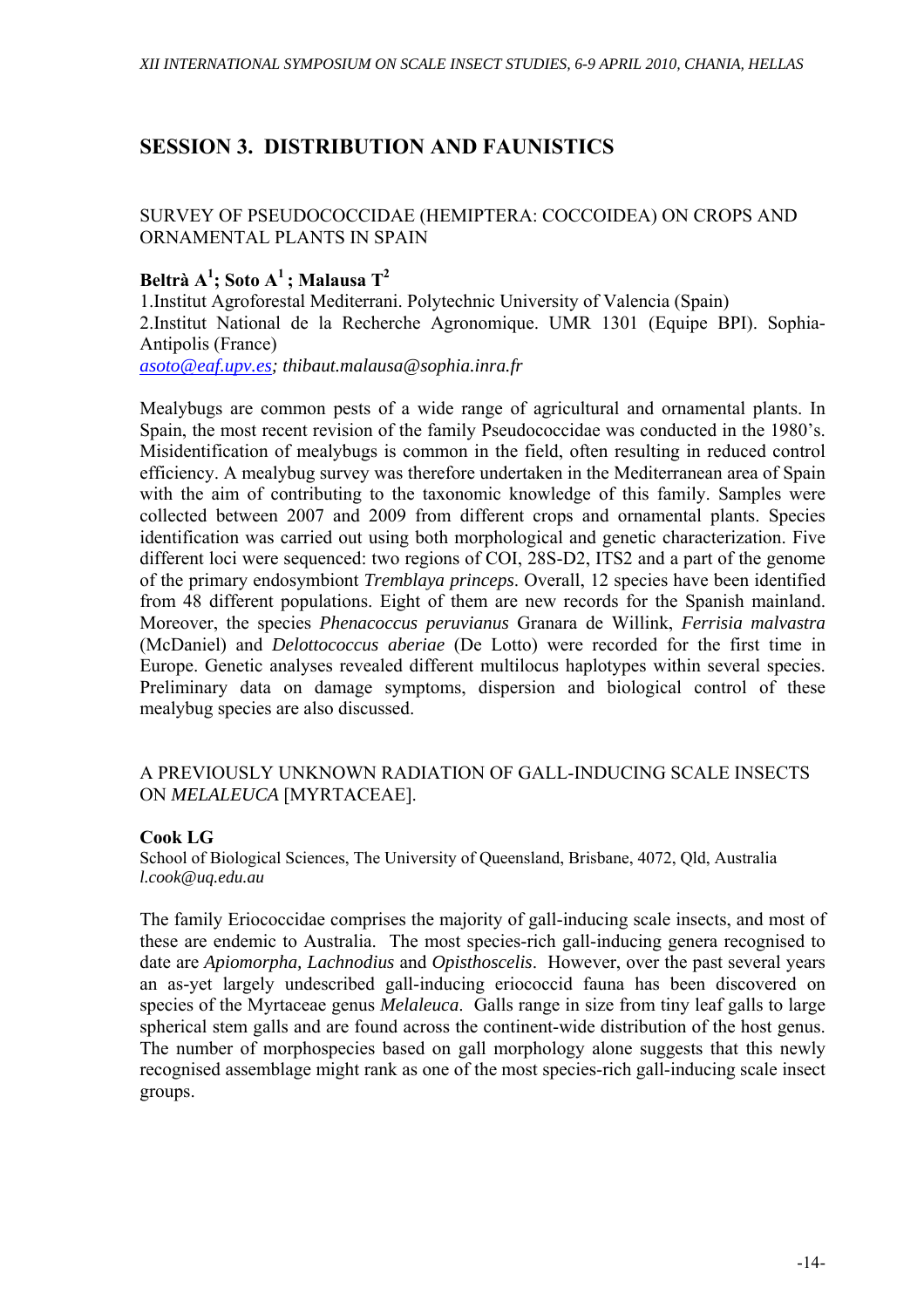### COMPARISON OF HOST-PLANT CONNECTIONS OF PSEUDOCOCCIDAE AND DIASPIDIDAE (HOMOPTERA: COCCINEA) IN THE BOREAL REGION.

# **Danzig EM**

Zoological Institute of Russian Academy of Sciences, Universitetskaya nab. 1, St. Petersburg, Russia. *E-mail: coccids@zin.ru*

Mealybugs and armored scales are the largest families of scale insects with world-wide distribution. The adult females of armored scales are absolutely immobile and generally inhabit trees and shrubs (only 11 species live on grasses) in the boreal region. Conversely, mealybugs are usually mobile and associated mainly with perennial herbs and grasses (more then 100 species).

So, the mealybug fauna of the steppe zone is rich, whereas steppe armored scales are absent (Danzig 1993). Because of a large number of mealybugs inhabiting roots in the soil, their diversity is comparatively badly studied. The number of adventive species is also different: 11 in mealybugs and 50 in armored scales in the former USSR. The last fact is connected with best protection of diaspidids by their wax scale.

### DATA ON ECOLOGY OF HEMIPTERA RECORDED IN FOREST OF TAYGETUS MOUNTAIN (PELOPONNESUS - GREECE)

# **Stathas GJ<sup>1</sup>, Eliopoulos PA<sup>2</sup>, Salmas JC<sup>1</sup> and Kozár F<sup>3</sup><br><sup>1</sup>Technological Educational Institute of Kalemate, Department of**

<sup>1</sup>Technological Educational Institute of Kalamata, Department of Crop Production, Laboratory of Agricultural Entomology and Zoology, GR 24 100–Kalamata, Greece,

<sup>2</sup>Technological Educational Institute of Larissa, Department of Crop Production, GR 41 110– Larissa, Greece,

<sup>3</sup>Plant Protection Institute, Hungarian Academy of Sciences, Department of Zoology, P.O. Box 102, Budapest, H-1525 Hungary,

Data on ecology of the main Hemiptera species found in forest area of Taygetus Mountain during the years 2004-2008, are presented. The following were found infesting the fir *Abies cephalonica* (Pinaceae): scale insects: *Eulecanium sericeum* (Lindinger) (Coccidae), *Nemolecanium graniformis* (Wünn) (Coccidae), *Physokermes hemicryphus* (Dalman) (Coccidae), *Physokermes inopinatus* Danzig & Kozár (Coccidae), *Dynaspidiotus abietis* (Schrank) (Diaspididae) and the aphid *Cinara confinis* (Koch) (Aphididae), while the following were found on *Juniperus oxycedrus* (Cupressaceae): scale species: *Lineaspis striata* (Newstead) (Diaspididae) and *Planococcus vovae* (Nasonov) (Pseudococcidae). The coccids *P. hemicryphus*, *P. inopinatus*, *N. graniformis* and the diaspidid *D. abietis*, completed 1 generation per year in this area. The predatory species *Chilocorus bipustulatus* (L.)*, Exochomus quadripustulatus* (L.)*, Ceratomegilla undecimnotata* (Schneider)*, Coccinella septempunctata* L. and *Scymnus* sp (Coleptera: Coccinellidae), were observed on the infested plants.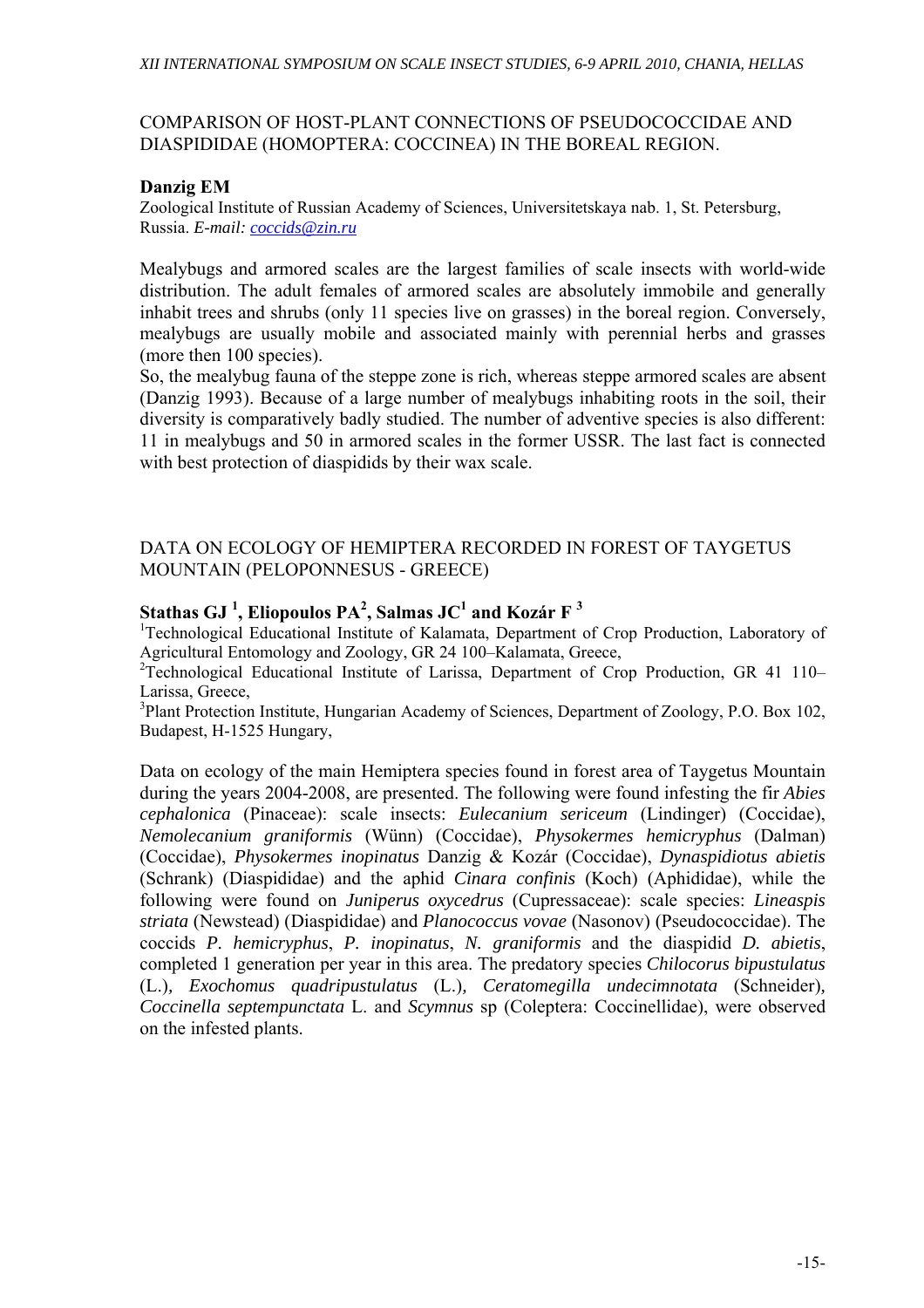### THE SOFT SCALE INSECTS OF GUATEMALA (HEMIPTERA: COCCIDAE)

### **Williams ML**

Department of Entomology and Plant Pathology, 301 Funchess Hall, Auburn University, Alabama, 36849-5413, USA. *willim9@auburn.edu*

The soft scale insect fauna of Guatemala is poorly known. Published records are few and are scattered in taxonomic papers by several authors. ScaleNet lists 14 species in 10 genera from Guatemala. The author has made several trips to Guatemala during the years 1990– 2007 to collect scale insects from various regions of the country. Additionally, a review of the literature and of the records and slide material of the U. S. National Museum Coccoidea Collection in Beltsville, Maryland were checked to develop a listing of the soft scale insects recorded from Guatemala. A study of these materials has increased the number of soft scale insects currently known from Guatemala to 32 species in 20 different genera. Guatemala currently ranks second in the number of soft scale insects known from Central American countries only to Panama, which has 36 recorded species in 18 genera. In his presentation, the author will discuss the current status of this study and will present an annotated listing of the records of the soft scale insects of Guatemala, with notations on some undescribed species.

DISTRIBUTION, FIELD INFESTATION AND HOST PLANTS OF THE MANGO MEALYBUG *RASTROCOCCUS ICERYOIDES*: A NEW MENACE TO MANGO AGRO-ECOSYSTEM IN AFRICA.

# **Tanga MC** *a, b***,** *<sup>a</sup>* **, Prem G***<sup>b</sup>*  **and Samira M***<sup>a</sup>*

*a* icipe-African Insect Science for Food and Health, Nairobi, Kenya *b* Department of Zoology and Entomology, University of Pretoria, South Africa. *tangambi@yahoo.com or ctanga@icipe.org, sekesi@icipe.org, sfaris@icipe.org, pgovender@zoology.up.ac.za*

*Rastrococcus iceryoides* (Green) (Hemiptera: Pseudococcidae) was first recorded in the early 1990s in East Africa. This new invasive mealybug originated from South-East Asia and has now attained serious pest status on a wide range of host plants in eastern Africa. At all the locations, especially at lower altitudes, *R. iceryoides* frequently shared the same host plant with several other exotic mealybugs but its populations were overwhelmingly greater. The mean number of different developmental stages of *R. iceryoides* at a range of sites varied greatly, ranging from about 5–78 per leaf, 12–243 per twig and 0–548 mealybugs per fruit. *R. iceryoides* was the most abundant and widespread mealybug species, with by a broad range of 24 host plant species, including many economically and ecologically important wild and cultivated plant species belonging to 16 families. Four of these families (Caesalpiniaceae, Papilionaceae, Santalaceae and Simaronbaceae) are here recorded for the first time. Severe economic damage was observed on 16 wild host plants, namely: *Lecaniodiscus fraxinifolius*, *Phyllanthus engleri*, *Osyris lanceolata*, *Indigofera spicata*, *Dalbergia melanoxylon*, *Annona chrysophylla*, *Dialium holtzii*, *Deinbollia borbonica*, *Harrisonia abyssinica*. These plants had significantly more successful attacks, a significantly higher probability of attacks, and a significantly higher number of adult mealybugs per host tree than the remaining wild hosts: *Clerodendrum johnstonii*, *Solanum indicum*, *Flueggea virosa*, *Ficus vallis-choudae*, *Annona muricata, Annona stenophylla* and *Sorindeia madagascariensis*. In addition, *R. iceryoides* is also a major pest of cultivated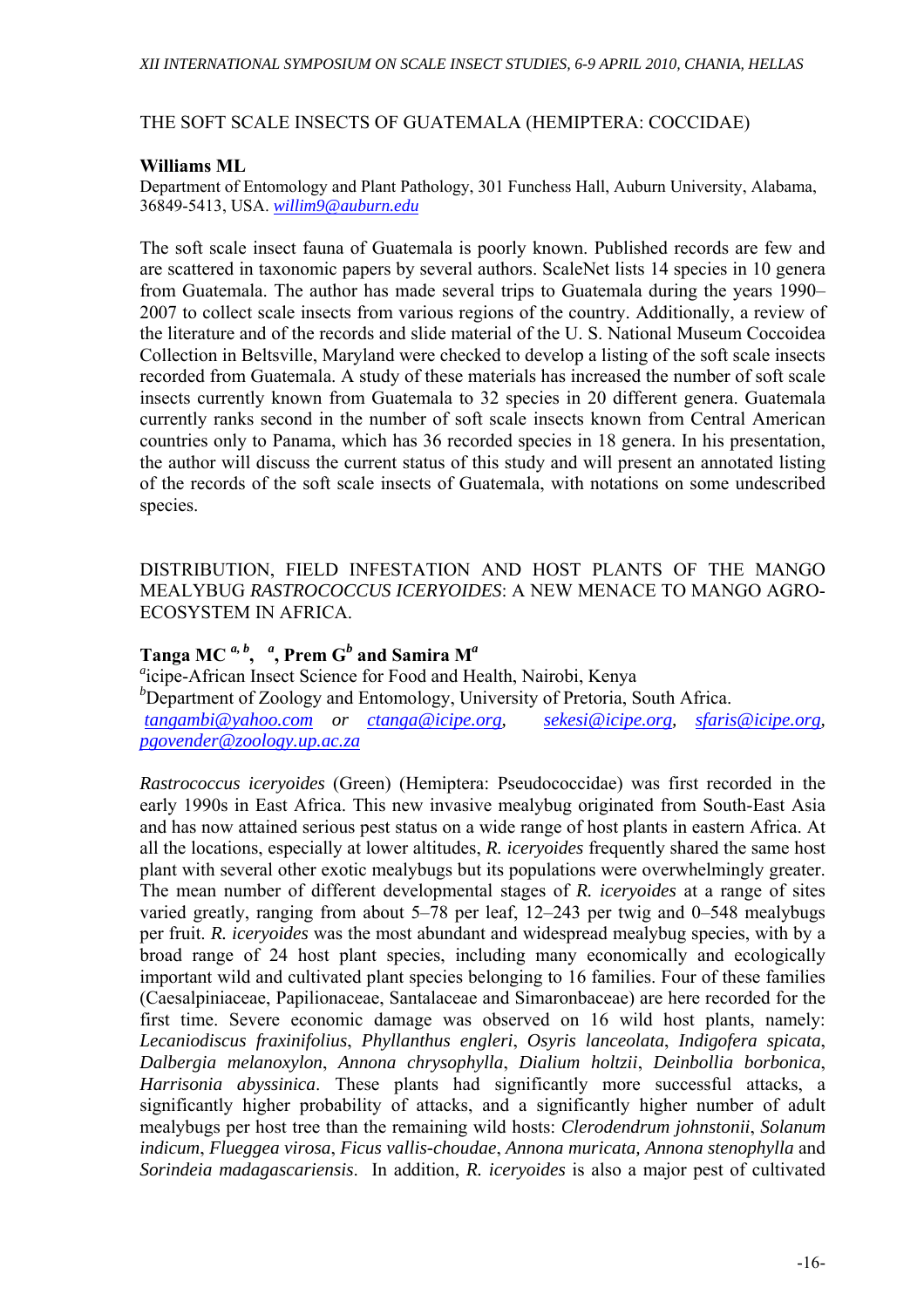*Mangifera indica*, *Parkinsonia aculeata, Cajanus cajan* and *Caesalpinia sepiaria*, causing severe damage. Therefore, wild host plants are excellent reservoirs of *R. iceryoides*, reputed to be a devastating pest on mango, both in cultivated and non-cultivated landscapes of Africa.

COCCIDS IN FLOWERS AND MEDICINAL CROPS IN TAMIL NADU, INDIA**.** 

### **Vijay S and Suresh S**

Department of Agricultural Entomology, Tamil Nadu Agricultural University, Coimbatore-641 003. ssureshsupra@gmail.com & suresh@india.com.

Coccids (scale insects and mealybugs) have attained serious pest status on a wide range of host plants. They have been recorded from 60 plant species of flower and medicinal crops and economic damage was observed in the families Malvaceae, Solanaceae, Asteraceae, Euphorbiaceae, and Amaranthaceae. Major species observed are *Phenacoccus solenopsis*  Tinsley, *P. madeirensis* (Green), *Rastrococcus iceryoides* (Green), *Nipaecoccus viridis* (Green), *Dysmicoccus brev*ipes (Ckll.), *Coccidohystrix insolita* (Green), *Labioproctus polei*  (Green), *Saissetia coffeae* (Walker), *Saissetia oleae* (Bernard), *Parasaissetia nigra* Nietner, *Ceroplastes ceriferus* (Fabricius), *Megapulvinaria maxima* (Green), *Eucalymnatus stellatus* (Signoret), *Cerococcus indicus* Maskell, *Ceroplastodes cajanii* (Maskell), *Hemilecanium imbricans* (Green), *Aonidiella aurantii* (Maskell), *Hemiberlesia lataniae (*Signoret), *Icerya aegyptiaca* (Douglas), *I. purchasi* Maskell and *Conchaspis angraeci* (Ckll.)

# **SYMBIOSIS AND VECTORS**

### BACTERIAL SYMBIOSIS IN NEW ZEALAND SCALE INSECTS

### **Dhami MK, Taylor M, Beggs J**

School of Biological Sciences, University of Auckland, Auckland, New Zealand *mdha006@aucklanduni.ac.nz*

Scale insects are ecologically important in the unique honeydew beech forests of New Zealand. These endemic scale insects, belonging to the family Coelostomidiidae, produce carbohydrate-rich honeydew in amounts of up to 4500 kg dry wt./ha/year (*Ultracoelostoma* sp.). This honeydew resource forms an important component in the diet of forest fauna, making these coccids a keystone species in these forest systems. However, little is known about their biology. These insects thrive on the nutrient-poor phloem sap of native trees, which lacks many essential amino acids. Studies on related homopterans living on a similar diet have shown dependency on microbial symbionts for nutritional supplementation. Coelostomidid scale insects from the North and South Islands of New Zealand were analysed using molecular tools and electron microscopy, to identify and visualise their bacterial inhabitants. A bacterial symbiont, belonging to the phylum *Bacteroidetes*, was consistently associated with these coccids over large geographical areas. Preliminary work on a North Island coccid showed that large numbers of this *Bacteroidetes* symbiont were associated with a distinct animal tissue type, suggesting a bacteriome-like organ. This symbiont is being further analysed for its co-evolutionary history with the host scale insects. Based on this, the bacterial symbiont could be categorised as a primary or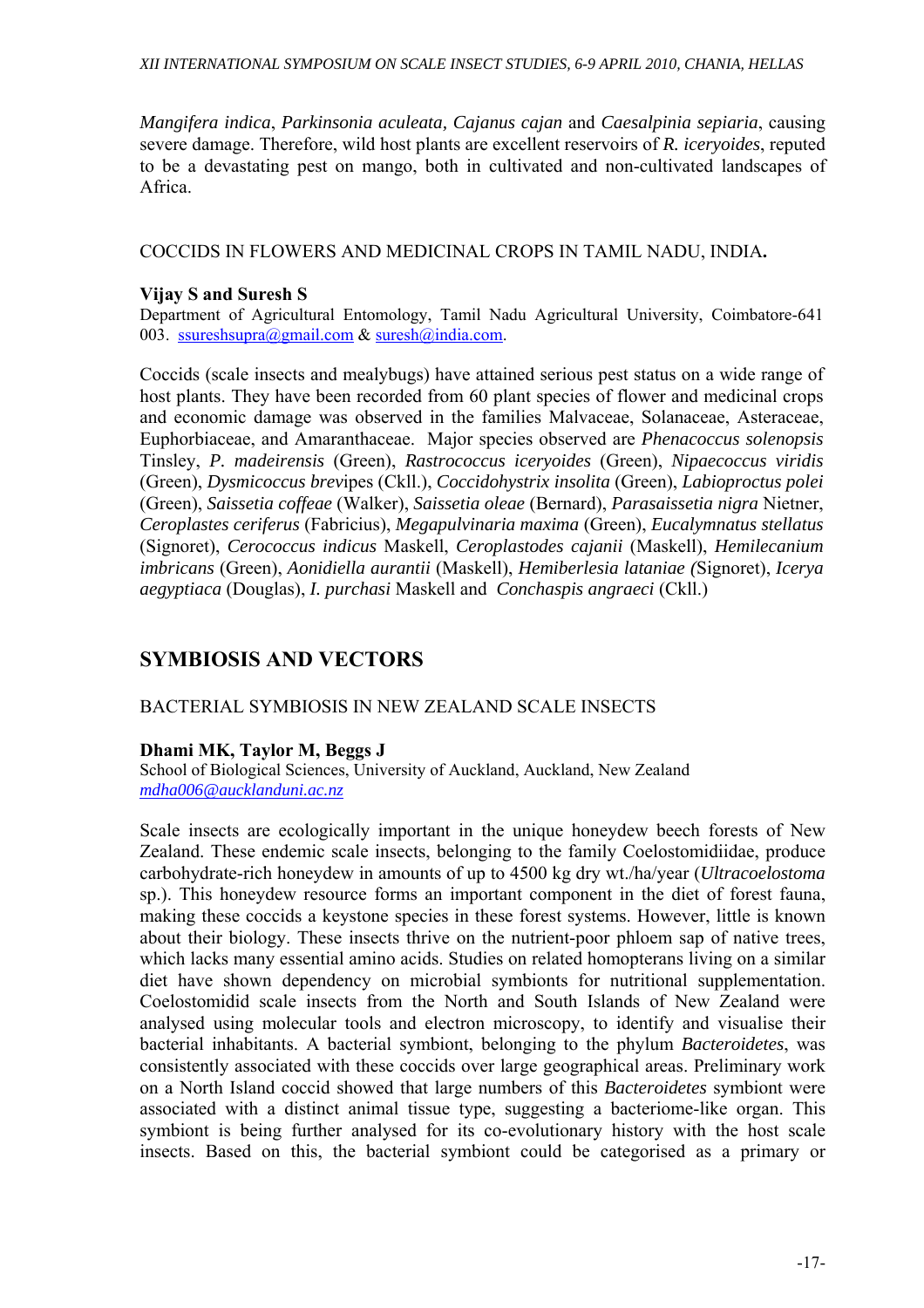secondary symbiont thereby elucidating its role in the survival of honeydew-producing coccids of New Zealand.

### THE APPLE MEALYBUG, *PHENACOCCUS ACERIS,* IS A VECTOR OF SEVERAL GRAPEVINE-INFECTING VIRUSES.

#### **Maguet JLe \*, Herrbach E, Hommay G, Beuve M, and Lemaire O**

Institut National de la Recherche Agronomique, UMR 1131 INRA-UDS 'Santé de la Vigne et Qualité du Vin', 68021 COLMAR, France. \* *jean-le-maguet@colmar.inra.fr*

*Phenacoccus aceris* (Signoret) (Hemiptera, Pseudococcidae) is a common holarctic, polyphagous, tree-infesting mealybug that also infests grapevines in wine-growing areas in the north-east of France. Many grape viruses are naturally vectored by mealybugs or scale insects. Following the findings that *P. aceris* is able to transmit *Grapevine leafrollassociated virus* 1 and 3 (GLRaV-1 and -3, Ampelovirus, Closteroviridae*,* agents of leafroll disease of grapevine) from vine to vine, field monitoring and virus transmission experiments were carried out in order to assess the vector specificity of *P. aceris*.

Transmissions experiments on vine under laboratory conditions confirmed that *P. aceris* is a vector of GLRaV-1 and GLRaV-3. Moreover, an epidemiological survey of GLRaV-1 in a newly planted vineyard which had been certified to be GLRaV-free, proved that *P. aceris* was responsible for the rapid dispersion of leafroll originating into the vineyard from older bordering vineyards.

Moreover, we showed for the first time that *P. aceris* is an efficient vector of two other *Ampelovirus* species, GLRaV-5 and GLRaV-9 and of two *Vitivirus* (Flexiviridae) species, *Grapevine virus A* and *B* (GVA and GVB).

Understanding the transmission efficiency of *P. aceris* is essential for the global study of the field spread of leafroll viruses and for the development of strategies to protect vineyards against mealybugs.

INTEGUMENT OF SOFT SCALE INSECTS AND THE INVASION OF THE PATHOGENIC FUNGUS *LECANICILLIUM LECANII*

### **Yingping Xie\*, Weimin Liu, Jiaoliang Xue, Guoliang Peng, Zhenzhen Han, Yangfeng Zhang**

College of Life Science, Shanxi University, Taiyuan 030006, China

In order to understand how the entomopathogenic fungi infect soft scale insects by invading their integument, the four species of scale insects, *Ceroplastes japonicus* Green, *Didesmococcus koreanus* Borchsenius, *Rhodococcus sariuoni* Borchsenius and *Coccus hesperidum* L. and the pathogenic fungus, *Lecanicillium lecanii*, strain NO. 3.4504 were studied. The integument structure of the scale insects and invasion process of the fungus were observed using light microscope, scanning electron microscope and transmission electron microscope. The chemical components of the scale insects cuticle and the action of the fungal extracellular protease and chitinase were investigated.

The results showed that the integument was structured with epicuticle, procuticle, formation zone, epidermis and basement membrane. The procuticle, including exocuticle and endocuticle, was the thickest layer that primarily composed with protein and chitin.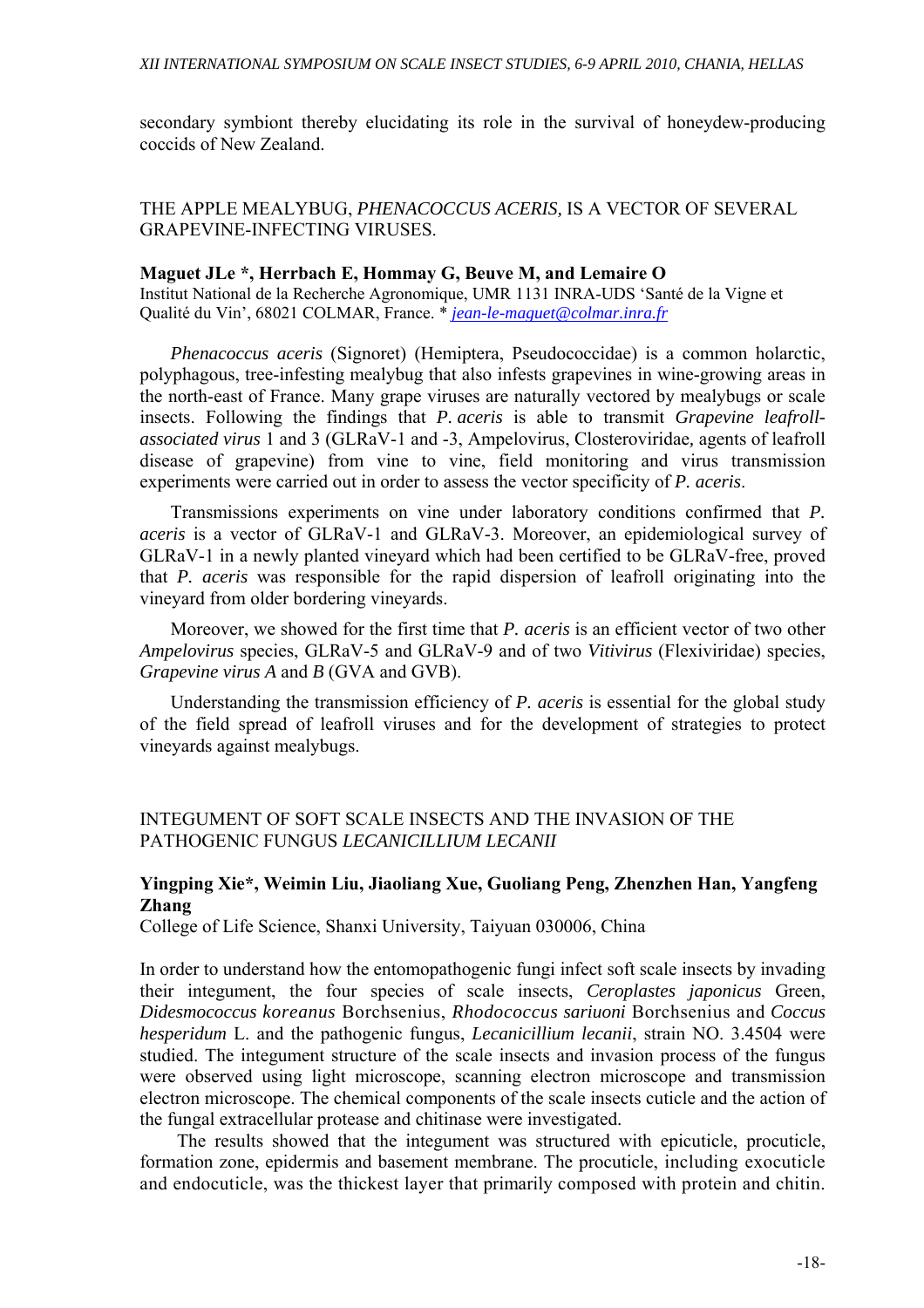By labeling with the WGA/Ovo-G complex, the chitin was seen in helically and parallel sheets, which was evenly embedded in the protein matrix. The epidermis was the cell layer, especially the various wax gland cells that was closely arranged.

The fungal conidia attached on the surface of the cuticle, especially those areas with sulcus and rugose. The hyphae adhered to the integument surface and their tip specialized into penetration pegs. Hyphae penetrated the integument by their penetration pegs using mechanical force and the degradation role of the extracellular enzymes. The fungal invasion process was observed under TEM. The hyphae penetrated the epicuticle, entered into the procuticle in vertically or parallel. The parallel sheet structure of chitin was transmuted and disrupted due to the fungal press action and degradation. The fungus colonized in the integument resulted in the cuticle and epidermis separated from each other and cell layer damaged. Finally, the fungus invaded into the hemocoele.

 The cuticle materials of the soft scale insects, *D. koreanus*, *R. sariuoni* and *C. japonicus* were used as substrates in the experiment of the extracellular enzyme activity of *L. lecanii*. The protease activity rise happened prior to the chitinase. It was indicated that the protease worked at first and the chitinase followed. The values of the two extracellular enzymes were correlated with the quantities of the protein and chitin of the cuticle in the different scale insects.

This project was financially supported by the National Natural Science Foundation of China (No.30671693).

# **SESSION 5. BIOLOGY AND LIFE TABLES**

### MEASURING THE EFFECTS OF PARTIALLLY RESISTANT HOST PLANTS ON ARMOURED SCALE INSECT BIOLOGY.

# **Hill G 1 , Henderson R <sup>2</sup> , Mauchline N <sup>1</sup>**

<sup>1</sup>Plant and Food Research, 412 No 1 Road, Te Puke 3182, New Zealand <sup>2</sup> Landcare Research, Private Bag 92170, Auckland Mail Centre, Auckland 1142, New Zealand Email: *Garry.Hill@plantandfood.co.nz* 

The growth, survival and fecundity of *Hemiberlesia lataniae* on resistant, partially resistant and susceptible kiwifruit (*Actinidia* spp.) varieties was measured. *H. lataniae* failed to grow on the resistant variety, but grew normally on the susceptible variety. On the partiallyresistant variety, *H. lataniae* grew very slowly, maturing at a size only 20% of that observed on the susceptible variety. The surviving insects on the partially-resistant variety produced crawlers that were the same size as those produced by full-sized *H. lataniae* on the susceptible variety, but the fecundity of the resulting adults was only about 10% that of those growing on the susceptible variety. These results are discussed in relation to polyphagy and host plant range in the diaspididae.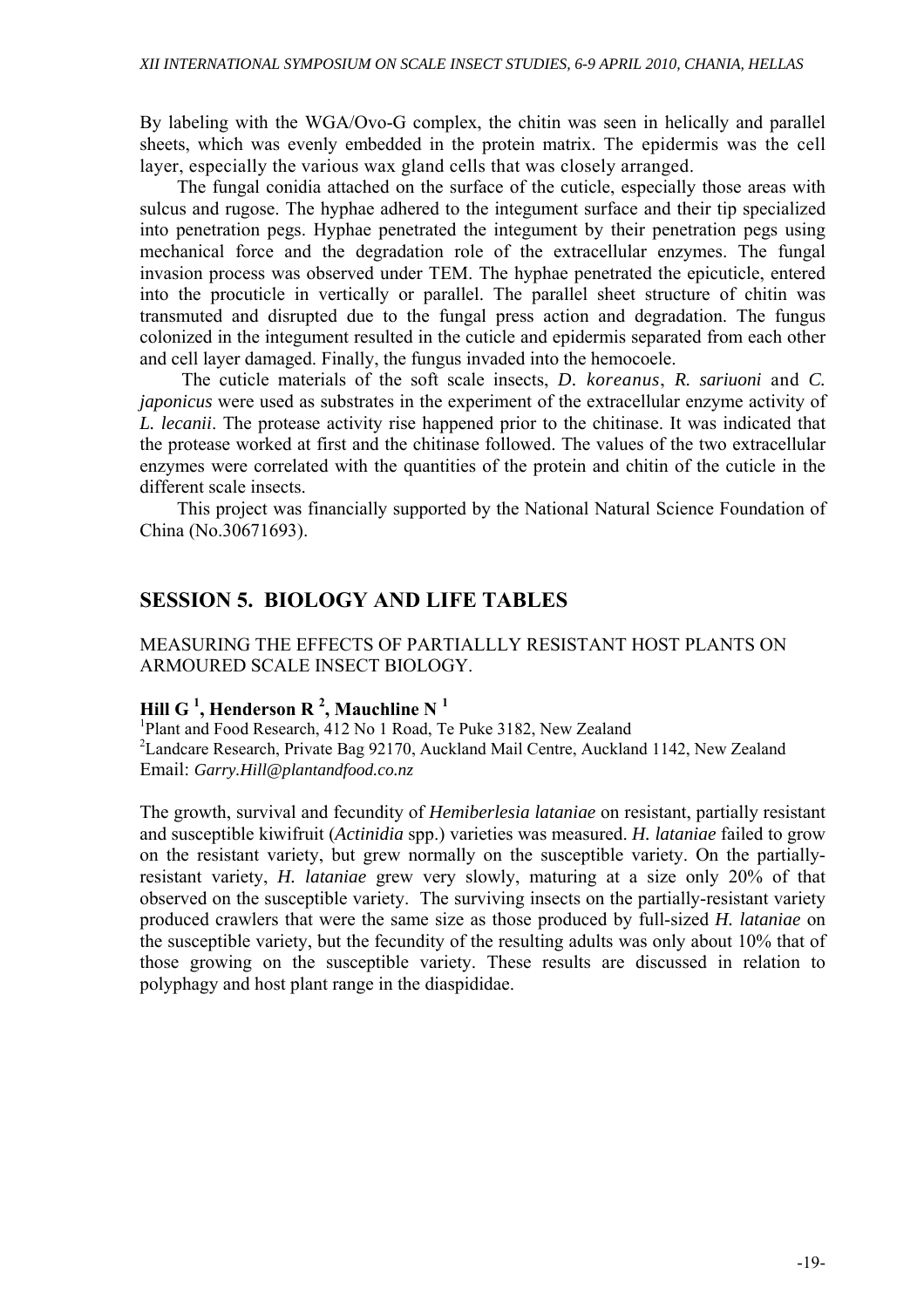# THE LARVAL DIAPAUSE IN THE DEVELOPMENT OF *KERMES QUERCUS*  (LINNAEUS) (HEMIPTERA: KERMESIDAE)

# **Podsiadło E**

Department of Zoology, Warsaw University of Life Sciences SGGW, Ciszewskiego 8, 02-786 Warsaw, Poland, e-mail: *elzbieta\_podsiadlo@sggw.pl* 

The research presents new information on the biology of *Kermes quercus* (L.) Observations were carried out in 2009 in the city of Warsaw and surroundings (Poland). Material was collected on *Quercus robur* L. between the end of January until the beginning of November. The species overwintered as the first-instar nymph. This stage lasted until about the last week of August when the nymphs started to moult into the second instar. The second-instar nymphs then entered winter diapause. The results suggest that, under the climatic conditions of Poland, *Kermes quercus* L. is not a univoltine species. Each generation probably develops through two years - in the first year overwintering as the first-instar nymphs and in the second year as the second-instar nymphs.

SEXUAL CONFLICT AND THE ROLE OF THE GENETIC SYSTEM: SEX ALLOCATION IN MEALYBUGS AS A TEST CASE.

# **Ross L, Langenhof M, Dealey L, Pen I and Shuker DM**

1. Centre for Ecological and Evolutionary Studies, University of Groningen, Biological Centre, Kerklaan 30, Haren, The Netherlands

2. Department of Plant, Soil  $\&$  Insect Sciences, University of Massachusetts Amherst, Fernald Hall 204B, Amherst, U.S.

3. School of Biology, University of St Andrews, Harold Mitchell Building, St Andrews, U.K.

*l.ross@rug.nl* 

Sexual conflict has been intensively studied in the past decade and patterns of sexual conflict have been shown in a variety of species over a variety of traits. However, the main focus has been the study of species with genetic sex determination, mainly male or female heterogamety. However, many sexual reproducing species, especially in invertebrates, have different sex determining systems and the effect this has on both the types of sexual conflict we see and on the possible outcome of those conflicts has received rather little attention. Here we focus on the citrus mealybug (*Planococcus citri*), a species with Paternal Genome Elimination (PGE). In this system, both sexes develop from fertilized eggs, but in males the chromosomes inherited from the father are silenced early in development and subsequently lost during spermatogenesis. So, although males are diploid, they only transmit the genes they inherited from their mother. This genetic system has profound effects on the level of conflict between the sexes. First of all there is conflict between genes of maternal and paternal origin over the suppression and elimination of paternal genes in males. Secondly there is conflict over sex allocation as males do not transmit genes through their sons and therefore benefit from a higher investment in daughters. In order to test the latter we need to understand mealybug sex determination and especially if (1) mealybugs are able to facultatively adjust their sex ratios, then (2) what is the optimal sex ratio for both sexes? and (3) which sex is able to influence sex allocation? Here we show that female mealybugs are able to facultatively adjust their sex ratio according to local population density. We also show that several other environmental factors strongly effect female sex allocation, suggesting some degree of female control.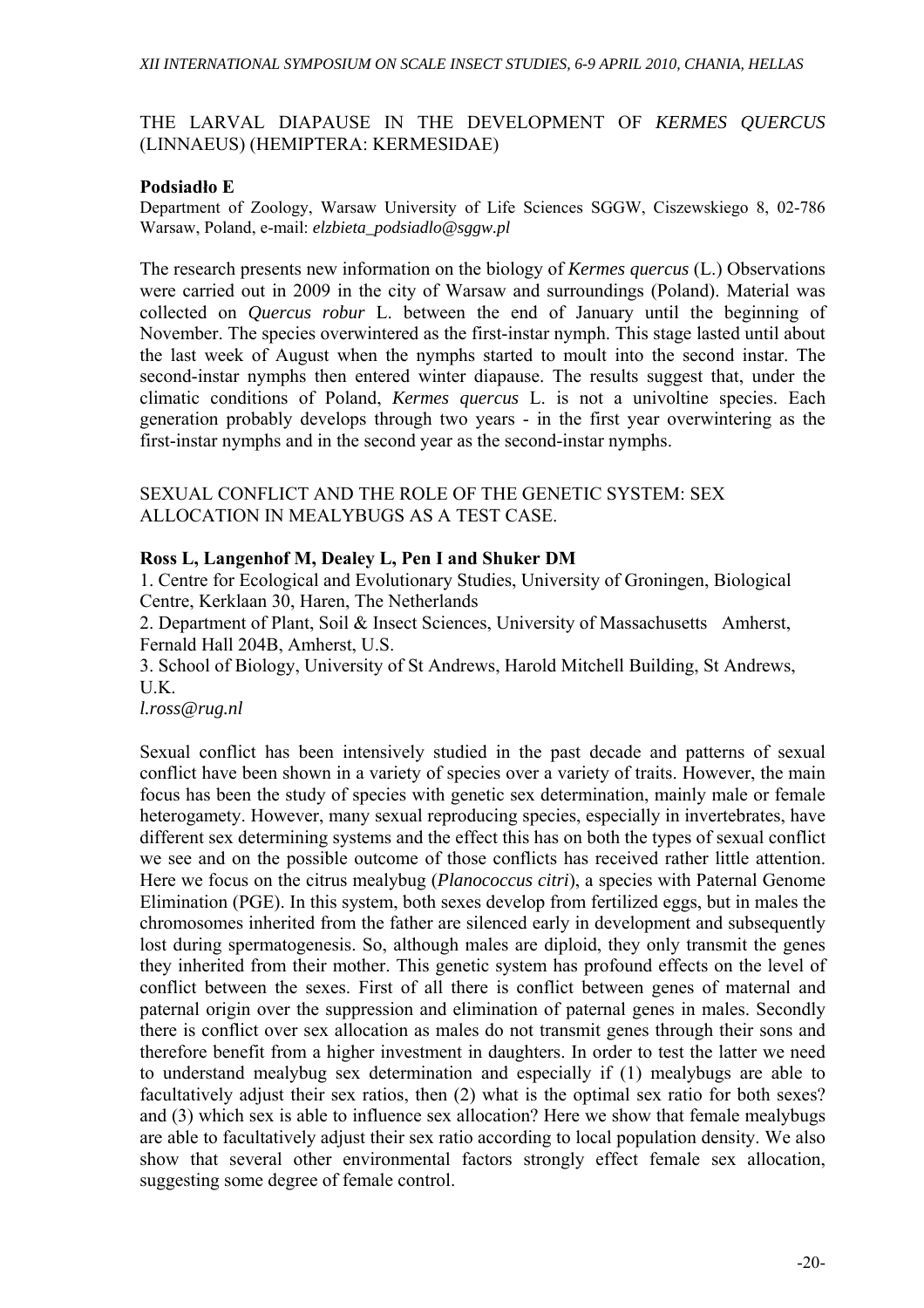THE MUTUALISM OF *MELISSOTARSUS* ANTS (HYMENOPTERA: FORMICIDAE) AND ARMOURED SCALE INSECTS (HEMIPTERA: COCCOIDEA: DIASPIDIDAE) IN AFRICA AND MADAGASCAR – DISTRIBUTION, HOST PLANTS AND BIOLOGY.

#### **Ben-Dov Y**

Department of Entomology, Agricultural Research Organization, The Volcani Center, P.O. Box 6, Bet Dagan, 50250, Israel. E-mail**:** *yairbd@netvision.net.il*

Species of the ant genus *Melissotarsus* Emery are widespread in the Afrotropical region (three species, namely *M. beccarii* Emery, *M. emeryi* Forel and *M. weissi* Santschi) and in the Malagasy region (one species, *M. insularis* Santschi). The ants of all these species tunnel their galleries in the wood of various species of live trees, close to the bark surface. The ants maintain within these galleries live populations of different species of armoured scale insects. A review is presented on the geographical distribution of the *Melissotarsus*  species, the associated 10 species of armoured scale insects, and the host plants on which the mutualism takes place. The ecology of the mutualism is discussed, together with suggestions on the benefits that the partners gain from the associations.

# PRACTICAL PROBLEMS IN STUDYING THE BIOLOGY OF A MEALYBUG SPECIES.

#### **Johnson T & Giliomee J**

Dept. of Botany & Zoology. University of Stellenbosch, Private Bag X1, Matieland, 7602 South Africa.

Researchers often present impressive results of their studies on the biology of the Coccoidea without mentioning the problems they came across and had to solve. In this paper, the practical problems encountered during a study of the biology of the oleander mealybug, *Paracoccus burnerae* (Brain), an endemic pest of citrus in South Africa, are discussed. Some of these problems were: obtaining a colony of the mealybug, keeping them isolated on citrus in a greenhouse with other plants, fighting off infestations of ladybirds and whitefly in the greenhouse, feeding the mealybugs on citrus for prolonged periods in incubators, increasing the humidity inside the incubators, obtaining enough material in the study orchard for observations over a 12 month period, obtaining their natural enemies in orchards regularly sprayed with insecticides, and combating vandalism in the study orchard. We discuss our strategies in solving these problems.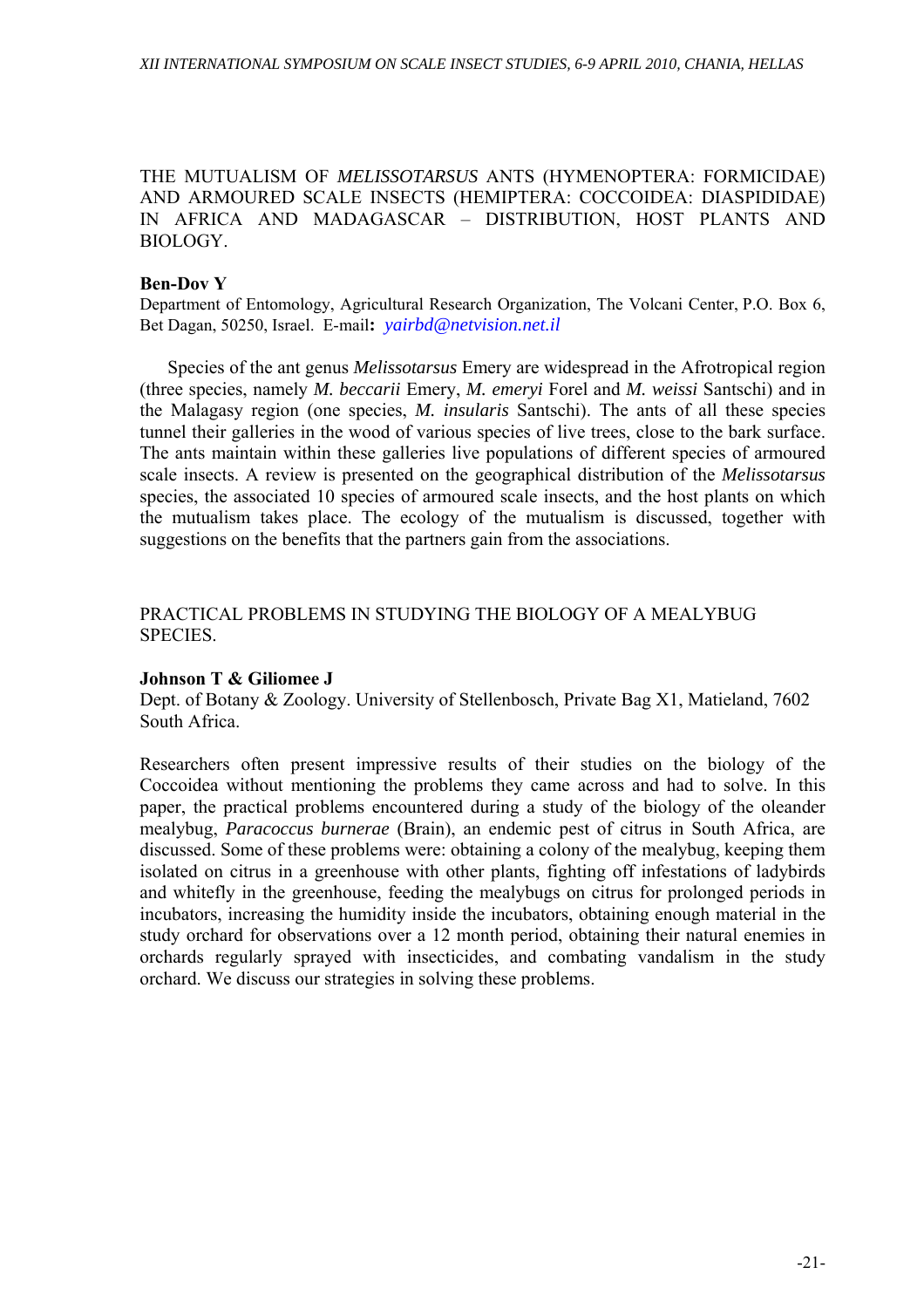DIFFERENT MATING STRATEGIES IN MEALYBUGS (HEMIPTERA: PSEUDOCOCCIDAE)

# $\textbf{Silva EB} \ ^{1,\,2}, \ \textbf{Branco}^2 \ \textbf{M}, \ \textbf{Mendel Z}^3 \ \& \ \textbf{Franco JC}^1$

1 Departamento de Protecção de Plantas e de Fitoecologia, Instituto Superior de Agronomia,

Universidade Técnica de Lisboa (ISA/UTL), 1349-017 Lisbon, Portugal

2 Centro de Estudos Florestais, ISA/UTL, 1349-017 Lisbon, Portugal

<sup>3</sup> Department of Entomology, Agricultural Research Organization, The Volcani Center, Bet Dagan 50250, Israel

*e-mail: elsasilva@isa.utl.pt* 

The mating strategies of the citrus mealybug, *Planococcus citri* (Risso), and the citrophilus mealybug, *Pseudococcus calceolariae* (Maskell), were investigated. Double-choice tests in air-static olfactometer and bioassays in Petri-dish arenas were conducted to study mating behaviour of mealybug males and females, as well as the effect of female age (5, 26, 33, or 47-days old) and density (1, 2, 4, 8, or 16 females per arena) on male mating performance. The citrus mealybug males appeared to be more selective in mate choice than the citrophilus mealybug. The citrophilus mealybug males copulated more frequently (number of mating events per one-hour period) than the citrus mealybug males and spent less time with each mating. Males of the citrophilus mealybug readily mated with unsuitable conspecific females and those of other species, apparently showing no sexual reproductive isolation. Both mate finding efficiency (fastness of female contact) and the number of successful mates were much higher in the citrophilus mealybug compared with the citrus mealybug. Furthermore, mating frequency of the citrus mealybug males is affected by female age. On the other hand, in the case of the citrophilus mealybug, female age had no effect on male performance. The number of mating events per one-hour period significantly increased with the density of mealybug females in both species, suggesting that mating cues are stronger and/or that the handling time becomes shorter.

LIFE TABLE OF THE CYCAD SCALE, *AULACASPIS YSUMATSUI* TAKAGI (HEMIPTERA: STERNORRHYNCHA: DIASPIDIDAE).

#### **Kaliova RT & Shaw-Yhi H**

Insect- Plant Interaction Laboratory, Department of Entomology, National Chung Hsing University, 250 Kuokuang Road, Taichung City, Taiwan 402. *ravuiwasa@yahoo.com*

*Aulacaspis yasumatsui* (Hemiptera) is a serious pest of *Cycas* species in many tropical and sub-tropical countries. The life history of male and female *A. yasumatsui* was studied at various temperatures in the laboratory. We present the results obtained for 28 °C. The agestage, two-sex life table was used to analyse our data. It considers both sexes and the variable development rates among individuals of *A. yasumatsui*. The intrinsic rate of increase (*r*), the finite rate of increase ( $\lambda$ ), the net reproductive rate ( $R$ 0) and the mean generation time (*T*) of *A. yasumatsui* were 0.108566, 1.1147  $d^{-1}$ , 98.63 offspring/individual and 42.29 days, respectively. The two-sex life table analysis gives a comprehensive description of the stage differentiation of male and female *A. yasumatsui*. We recommend that the age-stage, two-sex life table should be used in insect demographic studies.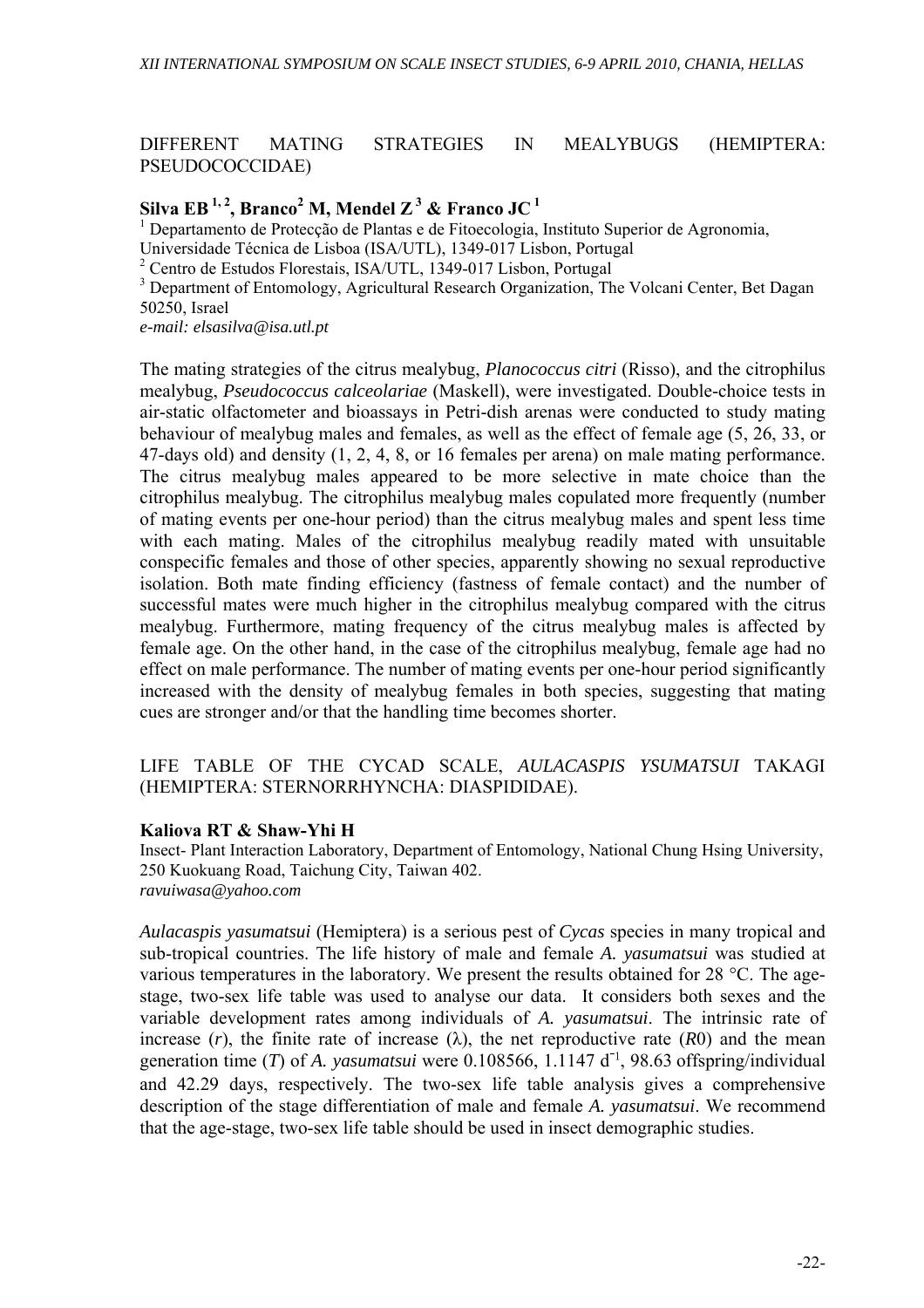### TEMPERATURE –DEPENDENT DEVELOPMENT OF *CHILOCORIS BIPUSTULATUS* (L.) (COLEOPTERA: COCCINELLIDAE) UNDER LABORATORY CONDITIONS.

# **Satıcı Z 1, Karaca İ <sup>1</sup>**<sup>1</sup>

<sup>1</sup>Depart. of Plant Protection, Faculty of Agriculture, Suleyman Demirel University, Isparta, TURKEY. e-mail: ikaraca@sdu.edu.tr

*Chilocorus bipustulatus* (L.) is an important predator of scale insects and is widely distributed in citrus plantations in the Mediterranean Region of Turkey. The developmental time and mortality rate of *C. bipustulatus*, a polyphagous predator, were studied at four different constant temperatures (18, 22, 26 and 30°C) and at a relative humidity (r.h.) of 65±1%, using *Aspidiotus nerii* Bouché (Hemiptera: Diaspididae) as the prey. Total developmental time of immature stages was 50.4, 42.0, 33.7 and 26.7 days at 18, 22, 26 and 30 °C respectively The developmental threshold for *C. bipustulatus*, was calculated as 6.0 days and the thermal constant was 666.6 using the linear regression.

# **SESSION 6. BIOLOGICAL AND CHEMICAL CONTROL**

# TARGETED MONITORING: A NEW APPROACH FOR MANAGEMENT OF CITRUS MEALYBUG HOT SPOTS

# **Protasov A**<sup>1</sup>, Franco JC<sup>2</sup>, Zada A<sup>1</sup> and Mendel  $\mathbb{Z}^1$ ,

 Department of Entomology, Agricultural Research Organization, Volcani Center, Bet Dagan 50250, Israel

<sup>2</sup> Departamento de Protecção de Plantas e de Fitoecologia, Instituto Superior de Agronomia, Universidade Técnica de Lisboa (ISA/UTL), 1349-017 Lisbon, Portugal Corresponding author zmendel@volcani.agri.gov.il

The citrus mealybug *Planococcus citri* (Hemiptera; Pseudococcidae) is a major pest in Israeli herb greenhouses. Herbs constitute an important export crop for Israeli growers, and management of the mealybug population on these crops poses serious and complex problems. There is no tolerance for insecticide residues, and biological control agents do not withstand the harsh temperature regime of the greenhouse. Therefore, management of the citrus mealybug in this system relies mainly on prevention methods. However, as soon as the mealybug population radiates from an inconspicuous hot spot, the most likely scenario is that the grower will need to terminate the crop or to reset the system for a new crop cycle. Application of pheromone traps has become a routine practice, intended to detect the establishment of the mealybug in the herb greenhouse or in commercial nurseries, and thereby to ensure mealybug-free sampling stock. However, since occurrences of new mealybug hot spots in the greenhouse are expected, such spots must be detected and eliminated before further spreading, or limited to tolerable levels. Treatment in such a prophylactic manner with an environmentally safe insecticide is the desirable solution. Randomly occurring mealybug hot spots can be discovered by a procedure named "targeted monitoring". This involves setting four to six pheromone traps, baited with dispensers impregnated with a low concentration of pheromone, with each trap covering one-quarter to one-sixth of the greenhouse area. As a result of male trapping, the area that is covered by the traps is reduced by the above mentioned ratios after each 4- to 5-day period of trap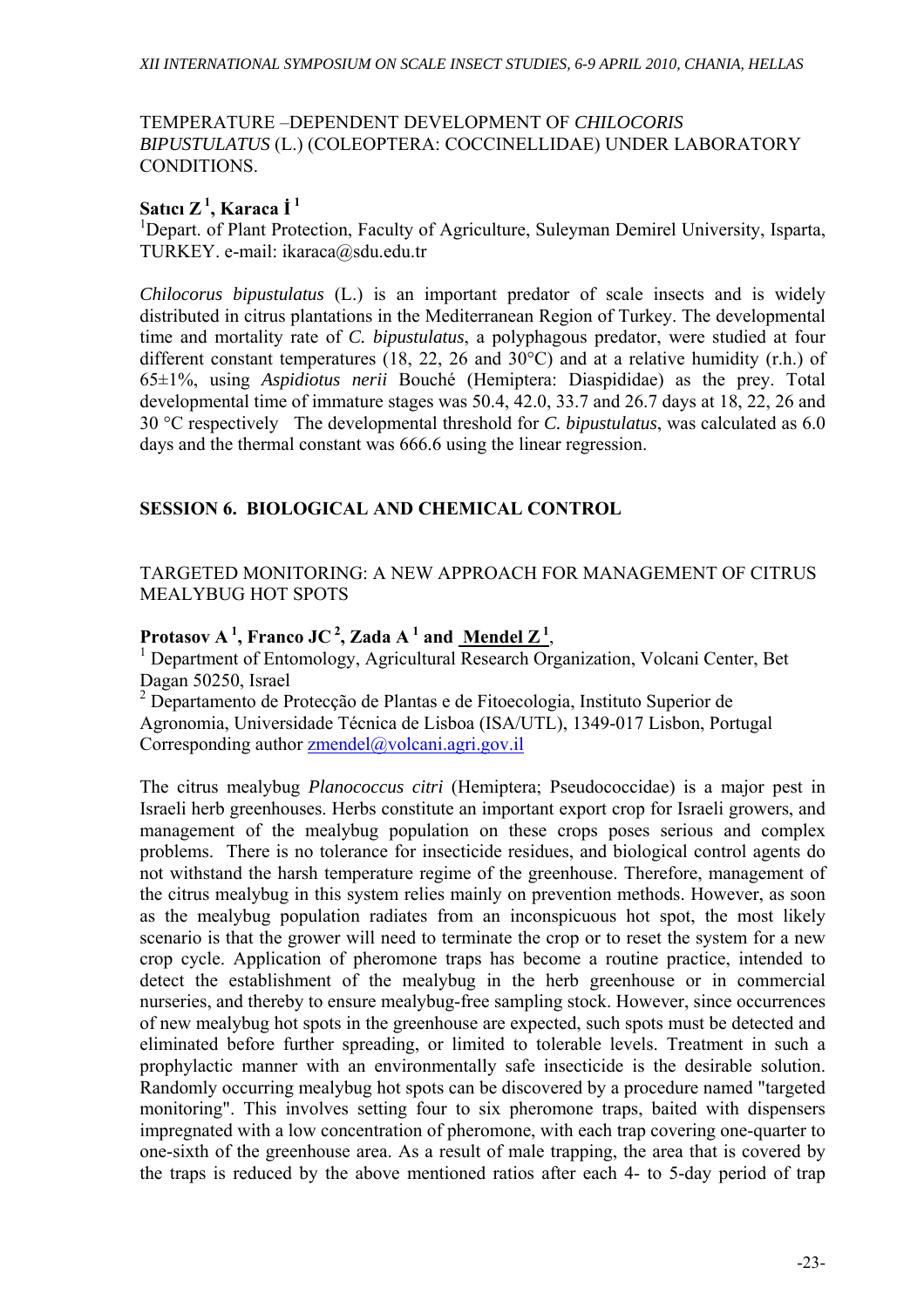setting, for three rounds. The growers are able to pinpoint the mealybug hot spots, and focus their control efforts on these small areas, by applying repeatedly if necessary highcost, selective and safe insecticides. This procedure has already been applied successfully in mint and tarragon greenhouses in Israel. Environmentally-safe control treatments of mealybug colonies in hot spots is still needed for further development and improvement to make it applicable for commercial use.

### A NEW GROUP OF PREDATORS OF THE PINE BAST SCALES: *APLOCNEMUS* SPP. (COLEOPTERA: DASYTIDAE)

# Branco M<sup>1</sup>, Van Halder I<sup>2</sup>, Constantin R<sup>3</sup>, Franco JC<sup>1</sup>, Jactel H<sup>2</sup>

<sup>1</sup> Forest Research Centre (CEF), Instituto Superior de Agronomia, Technical University of Lisbon, 1349-017 Lisbon, Portugal

<sup>1</sup> Laboratoire d'Entomologie Forestière & Biodiversité UMR Biodiversité Genes & Communautés INRA - Univ. Bordeaux, 69 Route d'Arcachon, 33612 Cestas Cedex, France

3 103 impasse de la Roquette, 50000 - Saint-Lo, France

e-mail:*mrbranco@isa.utl.pt*

In the *Matsucoccus*-predator system, prey sex pheromone recognition evolved in disparate predators from at least 3 different orders and families. In this work, we present evidence that two new species of predators of a new family, genus *Aplocnemus* (Col: Dasytidae) are also able to use prey pheromone as chemical cue for prey location. Evidence was found in two separate geographical areas associated with two distinct pine bast scale species, respectively *Aplocnemus brevis* in Portugal preying on *M. feytaudi* and *A. raymondii* in Corsica, preying on *M. pini*. The family Dasytidae has been scarcely studied and knowledge about its life history and ecology is practically nonexistent. The fact that two distinct species of the same genus respond to the same group of prey sex pheromone suggests that they must have a common ancestor with the same ability and that predation of the *Matsucoccus* bast scales by *Aplocnemus* spp. reflects an ancient relationship. Furthermore, the ability to recognize a specific prey pheromone most probably reflects prey specialization of these two species. In total, with these two new additions, 8 different species of predators from 4 distinct families are known to respond to *Matsucoccus* spp. sex pheromone group, representing a unique case among scale insects of prey specialization within a broad range of disparate species of predators.

PROBLEMATIC OCCURRENCE AND BIOLOGICAL CONTROL POSSIBILITIES OF THE SOLANUM MEALYBUG IN ISRAEL.

**Eliyahu M**<sup>1</sup>, Protasov A<sup>1</sup>, Blumberg D<sup>1</sup>, Japoshvili G<sup>2</sup>, Ben-Dov Y<sup>1</sup> and Mendel Z<sup>1</sup> <sup>1</sup>Department of Entomology, Agricultural Research Organization, Volcani Center, Bet Dagan 50250, Israel

<sup>2</sup>Department of Plant Protection, Faculty of Agriculture, Suleyman Demirel University, Isparta 32260, Turkey

The solanum mealybug *Phenacoccus solani* Ferris (Hemiptera; Pseudococcidae), a uniparental species of Nearctic origin, was first found in Israel in the late 1990s, and soon became a major pest. The mealybug poses a serious management challenge. The absence of natural enemies that might suppress the increasing populations, and its high resistance to routinely applied insecticides undermine two decades of endeavoring to establish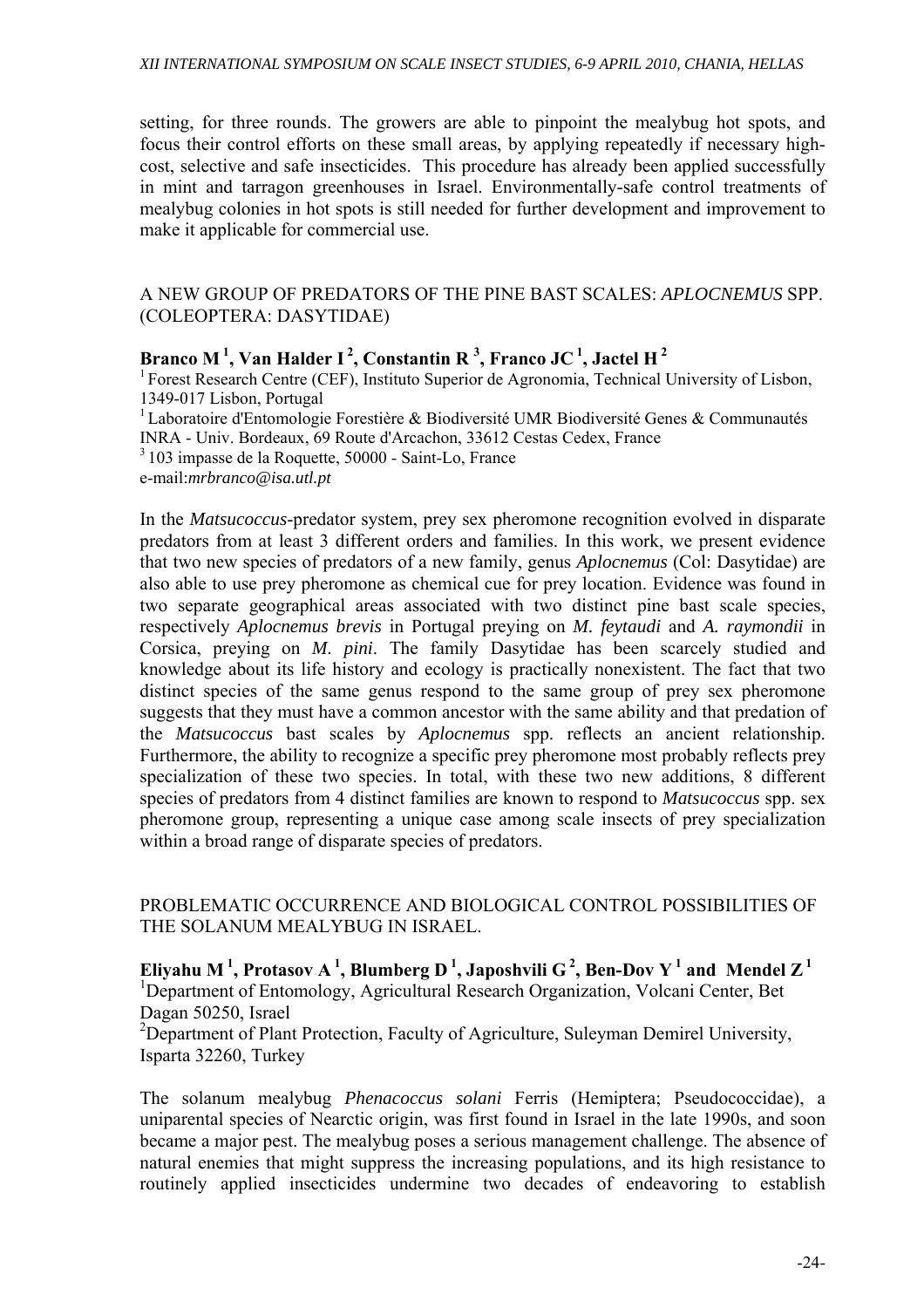environmentally friendly management in the local greenhouse industry. Since the mid 2000s we have intensified our efforts to study the mealybug and its natural enemies. In Israel, the solanum mealybug develops on 30 plant species. It causes severe damage to several vegetable, herb and bulb crops in greenhouses, where severe injury is inflicted on green pepper *Capsicum annuum* and tarragon *Artemisia dracunculus*. The latter host plant is also badly affected in the open fields. The generation time of the mealybug is 35 days at  $25\text{°C}$ , and it produces an average of 120 offspring during 4-5 weeks. The solanum mealybug easily survives the high summer temperatures of the greenhouses, where the daily temperature fluctuates between 17 and  $47^{\circ}$ C. The adult mealybug overwinters in the soil, on or near the roots. In the Arava and Jordan Valley, it survives the harsh summer agricultural break (July-August) on plant crop parts beneath the soil.

 Between 2004 and 2008 we did not record any natural enemies among its populations in studied Israeli sites. We have launched a biological control project using three parasitic wasps (Hymenoptera: Encytidae). We concentrated on the import, identification and development of mass rearing of three parasitoid species: *Aenasius phenacocci* (Ashmead) introduced from California, and *Leptomastix ephyra* Noyes & Hayat and *Leptomastix algirica* Trjapitzin which were recovered from the local solanum mealybug population in 2009. *Leptomastix ephyra* was previously known from a single record in India, whereas *L. algirica* is well known from other mealybug species in the eastern and southern Mediterranean basin. We studied the effects of temperature on their development, host range among several mealybug species, and encapsulation rates of the eggs of the studied encyrtids by several mealybug species. *Aenasius phenacocci* develops on the solanum mealybug at high temperatures ( $\sim 30^{\circ}$ C) but not at  $20^{\circ}$ C or below. On the other hand, the studied *Leptomastix* spp. developed well at temperatures of 20-28<sup>0</sup>C. The mean percentages of egg encapsulation by the solanum mealybug were 54.8, 6.5 and 3.3.% for *A. phenacocci*, *L. ephyra* and *L. algirica*, respectively. Complete encapsulation occurred with the studied parasitoids by the tested mealybugs of the genus *Planoccocus* and by *Pseudococcus longispinus*; about half of the eggs were encapsulated by other tested *Pseudococcus* spp. Recovery of *A. phenacocci* was recorded in several release sites. This parasitoid proved to be established in pepper greenhouse after seeding releases. All three parasitoid species are considered as candidates for augmentation releases in greenhouse crops.

# THE COTTON MEALYBUG *PEHANCOCCUS SOLENOPSIS* TINSLEY (MEHIPTERA: PSEUDOCOCCIDAE0 IN ENVIRONMENTAL CONDITIONS OF FAISALABAD, PAKISTAN.

# Abbas  $G<sup>1</sup>$  and Arif MJ<sup>2</sup>

<sup>1</sup>Pest Warning and Quality Control of Pesticides, 21 Davis Road, Lahore, Punjab, Pakistan. Email: abbas700@gmail.com

<sup>2</sup>Department of Agricultural Entomology, University of Agriculture, Faisalabad, Pakistan

The cotton mealybug, *Phenacoccus solenopsis* Tinsley (Hemiptera: Pseudococcidae), is one of the most important polyphagous mealybugs in Asia. This species has emerged as a serious pest of cotton (Malvaceae: *Gosspium hirsutum* L.) in Pakistan and India over the last five years and is now a potentially serious pest in China. The population dynamics of this pest were studied at Faisalabad (Pakistan) on *Hibiscus rosa-sinensis* (Malvaceae) in 2007. The studies revealed that the existing predatory fauna, consisted mainly on *Chrysoperla* spp. (Neuroptera), the ladybird beetles *Brumus saturalis*, *Menochilus sexmaculatus*, *Scymnus* spp., *Cocciniella septempunctata Hipodemia convergence* and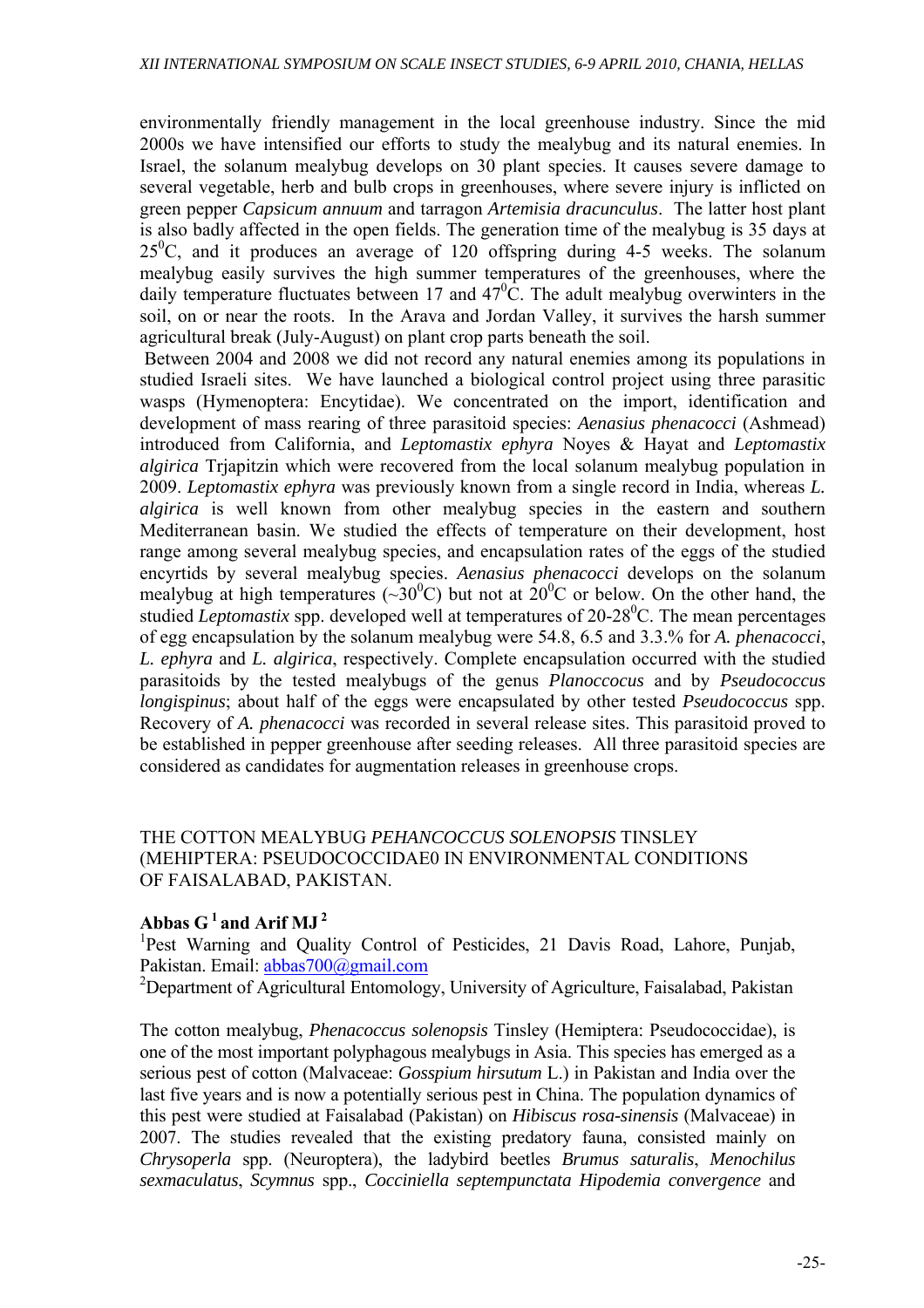*Harmonia axyridis*, but also some species of foliage spiders, can successfully reduce the population of the pest below the economic injury level. Thus, a heavily infested, unsprayed *H*. *rosa*-*sinensis* was able to sprout again as healthy plant without adapting any artificial control measure.

# SPATIAL DISTRIBUTION OF *PLANOCOCCUS FICUS* AND ITS PARASITOID *ANAGYRUS PSEUDOCOCCI*.

# **Milonas PG, Kontodimas DC**

Benaki Phytopathological Institute, Department of Entomology & Agricultural Zoology, S. Delta str. 8, 14561 Kifisia, email: p.milonas@bpi.gr

Field trapping experiments were conducted in the Korinthos prefecture in south Greece. This area is characterized by intensive growing of vineyards, where the main varieties are Thompson Seedless and Sultanina, which are used for both table grapes and raisins. Studies were conducted from April to September 2005. The total study area is approximately 3750 ha. A grid of 30 sampling locations was established across the study site. Each sampling location consisted of one Delta trap baited with 200μg (S) of lavandulyl senecioate in grey rubber septa and these were used throughout the study period. Trap service (sampling) was carried out at weekly intervals, and all male *P. ficus* trapped in each sampling station were counted. Spatial patterns were inferred from trapped males. Apart from the males of *P. ficus*, we also recorded numbers of the encyrtid parasitoid *Anagyrus pseudococci* (Girault) captured in the traps in order to identify any potential spatiotemporal activity of the parasitoid. In the study area, trap captures of *P. ficus* males displayed four flight peaks, starting from early May till September. Its population increased from 4.5 males / trap on May 21 to 20.4 on August 27. Trap captures of the parasitoid *A. pseudococci* showed a different pattern. The number of adults captured in the traps was low until the beginning of August when they increased considerably to 8.7 individuals / trap on August 13. Both the mealybug and the parasitoid had a random distribution most of the time. However, at the end of the season, the vine mealybug populations showed a clumped distribution. The parasitoid population had a random distribution at low densities but became aggregated as their population density increased. The findings are discussed in view of the temporal and spatial distribution of the vine mealybug and its primary parasitoid *A. pseudococci*.

### USING PARASITOIDS TO INFER SOUTH AMERICAN ORIGINS OF THE OBSCURE MEALYBUG, *PSEUDOCOCCUS VIBURNI* (HEMIPTERA: PSEUDOCOCCIDAE)

### **Charles J**

The New Zealand Institute for Plant & Food research Limited, Private Bag 92169, Auckland 1142, New Zealand*Email: john.charles@plantandfood.co.nz* 

The co-evolutionary relationships between coccid hosts and Encyrtidae (Hymenoptera) appear to be particularly strong, and many successful classical biological control programmes against mealybugs have been carried out using these parasitoids. It is a puzzle, then, that the obscure mealybug, *P. viburni*, is considered to be an American species but it is not attacked by native parasitoids in the USA, whereas it is controlled in Europe by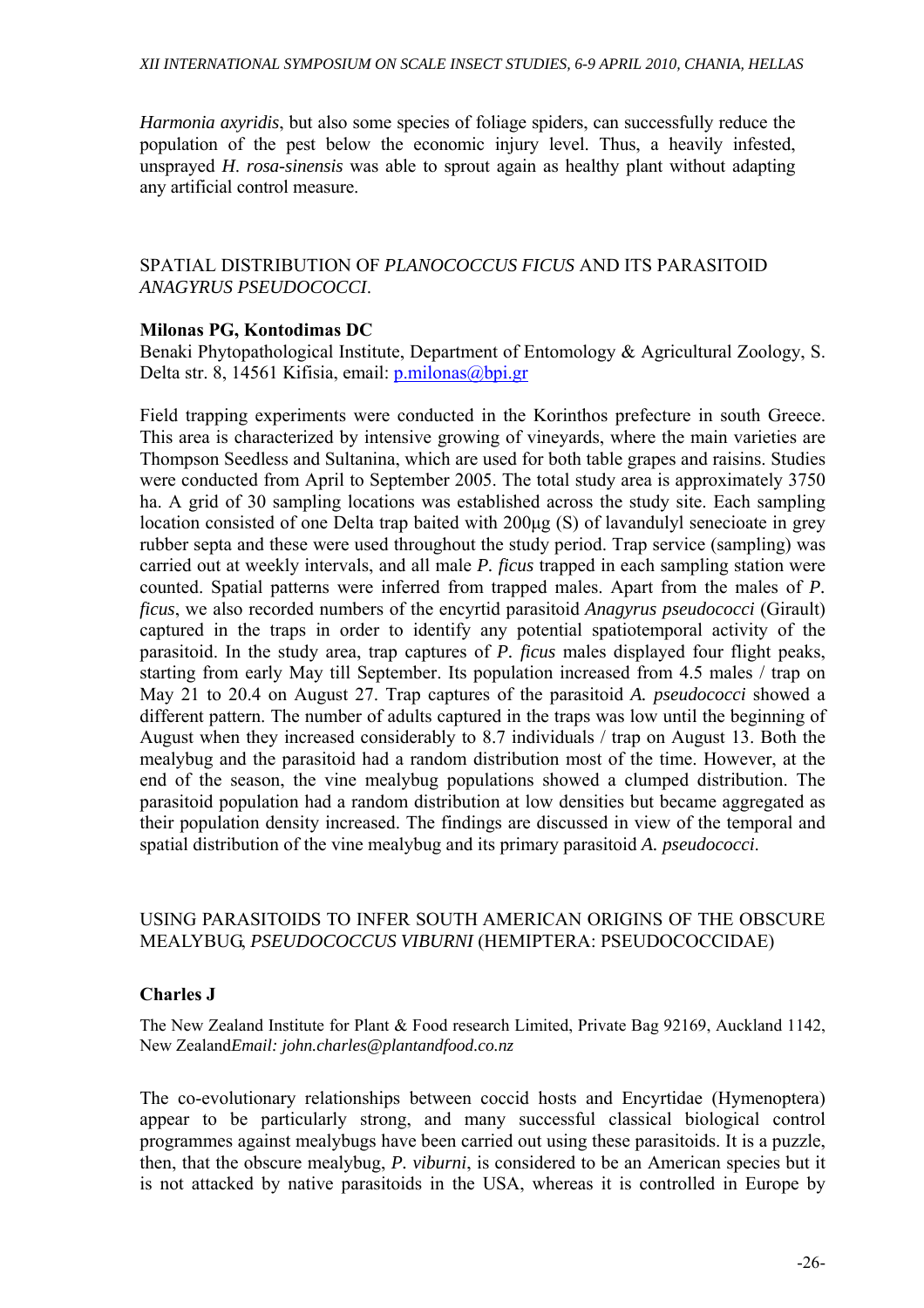*Acerophagus maculipennis* (Hymenoptera Encyrtidae) which was described from the Canary Islands (as *Pseudaphycus maculipennis*). The biogeographical origins of both the *Pseudococcus maritimus* complex (to which *P. viburni* clearly belongs) and the genus *Acerophagus*, coupled with historical trade records, were examined in order to resolve this puzzle. Evidence supports the hypothesis that both *P. viburni* and *A. maculipennis* are coevolved neotropical species, and that both were transported from S. America to Europe via the Canary Islands on host plants such as potato, possibly as early as the  $16<sup>th</sup>$  century. Invasion of *P. viburni* into the USA (and elsewhere around the world) occurred later, probably from Europe, but without *A. maculipennis* (or other natural enemies). This explains why *P. viburni* in the USA is not attacked by native North American parasitoids and why *A. maculipennis* is not known to attack any mealybugs of Palaearctic origin. If this scenario is correct, then it is clear that native encyrtids have failed to adapt to an exotic mealybug after at least 100 years (in the USA) and possibly 400 years (in Europe). The hypothesis supports a fundamental host-specific relationship between many mealybugs and their co-evolved parasitoids, and adds confidence that well conducted classical biocontrol programmes involving these taxa pose a low environmental risk to native, non-target fauna.

### AN INVASIVE MEALYBUG, *PARACOCCUS MARGINATUS* AND ITS MANAGEMENT IN TAMIL NADU, INDIA.

### **Suresh S, Jothimani R, Sivasubrmanian P, Mahalingam CA, Karuppuchamy P, Samiyappan R and Jonathan EI**

Department of Agricultural Entomology, Centre for Plant Protection Studies. Tamil Nadu Agricultural University, Coimbatore - 641 003. sureshsupra@gmail.com, & ssuresh@india.com

An invasive mealybug, *Paracoccus marginatus* Williams & Granara de Willink, was introduced into Tamil Nadu, India, during July 2008 and has caused extensive damage to papaya, tapioca, mulberry, guava, Jatropha, hibiscus, and many fruit, vegetable and flower crops, plus many weeds including Congress grass, *Parthenium hysterophorus*. This paper lists the host plants and describes the mode and extent of spread of this pest to other areas, its seasonal incidence and the effect of weather parameters. An awareness campaign has been organized to contain the pest and to prevent further spread. This campaign emphases the correct identification, pest monitoring, early diagnosis, destruction of affected plants, the importance of alternative hosts and possible management systems with special emphasis on conserving the lepidopteran predator, *Spalgis epius* and such coccinellid lady beetles as *Cryptolaemus montrouzieri.* In addition, the use of such products as neem oil, fish oil and rosin soap, and the importance of spot application of insecticides like buprofezin, chlorpyriphos and profenophos is emphasized. Large scale demonstrations in various places in Tamil Nadu are in progress.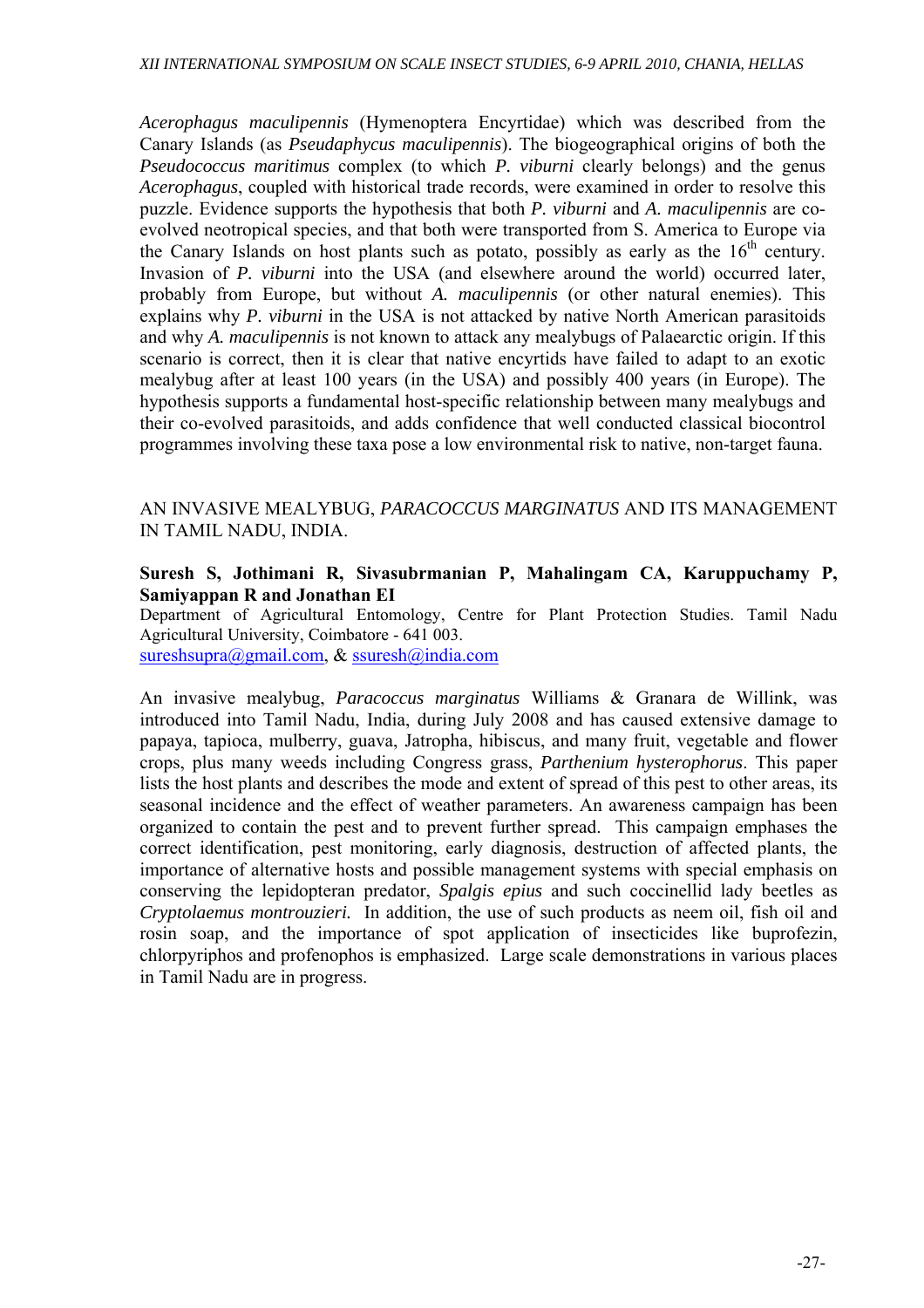NYMPHAL AND ADULT FEMALE PARASITISM OF THE RED-STRIPED SOFT SCALE , *PULVINARIA TENUIVALVATA* (NEWSTEAD) (HEMIPTERA: COCCIDAE), AND PARASITE COMPLEX ON SUGARCANE IN EGYPT.

# **El-Serwy SA 1, Guerrieri E 2 and Evans GA 3**

1- Ministry of Agriculture, Plant Protection Research Institute,7 Nadi El-Seid St., Dokki 12618, Giza, Egypt*. E-mail: samirelserwy@hotmail.com,* 2- Portici Division, Institute for Plant Protection, National Research Council of Italy. Via Università, 133, 80055 - Portici (NA) – Italia*. E-mail uerrieri@ipp.cnr.it,* 3- USDA/APHIS/PPQ, c/o Systematic Entomology Laboratory, USDA/ARS/ BARC-West, Building 005, Beltsville, MD 20705, USA *.E-mail: Gregory.A.Evans@aphis.usda.gov*

Leaves infested by the red-striped soft scale, *Pulvinaria tenuivalvata* (Newstead) (Hemiptera: Coccidae), were collected from untreated sugarcane, *Saccharum officinarum* L. in the Aiat and Atfieh regions (Giza Governorate, Middle Egypt) during September-November and October 2008. The levels of nymphal and adult female parasitism, the population trends of the parasitoid complex and the role that each species plays in the regulation of the scale population were determined. Nymphal parasitism was high in late September (41%), then fell drastically to 11% in mid-October but then peaked at 57% in mid-November, with an overall mean percentage of 33.6%. Adult female parasitism was low in September (24%) and continued until mid-November, with two peaks, one at 63% in mid-October and the other at 56.7% in early November, with an overall mean level of 40%. In the first half of October, the level of parasitism on nymphs and adult females was higher in Aiat (36% & 26.9%, respectively) than in Atfieh (27% & 18%, respectively). Nine and eight species of primary parasitoids (Hymenoptera: Chalcidoidea) emerged in Aiat and Atfieh respectively, accounting for 79 and 87% of the total number of primary parasitoids. The most abundant species was *Coccophagus semicircularis* [Aphelinidae] in both regions. Of the total number of primary parasitoids that emerged from parasitized scales collected at Aiat, 10 and 84% appeared in late September and early November. However the emerging parsitoids decreased from about 55% to 46% from the scale samples taken in the first and the second weeks of October in Atfieh. Nine and four species of secondary parasitoids (Hymenoptera: Chalcidoidea) accounted for 21 and 13% of the total number of secondary parasitoids that emerged in Aiat and Atfieh, respectively. The most abundant species was *Marietta leopardina* [Aphelinidae] at Aiat and *Pachyneuron muscarum* [Pteromalidae] at Atfieh. *Coccophagus semicircularis* seemed to be the most promising parasitoid species for use as a biological control agent against the red–triped soft scale in Egypt.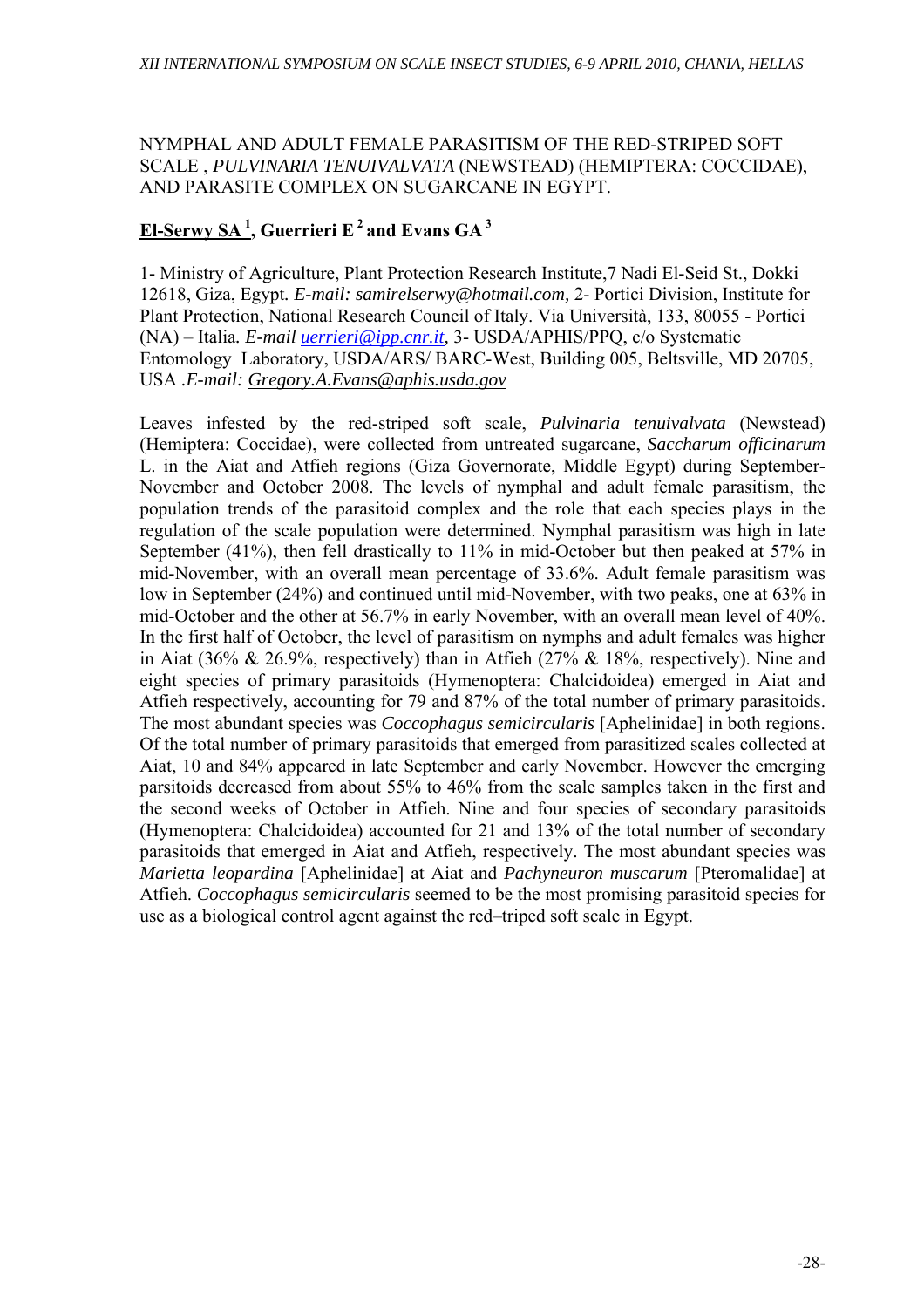### BIOLOGICAL CONTROL OF THE GRAPE MEALYBUG, *PLANOCOCCUS FICUS*  (SIGNORET) (HOMOPTERA: PSEUDOCOCCIDAE) BY SUCCESSIVE RELEASE OF THE GREEN LACEWING*, CHRYSOPERLA CARNEA* (NEUROPTERA: CHRYSOPIDAE) ON GRAPE VINES IN EGYPT

#### **Mangoud AAH**

Plant Protection Research Institute, A.R.C., Dokki, Giza, Egypt

In Egypt, heavy spraying of pesticides has induced resistance in mealybugs to several groups of pesticides. Therefore the use of parasitoides or predators has become very important, especially when exporting grapes to Europe. The green lacewing, *Chrysoperla carnea* Steph. (Neuroptera: Chrysopidae), is an important predator of mealybugs and plays a significant role in reducing populations of the grape mealybug, *Planococcus ficus*  **(**Signoret) (Homoptera: Pseudococcidae). For these experiments, *C. carnea* was reared under laboratory conditions ( $25\pm2$ °C and  $60\pm5\%$  RH) and then released into the field 3 times at 4 week intervals, at the rate of 5, 10 and 15 larvae/tree in late June, late July and late August in 2008 and 2009, in the Alexandria Governorate, Egypt.

The vine plants were divided into 3 replicates; 4 trees for each plot (12 trees). Another 4 trees were selected as a check plot (control).

Leaf samples (30 leaves/sample) were selected at random from all parts of the tree. Leaves were kept in paper bags and transferred to the laboratory for stereomicroscopic examination. The upper and lower leaf surfaces were inspected and the live nymphs and adult females and their predators were counted.

In both years, the population of *P. ficus* decreased gradually with time in all treatments, with reductions by the end of August, 2008, of 45, 79 and 87% compared with control (2%) and 47, 80 and 88% compared with control (3%) in 2009.

The present work suggests that the green lacewing, *C. carnea* might be used successfully as a biocontrol agent in an integrated program for the control of the citrus mealybug attacking grape vines in the Alexandria Governorate, Egypt.

EFFECT OF SOME NATURAL COMPOUNDS ON *AONIDIELLA AURANTII* (HEMIPTERA: COCCOIDEA: DIASPIDIDAE) AND ITS PARASITOID *COMPERIELLA LEMINISCATA* (HYMENOPTERA: ENCYRTIDAE) ON VARIOUS CROPS IN EGYPT.

### **Abd-Rabou S and Badary H**

Plant Protection Research Institute, Agricultural Research Center, Dokki, Giza, Egypt. email. **Shaaban59@yahoo.com**

 *Aonidiella aurantii* (Maskell) (Hemiptera; Coccoidea: Diaspididae) is a serious pest on various economic crops in Egypt. The main injury caused by this insect is the ingestion of plant sap. Severely infested plants grow poorly, may drop their leaves prematurely and can suffer dieback of twigs and branches. The encyrtid parasitoid, *Comperiella lemniscata*  Compere and Annecke (Hymenoptera: Encyrtidae) has been recorded as an effective parasitoid of armored scale insects in various parts of the world, including Egypt. The present paper describes some laboratory and field tests on the effect of KZ oil, Neemex, Sulphur and Actalic compounds on *A. aurantii* and its parasitoid. In the laboratory tests, five concentrations of KZ oil, Neemex, Sulphur and Actalic were used; twenty infested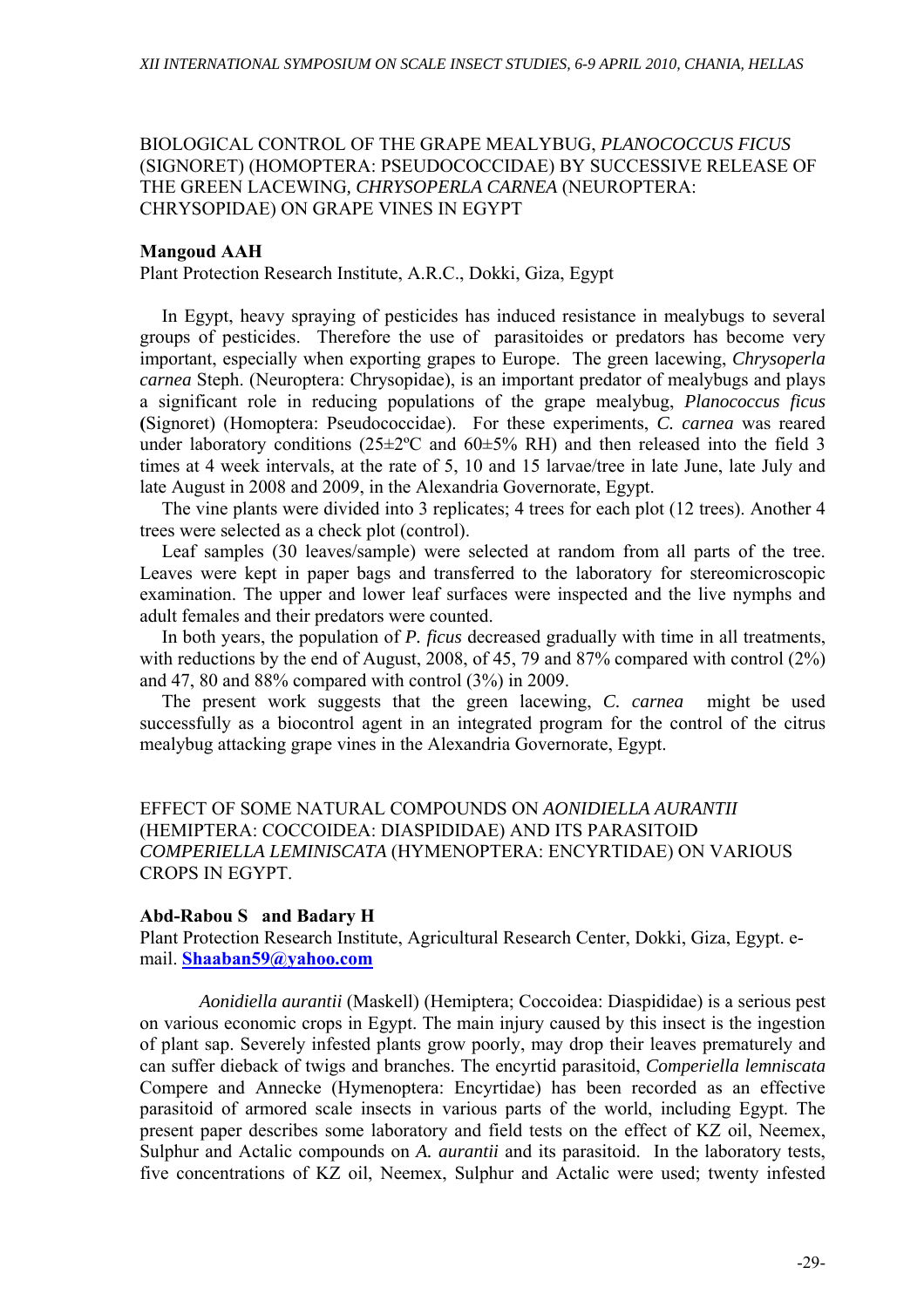leaves of citrus were dipped in each concentration for five seconds. Leaves were divided into five replicates. Five leaves were dipped in clean water as untreated controls. The cultures was maintained at room temperature about  $25\pm1\degree C$  and  $65\pm1\%$  relative humidity. After 24 hours, the live *A. aurantii* and parasitoids were counted.. The results suggested that the potency of KZ oil, Neemex, Sulphur and Actalic varied greatly between compounds and concentrations. Also the results suggest that when adult female and nymphal *A. aurantii* and the adult parasitoid were treated with the these chemicals , the percentage mortality ranged from 55-95% with KZ oil, 20-82% with Neemex, 41-76% with Sulphur and 60-97% with Actalic respectively. In field tests, two fields were selected. The first had a heavy infestion of *A. aurantii* and the second had abundant parasitoids. The fields were treated twice, in 2008 and 2009, and samples were collected after 3, 7 and 15 days post-treatment. Neemex and Sulphur gave moderate effects against the nymphs and adult female *A. aurantii*, with mortalities of 57 & 60% due to Neemex and 61 & 64% due to Sulphur after 15 days in the two years. The parasitised scales had percent mortalities of 55 & 59 % respectively after 15 days. On the other hand, Actalic gave high efficacy against all targets, with 96 & 95% and 95 & 98% mortalities after 15 days against *A. aurantii* in the 2 years, while the mortality of the parasitised scales was 84 & 81% after 15 days in the 2 years, respectively.

THE EFFICACY OF SOME NATURAL AND CHEMICAL FORMULATIONS AGAINST THE HIBISCUS MEALYBUG, *MACONELLICOCCUS HIRSUTUS* (HEMIPTERA: PSEUDOCOCCIDAE) AND ITS NATURAL ENEMIES IN THE LABORATORY AND FIELD IN EGYPT.

### **Abd-Rabou S and Moustafa M**

Plant Protection Research Institute, Agricultural Research Center, Dokki, Giza, Egypt. email. Shaaban59@yahoo.com

 The hibiscus mealybug, *Maconellicoccus hirsutus* (Green) (Hemiptera: Pseudococcidae) is an important pest on grapevine, guava, soybean, peanut and other plants in various locations in Egypt. In addition to debilitating the host plant due to the loss of sap, the resulting honeydew becomes covered in a thick mat of sooty mould, severely reducing respiration and photosynthesis. This paper presents the results of laboratory and field tests on the effect of natural compounds (Biofly and NeemAzal) and the formulated compounds (Super Mesrona oil and Sumithion) on *M. hirsutus* and its parasitoids and predators. The laboratory tests indicated that the potency of Biofly, NeemAzal, Super Mesrona oil and Sumithion varied greatly, both between compounds and between spray concentrations, the higher the concentrations, the greater the mortality. *M. hirsutus* and their natural enemies were reared on squash plants in the laboratory. Adult and nymphal *M. hirsutus*, along with their parasitoids *Anagyrus kamali* and *A. pseudococci* (Hymenoptera: Encyrtidae) and *Allotropa mecrida* (Hymenoptera: Platygastridae) and the predators *Scymnus seriacu*s (Coleoptera: Coccinellidae) and *Chrysopa vulgaris aegyptica* (Neuroptera: Chrysopidae) were treated with Biofly, NeemAzal, Super Mesrona oil and Sumithion in the laboratory. The effect of Sumithion on the mealybug and its natural enemies ranged from 58-98%, Biofly from 15-80%, Super Mesrona oil from 24-98% and NeemAzal from 17-73%, respectively.

 For the field tests, three fields were selected. The first had a heavy infestion of *M. hirsutus*, the second had abundant parasitoids and the third had abundant predators. The treatments were made in both 2008 and 2009 and the samples were collected 3, 7 and 15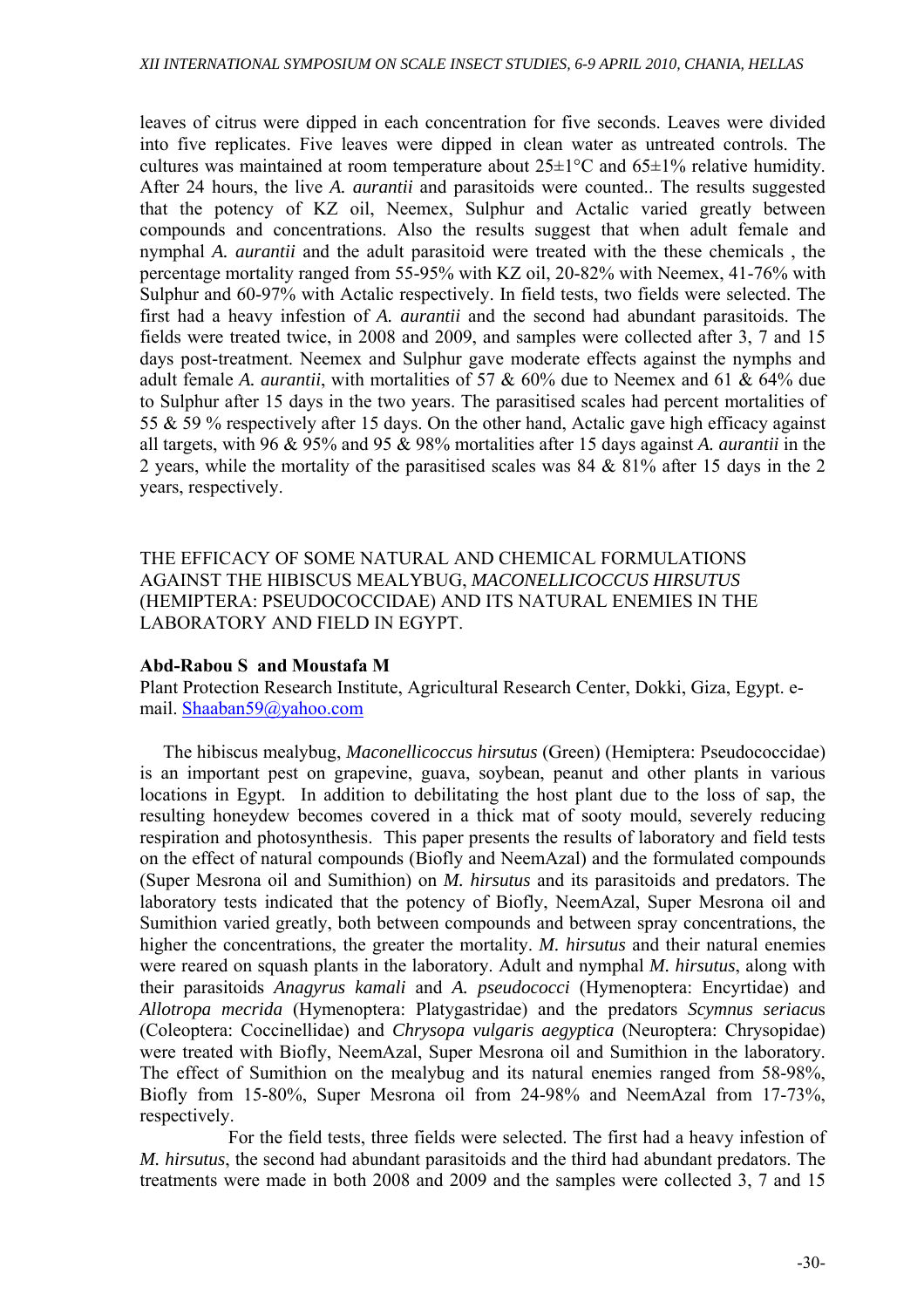days after treatment. Biofly gave moderate results against nymphs of *M. hirsutus*, with mean mortality for the two years of 41 & 36% after 3 days, 55 & 51% after 7 days and 58 & 53% after 15 days, while the parasitoids *A. kamali*, *A. pseudococci* and *A. mecrida* had mortalities of 61 & 48%, 66 & 59%, 55 & 47% respectively for the same periods in the 2 years. The predators *S. seriacus* had 50 & 37% mortality and *C. vulgaris aegyptica* had 53 & 41% mortality after 15 days respectively. On the other hand, Sumithion had high efficacy against nymphs of *M. hirsutus*, with percent reductions of 95%, 96% and 91% for 2008 and 91%, 93% and 88% for 2009. The parasitoids *A. kamali*, *A. pseudococci* and *A. mecrida* had mortalities of 95 & 93%, 90 & 87% and 93 & 90% respectively after 15 days in the two years, whilethe predators, *Scymnus seriacus* and *Chrysopa vulgaris aegyptica*  had percent reductions of 88 & 84% and 85 & 82% after 15 days in the 2 years.

### SESSION 7**. JOINT SESSION WITH INTERNATIONAL HONEY COMMISSION**

BIOLOGY AND PHENOLOGY OF NEOLEUCOSPIS KARTLIANA (TANACSIJSHUK) (DIPTERA: CHAMAEMYIIDAE), A PREDATOR ON MARCHALINA HELLENICA GENN. (HEMIPTERA: MARCHALINIDAE) IN TURKEY.

# **Ülgentürk S, Civelek SH, Dursun O & Sahin Ö.**

<sup>1</sup> Ankara University Faculty of Agriculture department of Plant Protection 06110 Diskapi Ankara, Turkey *ulgentur@agri.ankara.edu.tr*

**²** Muğla University, Art and Sciences Faculty, Department of Biology, 48000 Kötekli Muğla Turkey

*Marchalina helenica* Genn. (Hemiptera: Marchalinidae) feeds on the sap of pine trees (generally *Pinus brutia*, *P. halepensis* and *P. pinea*) and releases honeydew. This sweet and concentrated substance is collected by honeybees for honey production. Pine honey is economically important in Turkey. The fly *Neoleucaspis kartliana* is an important predator of *M. hellenica* and plays a major role in its regulation. The aim of this study was to collect information about the biology and phenology of *N. kartliana*. Populations were sampled biweekly between Spring and Autumn, and once a month in the Winter from 4 branches in 4 directions on 5 pine trees in 7 localities (1 locality in Antalya and Aydın and 5 in Muğla provinces) between 2009-2010. The results showed that *N. kartliana* overwinters as various larval stages and as a pupa. The first adult flies appeared in early May and laid their eggs in the ovisac of *M. hellenica*. The predator larvae fed only on the eggs of *M. hellenica* and completed their lifecycle in the ovisac. The 2nd generation of adult flies appeared in the middle of June and laid their eggs near the  $1<sup>st</sup>$ -instars scale insects, which live in bark crevices. This generation of predator larvae preyed on the nymphs of the scale insects. It appeared that there were then overlapping generations of *N. kartliana* during the Summer and Autumn. Adult, pupa, larvae and eggs of *N. kartliana* were observed in all the localities studied and it had 3-4 generations a year on *M. hellenica* in Turkey.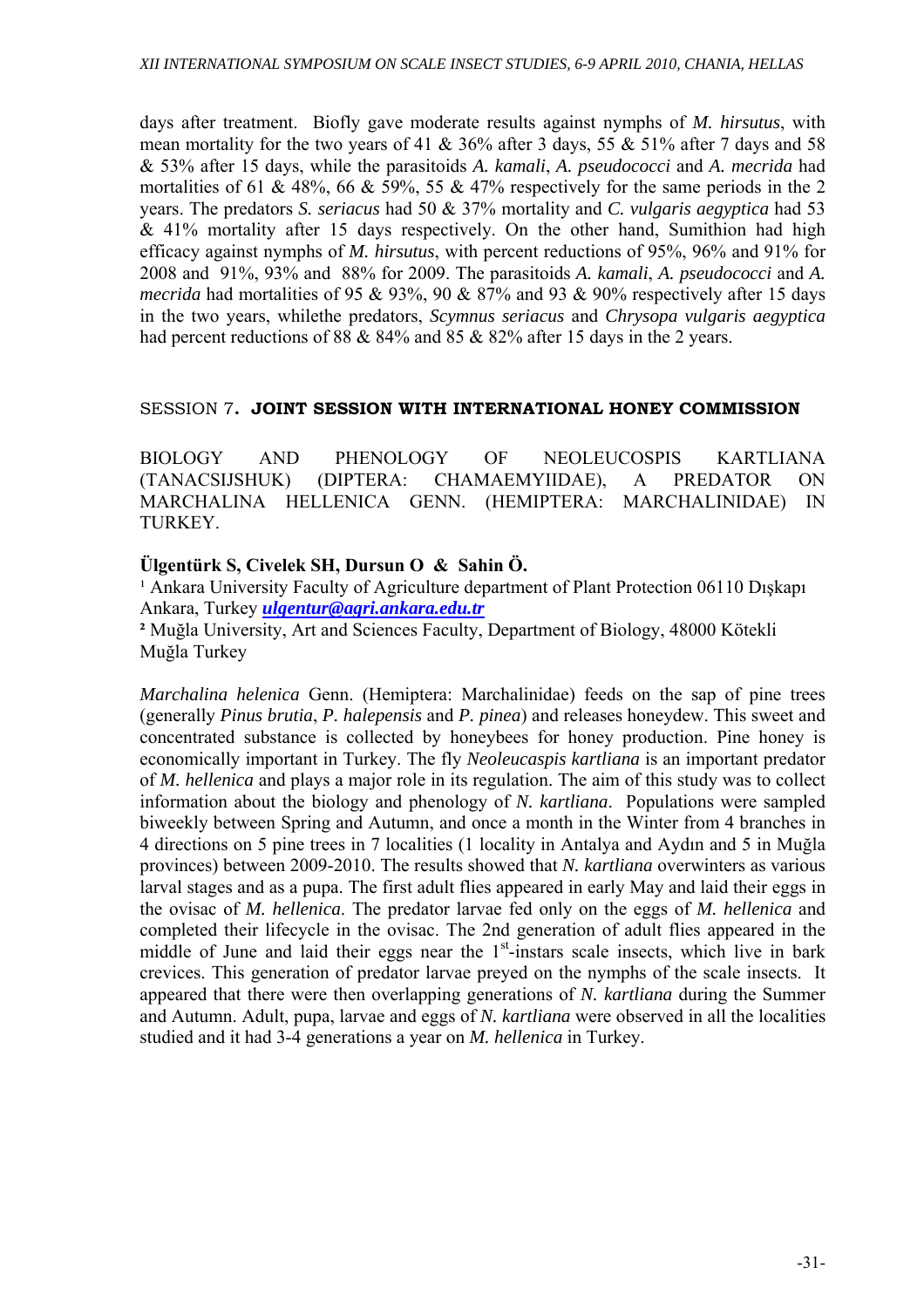# BIOLOGY AND PHENOLOGY OF *MARCHALINA HELLENICA* GENN. (HEMIPTERA: MARCHALINIDAE) IN GREECE

# **Sofia Gounari**

Institute of Veterinary Research, NAGREF, HELLAS. Email: sgounari@nagref.gr

Honey production in Greece (Hellas) is estimated in 15.000tn per year, of which pine honey represents about 60% of the annual honey production. The main purpose of this study was firstly to provide an uptodate description of the taxonomic characters of mature and immature stages and of *Marchalina hellenica* and secondly to study it's bioecology, particularly the quantity of honeydew secretion [see note at bottom] and honey production in relation to the population level and the life stage of the insect. The aspects which were investigated were the morphology and taxonomic characters of the adult female and male and evolutionary [immature?] stages, the ovulation, life cycle and the population density in relation to life cycle. These were studied in five regions of Crete with beekeeping interest, namely Attiki, Evia, Chalkidiki, Thessaloniki.

The conclusions are:

- *M. hellenica* has 1 generation per year.
- The timing of the appearance of the adult and the ovulation time depend on weather conditions (25 March – 25 April).
- The life span of ovulated *M. hellenica* both in the lab and in the field is 30 days on average.
- The total number of eggs laid/female can reach 400, mean 222.
- By June 15th, all 1st-stage *M. hellenica* nymphs are attached to the branches of pine trees, under the bark scales, where they form colonies and the first honeydew drops appear.
- The nymphs of *M. hellenica* undergo 2 ecdysis, the first at the end of August and the second after the 1st ten-day period of October, when the  $3<sup>rd</sup>$ -stage nymphs appear.
- *M. hellenica* produces honeydew secretions from late June through to late March in the following year. The period when honeybees can store honey is from August to November with two pauses, one at the end of August and the other at the beginning of October.
- *M. hellenica* hibernates as a 3<sup>rd</sup>-stage nymph but continues to eliminate honeydew although this cannot be collected by honeybees due to bad weather conditions in the winter.

A 6 year study on the biological cycle of this insect have revealed only minor differences on the timing of the appearance of the immature stages in the five regions, but have shown major differences in the timing and quantity of honeydew secretions between the sites. We therefore believe that the weather conditions and the well being of the trees are the major parameters which influence honeydew secretion and honey production in pine forests in Crete.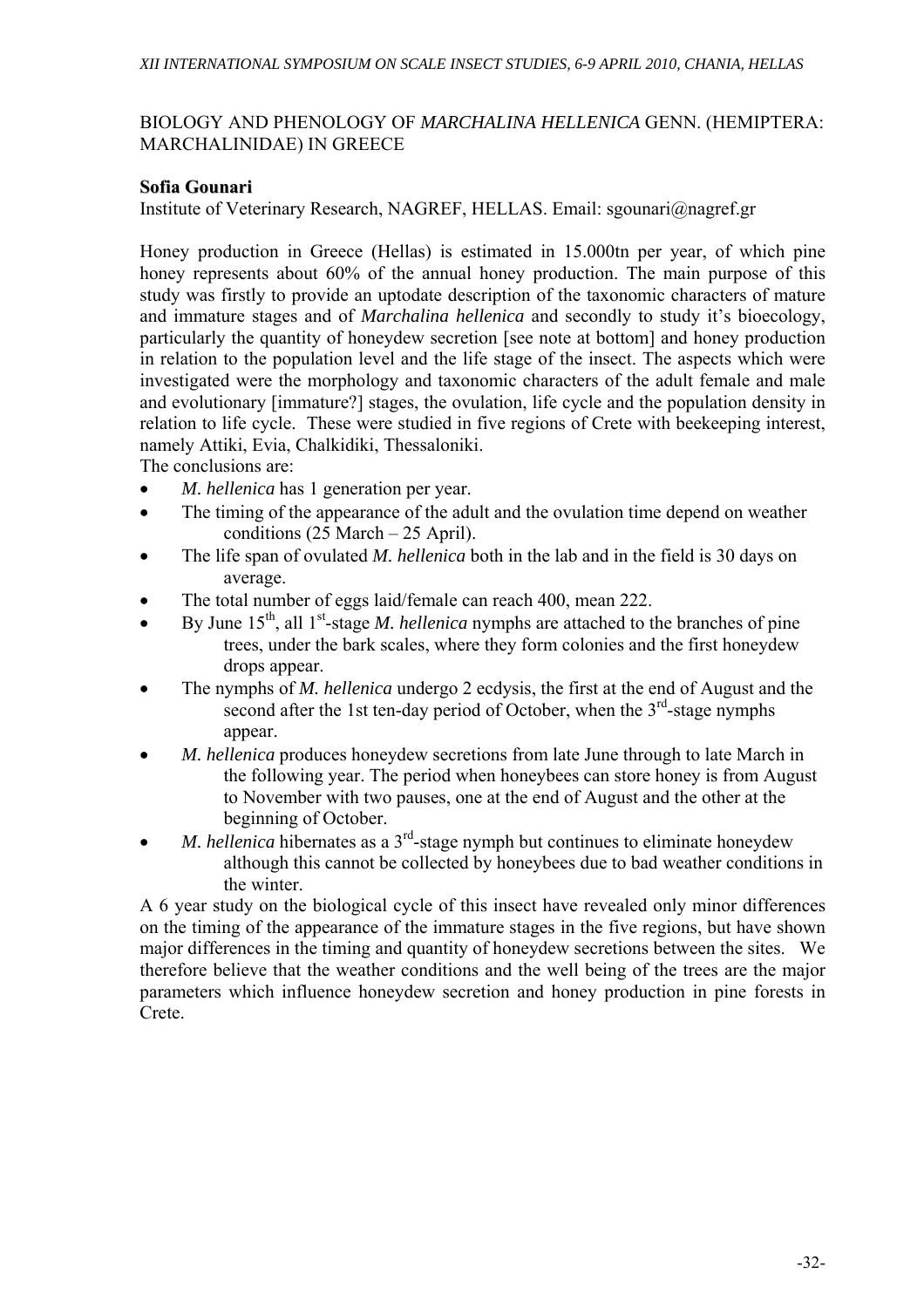# **POSTERS**

# GENERAL

# DNA BARCODING THE SCALE INSECT

### **Park, DS.(1), Suh, SJ.(2), Hebert, PDN.(3), Oh, HY.(1)**

- (1) BRC, KRIBB, Daejeon, Korea (e-mail: *dspark@kribb.re.kr*)
- (2) Yeongnam Regional Office, National Plant Quarantine Service, Korea
- (3) Biodiversity Institute of Ontario, University of Guelph, Ontario, Canada

Although DNA barcode coverage has grown rapidly for insect orders, there are some groups where barcode recovery has proven difficult, including scale insects. In this study, we developed a new forward primer for COI barcoding of scale insects through an analysis of far 5′ region of COI gene with the help of tRNA-W gene based PCR primers. The new primer, PcoF1, replaces the standard forward primer, LepF1, and has performed with high efficiency for Pseudococcidae (<90%) and Diaspididae species (<80%).

DNA was extracted from 500 specimens collected within the past 5 years and kept in ethanol. Barcode records over 600 bp were recovered from 400 of these specimens, providing coverage for 75 species representing these two families and 31 genera. Sequence divergences (K2P distance) between congeneric species averaged 10.9%. However, several species showed high intraspecific divergence. These was likely inflated by the presence of species overlooked by current taxonomic treatments because several 'species' showed divergences greater than  $2.0\%$ . Interestingly, most of the sequences have lower G·C content (average 16.2%) compared to other insect groups. Taken collectively, the present results suggest both the feasibility of creating a comprehensive barcode library for the scale insect and highlight its value in both revealing taxonomic situations worthy of deeper analysis and of creating an effective system for identifying species in this group.

# **SYSTEMATICS AND MORPHOLOGY**

REDESCRIPTION OF ONE SPECIES AND DESCRIPTION OF TWO NEW SPECIES OF *ERIOCOCCUS* (HEMIPTERA: ERIOCOCCIDAE) FROM THE NEOTROPICAL REGION

### **González P and Claps LE**

Instituto de Entomología "Dr. Abraham Willink "(INSU), Facultad de Ciencias Naturales e Instituto Miguel Lillo, Universidad Nacional de Tucumán -CIUNT. Miguel Lillo 205. 4000 S.M. de Tucumán, Argentina. e-mail: *mopagon2004@yahoo.com.ar; luciaclaps@arnet.com.ar* 

The aim of this paper is to add to knowledge on the diversity of the Neotropical Eriococcidae, which currently has 22 genera and 65 species of Eriococcidae recorded. The genus *Acanthococcus* Signoret is here treated as a synonym of *Eriococcus* Targioni-Tozzetti. *Eriococcus* has about 350 species worldwide and is represented in the Neotropical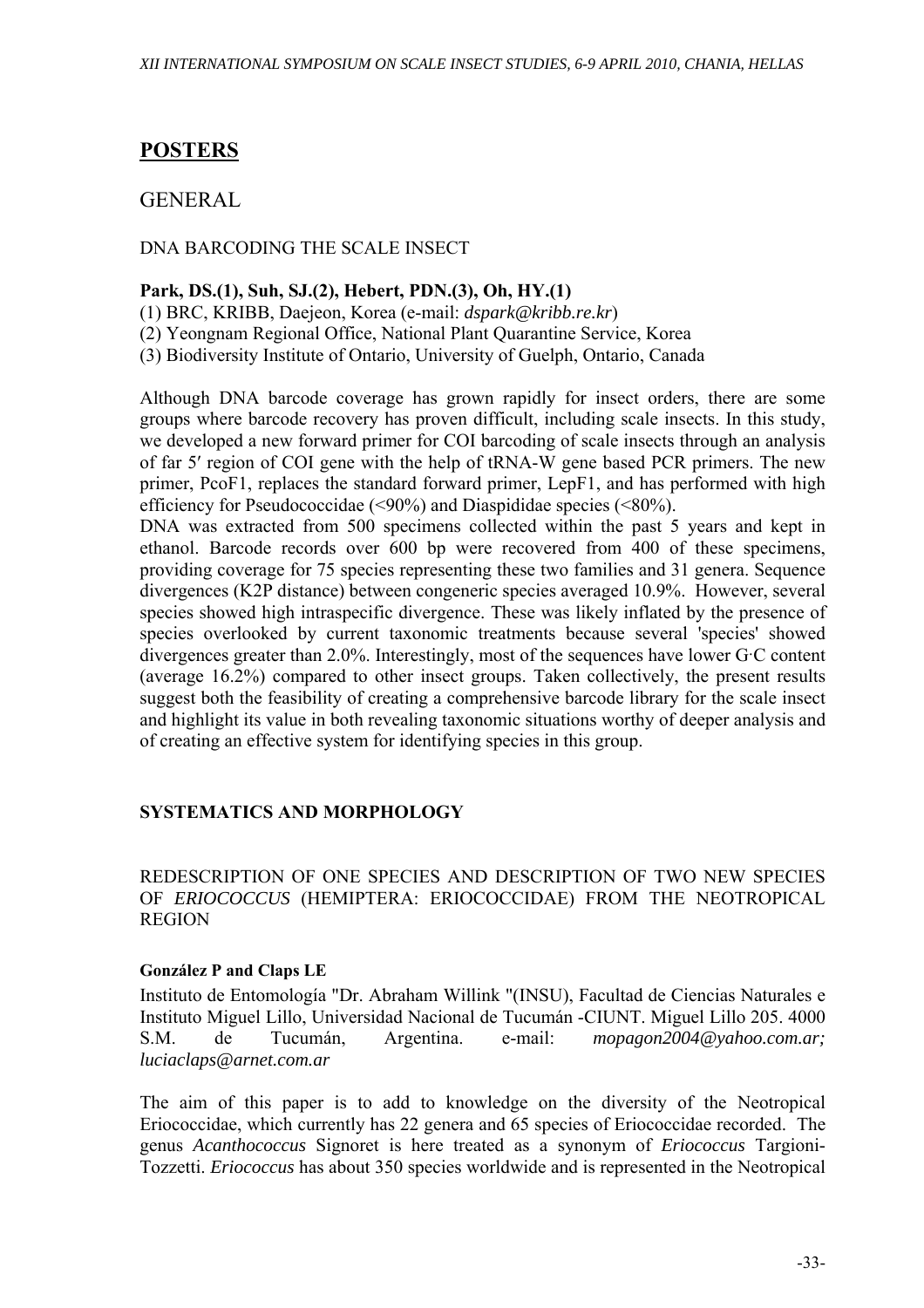Region by 25 species. An important character to consider in the taxonomy of this genus is the number of setae present on the tibiae, which can vary from four to six. Our study includes four species of *Eriococcus* that have six setae on the prothoracic tibiae and five setae on meso-and metathoracic tibiae. Material was studied from the collections of the Instituto Biológico, Secretaria da Agricultura, São Paulo, Brasil (IBSP) and Fundación-Instituto Miguel Lillo, Tucumán, Argentina (IMLA). The adult female and the first- instar nymph of *Eriococcus piptadeniae* Hempel from Brazil, are redescribed and illustrated and two new species from Argentina are described and illustrated. A key is also included that incorporates *Eriococcus dubius* Cockerell, cited for the Neotropics, because it also has the same number of setae on the tibiae.

### PHYLOGENETIC ANALYSES OF THE INSECT-PARASITOID RELATIONSHIPS IN THE PALAEARCTIC ERIOCOCCIDAE (HEMIPTERA)

# **Kozár1 F and Japoshvili2 G**

1 Plant Protection Institute of Hungarian Academy of Sciences, PO Box 102. Budapest H-1525, Hungary, h2405koz@ella.hu

2 Entomology Laboratory, Institute of Zoology, Ilia Chavchavadze State University, Chavchavadze av. 31 0179 Tbilisi, Georgia, giorgij70@yahoo.com, giorgi@ziraat.sdu.edu.tr

The family Eriococcidae has been treated variously by different authors (see review of Miller and Gimpel, 2000; and Kozár 2009) and the generic composition remains controversial. In the present work, a preliminary phylogenetic analysis of the insectparazitoid relationships (Hymenoptera, Encyrtidae) is prepared, which may provide some additional insight into the understanding of the generic structure of the Palaearctic fauna. For this analyses, the World Database of Chalcidoidea was used, which contains data for six Eriococcidae genera including 21 species as hosts, and 62 species of parasitoid from 23 genera. The parasitoid data from the ScaleNet database were not used because of the numerous questionable records.

Large numbers of parasitoid species have been recorded from *Acanthococcus aceris* (6 species), *A. desertus* (10), *A. greeni* (6), *Eriococcus buxi* (7), *Gossyparia spuria* (14), *Greenisca brachypodii* (6) and *Neoacanthococcus tamaricicola* (9). Most of the better studied eriococcid genera have substantially different generic complexes of parasitoids. The phylograms (UPGMA, cluster analyses) show substantial differences in similarity among *A. aceris*, *A. desertus*, *N. tamaricicola*, *G. brachypodii*, *G. spuria* and *E. buxi*, when all parasitoid data were included. A similar picture was found when the data for secondary parasitoids were deleted. The parasitoid complex for *A. aceris* could be characterised by such species as *Arrenophagus chionaspidis*; *A. desertus* by *Paranathrix acanthococci*; *A. devoniensis* by *Microterys aeneiventris*; *A. greeni* by *Adelencyrtus subapterus* and *Eucoccidophagus breviventris*; *Eriococcus buxi* by *Encyrtus aurantii*; *G. spuria* by *Coccophagus excelsus*, *C. gossypariae*, *C. insidiator* and *Anicetus italicus*; *G. brachypodii* by *Cerchisius subplanus* and *Trichomasthus cyaneus*; *N. tamaricicola* by *Aschitus naiacocci* and *A. neoacanthococci*; *Rhizococcus agropyri* by *Monodiscodes intermedius*, and *R. insignis* by *Aschitus zarina*.

These parasitoids seem good specialists of eriococcids in the Palaearctic region not only at the generic but also at the species level.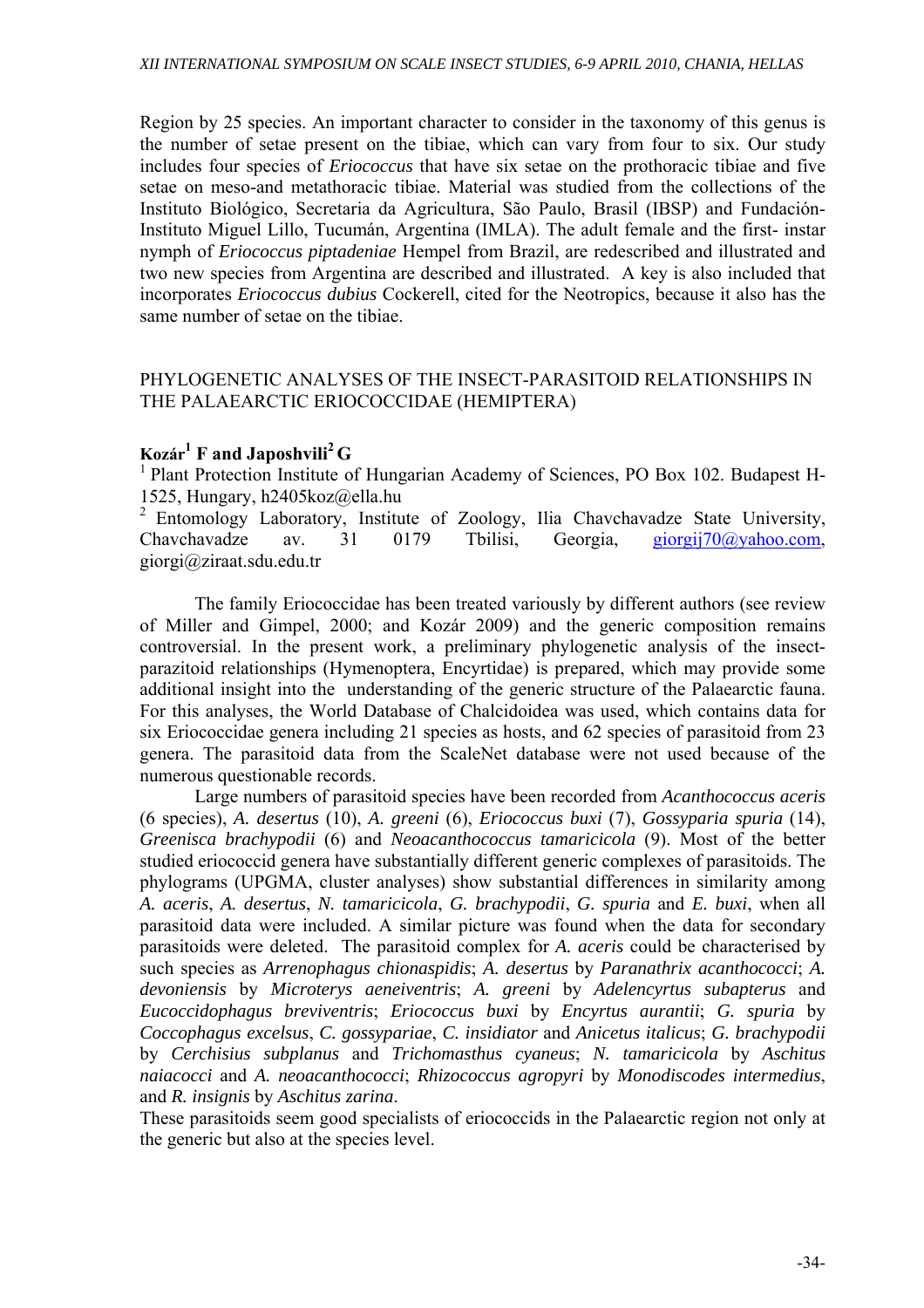# FOUR NEW MORPHOSPECIES OF DIASPIDIDAE (HEMIPTERA) FROM NEOTROPICAL REGION: A PRELIMINARY ANALYSIS

# **Wolff1 VR dos Santos and Claps2 LE**

<sup>1</sup>Fundação Estadual de Pesquisa Agropecuária- FEPAGRO. Rua Gonçalves Dias, 570. Porto Alegre, Rio Grande do Sul, Brasil. *E-mail: vera-wolff@fepagro.rs.gov.br* <sup>2</sup> Instituto Superior de Entomología "Dr. Abraham Willink" (INSUE). Universidad Nacional de Tucuman - CIUNT. Miguel Lillo 205. 4000 S. M. de Tucumán, Argentina. *E-mail: luciaclaps@arnet.com.ar*

The family Diaspididae (Hemiptera: Coccoidea) is widely represented in the Neotropical Region. While more than 100 species have been described from Argentina, Brazil, and Chile, the fauna has been only partially studied. The aim of this paper is to contribute to the knowledge of the diversity of the Neotropical Coccoidea fauna. We found four species which, by mistake, had been identified/included in the genus *Pseudoparlatoria* Cockerell. In the present study we characterized these species under the morphospecies names: morpho-venezuela, morpho-colombia, morpho-honolulu, and morpho-chile; the two first morphospecies showed characters near to the genus *Lepidosaphes* Shimer. Morpho-chile is near *Pseudoparlatoria chilina* Lindinger, but *P. chilina* should be placed in a new genus. And another new genus should be created for morpho-honolulu. The paper includes descriptions and illustration of all four morphospecies.

SCANNING ELECTRON MICROSCOPE OBSERVATIOINS ON THE MULTILOCULAR DISC-PORES OF ADULT FEMALE *PORPHYROPHORA TRITICI* (BODENHEIMER) *& P. CYNODONTIS* ARCHANGELSKAIA (HEMIPTERA: STERNORRHYNCHA: MARGARODIDAE).

### **Vahedi HA & Gholami F**

 Plant Protection Dep., Agri. College, Razi University, Kermanshah, Iran. Email: Vnassah@yahoo.com

The morphology of the multilocular disc-pores of two species of Margarodidae (*Porphyrophora tritici & P. cynodontis*) were examined using a scanning electron microscope. The multilocular disc-pores of both species had 1 or 2 rings (rarely 3) of evenly or unevenly distributed loculi but the more central rings were almost always incomplete. Each outer ring in the disc-pores of *P. tritici* was complete, with 5-13 loculi (generally 11) loculi, and the inner ring had 0-4 unevenly distributed loculi; almost all pores had a bright central zone surrounded by an area without loculi. Each disc-pore of *P. cynodontis* had a complete outer ring of 6-9 evenly distributed loculi and an inner ring with 0-1 loculi, plus a bright central zone in most cases.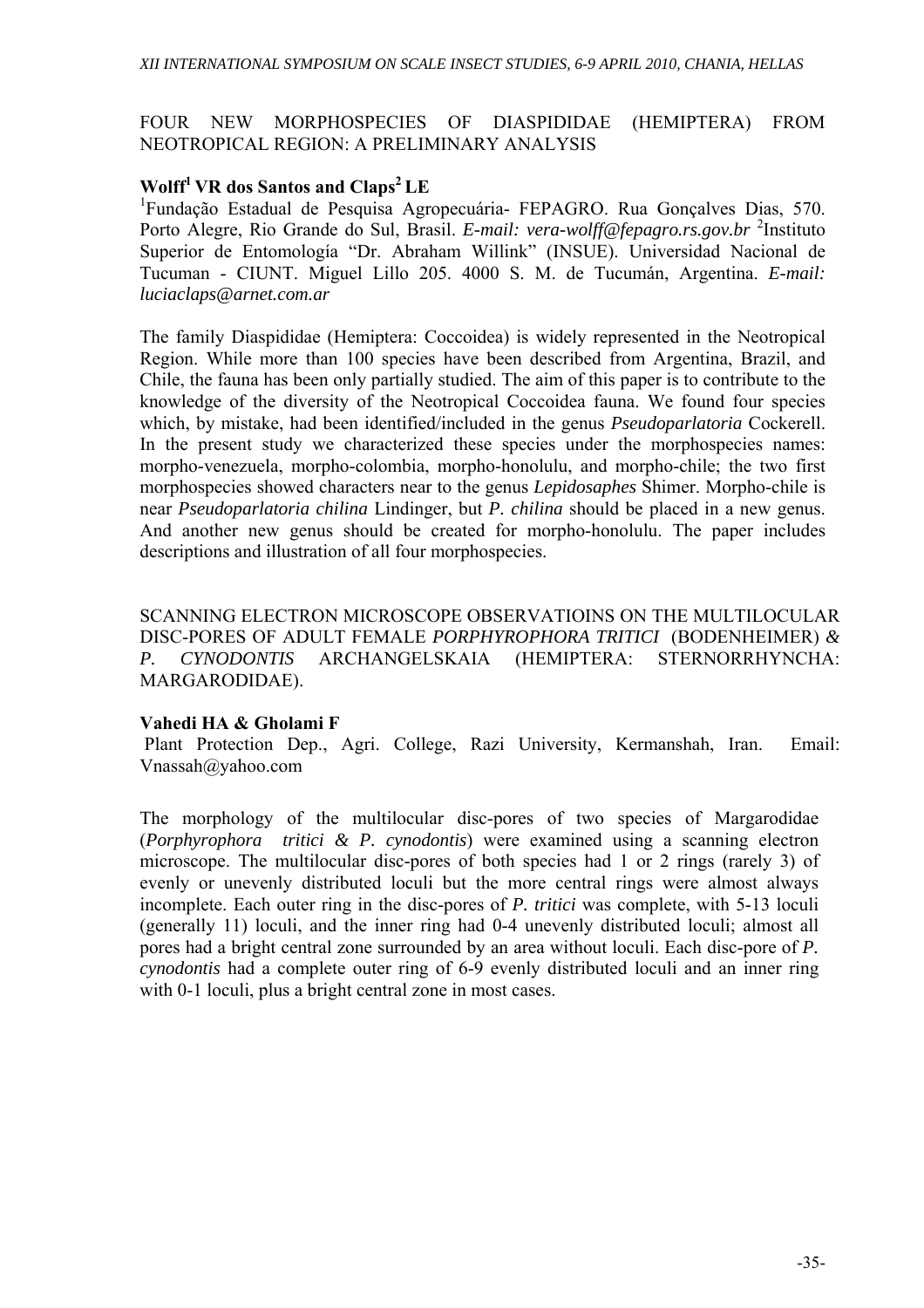### CHANGES IN CUTICLE TICKNESS, STRUCTURE AND AMOUNT IN ADULT *POLLINIA POLLINI* (COSTA, 1857) (ASTEROLECANIIDAE) FEMALES.

### **Porcelli F**

DiBCA Sez. Entomologia e Zoologia. Università degli Studi, Via Amendola, 165/a - 70126 Bari

#### *porcelli@agr.uniba.it*

The Coccoidea exhibit body-size changes in the adult female. This rather unusual phenomenon occurs in relation to the insect reproductive phase.

Changes may be the result of different processes, even though a swollen body is morphologically required to provide space for the enlarged female reproductive organs. Two models for body extension are hypothesized: by epithelium hypertrophy or by cell hyperplasia. A third model might be also be true, resulting from the combination of the two. One species of Diaspididae (*Aonidiella aurantii* Maskell) shows hypertrophic growth of its epithelial cells while entering the reproductive phase. Consequently, the new cuticle is secreted in connection with cell hypertrophy.

This study explores structural and dimensional changes in *Pollinia pollini* cuticle between teneral and adult female by conventional, polarized, NIR and video confocal light microscopy in order to describe the changes in thickness, structure and volume of cuticle during body inflation. The results of this and further studies will help to understand differences and similarities among Coccoidea models of ontogenesis.

# MORPHOLOGICAL STUDIES OF *DACTYLOPIUS* COSTA SPECIES (HEMIPTERA: DACTYLOPIIDAE), FOUND IN NORTHEASTERN BRAZIL

# $\mathbf{Pulz}^1 \gets \mathbf{Elise}^2, \mathbf{Wolff}^1 \ \mathbf{VR} \ \textbf{dos Santos, da Silva}^3 \ \mathbf{AFCP, Ferreira C de Carvalho}^4 \mathbf{A,}$ **Carvalho2 SG**

**1** Fundação Estadual de Pesquisa Agropecuária – FEPAGRO. Rua Gonçalves Dias, 570. Porto Alegre, Rio Grande do Sul, Brasil. *E-mail: vera-wolff@fepagro.rs.gov.br*; *cristine\_pulz@yahoo.com.br*; **<sup>2</sup>** Pontifícia Universidade Católica do Rio Grande do Sul – PUCRS. Avenida Ipiranga, 6681 – Prédio 40 (MCTP). *E-mail: gervasio@pucrs.br*; **3** Ministério da Agricultura, Pecuária e Abastecimento – MAPA, Dep. de Defesa e Inspeção Vegetal. Esplanada dos Ministérios, Bloco "D", Anexo "B", Sala 348. Brasília, Distrito Federal, Brasil. *E-mail: andrefelipe@agricultura.gov.br*; **<sup>4</sup>** Ministério da Agricultura, Pecuária e Abastecimento – MAPA, Serviço de Sanidade Agropecuária – SEDESA. BR 230, Km 14. Cabedelo, Paraíba, Brasil. *E-mail: carlosferreira@agricultura.gov.br*.

Cochineal scale insects are easily recognized in the field in Northeastern Brazil because of the carmine dye and the damage that has been done to the host plants since the late 1990´s. There is a lot of confusion as to the identification of the *Dactylopius* species present because all the cochineal scales produce a white wax and, when the body is compressed, a very deep dye is exuded. These characteristics are not enough to identify the species. The preparation of slide-mounted specimens and the study of morphological characters are needed for their correct identification. The cochineal scales came from samples collected on the cacti *Tacinga palmadora* (Britton & Rose) and *Opuntia fícus-indica* (Linnaeus) Miller in Ceará (Mauriti), Paraíba (Algodão de Jandaíra, Barra de Santa Rosa, Olivedos, Pocinhos – Region of Curimataú Ocidental and Ibiara – Region of Itaporanga) and Pernambuco (Afogados da Ingazeira), all municipalities in Northeastern Brazil. The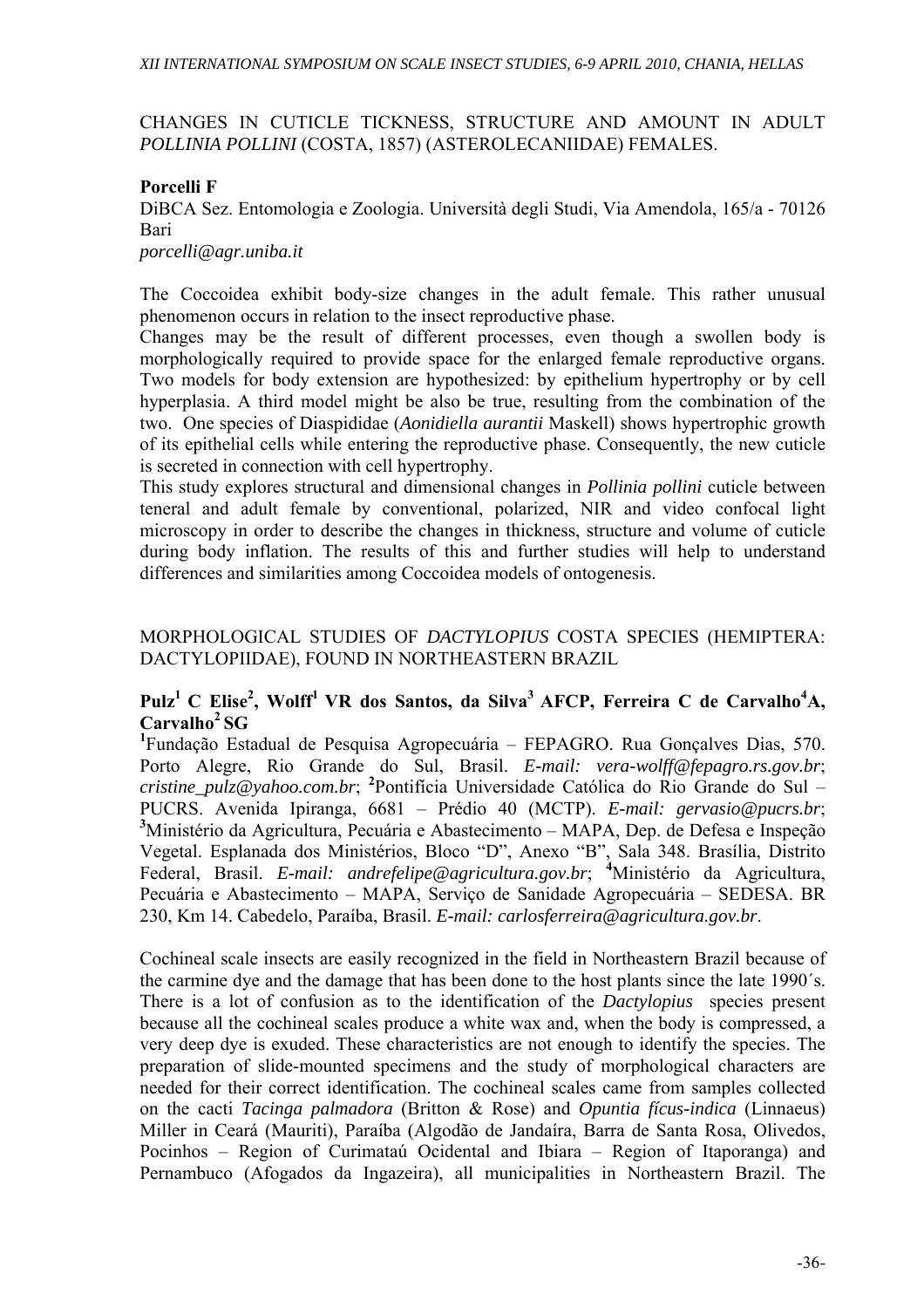dactylopiids (adult females and males) were mounted on slides and stubs and are deposited in the Museum Prof. Ramiro Gomes Costa (FEPAGRO). Insect identification had been conducted at Entomology Laboratory of Rio Grande do Sul State Research Company (FEPAGRO) located in Porto Alegre, RS. Using the digital images under stereoscopic and optical microscope (FEPAGRO) and the scanning electron microscope at Center of Microscopy and Microanalysis (PUCRS), it was found that the species involved were *Dactylopius ceylonicus* (Green), *D. opuntiae* (Cockerell) and *Dactylopius* n. sp. (to be published). The characters used in this study were: Female: clusters and number of quinquelocular pores and their association or not with tubular ducts; distribution of the narrow-rimmed pores and wide-rimmed pores; shape, size and distribution of the setae (cylindrical with a truncate or rounded apex to hairlike); shape and inner margin of the spiracles as well as the associated pores; tegumental structures; and vulvar and anal areas. Males: antennae (number and distribution of the setae and distance between those); number and distribution of the setae on pro-, meso- and metathorax, legs and abdomen; and shape of the genital apparatus. Some of the main differences we have found between D. *ceylonicus* and *D*. *opuntiae* are: dorsal setae – the ratio between the overall length and the diameter of the enlarged base: between 0.7 to 1.2 on *D*. *ceylonicus* and from 1.3 to 1.6 on *D*. *opuntiae.* Also *D. opuntiae* has the narrow-rimmed pores very numerous on the ventral side of the last three abdominal segments only; while *D*. *ceylonicus* has them on the last four abdominal segments. The new species is very similar but, unlike the other species, the narrow-rimmed pores are present throughout the dorsum.

## CLADISTIC ANALYSIS OF THE TERMITOCOCCINAE JAKUBSKI, 1965 SPECIES (HEMIPTERA, COCCOIDEA; MARGARODIDAE).

## **da Silva1 D, Campos2 , Wolff1 VR dos Santos, and Carvalho2 SG**

1 Fundação Estadual de Pesquisa Agropecuária – FEPAGRO. Rua Gonçalves Dias, 570. Porto Alegre, Rio Grande do Sul, Brasil. *E-mail: danientomo@yahoo.com.br*; **<sup>2</sup>** Pontifícia Universidade Católica do Rio Grande do Sul – PUCRS. Avenida Ipiranga, 6681 – Prédio 40 (MCTP). *Email:gervasio@pucrs.br*.

The subfamily Termitococcinae forms a group of scale insects found exclusively in the Neotropics. It contains five species in two genera: *Termitococcus aster* Silvestri, *Termitococcus carratoi* Silvestri, *Eurhizococcus brevicornis* (Silvestri), *Eurhizococcus brasiliensis* (Wille) and *Eurhizococcus colombianus* Jakubski. A hypothesis of phylogenetic relationships for these species of Termitococcinae using morphological, development and biological data, and based on the principle of parsimony has been made. A data matrix has been performed using the Mesquite computer program (v. 2.5) with observations of the slide mounted specimens and bibliographic data from descriptions of the species. A total of 41 characters from the different life stages of the species were used. Other species of Neotropical scale insects were used as outgroups, namely: *Margarodes carvalhoi* Costa Lima; *Margarodes paulistus* Silvestri; *Margarodes vitis* (Philippi); *Icerya purchasi* Maskell; *Icerya schrottkyi* Hempel; *Protortonia cacti* (Linnaeus); *Protortonia navesi* Fonseca; *Gueriniela serratulae* (Fabricius); *Cryptokermes brasiliensis* Hempel; *Mimosicerya hempeli* (Cockerell); *Stigmacoccus asper* Hempel and *Stigmacoccus paranaensis* Foldi. The coded matrix was performed by applying the heuristic method, using the programs Winclada (v. 1:00:08) and Nona (v. 2.0). The polarity of the characters was based on comparison with the outgroup. The analysis yielded a single cladogram with 84 steps, consistency index 0.80 and retention index 0.88: ((*S. asper S. paranaensis*) ((((*C.*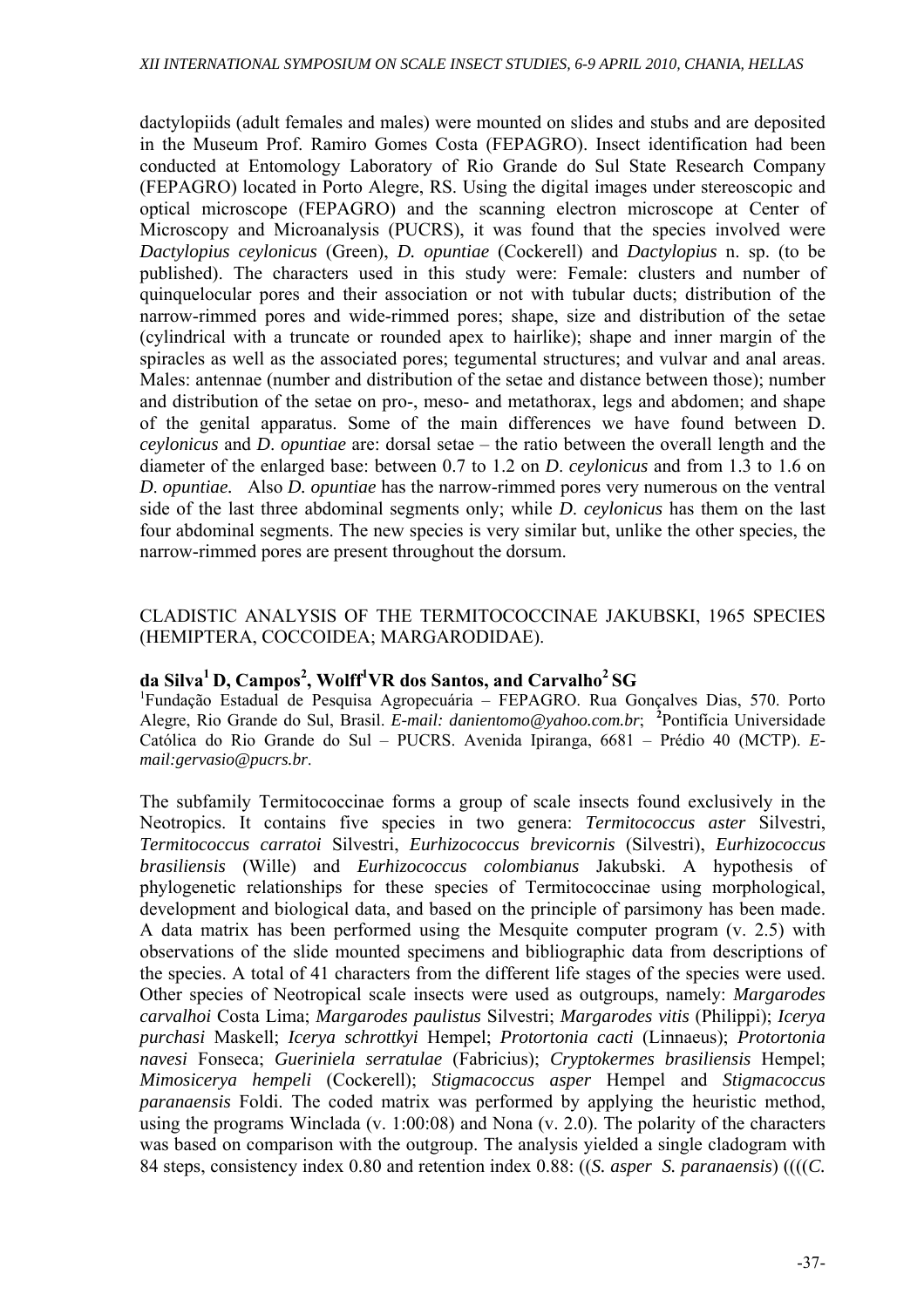*brasiliensis M*. *hempeli*) (*P. cacti P. navesi*)) (*G. serratulae* (*I. purchasi I. schrottkyi*))) ((*M. vitis* (*M. paulistus M. carvalhoi*)) ((*T. aster T. carratoi* ) (*E. brevicornis* (*E. brasiliensis E. colombianus*)))))).The monophyly of Termitococcinae was corroborated by sharing the characters as follow: the elongated body of the adult female; 5-6-segmented antennae; mouthparts of the crawler with long styles, and the anal plate of the second-instar nymph (cyst) with one or two rings with numerous pores.

#### REVISION OF THE GENUS *DIASPIDISTIS* HEMPEL (HEMIPTERA, DIASPIDIDAE) FROM THE NEOTROPICAL REGION.

#### **Wolff<sup>1</sup> VR dos Santos and Claps<sup>2</sup> LE**

<sup>1</sup>Fundação Estadual de Pesquisa Agropecuária- FEPAGRO. Rua Gonçalves Dias, 570. Porto Alegre, Rio Grande do Sul, Brasil. *E-mail: vera-wolff@fepagro.rs.gov.br* <sup>2</sup> Instituto Superior de Entomología "Dr. Abraham Willink" (INSUE). Universidad Nacional de Tucuman - CIUNT. Miguel Lillo 205. 4000 S. M. de Tucumán, Argentina. *E-mail: luciaclaps@arnet.com.ar* 

Hempel (1900, 1937) presented a brief description of *Diaspidistis*, which included only two species, *D. multilobis* Hempel and *D. squamosa* Hempel. The aim of this paper is to present a revision of the genus *Diaspidistis* from the Neotropical region. The species *Pseudoparlatoria gomescostai* Lepage & Giannotti, *P. memorabilis* Ferris, *P. multipunctata* Lepage & Giannotti and *P. petasata* Ferris are transferred in this work to the genus *Diaspidistis* because they have: (i) disc pores associated with the anterior spiracles, along the margin of the body, anterior to the first or second abdominal segment and extending around the head, (ii) the marginal band of macroducts gives way to a row of rather small ducts of an unusual type, and (iii) on the pygidium, the size of the marginal and submarginal macroducts is similar. Fonseca (1969) presented an original description and illustration of the microscopic characters of *D. squamosa*, but we have studied this material from MZSP and consider that it is a new species of *Diaspidistis*. In addition, we describe and illustrate a further new species from Argentina. The paper includes a redescription and diagnosis of the genus, and redescriptions and illustrations for all six species from the neotropics. A key to separate the eight species of *Diaspidistis* is also provided.

### TWO NEW SPECIES OF *RUGASPIDIOTINUS* (HEMIPTERA: DIASPIDIDAE) FROM ARGENTINA

## **Claps<sup>1</sup> EL and Gorostiaga2 R**

<sup>1</sup>Instituto Superior de Entomología "Dr. Abraham Willink" (INSUE). Universidad Nacional de Tucumán - CIUNT. Miguel Lillo 205. 4000 S. M. de Tucumán, Argentina. *E-mail: luciaclaps@arnet.com.ar;* 2 Universidad Autónoma de Entre Ríos, 3100 Diamante, Entre Ríos, Argentina. E-mai*l: raquelgorostiaga@hotmail.com*

The aim of this paper is to add to the knowledge of the diversity of the Neotropical Diaspididae. The genus *Rugaspidiotinus* Balachowsky includes three species - *Rugaspidiotinus circumdatus* (Ferris), *R. fuscitatis* (Ferris), and *R. nebulosus* (Ferris), from the Nearctic Region. These three species occur on different plant families but are closely related. This genus is distinguished by the presence of two types of glands on the pygidium, one type of normal diameter and other very narrow. The material was collected by the authors in many localities from northern Argentina, and is deposited in the collection Fundación-Instituto Miguel Lillo, Tucumán, Argentina (IMLA). In the present study, two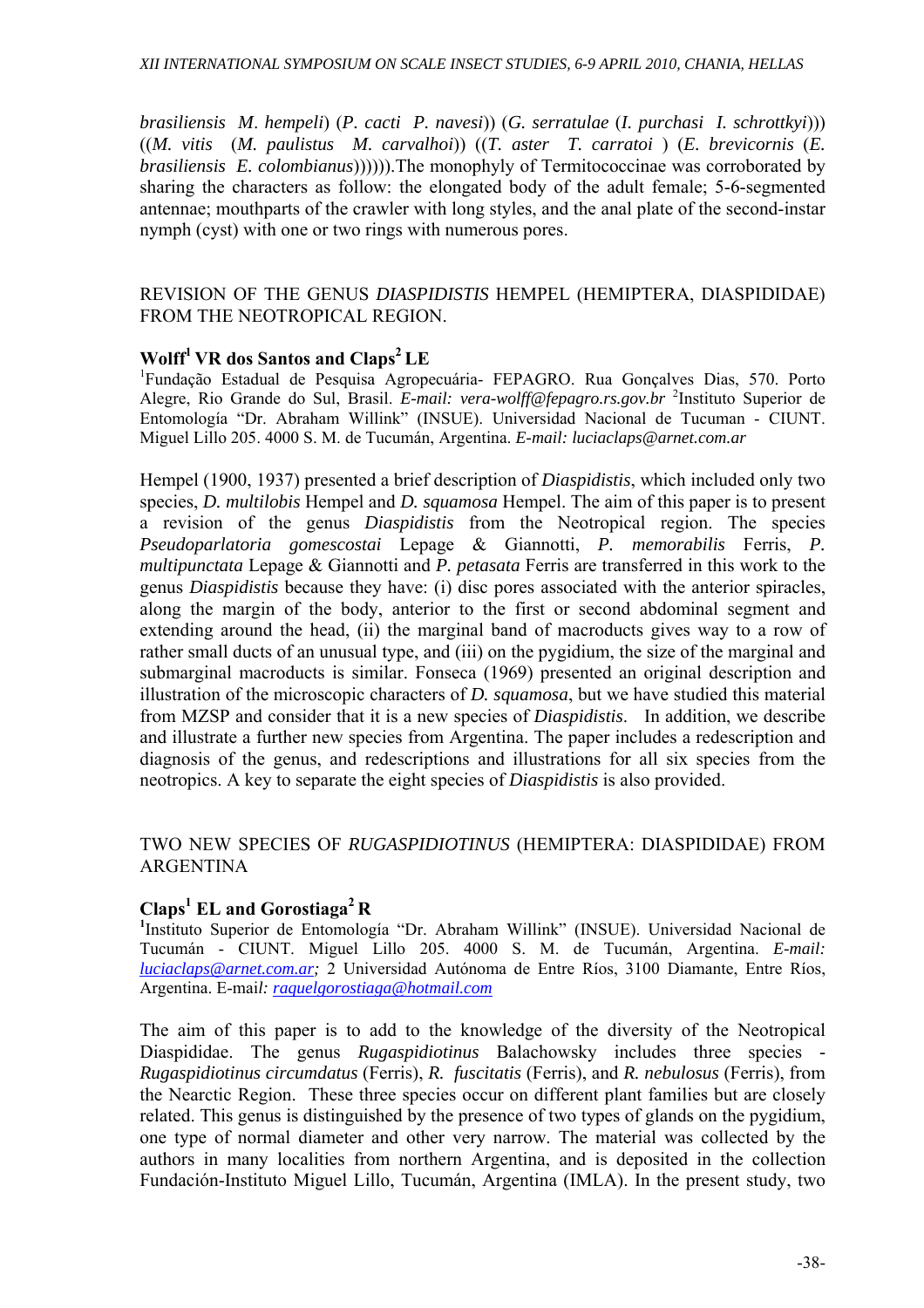new species of *Rugaspidiotinus* are described and illustrated. This is the first record of this genus from the Neotropical Region. A list of host plants, and distribution data for the two species, plus a key to separate the five species of *Rugaspidiotinus* is included.

## PRELIMINARY STUDY OF THE WAX SCALE SPECIES (CEROPLASTINAE) FROM AFROTROPICAL REGION.

## Peronti <sup>1</sup> ALBG & Hodgson<sup>2</sup> CJ

1-Depto. Ecologia e Biologia Evolutiva, Universidade Federal de São Carlos (UFSCar), Caixa Postal 676 CEP 13565-905 São Carlos/SP, Brazil. E-mail: *anaperonti@hotmail.com*; 2- Department of Biodiversity and Biological Systematics, The National Museum of Wales,Cathay's Park, Cardiff, CF10 3NP, UK. E-mail: hodgsoncj@Cardiff.ac.uk

The Afrotropical region is the second largest zoogeographic region in terms of the number of species in the subfamily Ceroplastinae Atkinson (Hemiptera, Coccoidea, Coccidae). Scalenet (2009) lists 64 species for this region, of which about 92% are endemic. The objective of this work is to review the Ceroplastinae from the Afrotropical region based as far as possible on type material. Our studies suggest that *Ceroplastes ceriferus* Fabricius, *C. floridensis* Comstock and *C. sinensis* Del Guercio are probably erroneous records for this region. Among the 62 species studied, 3 are synonymised, 3 are being described as new and 59 are being redescribed. *Ceroplastes actiniformis* Green is recorded for the first time from this region. *Ceroplastes uvariae* Marchal, currently *Waxiella uvariae*, and *Gascardia madascariensis* Targioni Tozzetti are being transferred to *Ceroplastes*. New synonymies are being proposed: namely *Ceroplastes candela* Cockerell & King is considered a synonym of *Ceroplastes madagascariensis* (Targioni Tozzetti); *Ceroplastes castelbrancoi* Almeida is believed to be a synonym of *C. toddaliae* Hall, and *Ceroplastes longicauda sapii* Hall is confirmed as a synonym of *Ceroplastes longicauda* Brain. The status of several species in the *rusci*-group (*C. actiniformis*, *C. eucleae* Brain, *C. eugeniae* Hall, *C. fumidus* De Lotto, *C. galeatus* Newstead, *C. myricae* (Linnaeus) and *C. toddaliae* Hall) is still being studied. The status of the genus *Waxiella* and other groupings (such as the *rusci*and *personatus*-groups) will be considered after further cladistic analyses. In addition, all species are being illustrated and an identification key to the adult females will be provided along with a list of their host plants. Financial support: FAPESP.

## PRELIMINARY STUDY OF THE WAX SCALE SPECIES (CEROPLASTINAE) FROM THE NEOTROPICAL REGION.

## Peronti <sup>1</sup> ALBG, Kondo<sup>2</sup> T and Martins<sup>3</sup> AMP

<sup>1, 3</sup>Depto. Ecologia e Biologia Evolutiva, Universidade Federal de São Carlos (UFSCar), Caixa Postal 676 CEP 13565-905 São Carlos/SP, Brazil. E-mail: *anaperonti@hotmail.com*; <sup>2</sup>Corporación Colombiana de Investigación Agropecuaria (CORPOICA), Calle 23 Carrera 37 Continuo al Penal, Palmira, Valle, Colombia. E-mail: tkondo@corpoica.org.com

The Neotropical region has the highest number of scale insect species of the subfamily Ceroplastinae Atkinson (Hemiptera: Coccoidea: Coccidae) followed by the Afrotropical region. Scalenet (2009) lists 81 species of Ceroplastinae for the Neotropical region, of which about 93% are endemic or native. The objective of this work was to undertake a systematic review of the Ceroplastinae from the Neotropical region and, in order to achieve this, type and non-type material of Neotropical Ceroplastinae deposited at several museums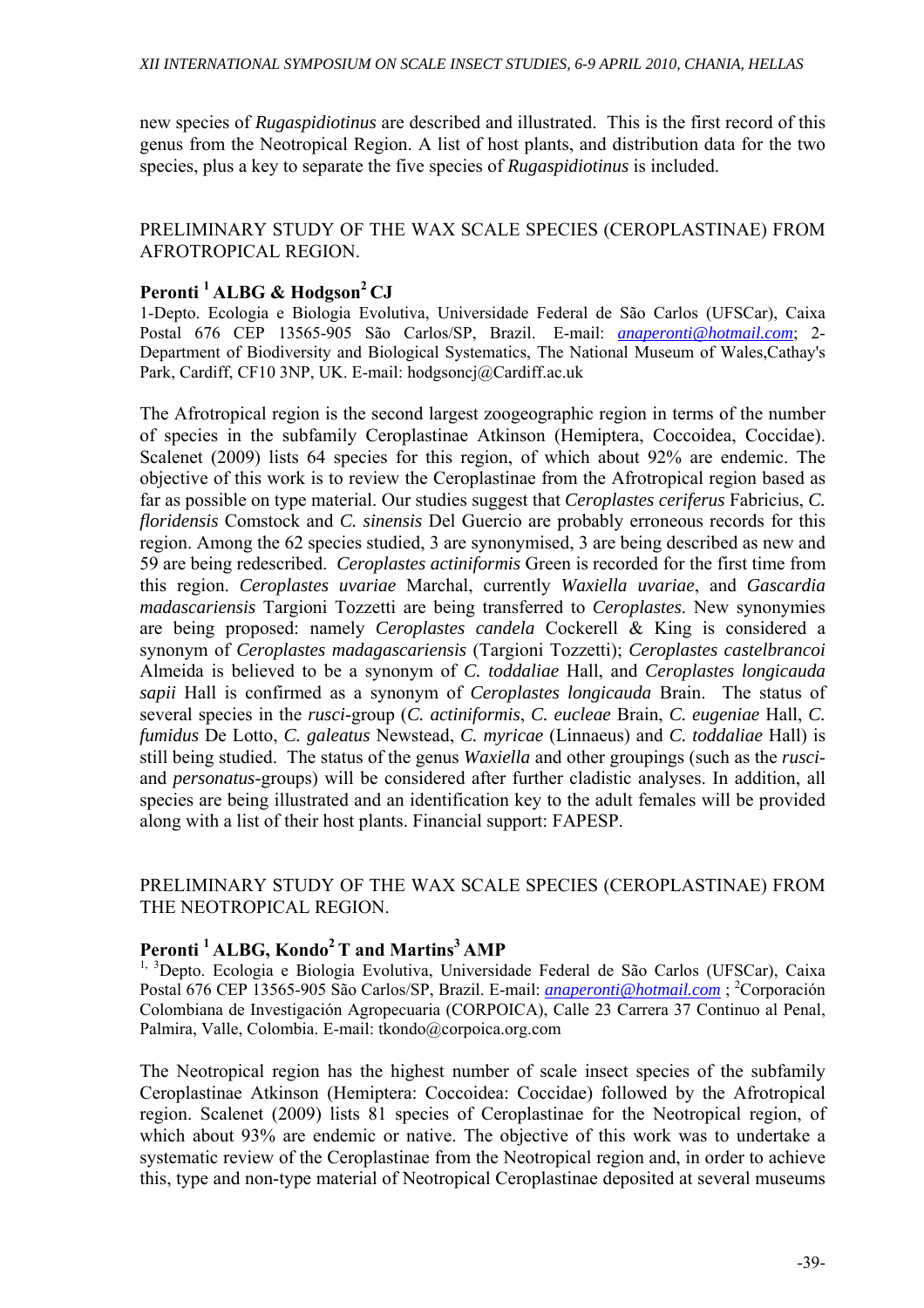in the world was seen. A total of seventy-six species were studied, of which 8 are synonymized, 3 are being described as new and 65 are being redescribed. However, *Ceroplastes campinensis* Hempel, *C. bicolor* Hempel, *C. excaericae* Hempel, *C. fairmairii* (Signoret), *C. angulatus* Cockerell, *C. depressus* Cockerell, *C. mierii* Targioni Tozzetti and *C. titschaki* Lindinger were not seen because the type material or other specimens were not located. The following new synonymies are proposed: *C*. *amazonicus* Hempel n. syn. and *C*. *trochezi* Mosquera n. syn. are synonyms of *C. cassiae* Chavannes; *C. circundatus* Green n. syn. and *C. sanguineus* Cockerell n. syn. are synonyms of *C. formicarius* Hempel; *C. confluens* Cockerell & Tinsley n. syn. is synonyms of *C. albolineatus* Cockerell; *C. minutus* Cockerell n. syn is synonyms of *C. coloratus* Cockerell; *C. parvus* Green n. syn. is synonyms of *C. lucidus* Hempel; *C. schrottkyi* Cockerell n. syn. is synonyms of *C. diospyros* Hempel. We have observed 8 groupings of endemic or native species in these studies. Two Neotropical species, *C. deodorensis* and *C. iheringi* belong to the Afrotropical groupings, *rusci*-group and *subenudata*-group (currently *Waxiella* genus) respectively. A revision of these taxonomic groups at the generic level will be considered after further cladistic analyses. In addition, all species are being illustrated and an identification key to the adult females will be provided along with a list of their host plants. Financial support: FAPESP.

### PRELIMINARY STUDY OF THE WAX SCALE SPECIES (CEROPLASTINAE) FROM THE AUSTRALIAN, NEARCTIC, ORIENTAL AND PALAEARCTIC REGIONS.

## Peronti <sup>1</sup> ALBG and Martins<sup>2</sup> AMP

1-2. Depto. Ecologia e Biologia Evolutiva, Universidade Federal de São Carlos (UFSCar), Caixa Postal 676 CEP 13565-905 São Carlos/SP, Brazil. E-mail: *anaperonti@hotmail.com*.

Ceroplastinae Atkinson (Hemiptera, Coccoidea, Coccidae) are widely distributed in tropical and subtropical regions but are also known from all zoogeographical regions, except Antarctica. The Afrotropical and Neotropical regions are the main centers of origin of the wax scales, where 85% of species are endemic. The Australian, Nearctic, Oriental and Palaearctic regions have only small numbers of species: 12, 21, 18 and 15 respectively (Scalenet, 2009), and many of these are considered to have been introduced. Our objectives are to review the Ceroplastinae from these four regions, based as far as possible on type material. *Ceroplastes angulatus* Cockerell from the Nearctic and Neotropical regions and *C. gigas* Cockerell from the Oriental region have not been studied because no type material or other specimens have been located. Among the 39 species studied from these regions, 36 are being redescribed and 3 new synonymies are being proposed: namely *C*. *albolineatus vulcanicus* Cockerell from the Nearctic region is considered a synonym of *C*. *dugesii* Lichtenstein; *C. minutus* Cockerell from the Nearctic and Neotropical regions is confirmed as a synonym of of *C. coloratus* Cockerell, and *Vinsonia magnifica* Green from the Oriental region is believed to be a synonym of *C*. *murrayi* Froggatt. We have observed in our studies 2 groupings of native species, namely: (i) the *ceriferus*-group, including *C. ceriferus* Green, *C. hawanus* Williams & Watson, *C. insulanus* De Lotto, *C. milleri*  Takahashi, *C. pseudoceriferus* Green, and C. *sumatrensis* Reyne, all mainly from the Australian and Oriental regions, and (ii) the *floridensis*-group, which includes *C. floridensis*  Comstock, *C. japonicus* Green, *C. ajmerensis* (Avasthi & Shafee), *C. centroroseus* Chen, and *C. kunmingensis* Tang & Xie, all probably from the Nearctic and Palaearctic regions; *C*. *murrayi* Froggatt from Oriental region has not been placed in any group yet. The remaining species from these regions are thought not to be native because they are very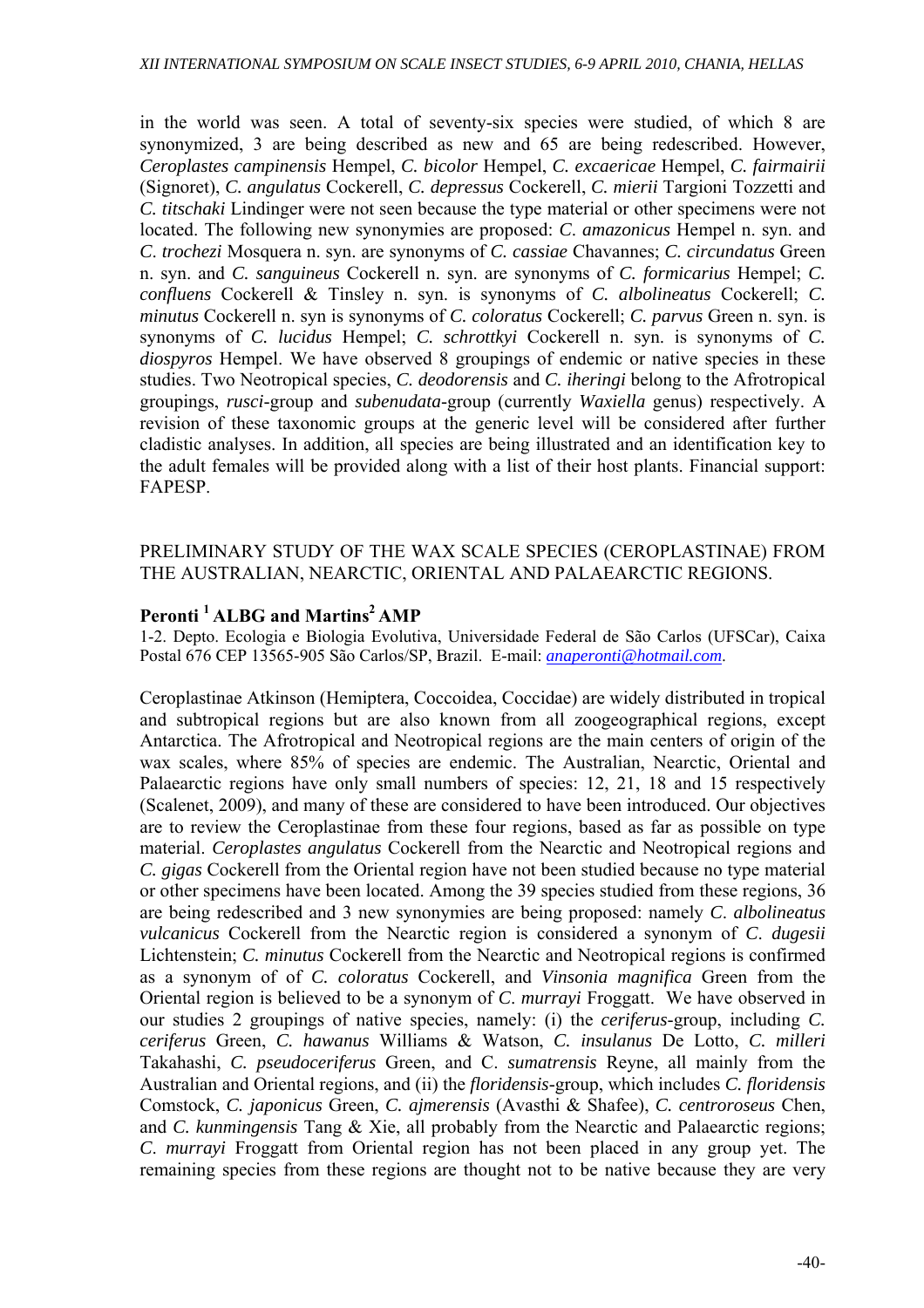close morphologically to groupings from the Afrotropical or Neotropical regions. All species from these regions are being illustrated and an identification key to the adult females will be provided along with a list of their host plants. Financial support: FAPESP.

## MORPHOLOGICAL ANALYSIS OF THE TEST (WAX COVER) OF IMMATURES WAX SCALES (CEROPLASTINAE).

## **Coelho RK de Cássia, Sousa-Silva CR2 and Peronti 3 ALBG**

1-3. Depto. Ecologia e Biologia Evolutiva, Universidade Federal de São Carlos (UFSCar), Caixa Postal 676 CEP 13565-905 São Carlos/SP, Brazil. E-mail: *keilacoelho@yahoo.com.br*

The Ceroplastinae, known as wax scales, includes 151 species and 7 subspecies distributed in 4 genera (Scalenet, 2009). However, according to a cladistic analysis based on their morphology by Qin & Gullan (1995) all Ceroplastinae species could be included in the genus *Ceroplastes*. These authors concluded that the genus *Waxiella* is supported by only one synapomorphy, and included it in the "*subenudata* species-group"*.* Other Ceroplastinae groups have been observed in Brazil (Peronti, 2008) based on their morphology. Because most morphological phylogenetic studies on wax scales have been conducted using the adult female cuticular morphology, the main objective of this study was to try to elucidate the generic status (or to make new groupings) of wax scales based on the morphology of the immature stages, beginning with the test cover. For this, 10 species of Ceroplastinae were reared on different hosts and monitored daily in the laboratory throughout their development. The three nymphal instars of the female were studied, photographed and drawn. So far, the greatest variation between the species has been found in the first instar nymphs, which show two main patterns of test morphology: (i) a group in which submarginal filaments of dry wax develop: *C. cirripediformis* Comstock, *C. grandis*  Hempel, *Ceroplastes* sp. 1 (*cirripediformis*-group) and *C.* sp. 2 (*rusci*-group), and (ii) a group in which these filaments are absent: *C*. *janeirensis* Gray, *C*. *formosus* Hempel, *C*. *lucidus* Hempel *C*. *flosculoides* Matile-Ferrero, *C*. *glomeraus* Peronti, and *Ceroplastes* sp. 3 (*janeirensis*-group). The dry wax in the first group was distributed as follows: 1 mediocephalic, 2 laterocephalic, 8 lateral (6 lateral in *Ceroplastes* sp. 1) and 4 caudal. The exact arrangement of the dorsal dry wax differed between species, probably due to the different distribution of dorsal pores which are thought to be the producers of these filaments (probably simple pores). The second group has a translucent wax test with rough surface and, stigmatic bands clearly visible and extends onto the wax test, whereas in the first group, the stigmatic bands expand directly over the body of the insect. In *C. flosculoides* and *C. glomeratus*, intermediate characteristics were observed, such as fringes or lateral edges around the body margin, corresponding to regions of the submarginal filaments. Most Ceroplastinae species seem to be included in the first group whereas the second group apparently is more restricted to Central and South America. Financial support: CAPES.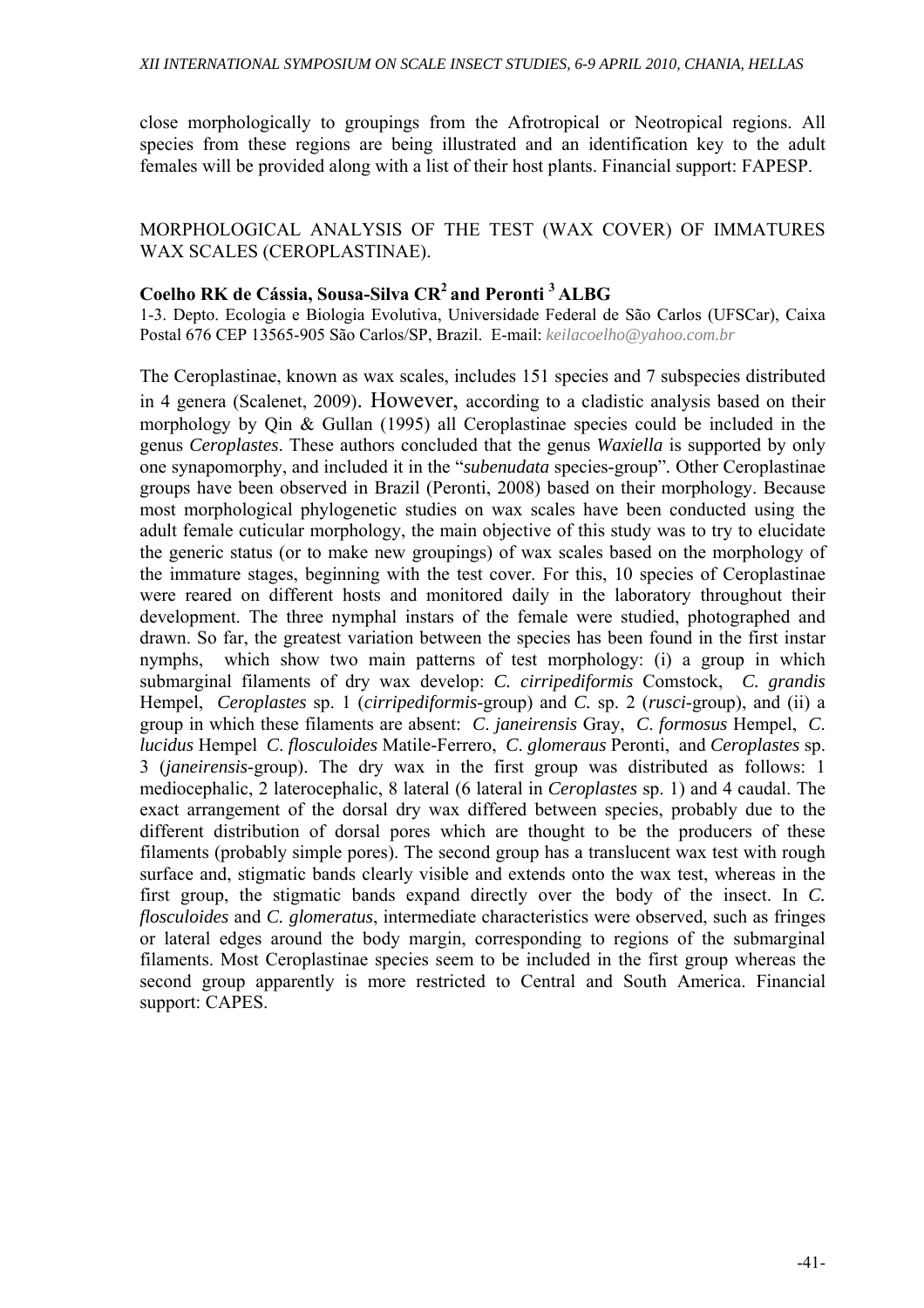#### A NEW SOFT SCALE GENUS AND SPECIES FROM FLORIDA.

## $H$ odges  $G^1$  and  $H$ odgson<sup>2</sup> CJ

<sup>1</sup>Florida Department of Agriculture, Division of Plant Industry DEP, Bureau of Entomology, Nematology and Plant Pathology, 1911 SW 34<sup>th</sup> Street, 32608, Gainesville, Fl. USA.  $(hodgesg@doacs.state.fl.us)$ 

<sup>2</sup>Department of Biodiversity and Biological Systematics, The National Museum of Wales, Cardiff, CF10 3AN, South Wales. (hodgsoncj@cardiff.ac.uk)

A new soft scale genus, *Phalacrococcus* Hodges & Hodgson **gen. nov.** and a new species, *Phalacrococcus howertoni* Hodges & Hodgson **sp. nov.** was collected on April 9, 2008, at a nursery in Monroe County, Florida. The initial find was on *Codiaeum variegatum* (L.) but it has since been found in 12 Florida Counties on 74 different host species representing 30 plant families.

#### TWO NEW ERIOCOCCID GENERA FROM CENTRAL AND SOUTH AMERICA

#### $H$ odgson<sup>1</sup> CJ, Miller<sup>2</sup> D,Isaias<sup>3</sup> R and Magalläes<sup>3</sup> T

<sup>1</sup>Department Of Biodiversity and Biological Systematics, National Museum of Wales, Cathays Park, Cardiff, CF10 3NP. Email: hodgsoncj@cardiff.ac.uk

2 Systematic Entomology Laboratory, Agric. Res. Services, USDA, Beltsville, Maryland, USA 3 Departamento de Botânica, Universidade de Minas Gerais, Av. Antonio Carlos 6627, Belo Horizonte, Minas Gerais, Brazil.

Recently, two of us (Hodgson & Miller, 2010, *Zootaxa*) reviewed all eriococcid genera known from South America. We concluded at that time that there were 72 species in 24 genera known from South America and provided keys to each genus based on the adult females and the known adult males and  $1<sup>st</sup>$ -instar nymphs. Since then, two new genera of Eriococcidae have come to light, one from Costa Rica and the other from Brazil. The adult females and adult males of these two new genera will be illustrated and a revised key to the genera from South America, based on the adult females, will be included.

## THE IMPORTANCE OF 1<sup>ST</sup>-INSTARS IN RESOLVING A SPECIES COMPLEX (DIASPIDIAE: DIASPIDINI)

#### **Henderson R**

Landcare Research, Private Bag 92170, Auckland Mail Centre 1140, Auckland, New Zealand Email *HendersonR@landcareresearch.co.nz*

The cordyline armoured scale species complex in New Zealand has been resolved using the morphology of 1st-instar nymphs and 1st-exuvia from scale covers. Study of the adult female morphology indicated the existence of two possible species: *Pseudaulacaspis cordylinidis* (Maskell) on *Cordyline* and Species B on *Gahnia*, based mainly on their dorsal duct distribution. However, females on other host plants, *Freycinetia, Phormium* and *Uncinia*, had mixed morphology, where individuals could be "cordyline-like" or "gahnialike" within one collection. If this was host plant variation, the question remained: how to justify assigning specimens to either *P. cordylinidis* or Species B? The answer was discovered by examining slide-mounted 1st-exuvia from all of the various host plant collections.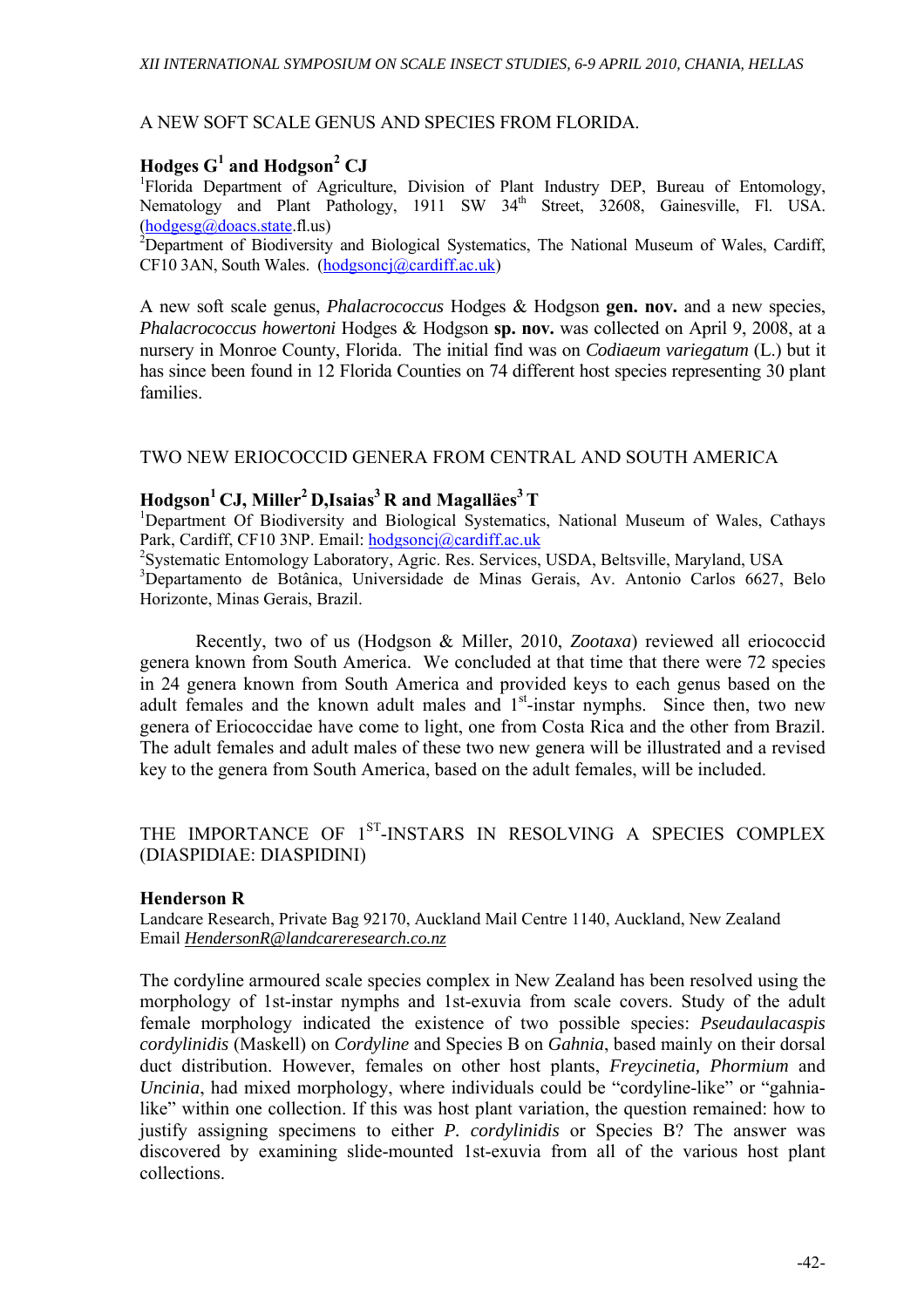First-instar nymphs are not always available for study, but in diaspidine armoured scales the 1st-nymphal cast skin is retained on both the female and the male scale covers, and it holds good taxonomic information. Only the submedian venter has split and folded towards the posterior end, leaving the pygidium and body margins, and all of the dorsum intact. Here, on the dorsal submedian thorax, the distinctive dorsal duct pattern is displayed, or its absence is confirmed.

Results of the study: all of the specimens on *Cordyline, Freycinetia*, *Phormium* and *Uncinia* belong in *Pseudaulacaspis cordylinidis* (Maskell). First-instar nymphs have two pairs of submedian dorsal thoracic ducts: one a distinctively large kind of microduct and the other a normal slender microduct. All of the specimens on *Gahnia* belong in Species B where first-instar submedian dorsal thoracic ducts are absent. In this case at least, 1st-instar morphology has proved to be more stable and reliable than morphology of the adult females.

## **MOLECULAR SYSTEMATICS**

### DISPARITY IN CHROMOSOMAL VARIATION WITHIN THE *APIOMORPHA MINOR*  SPECIES-GROUP

## **Mills PJ** and **Cook LG**

School of Biological Sciences, The University of Queensland, Brisbane, Qld, 4072, Australia *penelope.mills@uqconnect.edu.au, l.cook@uq.edu.au*

The scale insect genus *Apiomorpha* is one of the most chromosomally diverse of all animal genera, with diploid complements ranging from 4 to 192. There is even considerable variation within many of the 41 described species. For example, variation within the *A. minor* species-group shows an extraordinary range with counts from  $2n = 4$  through to  $2n =$ 84. However, much of this variation is within a single currently recognized species – *A. minor.* In contrast, *A. sessilis* has been reported to only have counts of  $2n = 4$ . To determine whether the apparent lack of variation within *A. sessilis* was due to poor sampling, we collected specimens from across its known range of more than 1000 km in eastern Australia. We did not find any alternative karyotypes in *A. sessilis*, confirming the disparity in chromosomal variation between *A. sessilis* and its close relative *A. minor*. It is of interest to understand why some species of *Apiomorpha* have extensive chromosomal variation and others do not.

### TAXONOMIC POSITION OF *PULVINARIA* SPECIES IN POLAND BASED ON A MOLECULAR STUDY

#### **Łagowska1 B, Ratkiewicz2 M and Golan1 K**

<sup>1</sup>Department of Entomology, University of Life Sciences in Lublin, ul. K. Leszczynskiego 7, 20-069 Lublin, Poland;

<sup>2</sup>Institute of Biology, University of Białystok, ul. Świerkowa 20B, 15-950 Białystok, Poland; *E-mails: bozena.lagowska@up.lublin.pl; ermi@uwb.edu.pl; katarzyna.golan@up.lublin.pl*

 The genus *Pulvinaria* is represented by a great diversity of species in the world. At present it contains over 200 species. Many species are morphologically very similar and their identity is not well established. Several methods have been applied to separate closely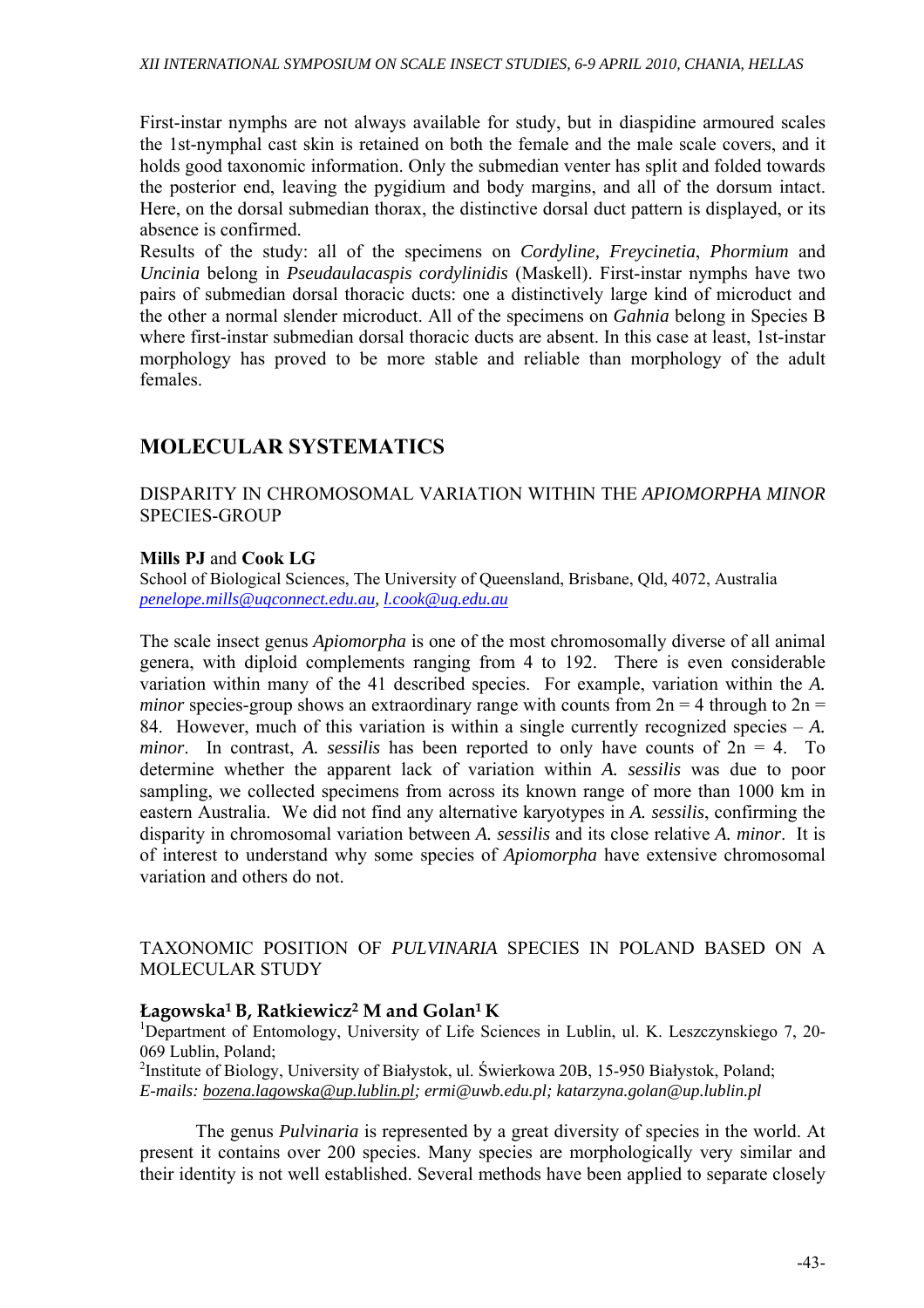related *Pulvinaria* species living in Europe. Morphological and biological studies and host transfers were used by Malumphy (1991) and Łagowska (1996) to distinguish taxa within *P. vitis* complex in Britain and Poland and they found that there is only a single polyphagous species - *P. vitis*. Other methods have been also applied to separate closely related *Pulvinaria* species in Europe and they are: karyotyping studies, gel electrophoresis and endosymbionts (Malumphy 1991).

 This paper presents first results of molecular studies on *Pulvinaria* from Poland. Molecular data (352 bp sequences mtDNA) from *Pulvinaria* specimens collected on *Alnus, Betula, Crataegus, Ribes* are presented and a possible molecular phylogeny of *Pulvinaria* species living in Poland is suggested. In addition, *P. floccifera*, an invasive species for Poland collected in the field on Ilex were used for DNA analysis.

The results of a molecular study revealed that *Pulvinaria* specimens collected on *Alnus, Ribes, Crataegus* and *Ilex* represent one plastic species – *P. vitis*, as they possessed identical mtDNA sequences, whereas specimens from *Betula* should be treated as a host race of *P. vitis* since they differed by two mutations from other sequences. Interestingly, *P. floccifera* had also identical mtDNA sequences with *P. vitis* from *Alnus* and other host species. These results confirm the results of morphological and biological studies given by Lagowska (1996) and suggest that *P. floccifera* could be a synonym to *P. vitis.*

## **DISTRIBUTION AND FAUNISTICS**

FURTHER OBSERVATIONS ON THE SCALE INSECT FAUNA OF CITRUS (HEMIPTERA: COCCOIDEA) IN TUNISIA

## Hanen<sup>1</sup> J, Pompeo<sup>1</sup> S, Habib<sup>2</sup> D and Agatino<sup>1</sup> MR

1 Dipartimento di Scienze e tecnologie fitosanitarie, Università degli Studi di Catania, Italy

<sup>2</sup> Département de Protection des Plantes et Maladies Post-récolte (laboratoire d'entomologie), INAT, Tunis, Tunisia

*hanan\_bari@hotmail.com*

A survey was carried out during September-October 2009 in the northeast and northwest citrus growing areas of Tunisia in order to update the checklist of the citrus scale insect fauna. From a total of 84 samples, about 13 species have been detected belonging to the following genera: *Icerya* (Margarodidae); *Planococcus* (Pseudococcidae); *Ceroplastes*, *Coccus, Saissetia* (Coccidae); *Aonidiella*, *Chrysomphalus, Lepidosaphes* and *Parlatoria*  (Diaspididae). For each species, data on the incidence level, distribution and associated natural enemies are provided.

## SPECIES LIST OF SCALE INSECTS (HEMIPTERA: COCCOIDEA) OF ROMANIA, WITH NEW DATA.

## **Fetyko K, Kozár F and Daroczi K**

<sup>1</sup>Department of Zoology, Plant Protection Institute, Hungarian Academy of Science, Hungary 2 *Faculty of Biology and Geology, Babes-Bolyai University, Cluj Napoca, Romania* 

The scale insect fauna of Romania is poorly known. Based on bibliographic sources and on collections made by the authors a complete checklist is presented. The number of scale insect species presented here from Romania is the following: 176 from outdoor and 29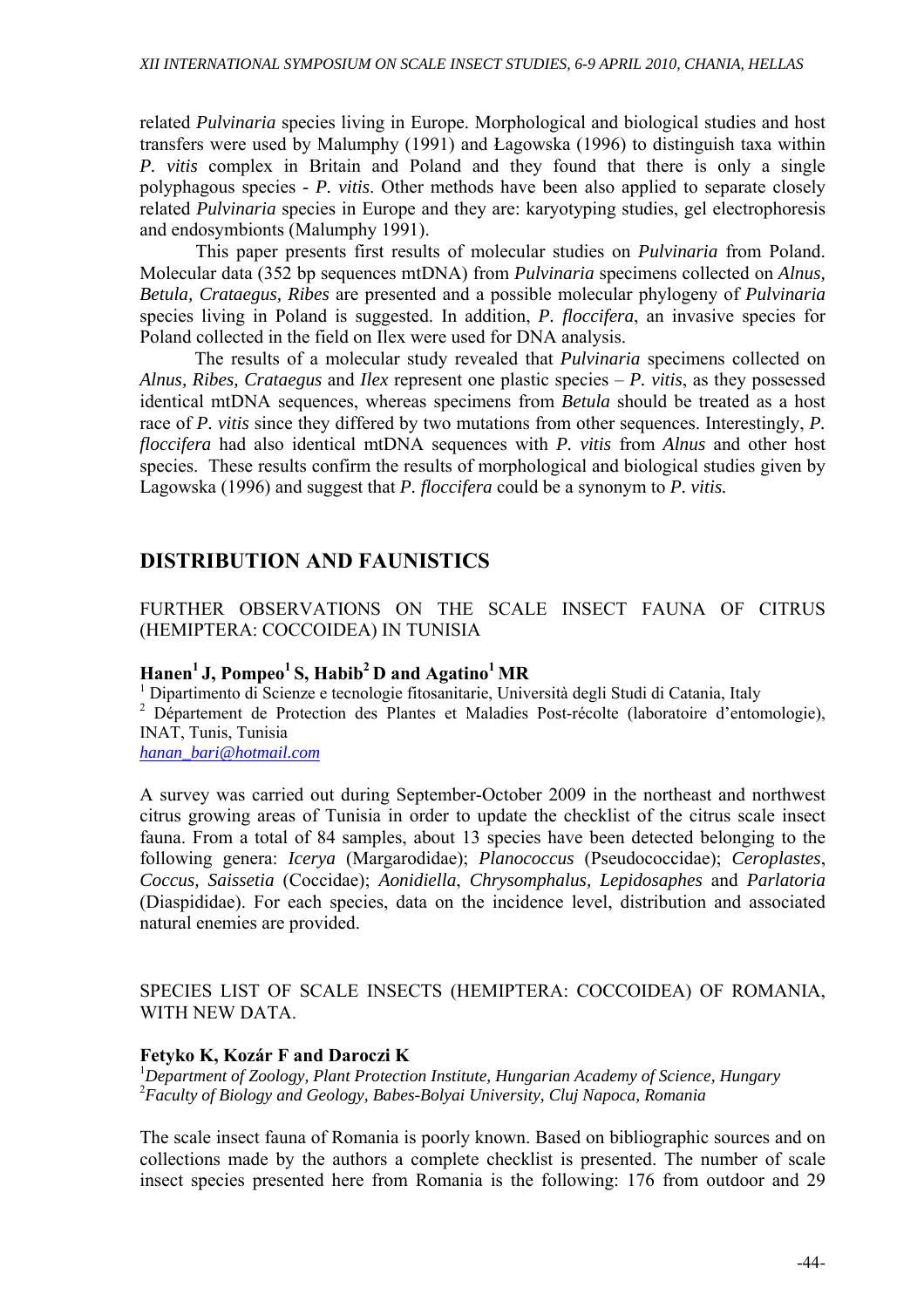species from indoor and greenhouse condition. The outdoor species belong to 9 families and 4 families for indoor species. The most numerous outdoor families were: Pseudococcidae (66 species), Coccidae (42 species), Diaspididae (37 species) and Eriococcidae (16 species). Most of the indoor species belong to: Diaspididae (20 species). From this list two species were new for the scale insect fauna of the country: *Spilococcus nanae* Schmutterer, 1957 and *Spinococcus calluneti* (Lindinger, 1912).

## SCALE INSECTS DEVELOPING ON MANGO TREE IN BENIN

#### **Germain\* JF, Vayssières\*\* JF & Matile-Ferrero\*\*\* D**

\* LNPV-station d'entomologie. CBGP, Campus international de Baillarguet. CS 30016 F-34988 Montferrier-sur-Lez cedex. France. *germain@supagro.inra.fr*

\*\* IITA-CIRAD 08 B.P. 0932 Tri postal. Cotonou, République du Bénin. *J.vayssieres@cgiar.org*  **\*\*\*** MNHN, Département « Systématique et Evolution », USM 602 « Taxonomie et Collections », CP 50, F-75231 Paris cedex 05. France. *dmatile@mnhn.fr*

An inventory of scale insects species developing on mango trees (*Mangifera indica* L.) is given for Benin, *Steatococcus euphorbiae*, *Gigantococcus nigroareolata*, *Ceroplastes uapacae*, *Parasaissetia nigra*, *Saissetia privigna*, *Udinia catori*, *Ferrisia virgata*, *Paracoccus* near *interceptus*, *Phenacoccus solenopsis*, *Rastrococcus invadens*, *Aonidiella orientalis* and *Lepidosaphes tapleyi*. Among 12 identified species, 11 are noted for the first time in Benin. They were collected on the leaves, petioles and fruits. Most of them are associated with and protected by ants.

## CITRUS SCALE INSECTS IN DIFFERENT REGIONS OF IRAN; BIOLOGY AND MANAGEMENT

## **Nikpay<sup>1</sup> A and Ziaee2 M**

1: Sugarcane Agricultural Research Centre, Division of Plant Protection, Sugarcane Insect Pests and Diseases Control Section, Sugarcane & By-Product Development Company, Salman Farsi Unit, Ahwaz, Iran,Tel: +98 916 616 3026 *amin\_nikpay@yahoo.com*

2: Department of Entomology, Tarbiat Modares University, Tehran, Iran

Scale insects are very small insects (0.5–4mm long) of the order Homoptera. They feed on plant sap, causing damage to their host plant. Citrus is one the most important crops in Iran and is mainly planted in the north and south regions, where it is mainly attacked by scale insects. However, due to the high relative humidity and the favorable conditions in the north, the incidence of these insects is much higher in north than south and south west. The most important species that occur in Iran are: (1) Citrus cottony scale, *Pulvinaria aurantii* (Coccidae); (2) Glover scale, *Lepidosaphes gloverii* (Diaspididae); (3) Dictyospermum scale, *Chrysomphalus dictyospermi* (Diaspididae); (4) Oriental scale, *Aonidiella orientalis* (Diaspididae); (5) Cottony cushion scale, *Icerya purchasi* (Margarodidae); (6) Brown soft scale, *Coccus hesperidum* (Coccidae); (7) Citrus mealy bug, *Pseudococcus citri* (Pseudococcidae); (8) Chinese wax scale, *Ceroplastes sinensis* (Coccidae), and (9) Purple scale, *Lepidosaphes beckii* (Diaspididae).

*P. aurantii* occurs in the north and overwinters as the 2<sup>nd</sup>-instar nymph and has two generations a year. The entomopathogenic fungus, *Cepholosporium lecanii,* is used as a biological control agent for its control. *L. gloverii* also occurs in the north and overwinters as the  $2<sup>nd</sup>$ -instar nymph or as young adult females. It has three generations per year and the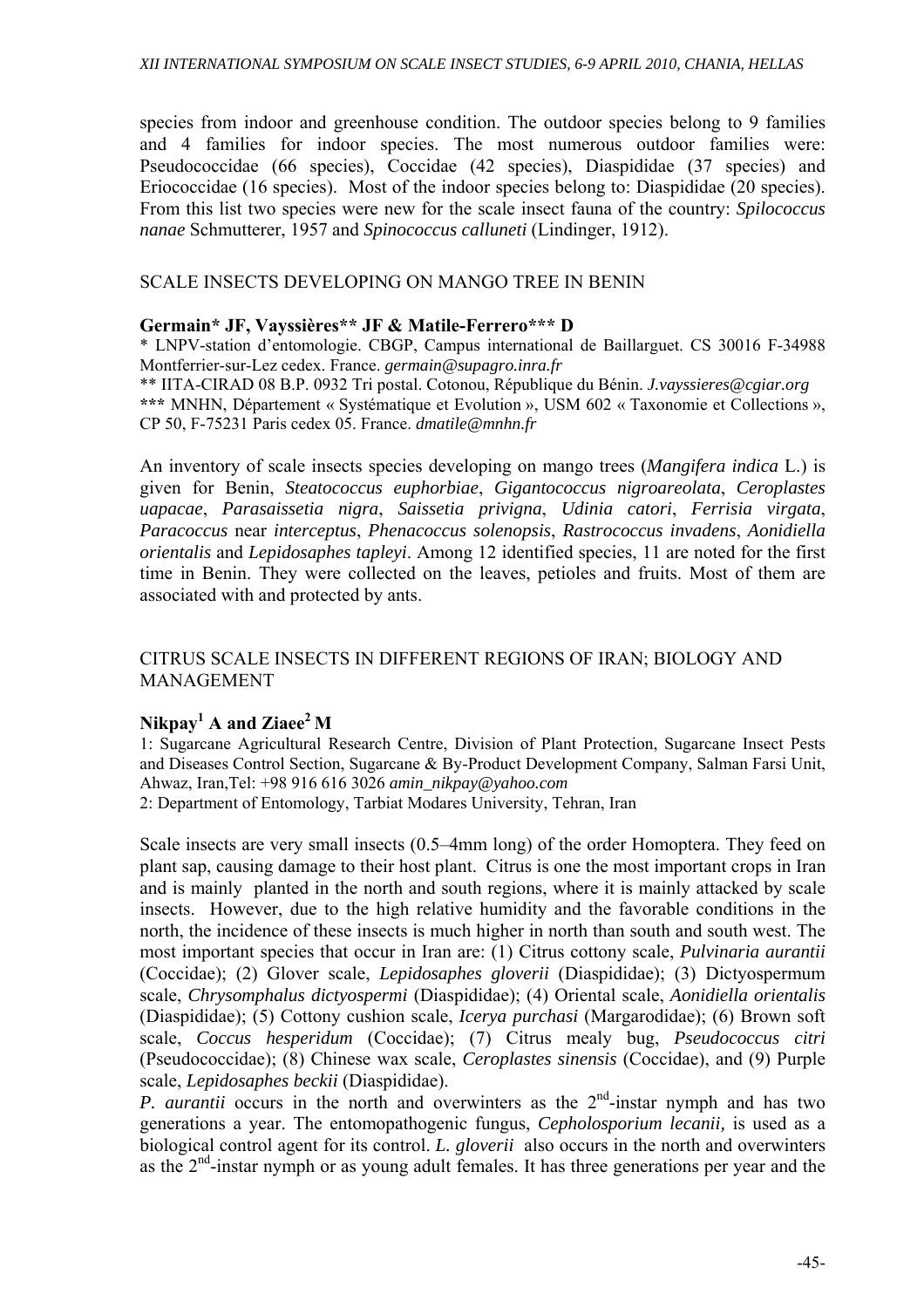nymphs mainly affect the leaves, fruits and branches. It is controlled by three applications of chemicals - in the winter, summer and autumn. *C. dictyospermi* also infests citrus in the north. These pests feed on the leaves and fruits, causing early leaf fall and small and deformed fruits. It has three generations a year and overwinters either as the  $2<sup>nd</sup>$ -instar nymph or as mated females. The natural enemy, *Chilocorus bipustulatus,* and three chemicals application can be used for its control. *A. orientalis* occurs in Fars, Khuzestan, Bandarabas and Kerman provinces of Iran. The nymphs feed on the leaves and stems and overwinter as the  $2<sup>nd</sup>$ -instar nymphs. The most effective control method is the use of chemicals against the  $1<sup>st</sup>$ -intar nymphs, which disperse through the crop.

## PRELIMINARY SURVEY OF THE SCALE INSECTS (HEMIPTERA: COCCIDEA) FAUNA IN WESTER IRAN.

### **Torabi M\*, Vahedi HA\* and Hodgson CJ\*\***

\*Plant protection Dep., Agricultural Collage, Razi University, Kermanshah, Iran. Email: Vnassah@yahoo.com

\*\*Department of Biodiversity and Biological Systematics, the National Museum of Wales, Cardiff, UK.

The Coccoidea on cultivated and non-cultivated vegetation in Kermanshah, Iran, were investigated between 2007 and 2009. More than 63 samples from cultivated and noncultivated plants were collected. The identified species mainly belonged to the following families: Diaspididae (23 species), Coccidae (22), Pseudococcidae (6), Eriococcidae (3), Margarodidae (3) and Ortheziidae (1). The economic important species are discussed. This project is part of an MSc on Coccoidea studies which have has still some time to run and so we expect that more species will be found in future.

## A CHECKLIST OF SCALE INSECTS (HEMIPTERA, STERNORRHYNCHA, COCCOIDEA) OF SLOVENIA.

#### **Seljak G**

Agricultural and Forestry Service Nova Gorica, Laboratory for entomology, Pri hrastu 18, SI-5000 Nova Gorica, Slovenia. *e-mail: gabrijel.seljak@kvz-ng.si* 

The last list of scale insects of Slovenia was done by Janežič (1954) and included 44 species. On the basis of data gathered from the literature and our own faunistic researches, a new list of scale insects recorded from or found in the territory of Slovenia is presented. Altogether about 100 species from 9 families are listed here: Ortheziidae - 1, Margarodidae - 1, Asterolecaniidae - 2, Cerococcidae - 1, Coccidae - 27, Kermesidae - 1, Diaspididae - 41, Eriococcidae - 7 and Pseudococcidae - 20 species. Sixteen are new to the fauna of Slovenia.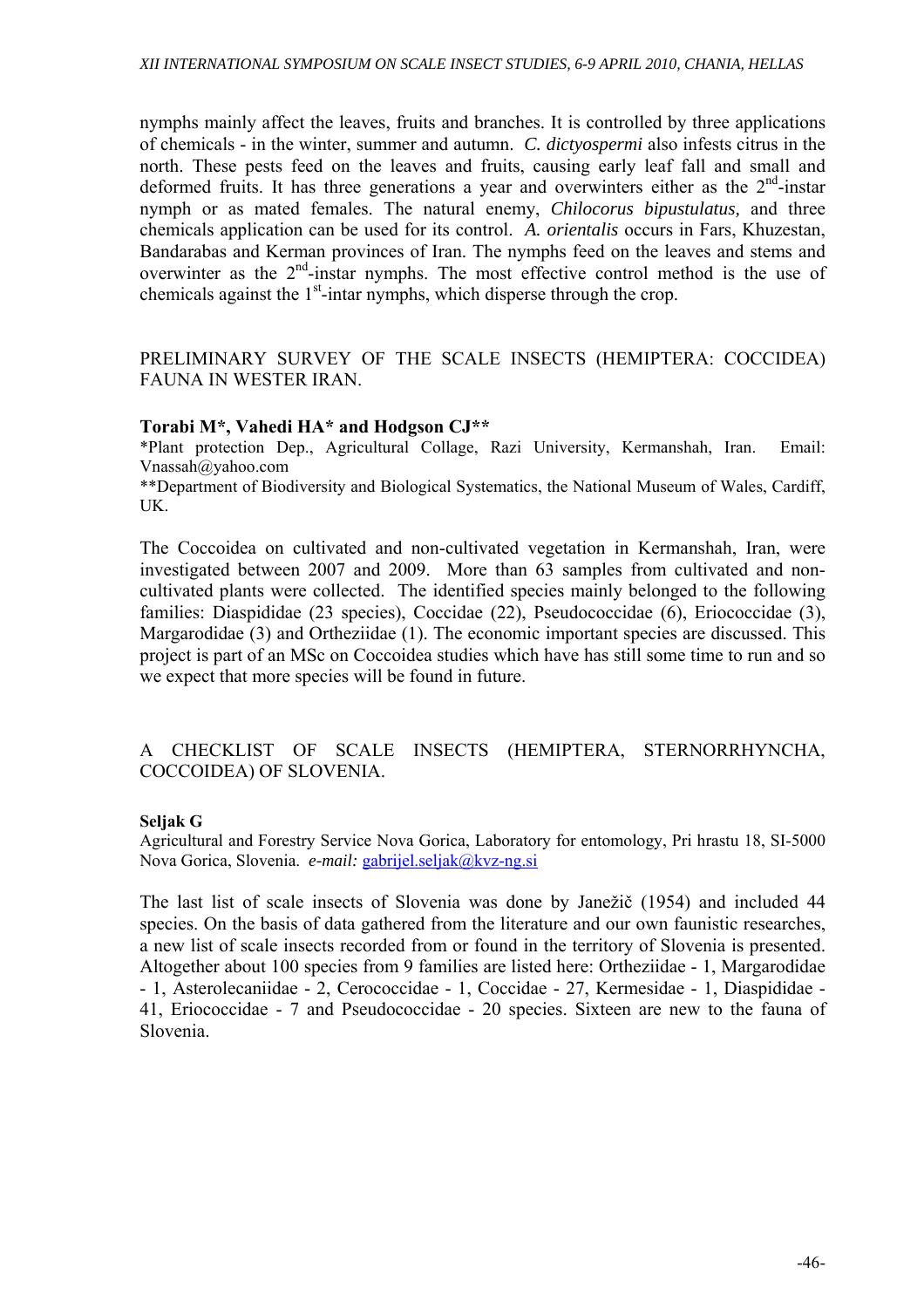#### THE SCALE INSECTS (HEMIPTERA: COCCOIDEA) ON CITRUS PLANTS IN CROATIA

## $Milek<sup>1</sup> TM$  and  $\widetilde{S}$ *imala*<sup>2</sup> M

<sup>1,2</sup>Croatian Centre for Agriculture, Food and Rural Affairs Institute for Plant Protection. *tatjana.masten.milek@hcphs.hr*

This paper deals with the scale insects on citrus plants (Rutaceae) in the open field, and on house and greenhouse pot plants in Croatia. Scales of imported fresh citrus fruits in supermarkets are included as well. They have been monitored during a five year investigation (2005-2009). Inspections have resulted in 22 identified scale species, namely Coccidae: *Ceroplastes japonicus* Green, *C. rusci* (Linnaeus), *Coccus hesperidum* Linnaeus, 1758, *C. pseudomagnoliarum* (Kuwana, 1914), *Parthenolecanium persicae* (Fabricius), *Saissetia coffeae* (Walker), and *S. oleae* (Olivier); Diaspididae: *Aonidiella aurantii*  (Maskell), *Chrysomphalus aonidum* (Linnaeus), *C. dictyospermi* (Morgan), *Lepidosaphes beckii* (Newman), *L. gloverii* (Packard), *Parlatoria oleae* (Colvée), *P. pergandii* Comstock, *P. ziziphi* (Lucas), *Pinnaspis aspidistrae* (Signoret), *Selenaspidus articulatus* Morgan; Margarodidae: *Icerya purchasi* Maskell, and Pseudococcidae: *Planococcus citri* (Risso), *Pseudococcus calceolariae* (Maskell), *P. longispinus* (Targioni Tozzetti), *P. viburni*  (Signoret). *Parlatoria pergandii* and *Selenaspidus articulatus* are new species records for Croatia. Distribution (according to UTM system) and host plants of these species in Croatia will be reported.

#### NEW AND RARE RECORDS OF SCALE INSECT SPECIES IN THE NETHERLANDS.

#### **Jansen M**

Plant Protection Service, Division Diagnostics, Disciplin Entomology, P. O. Box 9102, 6700 HC, Wageningen, The Netherlands. Email: *m.g.m.jansen@minlnv.nl*

An overview is given of some scale insect species and additions to the native fauna occurring in the open. There is a relationship between the introduction of species and their occurrence in the open and therefore an increasing chance of new introductions becoming established species. This is confirmed by the discovery of the following five exotic species new for the Dutch fauna which were collected by private persons and plant quarantine inspectors: the mealybug *Trionymus bambusae* (Green), the soft scales *Coccus hesperidum* (Linnaeus) and *Parthenolecanium persicae* (Fabricius), the armoured scale *Unaspis euonymi* (Comstock) and possible also the felt scale *Eriococcus danzigae* (Miller & Gimpel). The mealybug *Trionymus thulensis* Green is also new to the Dutch fauna, but was found in a nature reserve.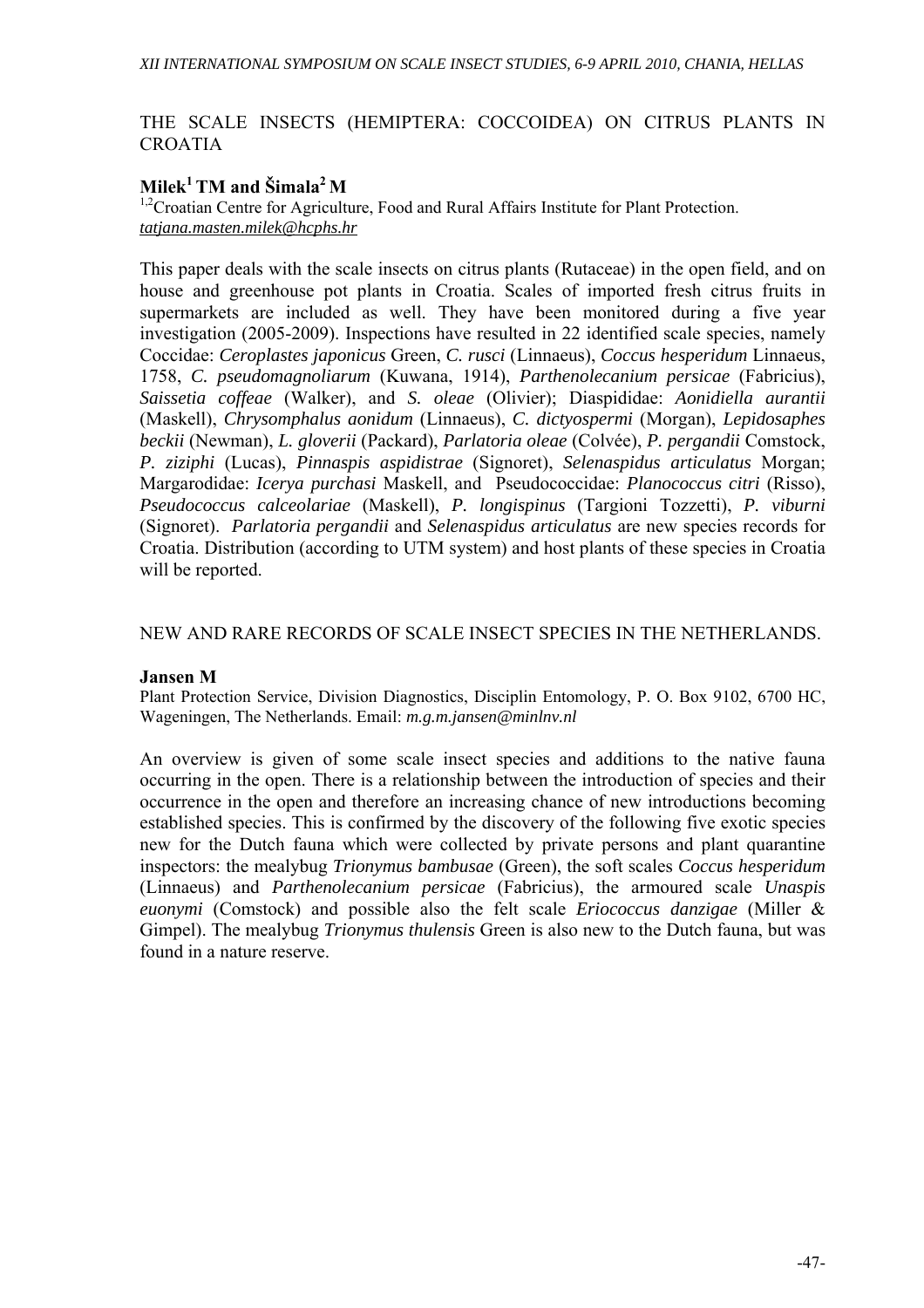### SCALE INSECTS (HEMIPTERA: COCCOIDEA) AND THEIR PARASITOIDS (HYMENOPTERA) ASSOCIATED WITH "NIAGARA ROSADA" CULTIVAR (*VITIS LABRUSCA*) IN RIO GRANDE DO SUL, BRAZIL.

## Wolff<sup>1</sup> VR dos Santos, Pulz<sup>1</sup> C<sup>3</sup>, da Silva<sup>1</sup> DC<sup>3</sup>, Botton<sup>2</sup> M, Bertoldo<sup>1</sup> NG, Carvalho<sup>3</sup> **SG .**

**1** Fundação Estadual de Pesquisa Agropecuária – FEPAGRO. Rua Gonçalves Dias, 570. Porto Alegre, Rio Grande do Sul, Brasil. *E-mail: vera-wolff@fepagro.rs.gov.br*; **<sup>2</sup>** Empresa Brasileira de Pesquisa Agropecuária – EMBRAPA Uva e Vinho. Rua Livramento, 515. Bento Gonçalves, Rio Grande do Sul, Brasil. *E-mail: marcos@cnpuv.embrapa.br*;**<sup>3</sup>** Pontifícia Universidade Católica do Rio Grande do Sul – PUCRS. Avenida Ipiranga, 6681 – Prédio 40 (MCTP). *Email:gervasio@pucrs.br*.

Viticulture is an important social and economic activity in Southern Brazil where ca. 40.000 ha of grapes are grown. Scale insects (Hemiptera: Coccoidea) are commonly mentioned as important grape pests by technicians and growers but little information on the species and natural enemies is available. In this study, we report preliminary results of a survey conducted to acertain which scale insects species and their parasitoids are associated with cv. "Niagara Rosada" (*Vitis labrusca*) in Rio Grande de Sul. Niagara Rosada is one of the most important grape cultivars grown in the State for table and wine processing. The survey has been conducted in the municipalities of Bento Gonçalves (BG), Caxias do Sul (CS), Flores da Cunha (FC) and Sarandi (SA) which are considered important *V. labrusca* production regions (S 27º 56' 38"; W 52º 55' 23"; 503-817 m). In each vineyard (around 10 years old), ten plants were surveyed by collecting samples of scales located on the roots and on the aerial parts of the plant. Insect identification was undertaken at the Entomology Laboratory of Rio Grande do Sul State Research Company (Fepagro) located in Porto Alegre, RS. The level of field parasitism was obtained through isolation of scales in gelatin capsules. In the initial survey conducted in September 2009 (100 plants in 10 vineyards), we found species belonging to the Coccidae, Diaspididae, Margarodidae and Monophlebidae. *Hemiberlesia lataniae* (Signoret) (Diaspididae) was found on stem and branches of all plants collected and *Eurhizococcus brasiliensis* (Wille) (Margarodidae) was collected only on the roots. Chalcid parasitoids were collected from the Coccidae and Diaspididae and were sent for identification with the help of specialists. Thirty per cent of field collected *H. lataneae* had parasitoid exit holes. These preliminary results show the existence of a diverse fauna of Hemiptera: Coccoidea associated with the crop and a significative natural biological control of Diaspididae in the field.

#### FIRST RECORD OF THE COTTONY CAMELLIA SCALE (*PULVINARIA FLOCCIFERA* (WESTWOOD); *HEMIPTERA; STERNORRHYNCHA COCCOIDEA*) OUTDOORS IN POLAND

#### **Golan K , Goliszek K & Łagowska B**

Department of Entomology, University of Life Sciences in Lublin, K. Leszczyńskiego 7, 20-069 Lublin, Poland *E-mails*: *katarzyna.golan@up.lublin.pl*, *kasiagoliszek@op.pl*, *bozena.lagowska@up.lublin.pl* 

*Pulvinaria floccifera* is a common Mediterranean species with world-wide distribution. In Europe, it has been recorded in greenhouses mainly, rarely outdoors and it is considered as a serious, polyphagous pest of ornamentals belonging to 25 plant genera. The cottony camellia scale develops one generation in the Czech Republic, Greece, Georgia, Azerbaijan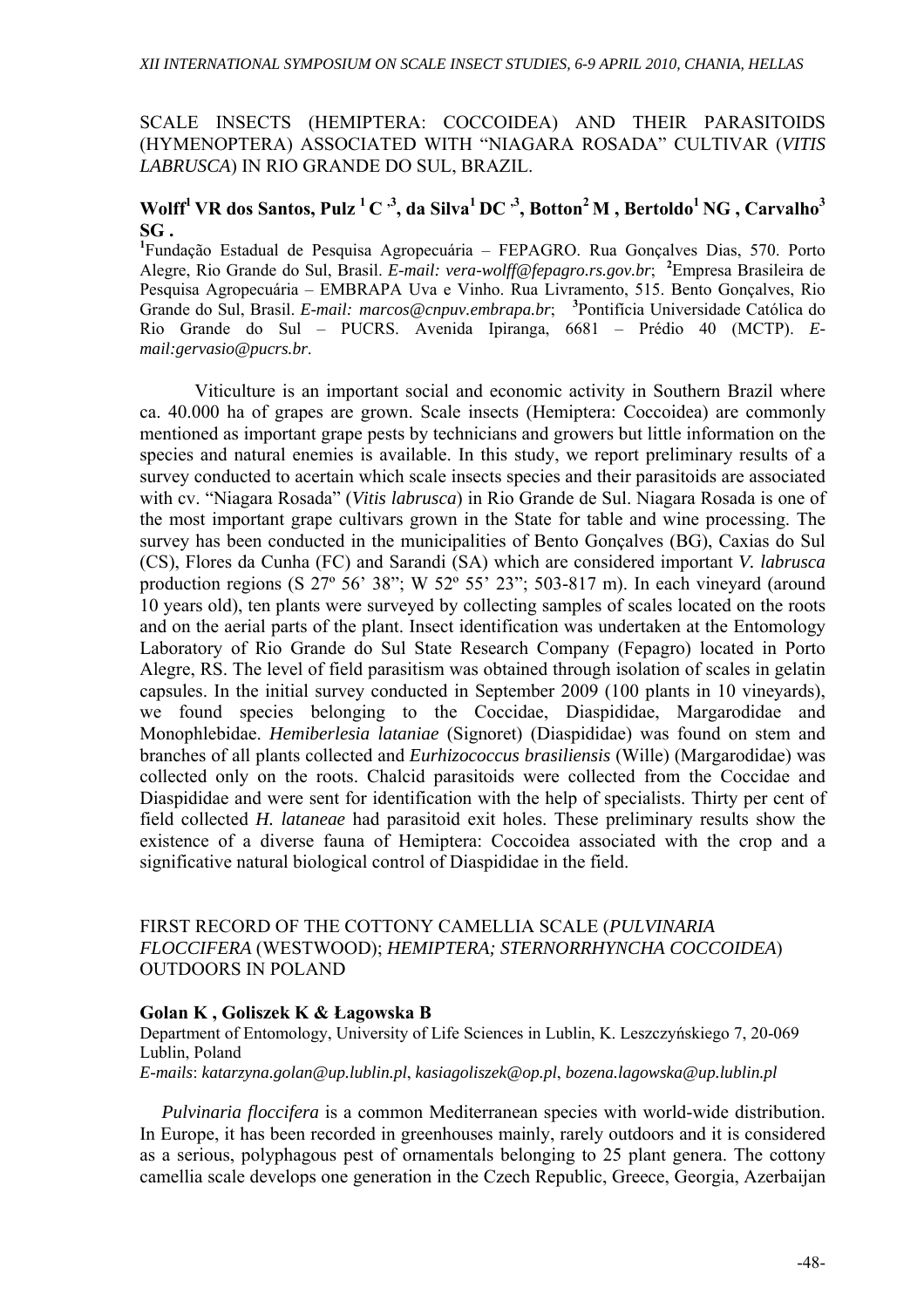and Virginia, whereas two generations observed in Turkey and Japan. In Europe, both the second and third instar nymphs overwinter.

In Poland, *P. floccifera* was recorded on ornamental plants in greenhouses only. In the last seven years, it has been observed also on field ornamentals, especially on Ilex sp. and it appears to be already established.

Observations on the life cycle of *P. floccifera* were started in April 2009 in natural conditions. Random samples (leaves and shoots) were collected every five days on *Ilex aquifolium* L. in central Poland. According to the results, the ovipositing females occurred since the second 10-day period of May until the first 10-day period of July and they were settled only on the leaves. No males were observed and probably parthogenetic reproduction occurred. The first –instar nymphs (crawlers) appeared in the first 10-day period of July and they were observed until the last 10-day period of August. The moult to the second instar nymphs occurred in the last 10-day period of July and most specimens of this instar overwintered. The second moult of nymphs were also observed and the first specimens of the third instar nymphs were present at the end of the second 10- day period of September. Both second and third instar nymphs established themselves mostly along the middle veins on the the lower leaf surface to overwinter.

The preliminary observations indicate that the timing of the life cycle of *P. floccifera* in natural conditions in Poland is similar to that of P. floccifera related from neighbouring countries in Europe.

#### THE SCALE INSECTS (*HEMIPTERA; STERNORRHYNCHA; COCCOIDEA*) ON FIELD ORNAMENTAL PLANTS IN POLAND

#### **Goliszek K , Golan K & Łagowska B**

Department of Entomology, University of Life Sciences in Lublin, ul. K. Leszczyńskiego 7, 20-069 Lublin, Poland E-mails: *kasiagoliszek@op.pl, katarzyna.golan@up.lublin.pl*, *bozena.lagowska@up.lublin.pl*

A list of scale insects occurring on field ornamental plants in Poland based on the author`s collection data and on bibliographical sources is presented. For each species, the type of habitats, host plants, pest status and zoogeographical region of origin are given.

Thirty three species were recorded from various ornamental field plants and this number makes 23.4 % of the native Polish scale insects fauna. These species belong to 7 families, namely: *Asterolecaniidae, Coccidae, Cryptococcidae, Diaspididae, Eriococcidae, Kermesidae* and *Pseudococcidae*. The families best represented were the *Diaspididae* (13 species) and *Coccidae* (12 species).

Most of the species feeding on field ornamental plants in Poland originate from the Palearctic Region (18 species) followed by Holarctic Region (7 species). Seven species are cosmopolitan in distribution.

Scale insects were found on deciduous trees and shrubs (20 species) and on ornamental coniferous trees and shrubs (13 species) cultivated in parks, botanic and house gardens, housing settlements and along avenues. The most numerous group of scale insects was observed in parks (26 species), whereas in avenues and housing settlements only 18 species were noted.

The scale insects living on ornamentals plant in Poland are referred to three groups: .polyphagous - 15 species (46.9%), oligophagous – 7 species (21.8%) and monophagous - 10 species (31.3%).The most numerous and economically important species is *Parthenolecanium corni,* followed by *Lepidosaphes ulmi* and *Eulecanium coryli.* These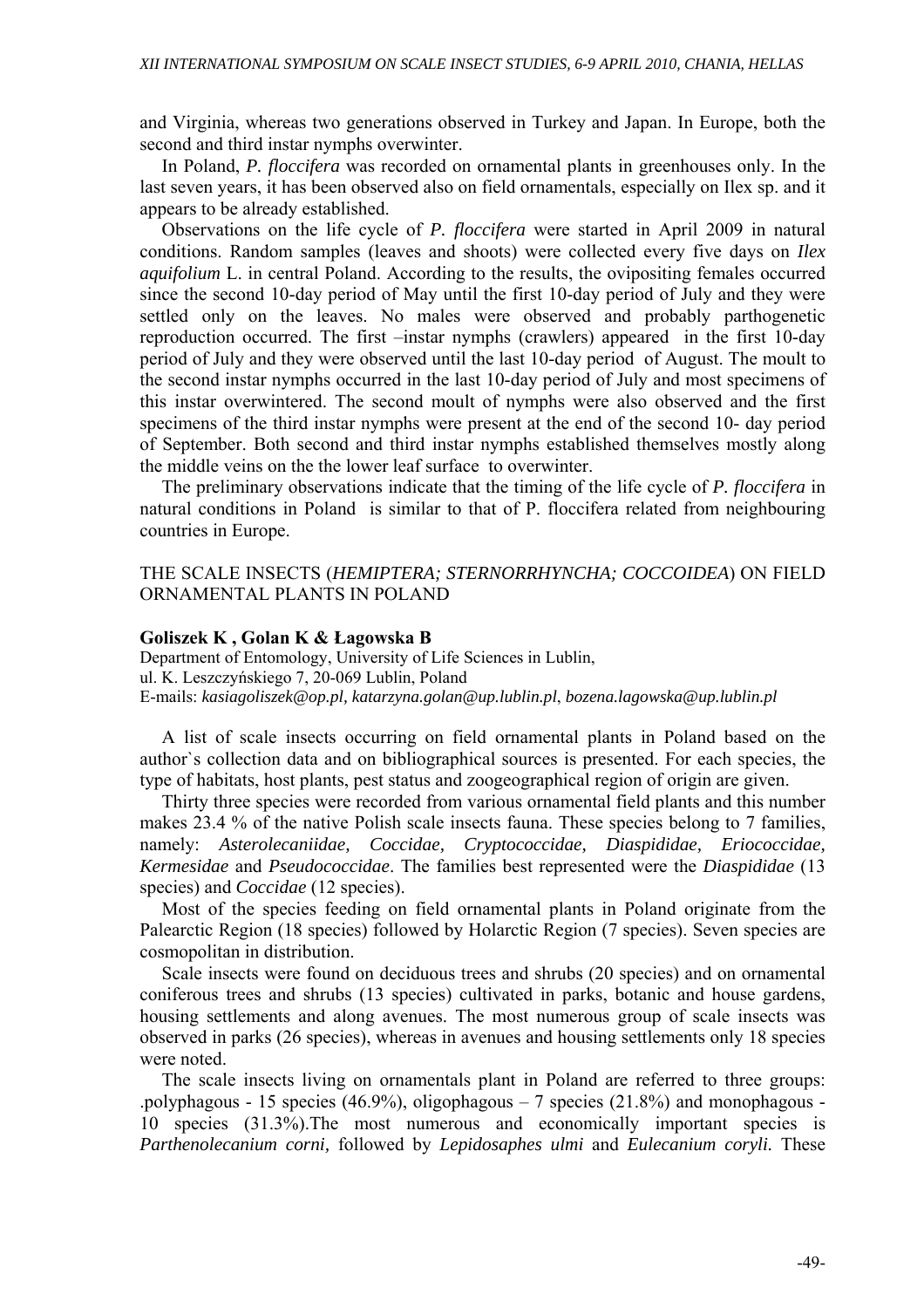species are very common and they were usually found usually in great numbers on ornamental plants.

ΤΗΕ OCCURENCE OF *MATSUCOCCUS JOSEPHI* BODENHEIMER ET NEUMARK (HOMOPTERA: MATSUCCOCIDAE) IN CRETE

## **Gounari S.1\*, Marousis, G.2 and Alissandrakis E.<sup>2</sup>**

<sup>1</sup>National Agricultural Research Foundation of Greece

<sup>2</sup>Technological Educational Institute of Crete

\* Correspondence: TEL.: +30 210 8175410, FAX: +30 210 6846700, E-mail: sgounari@nagref.gr

The Israeli pine blast scale, *Matsuccocus josephi*, is one of the most devastating pests of Aleppo pine, *Pinus halepensis*, which is a native species of the Mediterranean basin. The insect was found in samples collected from Crete in 1992. About a decade later, the insect was also found in Evia, whilst increased populations in Crete were also recorded on *Pinus brutia* forests. Two pine forests were chosen for the sampling in order to gather data regarding the occurrence and seasonal population dynamics of the insect in Crete, namely Selakano and Zaros. Wood samples were collected to estimate the population density of the adult females and to determine the life cycle of the insect. White sticky traps bated with sex pheromone were also placed on trees to attract adult males.

The preliminary results suggest that *M. josephi* has three generations in Crete. No statistical difference was found regarding female population ( $p=0.325$ ) between Selakano and Zaros, even though the average in Selakano was higher  $(0.116$  and  $0.067$  females per cm<sup>2</sup> respectively). The highest female population density was found in August in both sites  $(0.448$  and  $0.123$  females per cm<sup>2</sup> in Selakano and Zaros respectively), while the lowest was in March. Two peaks of male flights were recorded, in April and mid-September, when more than 20 males/trap/day were counted. The homopteran predator of *M. josephi*, *Elatophilus hebraicus*, was also captured on the pheromone traps. Interestingly, no insects (*E. hebraicus*) were found during the Spring, but more than 2 insects/trap/day were captured in Selakano in the Autumn. More males were captured in Selakano, which coincided with the higher female density, although the predators counted in Selakano were lower than Zaros

### NON-INDIGENOUS SCALE INSECTS ON ORNAMENTAL PLANTS IN BULGARIA AND CHINA

#### **Katia Trencheva**<sup>1</sup> **, Trenchev Georg**<sup>1</sup>**, Rumen Tomov**<sup>1</sup> **,Wu San-An**<sup>2</sup>

1. University of Forestry, 10, Kliment Ochridski blvd, 1756 Sofia, Bulgaria; 2. Beijing Forestry University, 100083, Beijing, P. R. China *k\_trencheva@yahoo.com*

A preliminary list of non-indigenous scale insect species on ornamental plants in Bulgaria and China is presented. The sampling was done between April and November, 2009, in the framework of the project "Invasive scale insects on ornamental plants in Bulgaria and China". The insects were collected in nurseries, parks, gardens, botanical collections and greenhouses. Representatives from four families have been identified in Bulgaria, the most numerous of which are the Diaspididae (nine species), Coccidae (five species), Pseudococcidae (three species) and Margarodidae (one species). Three species of nonindigenous scale insects associated with ornamental plants were collected in China, all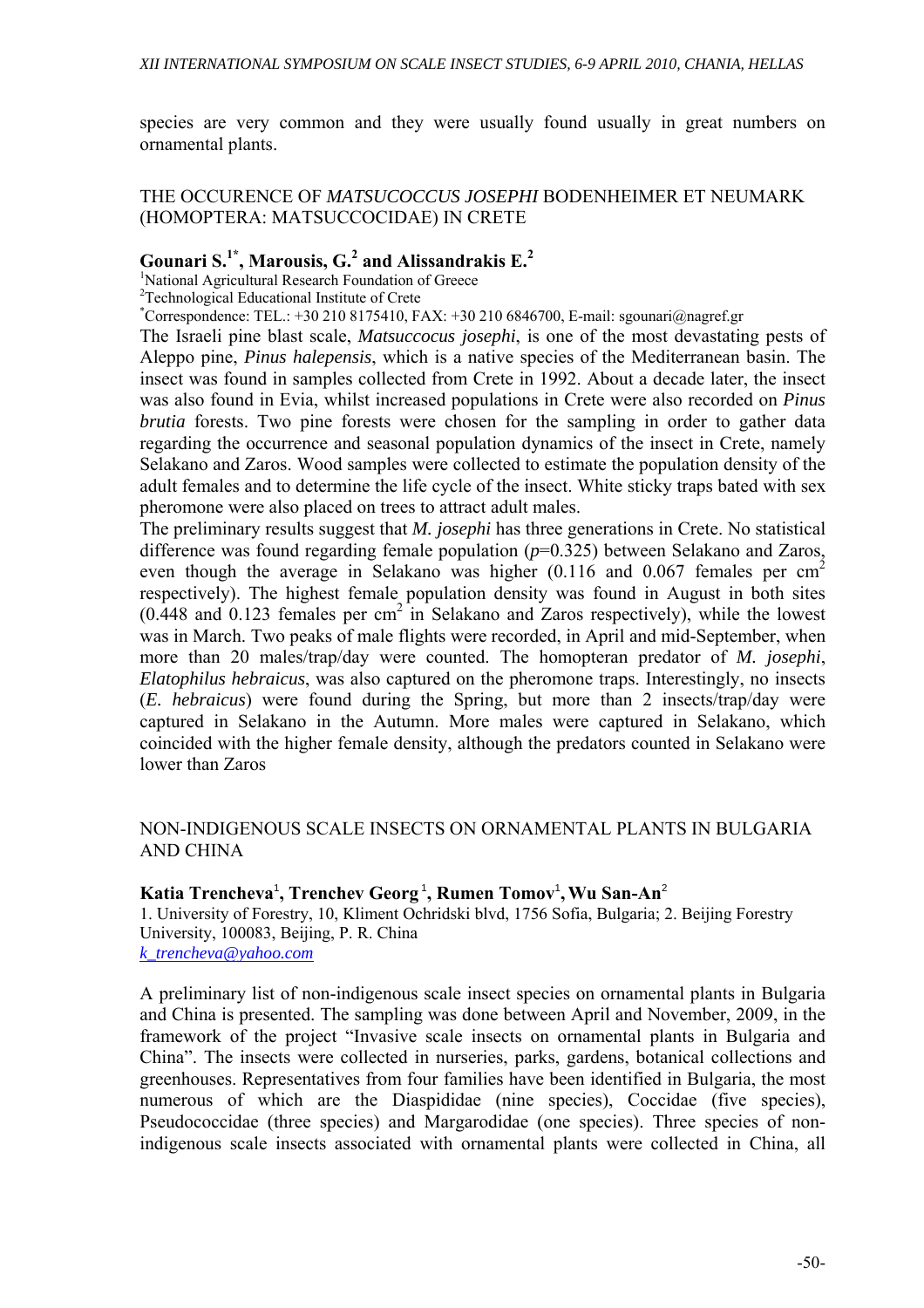belonging to the family Pseudococcidae. A list of alien scale insect species on ornamental plants is given, including the sampling sites, host plants and first report in both countries.

### THE BOUGAINVILLEA MEALYBUG, A RAPID INVADER FROM SOUTH AMERICA TO EUROPE (*PHENACOCCUS PERUVIANUS,* GRANARA DE WILLINK, 2007)

## **Beltrà A.<sup>1</sup> , Soto A.<sup>1</sup> , Germain J.F.<sup>2</sup> , Matile Ferrero D.<sup>3</sup> , G.Mazzeo<sup>4</sup> , Pellizzari G.5, A. Russo4 , Franco J.C.6 , D. J. Williams<sup>7</sup>**

<sup>1</sup>Institut Agroforestal Mediterrani. Polytechnic University of Valencia (Spain); <sup>2</sup>Laboratoire National de la Protection des Végétaux, station de Montpellier. CBGP Campus International de Baillarguet CS 30016 Montferrier-sur-Lez (France); **<sup>3</sup>** Muséum National d'Histoire Naturelle,Département de Systématique & Évolution, case postale N°50 75231 PARIS Cedex 05 (France); **<sup>4</sup>** Dipartimentodi Scienze e Tecnologie Fitosanitarie. University of Catania, Via S.Sofia 100. 95123 Catania (Italy); **<sup>5</sup>** Department of Environmental Agronomy and Crop Production. University of Padua, viale dell'Università 16, 35020 Legnaro (Italy); **<sup>6</sup>** Departamento de Protecção de Plantas e de Fitoecologia, Instituto Superior de Agronomia, Universidade Técnica de Lisboa 1349-017 Lisboa (Portugal); **<sup>7</sup>** Department of Entomology, The Natural History Museum, Cromwell Road London SW7 5BD (UK).

Scale insects are frequent invaders: they represent the second group of alien insects for Europe after aphids. When foci far away one from the others of an alien species are recorded in a short period, this is probably due to repeated introductions due to human activity. This seems the case of an alien mealybug that in a period of 9 years arrived and established in 5 European countries. The Bougainvillea mealybug was recorded in Europe at first in 1999, in Spain (Almeria) and, in 2002, in Italy (Sicily). At that time this unknown species was provisionally identified as *Phenacoccus* sp. Later, the records of this species became frequent: it was recorded in 2004 again in Spain, in 2005 in Great Britain and Corsica (France); in 2006 in Spain (Girona) and Portugal; in 2008 in the French Riviera; and in 2009 in the Balearic Islands. The host plant of this unknown *Phenacoccus* was in most cases *Bougainvillea* spp., (Fam. Nyctaginaceae), a plant native to Brazil, largely used in Mediterranean gardens and also traded as potted plants. The systematic position of this *Phenacoccus* sp. was clarified in 2008, when Granara de Willink published a comprehensive paper on Phenacoccinae of Central and South America, with description of new species. According to identification key, description and illustration, the species recorded in Europe on Bougainvillea fits with *Phenacoccus peruvianus* Granara de Willink, 2007.

## **SYMBIOSIS AND VECTORS**

### THE ROLE OF ENDOSYMBIONTS ON THE EVOLUTION OF NOVEL GENETIC SYSTEMS IN SCALE INSECTS

## **Ross1 L , Pen1 I , Normark BB 2 and Shuker3 DM**

1. Centre for Ecological and Evolutionary Studies, University of Groningen, Biological Centre, Kerklaan 30, Haren, The Netherlands

2. Department of Plant, Soil & Insect Sciences, University of Massachusetts Amherst, Fernald Hall 204B, Amherst, U.S.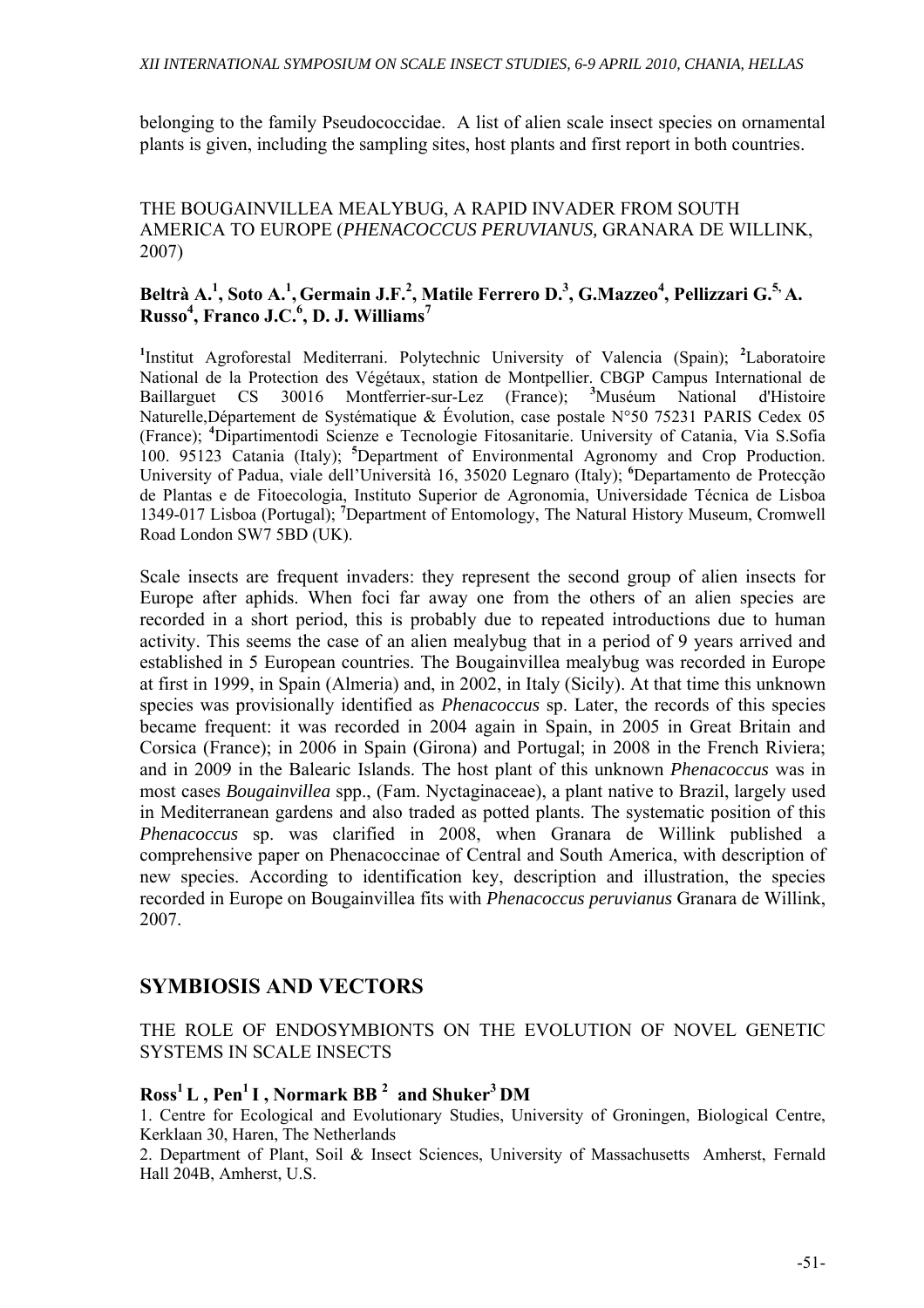3. School of Biology, University of St Andrews, Harold Mitchell Building, St Andrews, U.K. *l.ross@rug.nl*

Scale insect have a remarkable variety of different genetic and sex determining systems. However the evolutionary significance of this variation is poorly understood. Recently the possible role of endosymbiotic microorganisms has been suggested. These endosymbionts might have an interest in influencing their host's the reproduction and sex determination because they are generally only transmitted through females. Therefore any adaptation that would make their host bias it's sex ratio towards more female offspring, would benefit the endosymbiont. As a result the host will often be selected to avoid the endosymbiont's control over their reproduction. This power struggle has been suggested to result in the evolution of novel genetic system. If this hypothesis is true, we might expect taxa that harbour endosymbionts to have a higher probability of evolving novel genetic systems. Here we show results from a formal comparative analysis. We focus both on the transition from sexual to asexual reproduction as on the transition from diplodiploidy (which is assumed to be the ancestral state) to alternative genetic systems. Testing if, within families, there is a correlation between these transition probabilities and the presence of endosymbiotic bacteria.

### SYNECOLOGIC INTERRELATIONSHIP BETWEEN *SEPTOBASIDIUM* (FUNGI UREDINIOMYCETES) AND ARMOURED SCALE INSECTS (RHYNCHOTA COCCOIDEA)

#### **Porcelli, F.; Convertini, S.**

DiBCA Sez. Entomologia e Zoologia. Università degli Studi, Via Amendola, 165/a - 70126 Bari Italy; *porcelli@agr.uniba.it.* 

This paper deals with the definition of the symbiosis between Septobasidium and Diaspididae that has been regarded as mutualistic or entomopathogenic.

Bark samples were collected from different plants (*Pistacia lentiscus* L., *Olea europea* L., *Phillyrea latifolia* L., *Laurus nobilis* L., *Euphorbia dendroides* L., *Mespilus germanica* Linn., *Citrus reticulata* Blanco, *Bursera* sp Jacq. ex L.*, Zamia fairchildiana* L.D. Gomez, *Chamaedorea crucensis* Hodel, *Sorbus domestica* Linn. and from few unidentified host plants) with *Septobasidium* spp. associated to Armored Scale Insects in Italy, Greece (Corfu and Crete islands), Canary island, Costa Rica and Brazil.

Dissecting the fungus mat is possible to find embedded infected and not infected scale individuals and to discriminate among scale instars and gender. On the basis of the scale individuals position and status into the thallus, thus it is possible to hypothesize the point of origin and to rebuild the growth of each single fungal mat and the symbiosis becoming. Also the action of scale natural enemies can be observed, perhaps.

Comparing the thallus embedded scale insect instars and status, with the scales free on the host plant bark we discuss the nature of the synecologic interrelationship between *Septobasidium* and Armoured Scale Insects by means of a life-table approach.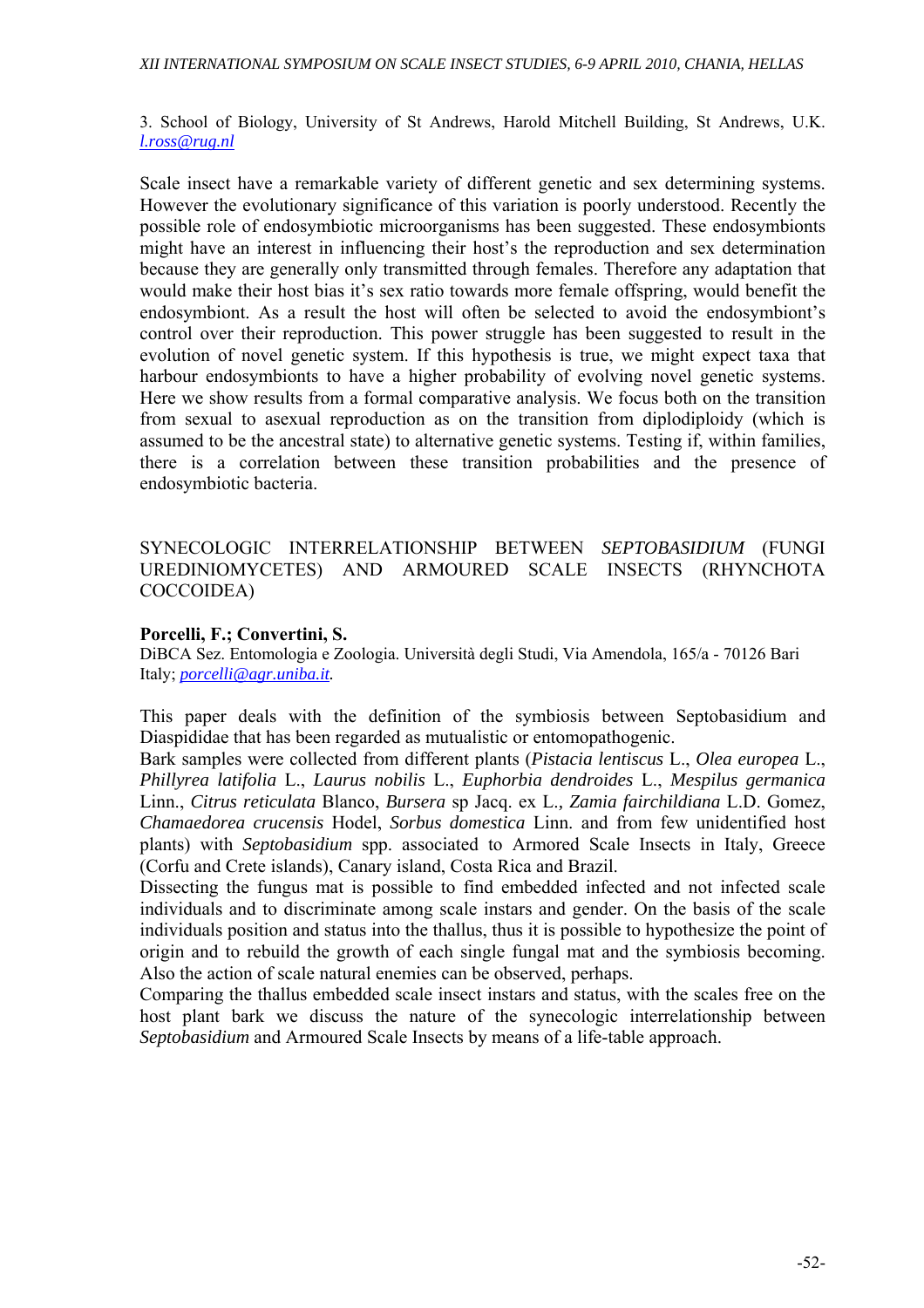## **BIOLOGY AND LIFE TABLES**

### HOST USE IN COCCIDAE IS STRONGLY CORRELATED WITH HOST-PLANT DIVERSITY

## **Lin1 YP and Cook LG**

School of Biological Sciences, The University of Queensland, Brisbane QLD, 4072 *1 coccidae@mail2000.com.tw* 

The relationships between insect herbivores and their hosts are among the most fundamental biological associations. Although there are many data available on the host associations of scale insects, there have been few attempts to synthesize the available information. Here we examine host associations of Coccidae, the third most species-rich family of scale insects. We used host plant data for most species of coccids and host plant family species diversities that were available from online databases and the literature. Similar to most insects groups, coccids showed high host specialization with about 66% (661/1035 species) recorded from only a single plant family. Linear regression was used to analyze the relationship between species richness of host plant families and the species abundance of coccids recorded on these plants. We found a significant positive correlation between host species richness and coccid species abundance  $(p < 0.0001)$ , as expected under a null model of host use being randomly distributed across families according to species richness. However, the presence of several outliers (Orchidaceae and Asteraceae in particular) suggests that host associations in coccids might not be as straightforward as the simple linear regression suggests.

STUDIES ON THE FIRST-INSTAR NYMPHS OF *PORPHOROPHORA* TRICI – WITH A CHECK LIST OF *PORPHOROPHORA* SPECIES (STERNORRHYNCHA: COCCOIDEA: MARGARODIDAE) FROM IRAN.

#### **Vahedi HA ,**

Plant Protection Dep., Agri. College, Razi University, Kermanshah, Iran. Emaile: Vnassah@yahoo.com

*Porphyrophora tritici* appears to be spreading through the non-irrigated wheat production areas of Iran and most likely other Middle East countries. It can cause serious loss in some years when there are large populations. The present paper describes and illustrates the firstinstar nymphs of *P. tritici,* both before and after feeding*.* The specimens were collected by digging in the soil; when the first-inster nymphs were at the overwintering stage in the ovisac. The material was preserved in 75% alcohol and prepared as permanent microscope slides. In the spring the crawlers disperse and select a suitable feeding site such as the rootcollar of their host plant, *Triticum* sp, *Hordeum* sp and *Bromus* sp, The structure is apparently similar in both sexes. In addition, a check list of Iranian *Porphyrophora* Brandt, recorded up to 2010 is presented. Some information on the host plants and geographic distribution of all species is given.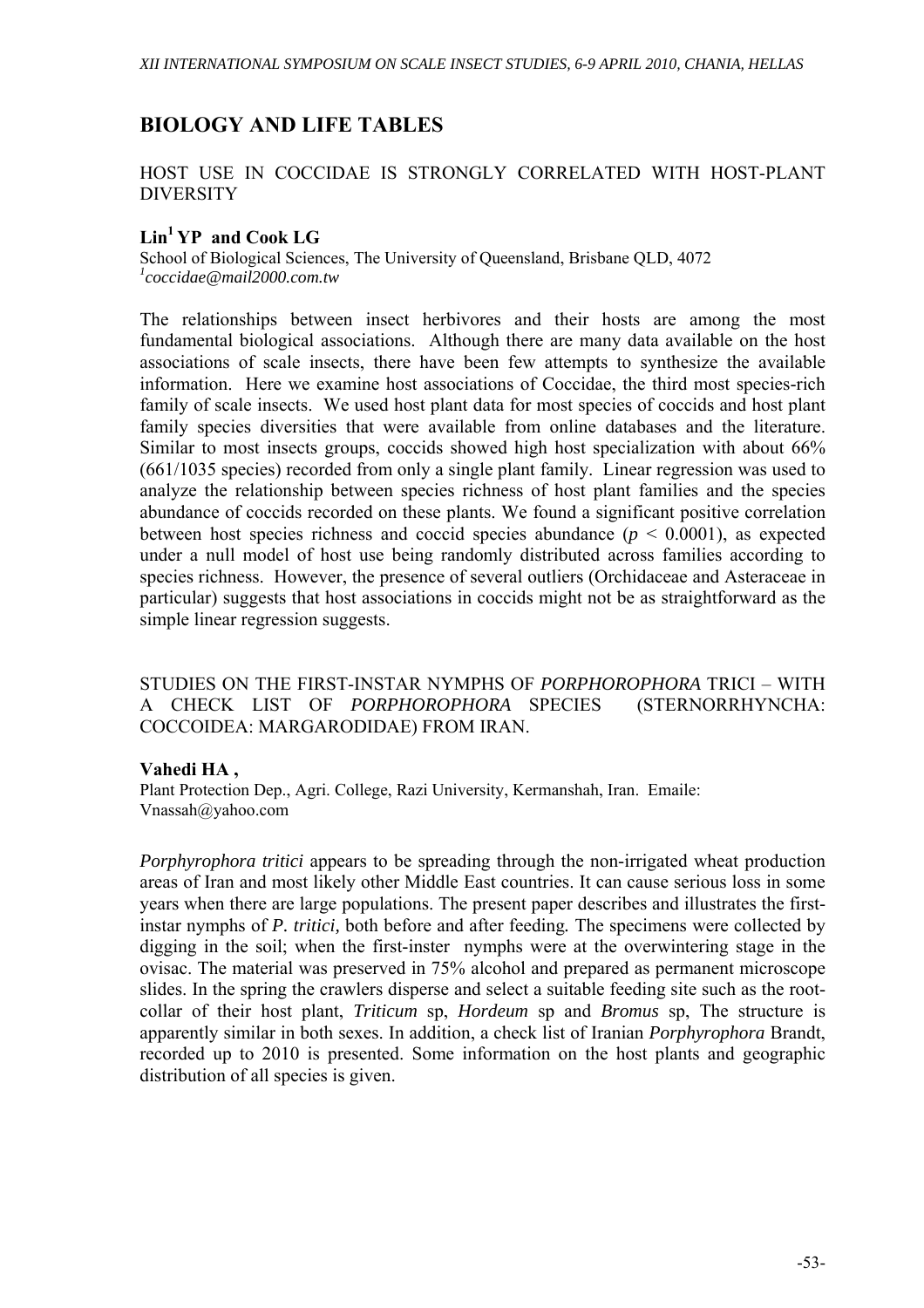#### THE UNUSUAL LIFE HISTORIES OF SOME AUSTRALIAN GALL-INDUCING SCALE INSECTS.

### **Cook LG and Gullan PJ**

School of Biological Sciences, The University of Queensland, Brisbane, 4072, Qld, Australia Department of Entomology, University of California, One Shields Avenue, Davis, CA 95616, U.S.A.

*l.cook@uq.edu.au, pjgullan@ucdavis.edu* 

Australia has the world's most diverse assemblage of scale insects that induce enclosing galls on their host plants. As well as inducing unusual and sometimes spectacular galls, many also have extraordinary life histories. This poster will highlight some of these, including *Cystococcus* (adult males carry their sisters away from the maternal gall to a new host plant), *Casuarinaloma leaii* (brothers and sisters can induce the one gall together, or separately), *"Sphaerococcus" ferrugineus* (females induce young bracts upon which male offspring feed) and*"Sphaerococcus" socialis* (multiple generations of males and females within the one gall).

THERMAL REQUIREMENTS FOR DEVELOPMENT OF THE ARMORED–SCALE LADYBEETLE *CHILOCORUS BIPUSTULATUS* (COLEOPTERA: COCCINELLIDAE) FED ON *ASPIDIOTUS NERII* BOUCHÉ (HEMIPTERA: DIASPIDIDAE)

# **Eliopoulos<sup>a</sup> PA \* , Kontodimas<sup>b</sup> DC and Stathas<sup>c</sup> GJ** <sup>a</sup>

<sup>a</sup>Technological Educational Institute of Larissa, Department of Crop Production, 41 110 Larissa, Greece, <sup>b</sup>Benaki Phytopathological Institute, Department of Agricultural Entomology and Zoology, 8 St. Delta str., 14561 Kifissia, Greece, 'Technological Educational Institute of Kalamata, Department of Crop Production, 24 100 Kalamata, Greece,. *eliopoulos@teilar.gr*

The effect of temperature on the development and survival of *Chilocorus bipustulatus* L. (Coleoptera: Coccinellidae), a predator of many scale insects, was studied under laboratory conditions. The duration of development of the egg,  $1^{st}$ ,  $2^{nd}$ ,  $3^{rd}$ ,  $4^{th}$  larval instar, pupa and pre-oviposition period at seven constant temperatures  $(15, 17.5, 20, 25, 30, 32.5, \text{and } 35^{\circ}\text{C})$ was measured. Development time decreased significantly with increasing temperature within the range  $15{\text -}30^{\circ}\text{C}$ . Survival was significantly higher at medium temperatures (17.5) to 30 $^{\circ}$ C) in comparison with that at more extreme temperature regimes (15 and >30 $^{\circ}$ C). The egg stage had the highest mortality levels at all temperatures. Highest survival was recorded during the pupa stage. The thermal requirements for development (developmental thresholds, thermal constant and optimum temperature) of *Ch. bipustulatus* were estimated by the application of a linear and a non-linear model (Logan I). The upper and lower developmental thresholds ranged between 35.4-37.4 and 11.1-12.9°C, respectively. Optimum temperature for development was estimated at between  $33.6 - 34.5$ °C. None of the above parameters varied significantly with developmental stage. The thermal constant for total development was estimated 476.2 day-degrees.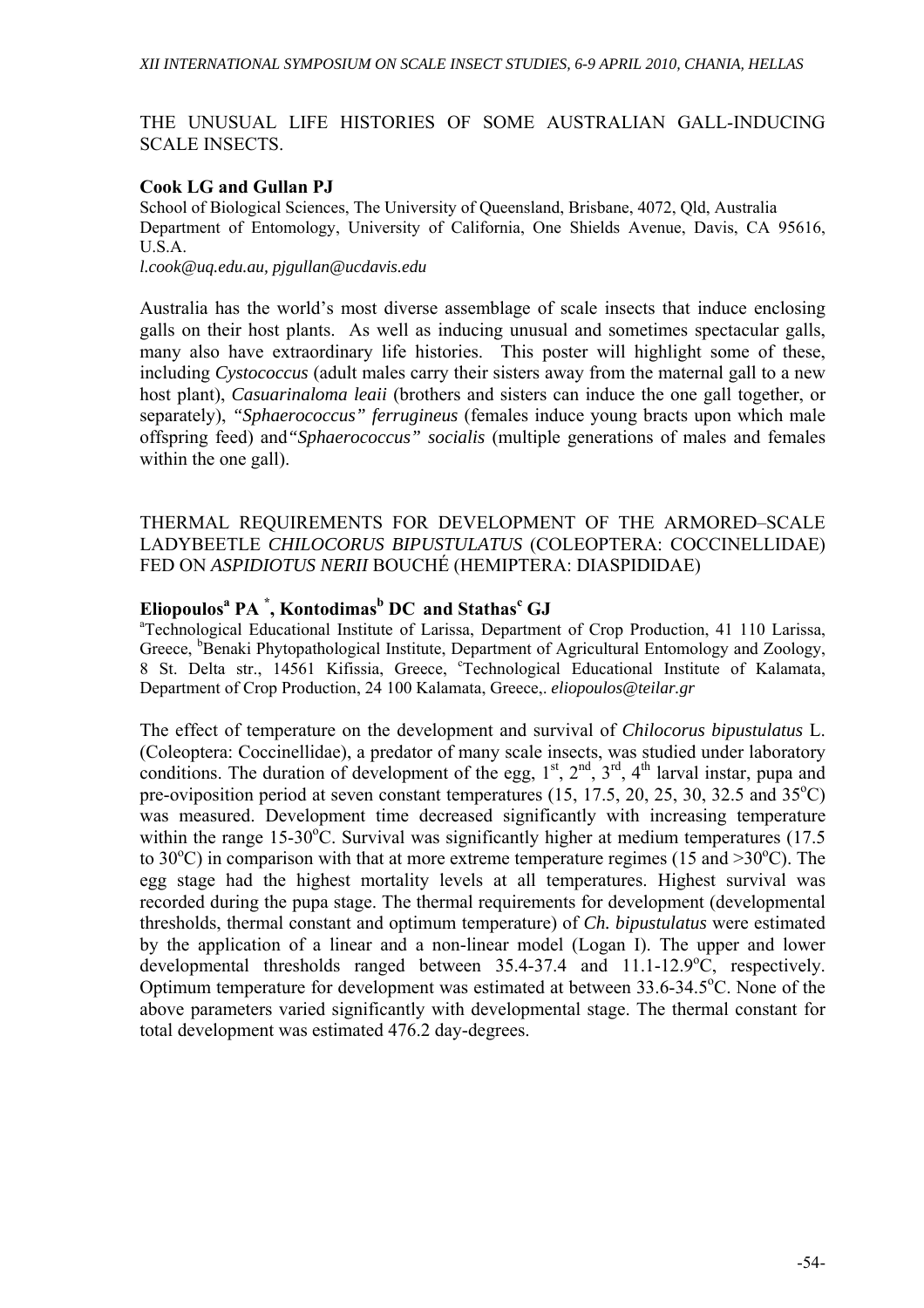### PRELIMINARY STUDIES ON THE BIOLOGY OF *PHENACOCCUS PERUVIANUS*: A NEW INVASIVE MEALYBUG IN THE MEDITERRANEAN AREA.

#### **Beltrà A , and Soto A**

Institut Agroforestal Mediterrani. Polytechnic University of Valencia (Spain) *asoto@eaf.upv.es* 

The Bougainvillea mealybug *Phenacoccus peruvianus* Granara de Willink (Hemiptera: Pseudococcidae) is an invasive species of Neotropical origin. During the last few years, it has spread to several Mediterranean countries causing significant problems on ornamental plants. At the moment, the biology and adaptation of *P. peruvianus* under Mediterranean environmental conditions are unknown. The purpose of this work is to examine the seasonal trends, population densities and distribution on the mealybug´s main host, *Bougainvillea* spp*.*, in Eastern Spain. Plants of *Bougainvillea* spp*.* were sampled weekly, over a period of 2 years, in six green areas of Valencia (Spain). On each sampling date, the abundance of each mealybug instar on the leaves, bracts and twigs was recorded. Several overlapping generations were found during the year. The population densities of *P. peruvianus* peaked in the spring and decreased at the end of the summer, reaching extremely low levels during winter. Higher mealybug densities were registered on the bracts than on the twigs or leaves.

### INVESTIGATIONS ON SOME BIOLOGICAL CHARACTERISTICS OF *PSEUDOCOCCUS COMSTOCKI* (KUWANA) (HEMIPTERA: PSEUDOCOCCIDAE) ON TWO MULBERRY SPECIES AT FOUR DIFFERENT TEMPERATURES.

#### **Atas M & Kaydan BM ,**

<sup>1</sup>Department of Plant Protection, Faculty of Agriculture, Yuzuncu Yil University, Van, Turkey *borakaydan@yyu.edu.tr* 

In this study, some biological properties of *Pseudococcus comstocki* under different temperatures on two different species of mulberry, were investigated. For this purpose, the life span, nymphal mortality rate, reproduction capacity and sex ratio of *P. comstocki* were determined on two hosts (*Morus alba* and *Morus nigra*) at four temperatures (18, 23, 28 and 20–32 °C) and the thermal constant and threshold for development were calculated for each host plant. The results showed that the population on *M. nigra* at 28<sup>o</sup>C ( $r_m = 0.123$ ) female/female/day;  $R_0 = 108.933$  female/female;  $T_0 = 38.160$  day;  $DT = 5.639$  day) developed better than that on *M. alba*  $(r_m= 0.115 \text{ female/female/day}; R_0 = 84.281$ female/female;  $T_0$ = 38.600 day; DT= 6.032 day). It was found that there was an inverse relationship between the growth period of the population and the temperature, the mealybug becoming fully grown most rapidly on both *Morus* species at 28 °C. The threshold for development (t) and the thermal constant (ThC) of the mealybug on *M. nigra*  was determined as 7.87 °C, while K = 513 degree-days respectively; while on *M. alba*, these parameters were found to be 7.76  $\degree$ C and K = 518 degree-days respectively.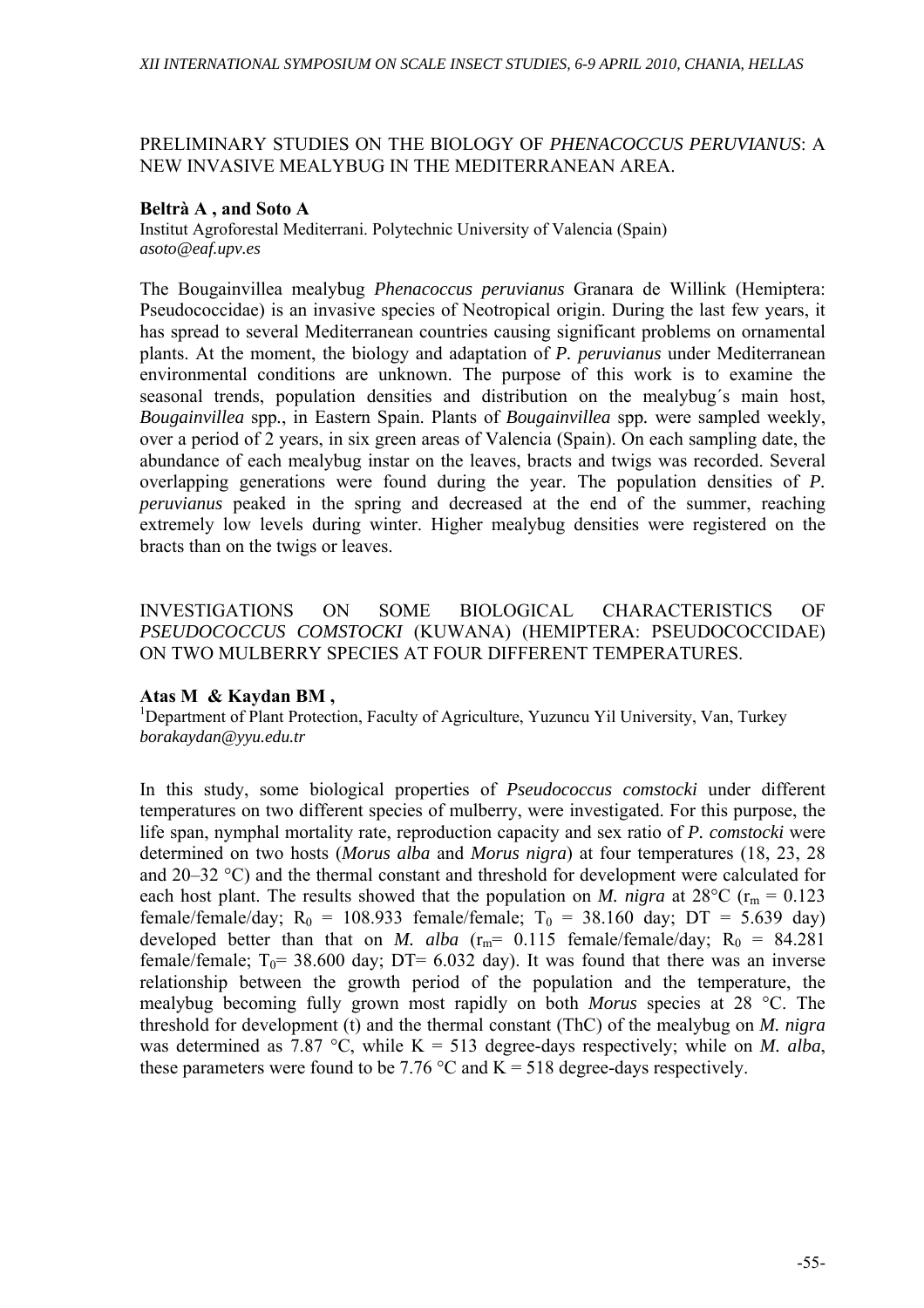#### THE SUGAR COMPOSITION OF HONEYDEW EXCRETED BY *COCCUS HESPERIDUM* L. (*HEMIPTERA; STERNORRHYNCHA COCCOIDEA*) FEEDING ON DIFFERENT HOST PLANTS

#### **Golan K**

University of Life Sciences in Lublin, Depatment of Entomology, K. Leszczyńskiego 7, 20-069 Lublin, Poland, E-mail*: katarzyna.golan@up.lublin.pl* 

 The influence of plant species on honeydew sugar components was determined. Analysis of the sap plant and honeydew from *Coccus hesperidum* L. feeding on different plant species (*Ficus benjamina*, *Nephrolepis biserrata*, *Citrus limon* cv. Ponderosa) were carried out by chromatography HPLC analysis. Samples for the study were sap plant (plant extract) from three plants species infested and uninfested by *C. hesperidum* and honeydew eliminated by this species of scale insects feeding on observed host plants.

 Chromatographic analysis of the sap plant and honeydew showed the presence of three monosaccharides components which were: glucose, fructose, arabinose and one sugar from oligosacharides group (sucrose). The influence of the quality and specificity of host plant on honeydew sugars components and contents were observed. In the honeydew composition of *C. hesperidum* feeding on *C. limon* and *N. biserrata* identified glucose, fructose and sucrose. Additionally, in honeydew from *F. benjamina* and sap of this plant species arabinose was observed. The most abundant component of honeydew in each samples was glucose, its participation constituted from 48% (from *F. benjamina*) to 86% (from *N. biserrata*) of totally extracted sugars. The highest amounts of sugars in honeydew were observed for *C. hesperidum* feeding on *F. benjamina* (4.833 mg/g), the lowest on *C. limon* (1.159 mg/g). The effect of *C. hesperidum* feeding resulted in the increase of sugar contents in sap (mainly glucose) the infested plants in comparison with uninfested ones.

## **BIOLOGICAL CONTROL AND CHEMICAL CONTROL**

## THE ENCYRTIDAE (HYMENOPTERA: CHALCIDOIDEA), PARASITOIDS OF COCCIDS (HEMIPTERA: COCCOIDEA), OF GOLCUK NATURAL PARK

#### $Ja$ poshvili<sup>1</sup> G , Celik<sup>1</sup> H

Depart. of Plant Protection, Faculty of Agriculture, Suleyman Demirel University, Isparta, TURKEY. e-mail: giorgij70@yahoo.com

Species of Encyrtidae, which are parasitoids of Coccoidea, were collected by malaise trap in Golcuk Natural Park during April-October, 2009. Forty-four species of encyrtids, belonging to 24 genera, were recorded during our survey. Seventeen species and 8 genera were new records for the Turkish fauna. Twenty eight encyrtid species were determined to the species level and remaining specimens were determined to the genus and morphospecies level. This was the first attempt at estimating the scale insect fauna using their parasitoids collected by Malaise traps.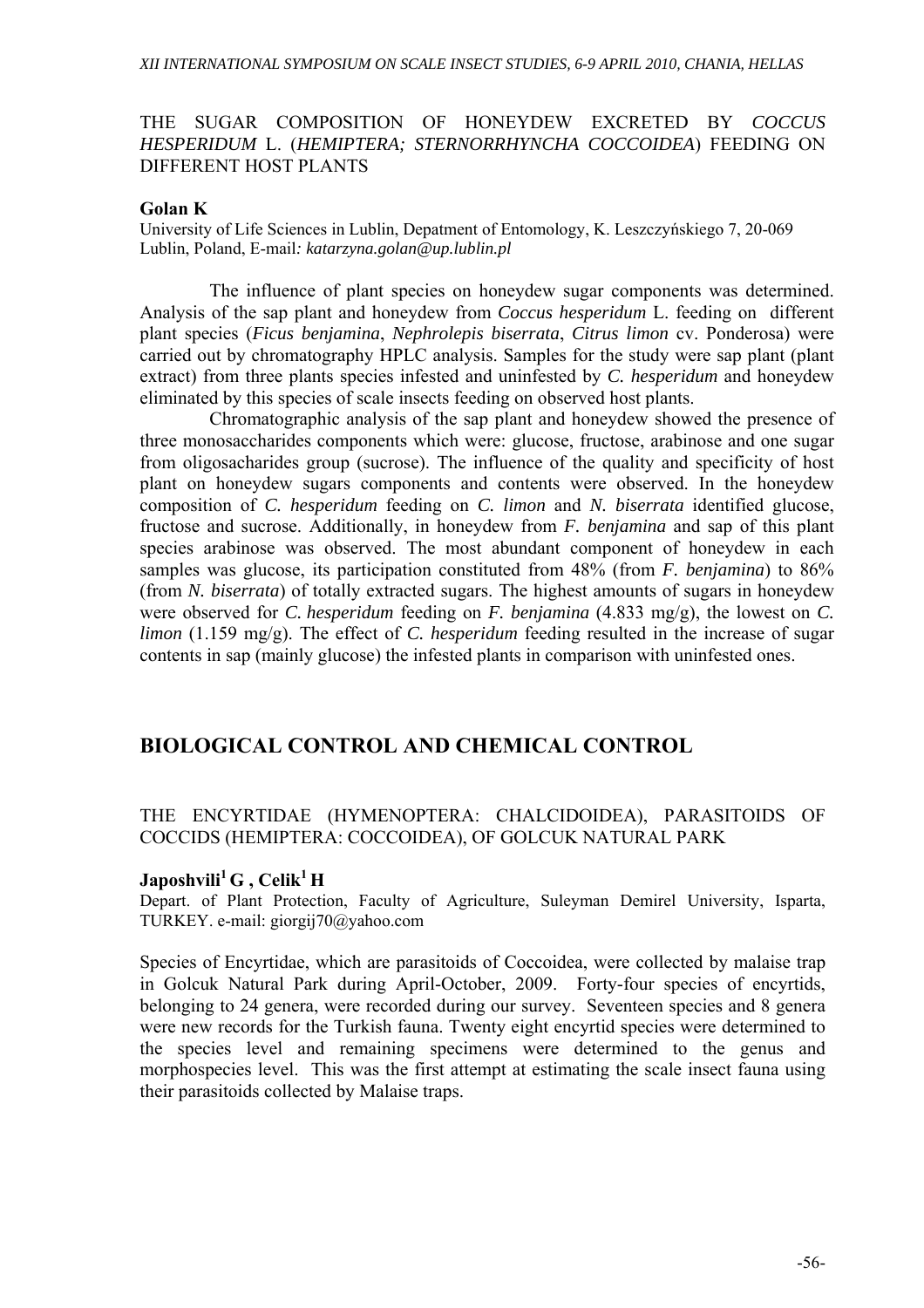## *NIMBOA ADELAE* MONSERRAT (NEUROPTERA: CONIOPTERYGIDAE), A NEWLY RECORDED PREDATOR ON THE RED-STRIPED SOFT SCALE, *PULVINARIA TENUIVALVATA* (NEWSTEAD), (HEMIPTERA: COCCIDAE) IN EGYPT.

## Monserrat<sup>1</sup> VJ and El-Serwy<sup>2</sup> SA

1. Departamento de Zoología Y Antropolgía Física, Facultad de Biologia, C/ Jose Antonio Novais,2 Universidad Complutense de Madrid, 28040 Madrid, Spain. *E-mail:artmad@bio.ucm.es* 2- Plant Protection Research Institute, Agriculture Research Center, Dokki 12618, Giza, Egypt. *Email:* samirelserwy@hotmail.com*.* 

The dusty wings coniopterygid, *Nimboa adelae* Monserrat, is a newly recorded predacious species on the red-striped soft scale, *Pulvinaria tenuivalvata* (Newstead) in Egypt. The emergence of adults was studied on infested leaves collected from untreated sugarcane fields at Atfieh during 2001-2002, 2002-2003 and 2006-2007 and at Aiat in 2008-2009. Adult emergence fluctuated greatly between regions and was about five times greater at Aiat than in Atfieh. Adult emergence in the first two seasons increased to 5 during 2006- 2007 at Atfieh. However, adults emerged in huge numbers (36) during the emergence period from mid October to late December and the majority ( $> 83\%$ ) were recorded in December 2008 at Aiat.

PRELIMINARY STUDY ON THE MORPHOLOGY AND NATURAL ENEMIES OF *PLANOCOCCUS VOVAE* (HEMIPTERA: COCCOIDEA: PSEUDOCOCCIDAE) ON CUPRESSUS IN KERMANSHAH, IRAN.

**Torabi M\*, Jalilvand K\*, Shirazi M\*, Fallahzadae M\*\* , and Vahedi HA\***  \* Plant protection department, college of agriculture, razi university, Kermanshah, Iran. \*\*Plant protection department, college of agriculture, Azad university, Jahrom, Shiraz, Iran. *Email:* vnassah@yahoo.com

The mealybug *Planococcus vovae* (Nasonov) (Hemiptera, Coccoidea, Pseudococcidae) is an economically important pest of cypress trees, *Cupressus* sp, in Kermanshah, Iran. A study was made of the various developmental stages and natural enemies of this mealybug in Kermanshah, in the western region of Iran, in 2009. A description will be included of the first-, second- and third-instar nymphs, which can be identified using the number of antennal segments; respectively, 6-, 7- and 8-segmented antennae. The adult female also has 8-segmented antennae. The appearance of the adult stage in the field is peculiar because the tip of its abdomen is narrow with 2 short setae. The natural enemies observed in this study were: *Scymnus* sp (Coccinellidae: Coleoptera); *Diclodiplosis manihoti* (Cecidomyiidae: Diptera); *Anagyrus pseudococcis* and *Coccidoxenoides periminutus* (Encyrtidae: Hymenoptera); *Mavietta picta* (Aphelinidae: Hymenoptera) as primary parasitoids & *Chartocerus* spp (Signiphoridae: Hymenoptera) as a secondary parasitoid.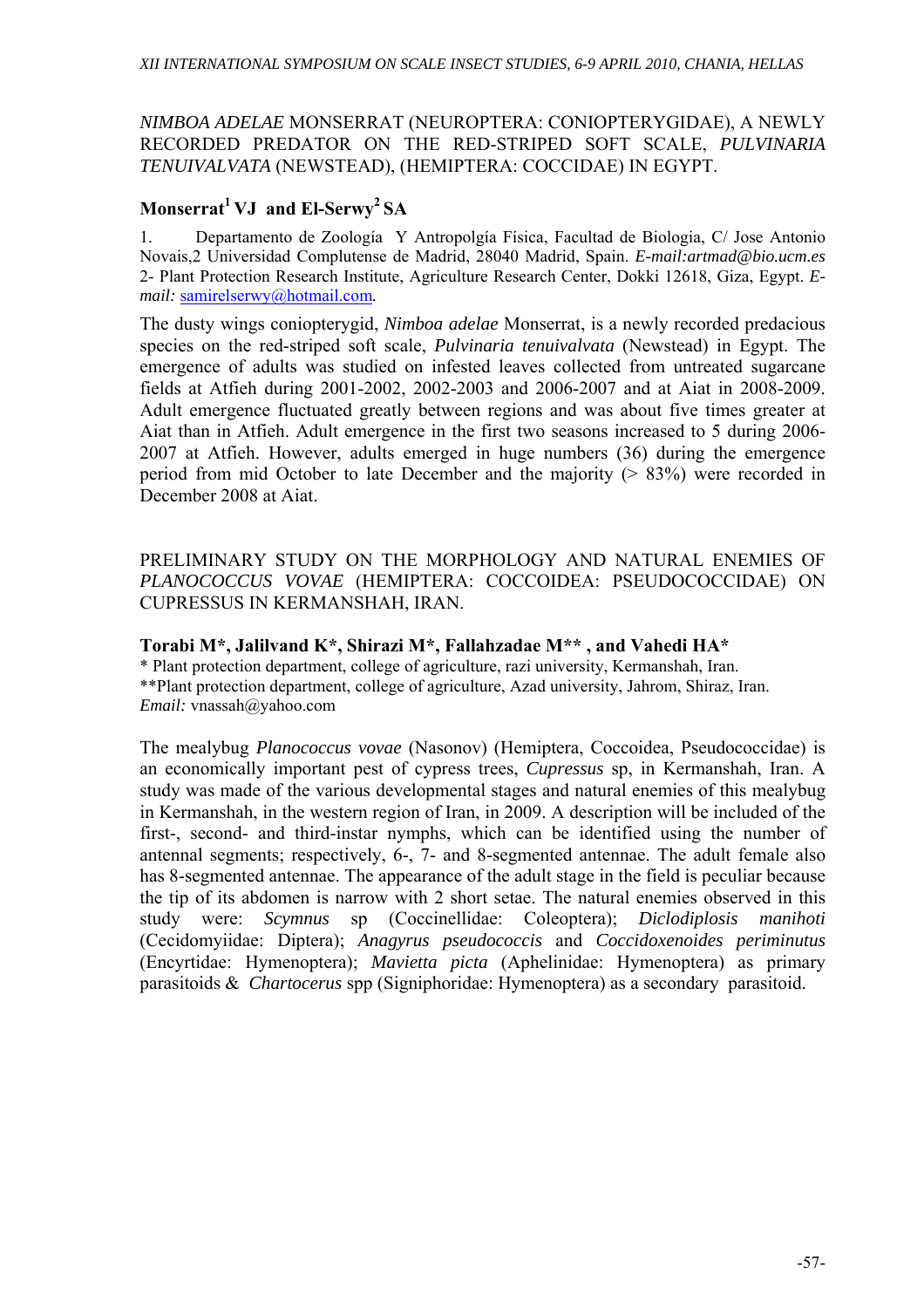## COULD *APHANOCLADIUM ALBUM* PREUSS. W. GAMS (DEUTEROMYCETES) BE AN EFFECTIVE SCALE INSECTS BIOTECHNICAL CONTROL AGENT?

## **Porcelli<sup>1</sup> F, D'Onghia2 AM, Yassen<sup>2</sup> T, Gallo3 M , Convertini<sup>1</sup> S**

1 - DiBCA Sez. Entomologia e Zoologia. Università degli Studi, Via Amendola, 165/a - 70126 Bari Italy; 2 - IAM-B/CIHEAM Istituto Agronomico Mediterraneo, Via Ceglie, 9 - 70010 Valenzano (BA) Italy; 3 - DBPV Università degli Studi, Via Amendola, 165/a - 70126 Bari Italy. 1) *porcelli@agr.uniba.it;* 2) *donghia@iamb.it;* 3) *m.gallo@agr.uniba.it* 

Several fungi species show antagonistic activity both in nature and in laboratory. *Aphanocladium album* (isolate Mx-95) is sometimes found infecting scale insects and whiteflies and also perhaps with the associated sooty mold in nature. We report observations on the activity of *A. album* against *Lichtensia viburni* Signoret on *Viburnum tinus* Linn. in urban areas and on *Icerya purchasi* Maskell, *Aonidiella aurantii* Maskell and *Lepidosaphes beckii* Newmann on several *Citrus* spp. and hybrids growing in a biologically-managed screen house in southern Italy (Puglia).

This fungus is able to produce chitinase that dissolves the insect's cuticle and which serves as food for the fungus. More, the white hyphae infect recently laid eggs still protected by wax layers or in egg sack. *A. album* grows vigorously on shredded exuviae, sooty mold and parasitized whiteflies (*Trialeurodes vaporariorum* Westwood and *Bemisia tabaci* Gennadius) also. The fungus does not persist in the orchard and, thus, requires to be sprayed as frequently as conventional chemicals.

The broad range of *A. album*-susceptible scale insects species reported by Humber (1992), demonstrate that the fungus should control many of those pests. Observations suggest that the *A. album* may contribute to an effective scale insect pest biotechnical control within an IPM pest control strategy.

### PREDATORS OF *MARCHALINA HELLENICA* GENN. (HEMIPTERA: MARCHALINIDAE) ON TURKISH PINE IN TURKEY

## **Ülgentürk S, <sup>1</sup> Szentkıralyı F, <sup>3</sup> Gaimari<sup>4</sup> S, Uygun<sup>5</sup> N, Saboori<sup>6</sup> A, Seven<sup>7</sup> S, Dursun O,² & Civelek SH²**

<sup>1</sup> Ankara University Faculty of Agriculture department of Plant Protection 06110 Dışkapı Ankara, Turkey ulgentur@agri.ankara.edu.tr

**²** Muğla University, Art and Sciences Faculty, Department of Biology, 48000 Kötekli Muğla Turkey. **³**Department of Zoology, Plant Protection Institute of H.A.S., H-1525 Budapest, P.O.Box 102, Hungary. <sup>4</sup> *Plant Pest Diagnostics Branch, California Department of Food & Agriculture, 3294 Meadowview Road, Sacramento, CA 95832-1448, U.S.A. <sup>5</sup>* Çukurova University Department of Plant Protection, 01330 Balcalı Adana Turkey. <sup>6</sup> Department of Plant Protection, College of Agriculture & Natural Resources, University of Tehran, Karaj, Iran.<sup>7</sup> Gazi University, Art and Sciences Faculty, Department of Biology, 06500 Teknikokullar/Ankara Turkey

Turkish Pine is one of the important forest trees in Turkey and has its widest distribution in the south of the country. It is a common host to *Marchalina hellenica*, which is of great economic importance for its honeydew because this is collected by honeybees and made into a richly flavored and valuable honey called "pine honey". The result of our studies during 2009 showed that *M. hellenica* has many predators in the Aegean and Mediterranean regions of Turkey and that these play an important role in the health of pine trees. These predators are: *Anystis baccarum* (L.) (Acarina: Anystidae); *Allothrombium triticium* Zhang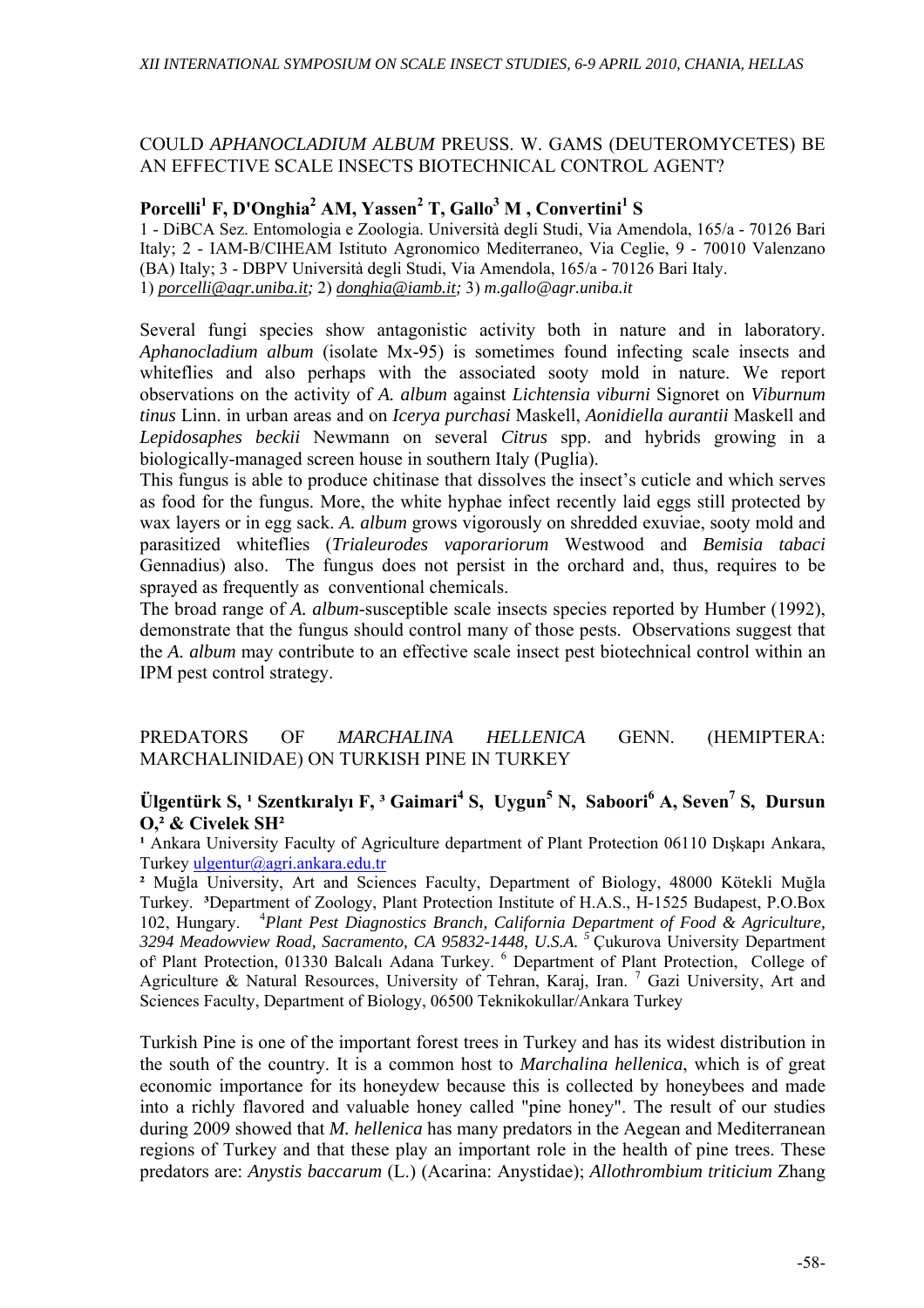and *Allothrombium pulvinum* Ewing (Acarina: Trombidiidae); *Wesmaelius subnebulosus* (Stephens) (Neuropteran: Hemerobiidae); *Dichochrysa genei* (Rambur), *Dichochrysa prasina* (Burmeister), *Dichochrysa prasina* (Burmeister) and *Chrysoperla lucasina* (Lacroix) (Neuroptera: Chrysopidae); and *Myrrha octodecimguttata* (L.), *Rodolia cardinalis* Mulstant and *Scymnus subvillosus* (Goeze) (Coleoptera: Coccinellidae). However, the most efficient and common predators were *Neoleucopis kartliana* (Tanasijtshuk) (Diptera: Chamaeyiidae) and *Ephestia cypriusella* Roesler (Lepidoptera: Pyralidae), both here recorded for the first time from Turkey.

#### PREY CONSUMPTION OF *NEPHUS INCLUDENS* AND *NEPHUS BISIGNATUS* FED ON *PLANOCOCCUS CITRI* EGGS

## **Kontodimas<sup>1</sup> DC & Stathas<sup>2</sup> GJ**

<sup>1</sup> Benaki Phytopathological Institue, Department of Entomology and Agricultural, Zoology, Laboratory of Agricultural Entomology, 8 St. Delta, 14561 Kifissia, Greece, *d.kontodimas@bpi.gr,* <sup>2</sup>Technological Educational Institute of Kalamata, School of Agricultural Technology, Department of Crop Production, Antikalamos, 24 100 Kalamata, Greece, *georgestathas@hotmail.com*

The voracity of the pseudococcid predators *Nephus includens* (Kirsch) and *Nephus bisignatus* (Boheman) (Coleoptera: Coccinellidae) was studied under laboratory conditions (25<sup>ο</sup> C temperature, 65% R.H., 16h day), when fed on the eggs of *Planococcus citri* (Risso) (Hemiptera: Pseudococcidae) obtained from a culture reared on squash. The total number of eggs consumed by the 1st, 2nd, 3rd and 4th instar larva of *N. includens* ranged from 4-9, 8- 12, 16-22 and 61-94 respectively. The total number of eggs consumed by the adult female *N. includens* ranged from 382 to 960 eggs (average voracity: 727 eggs*,* average longevity: 71.3 days), while the number consumed by the adult males ranged from 332 to 697 eggs (average voracity: 511 eggs*,* average longevity: 69.8 days). As for *N. bisignatus*, the total number of eggs consumed by the  $1^{\text{st}}$ ,  $2^{\text{nd}}$ ,  $3^{\text{rd}}$  and  $4^{\text{th}}$  instar larva ranged from 3-8, 5-10, 11-19 and 44-65 respectively. The total number of eggs consumed by the adult females ranged from 253 to 776 (average voracity: 597*,* average longevity: 68.9 days) while the adult males consumed between 162 to 682 eggs (average voracity: 438*,* average longevity 64.3 days).

#### ENCAPSULATION OF PARASITOID EGGS BY SOFT SCALE INSECTS

## **Kapranas A1 , Federici BA <sup>2</sup> & Luck RF <sup>2</sup>**

<sup>1</sup> Technological Educational Institute, Department of Crop Production, 41110, Larissa, GREECE <sup>2</sup> Depertment of Entomology, University of California, Riverside, Riverside CA 92521, U.S.A *akapranas@gmail.com*

Encyrtid parasitoids (Hymenoptera: Encyrtidae), such as those belonging to the genus *Metaphycus* spp., commonly parasitize various soft scale insects (Hemiptera: Coccidae). However, parasitism sometimes is hindered by the immune response of the host scale insect. Using transmission and electron microscopy, we investigated the immune response of *Coccus hesperidum* L to eggs of *Metaphycus luteolus* Timberlake. We found that a cellular capsule starts forming surrounding the parasitoid egg. This process continues for at least 1 day and results in the gradual formation of a capsule. Two to three days postoviposition, the melanized capsule is well formed and signs of chemical deposition are evident by examination of the outer surface of the capsule. The cells that were mainly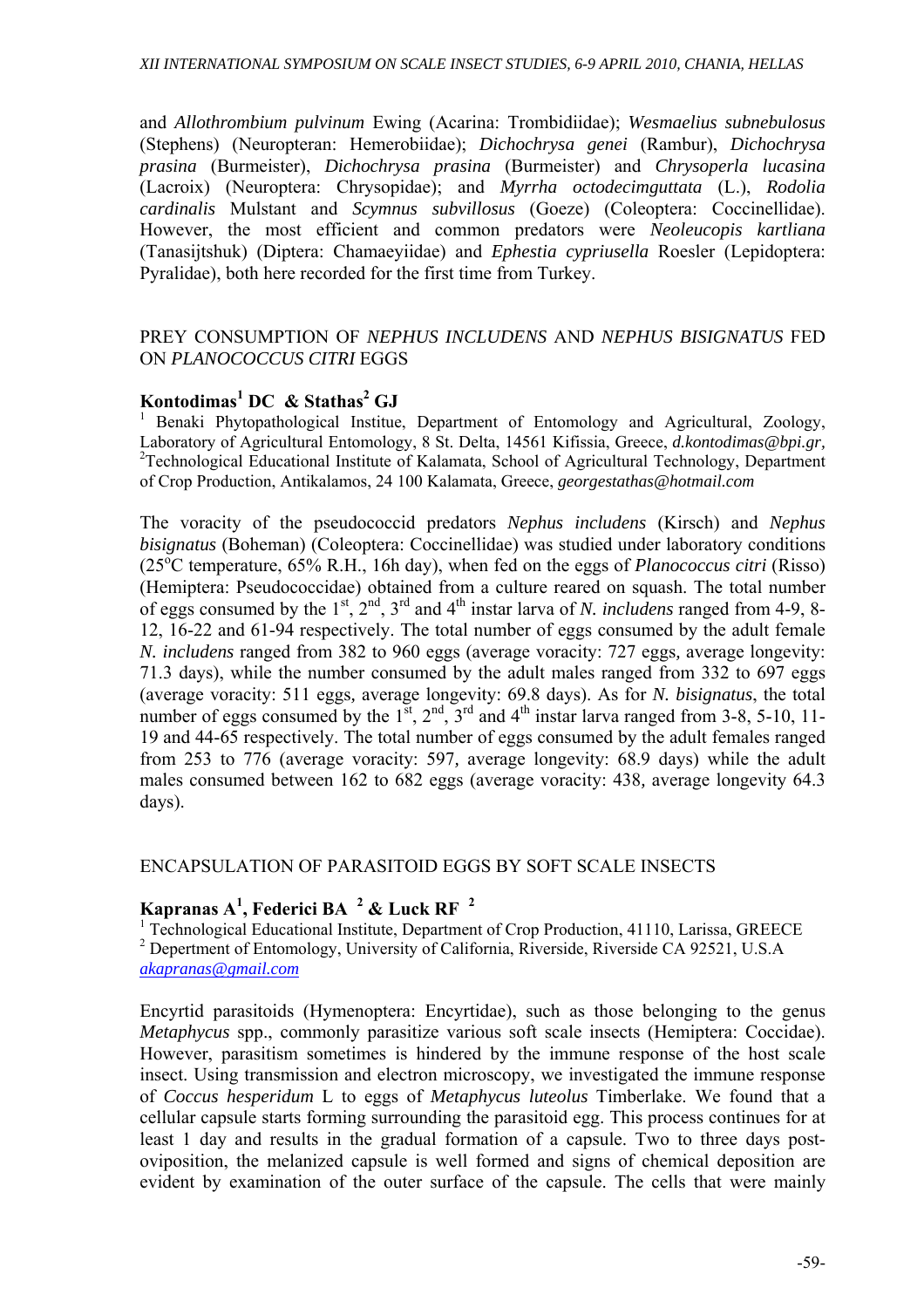visible in capsule formation were granulocyte-type cells. Furthermore, in other behavioral experiments, we document that encapsulation rates of *Metaphycus flavus* and *M. luteolus* eggs depend also on the clutch size of the ovipositing parasitoid. If the wasp is interrupted during oviposition and lays fewer eggs than normally then these few eggs are encapsulated in higher rates.

EFFECT OF ESSENTIAL OILS ON THE VINE MEALYBUG *PLANOCOCCUS FICUS* (HEMIPTERA: PSEUDOCOCCIDAE)

## **Karamaouna1 F, Kimbaris<sup>2</sup> AC , Papatsakona1 P , Τsora1 Ε., Michaelakis1 Α \* &**   $\mathbf{Papachristos}^1 \mathbf{D}^*$

<sup>1</sup> Benaki Phytopathological Institute, Department of Pesticides' Control and Phytopharmacy, \*Department of Entomology & Agricultural Zoology, 8 St. Delta str., 145 61 Kifissia

<sup>2</sup>Democritus University of Thrace, Faculty of Agricultural Development, 193 Pantazidou Street, 68200 New Orestiada, Greece

*E-mail: F.Karamaouna@bpi.gr* 

The vine mealybug, *Planococcus ficus* (Signoret) (Hemiptera: Pseudococcidae), is a pest in grapevine growing areas worldwide (Mediterranean regions of Europe, North and South Africa, Middle East, California, Mexico, Argentina). Six essential oils from the aromatic plants *Ocimum basilicum* L. (basil), *Satureja thymbra* L. (thyme-leaved savory), *Lavandula angustifolia* Mill (lavender) and *Mentha piperita* L. (mint) and from fruits of *Citrus sinensis* L. (orange) and *C. limon* L. (lemon) were tested for their toxicity against the vine mealybug. The reference product was Triona 81 EW (paraffin oil 81% w/w). Bioassays were conducted in the laboratory on two size classes of the insect, 1-1.5 mm and  $> 1.5$  mm (mainly 3rd-instar nymphs and pre-ovipositing adult females respectively). Mealybugs of the same size class (life stage) were placed on grapevine leaves lying on a layer of agar in Petri dishes (9 cm) and then sprayed with a water solution of the essential oils (in the presence of an emulsifier) until run off. Three to four concentrations were tested for each essential/reference oil and mealybug life stage (0.9-63 mg essential oil/ml water and 2.2- 28.8 mg a.i. reference oil/ml water). Twenty-four hours after each spray application, insect mortality was recorded and the sprayed leaves were checked for the presence of phytotoxicity. The  $LC_{50}$  values of citrus fruits, mint and thyme–leaved savory essential oils were 2.7-8.1 mg essential oil/ml water depending on the essential oil and the mealybug life stage. These values were significantly lower (i.e. had a higher toxicity) than the reference paraffin oil in the respective mealybug life stages. The  $LC_{50}$  values of the lavender essential oil were 19.8 and 22.5 mg essential oil/ml water  $(3<sup>rd</sup>$ -instar nymphs and female adults, respectively), the LC<sub>50</sub> values of the basil essential oil were 46.8 and 44.1 mg essential oil/ml water  $(3<sup>rd</sup>$ -instar nymphs and female adults, respectively) and they were significantly higher (i.e. had a lower toxicity) than the  $LC_{50}$  values of the paraffin oil. The  $LC_{50}$  values did not significantly differ between 3<sup>rd</sup>-instar nymphs and female adults for each essential oil. Essential oils of lavender, thyme-leaved savory and mint caused low phytotoxicity at the highest concentrations tested whereas basil caused high phytotoxicity at most of the tested concentrations. No phytotoxic symptoms were observed on grapevine leaves treated with the citrus essential oils. Further experimentation is needed in order to determine the efficacy of essential oils in the field and the possible adverse effects on grapevine and the natural enemies of the vine mealybug.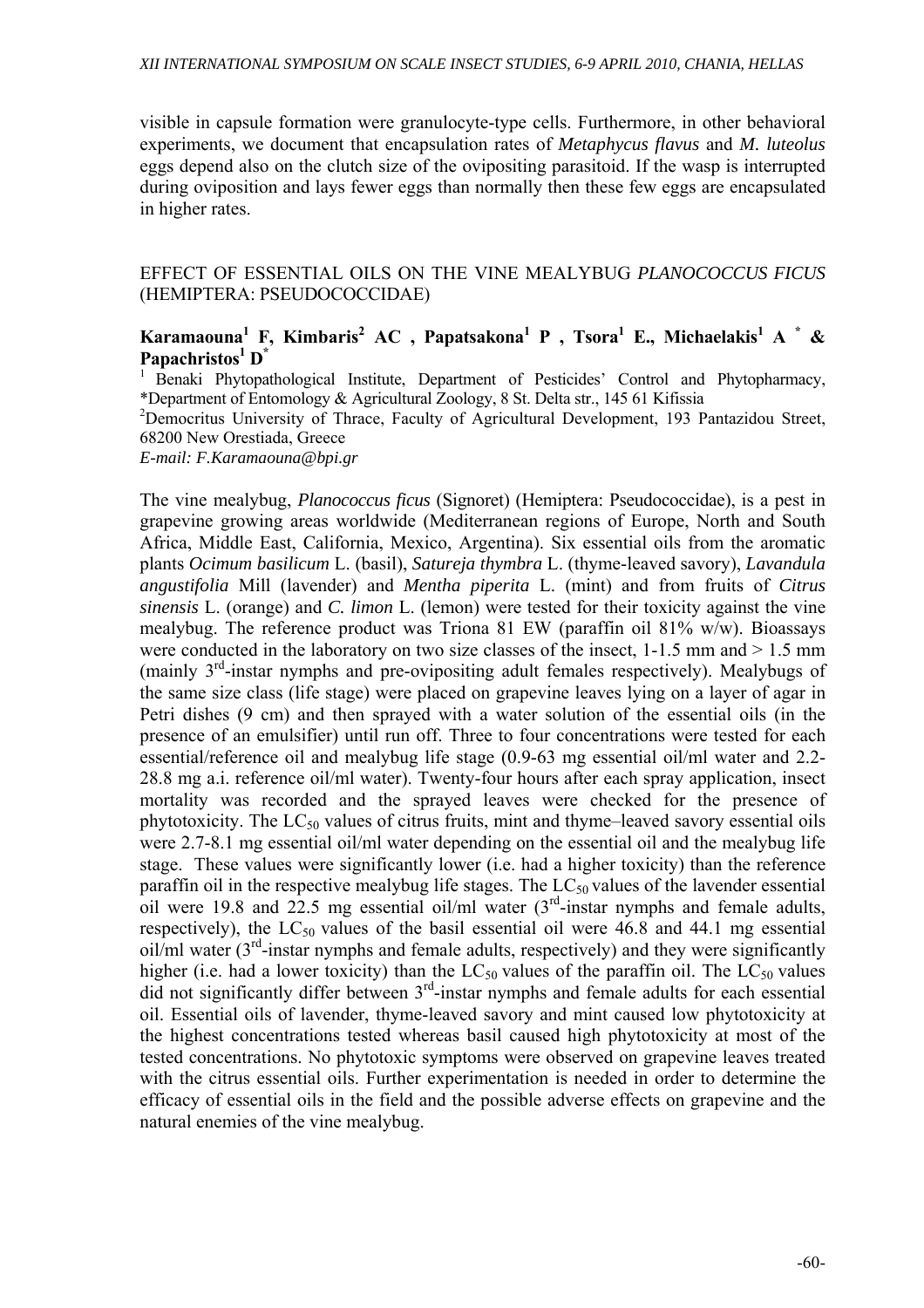### PREDATION POTENCY OF THE COCCINALLID PREDATOR *CLISTOTETHUS ARCUATUS* (ROSSI) ON JASMIN WHITEFLY.

#### **Khalaf MZ**

Integrated pest control research Center, Ministry of Science and Technology, P.O. Box 765, Baghdad, Iraq.mzkhalaf2007@yahoo.com

 Field and Laboratory studies were conducted to evaluate the predation efficiency and population density of the predator *Clitostethus arcuatus* (Rossi) (Coccinellidae: Coleoptera) on jasmine white fly *Aleuroclava jasmin*i Takahashi on Citrus. Establishment of a laboratory culture of *C. arcuatus* was achieved by using eggs and movable and stationary nymphs of *A. jasmini* as food for the predator. This is considered the main step for mass rearing and the average number of eggs and nymphs consumed by the larva and adult stages of the predator were recorded. Results indicated that larvae of *C. arcuatus* consumed an average of 966.2 eggs, 1050 movable nymphs and 460 stationary nymphs respectively during a one-week period. In addition, the adult predators consumed an average of 1451 eggs, 980 movable nymphs, 367 stationary nymphs and 115 adults during a one-week period. The potential of this predator as part of a pest management is discussed and the results of this study suggest that *C. arcuatus* can be used in the biological control to *A. jasmini* on citrus.

BIOLOGICAL CONTROL OF THE GUAVA SOFT SCALE INSECT , *PULVINARIA PSIDII* (HEMIPTERA: COCCIDAE), ON GUAVA TREES IN EGYPT BY THE RELEASE OF NATURAL ENEMIES.

#### **Abd-Rabou S**

Plant Protection Research Institute, Agricultural Research Center, Dokki, Giza, Egypt. email. **Shaaban59@yahoo.com**

 The aim of this study was to investigate the biological control of the guava soft scale insect, *Pulvinaria psidii* Maskell (Hemiptera: Coccidae), on guava trees in Gahrbiya, Egypt by the release of two of its natural enemies. For this purpose, 12 releases of larval *Exochomus flavipes* (Thunberg) (Coleoptera: Coccinellidae) and adult female *Coccophagus scutellaris* (Dalman) (Hymenoptera: Aphelinidae), were carried out on guava trees between May 2007 and April 2008. These two beneficials were reared under defined climatic conditions (25-27Cº and 65-75%) in a laboratory. About 50,000 *E. flavipes* larvae (4000 individuals/month and 400/tree) and 100,000 *C. scutellaris* adults were released, respectively. The distance between each plot, including control plots, was 300 meters. These releases led to a significant reduction in the number of *P. psidii* populations as measured per 30 leaves/10 trees as compared with control plots. Six months after the release of the *E. flavipes* larvae, the average populations of all ages of *P. psidii* on the treated leaves had decreased from 1897/30 leaves to 475/30 leaves, while that on the control trees were significantly higher with 1961/30 leaves. With regard to *C. scutellaris***,** the number of parasitized *P. psidii* nymphs in the treated plots increased from 2% to 54% per 30 leaves/10 trees compared to the control plots. No parasitiods were recorded in the control plots.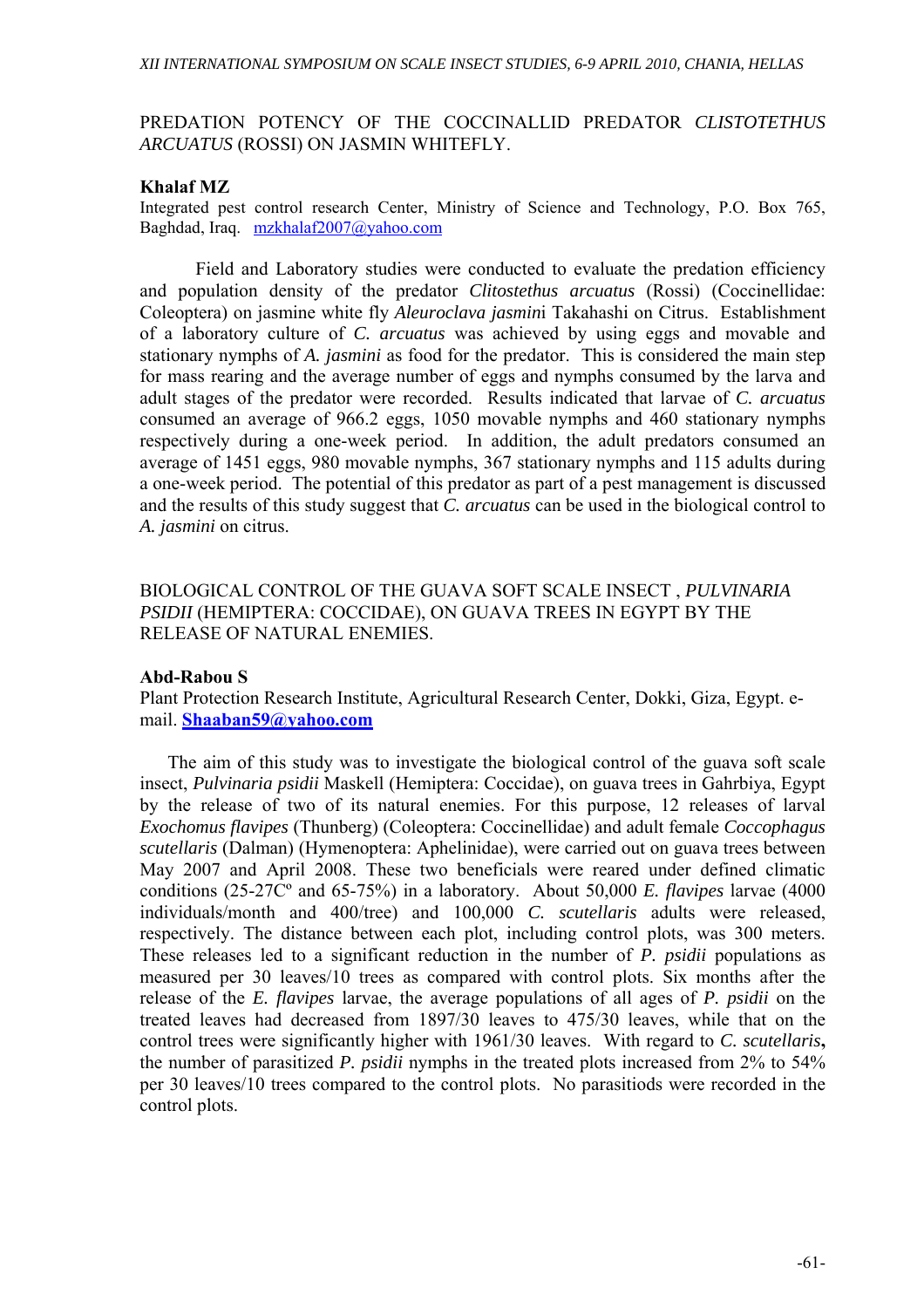### THE EFFICIENCY OF THE VEDALIA BEETLE, *RODALIA CARDINALIS* (MULSANT) (COLEOPTERA: COCCINELLIDAE) IN SUPPRESSING POPULATIONS OF *ICERYA SEYCHELLARUM* (WESTWOOD) (HOMOPTERA: MONOPHLEBIDAE) ON GRAPE VINES IN EGYPT

#### **Mangoud AAH**

Plant Protection Research Institute, A.R.C., Dokki, Giza, Egypt

Nymphs and adult of the monophlebid, *Icerya seychellarum* (Westwood) (Homoptera: Monophlebidae) have become important pests attacking grape vines (*Vitis vinifera*) in some Governorates in Egypt. The vedalia beetle, *Rodalia cardinalis* (Mulsant) (Coleoptera: Coccinellidae) plays a significant role in reducing these populations. This ladybird was reared under laboratory conditions  $(25\pm2$ °C and  $60\pm5\%$  RH), and released in early June, 2008 and 2009 at three rates, namely 20, 30 and 40 individuals/grape vine plant in Giza Governorate, Egypt.

The vine plants were divided into 3 replicates; 4 trees for each plot (12 trees) with another 4 trees selected as a check plot (control).

Leaf samples (30 leaves/sample) were selected at random from all parts of the tree. Leaves were kept in paper bags and transferred to the laboratory for stereomicroscopic examination. The upper and lower leaf surfaces were inspected and the live nymphs and adult females and their predators were counted.

The populations of *I. seychellarum* decreased gradually with time until early September. In 2008, the reduction in the seychellarum population was 59% at 20 beetles/plant compared with 2% for the control, while at 30 beetles/plant, the reduction reached 80% compared with 1.5% for the control. At the rate of 40 beetles/plant, the reduction reached 87% compared with 3% for the control. The same trend was found in 2009, when the reductions were 60% at 20 beetles/tree, 81% at 30 beetles/tree and 88% at 40 beetles/tree by early September.

These results suggest that the vedalia beetle might be used successfully as an active component in an integrated control program against *I. seychellarum* on grape vines in order to minimise the risk of insecticide poisoning on public health and the environment.

MANIPULATION OF *CRYPTOLAEMUS MONTROUZIERI* (MULSANT) (COLEOPTERA: COCCINELLIDAE) FOR AUGMENTATIVE RELEASE FOR THE CONTROL OF THE CITRUS MEALYBUG, *PLANOCOCCUS CITRI* (RISSO) (HOMOPTERA: PSEUDOCOCCIDAE) ON CITRUS TREES IN EGYPT

#### **Mangoud AAH**

Plant Protection Research Institute, Nadi El-Said Street, Dokki, Giza 12618, Egypt

The role of the ladybird, *Cryptolaemus montrouzieri* (Mulsant) (Coleoptera: Coccinellidae), in reducing populations of the citrus mealybug, *Planococcus citri* (Risso) (Homoptera: Pseudococcidae), on citrus trees was studied in Qalubiya Governorate, Egypt during 2008 and 2009. *C. montrouzieri* was reared under laboratory conditions (25±2ºC and  $60\pm5\%$  RH) and released on June 1<sup>st</sup> in both years into 3 plots as follows: plot 1, 10 adults plus 10 larvae/tree; plot 2, 15 adults plus 15 larvae/tree, and plot 3, 20 adults plus 20 larvae/tree.

The citrus trees were divided into 3 replicates; 4 trees for each plot (12 trees), with another 4 trees selected as a check plot (control).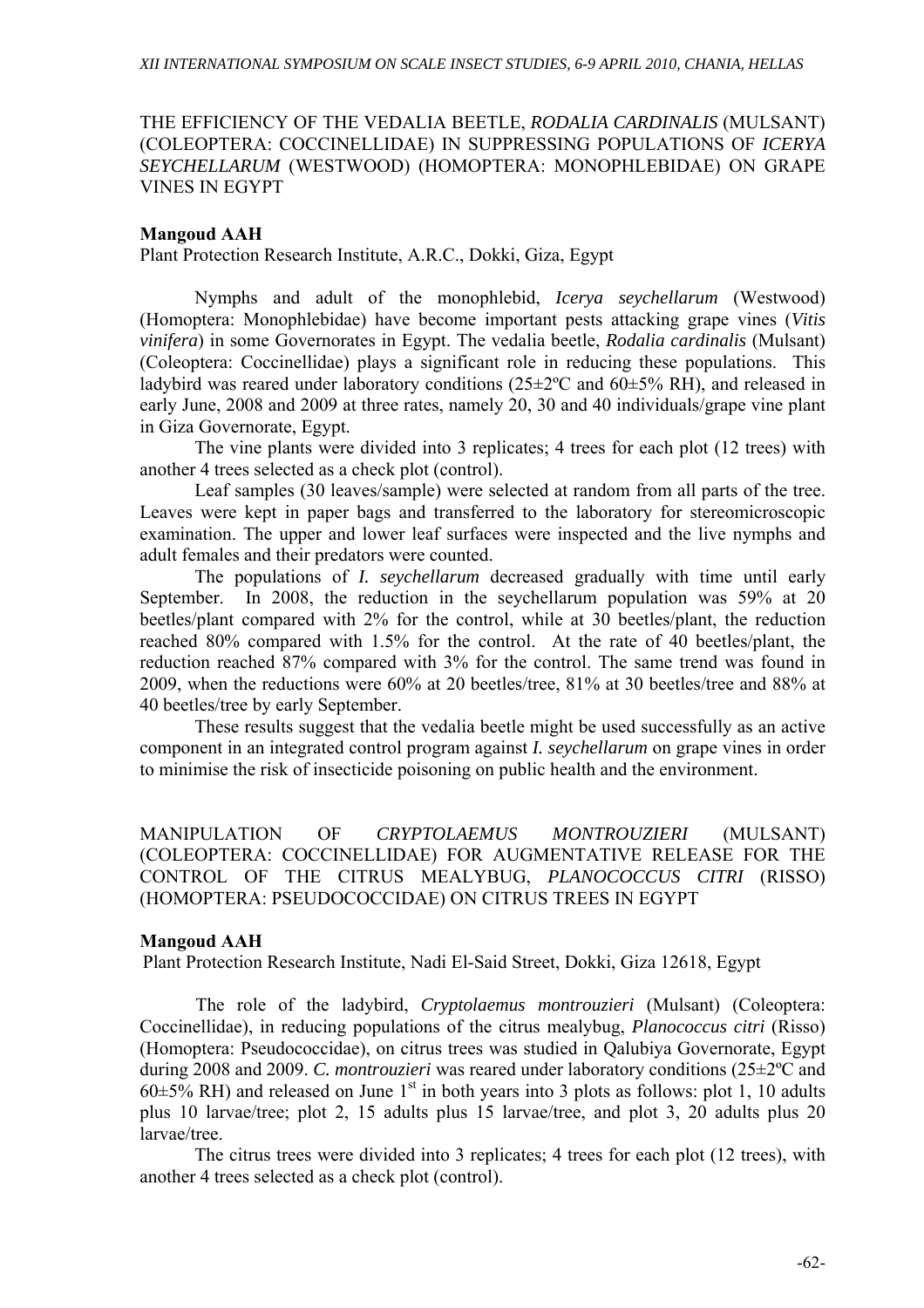Leaf samples (30 leaves/sample) were selected at random from all parts of the tree. Leaves were kept in paper bags and transferred to the laboratory for stereomicroscopic examination. The upper and lower leaf surfaces were inspected and the live nymphs and adult females and their predators were counted.

The populations decreased gradually up to October in both seasons. In the first plot (10 adults etc), the reductions by October were 41% in 2008 and 46% in 2009 compared with 4% and 3% respectively for the control; in the second plot (20 adults etc), the reductions were 64% and 66% compared with 4 and 5% for the control, while in the  $3<sup>rd</sup>$  plot (30 adults etc), they were 79% and 81% compared with 3% and 6% for the controls.

These results suggest that *C. montrouzieri* might be used successfully as an active component in an integrated program for the control of the citrus mealybug on citrus trees in Qalubiya Governorate, Egypt, in order to minimise the effects of insecticides on public health and the environment.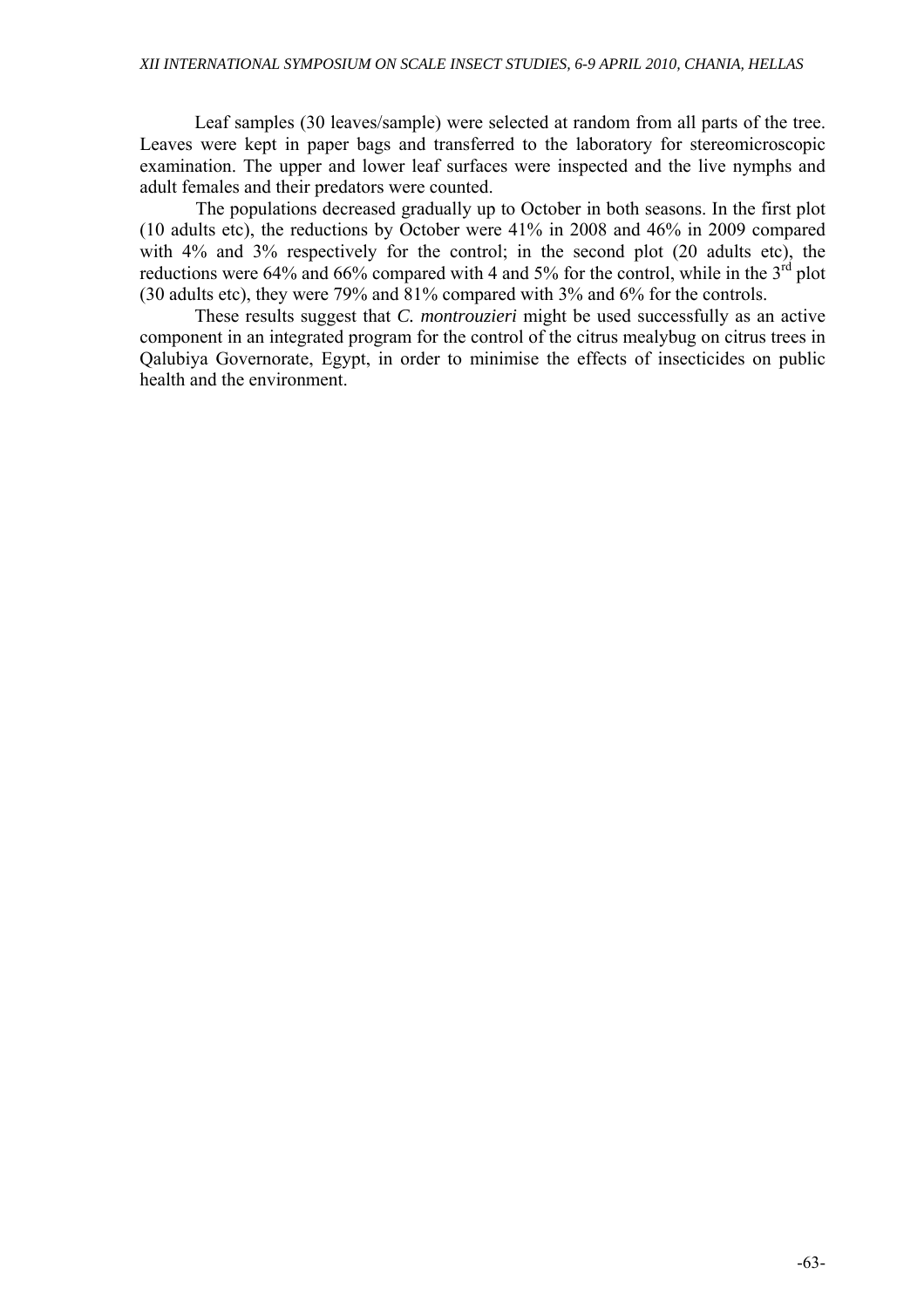| Abbas Ghulam                 | Pest Warning and Quality Control of Pesticides, 21 Davis       |
|------------------------------|----------------------------------------------------------------|
|                              | Road, Lahore, Punjab, Pakistan. abbas700@gmail.com             |
| <b>Agatino Russo</b>         | Dipartimento di Scienze e tecnologie fitosanitarie, Università |
|                              | degli Studi di Catania, Italy                                  |
| Alissandrakis Eletherios     | Technological Education Institute, School of Agricultural      |
|                              | Technology, PO Box 1939, 71004, Iraklio, Crete, Hellas.        |
|                              | ealiss@staff.teicrete.gr                                       |
| Amin Nikpay                  | Sugarcane Agricultural Research Centre, Division of Plant      |
|                              | Protection, Sugarcane Insect Pests and Diseases Control        |
|                              | Section, Sugarcane & By-Product Development Company,           |
|                              | Salman Farsi Unit, Ahwaz, Iran, Tel: +98 916 616 3026          |
|                              | amin nikpay@yahoo.com                                          |
| Andersen Jeremy C.           | Department of Plant Soil and Insect Sciences and Graduate      |
|                              | Program in Organismic and Evolutionary Biology, University     |
|                              | of Massachusetts, Amherst, MA, USA                             |
|                              | Department of Environmental Science, Policy, and               |
|                              | Management, University of California, Berkeley, CA, USA        |
| Arif Muhammad Jalal          | Department of Agricultural Entomology, University of           |
|                              | Agriculture, Faisalabad, Pakistan                              |
| Atas Mustafa                 | Department of Plant Protection, Faculty of Agriculture,        |
|                              | Yuzuncu Yil University, Van, Turkey                            |
|                              | borakaydan@yyu.edu.tr                                          |
| Ayhan B.                     | Muğla University, Art and Sciences Faculty, Department of      |
|                              | Biology, 48000 Kötekli Muğla Turkey                            |
| Beggs Jacqueline             | School of Biological Sciences, University of Auckland,         |
|                              | Auckland, New Zealand mdha006@aucklanduni.ac.nz                |
| Beltrà, A                    | Institut Agroforestal Mediterrani. Polytechnic University of   |
|                              | Valencia (Spain)                                               |
| Ben-Dov Yair                 | Department of Entomology, Agricultural Research                |
|                              | Organization, The Volcani Center, P.O. Box 6, Bet Dagan,       |
|                              | 50250, Israel. E-mail: yairbd@netvision.net.il                 |
| <b>Bertoldo Nelson Gomes</b> | Fundação Estadual de Pesquisa Agropecuária - FEPAGRO.          |
|                              | Rua Gonçalves Dias, 570. Porto Alegre, Rio Grande do Sul,      |
|                              | Brasil. E-mail: vera-wolff@fepagro.rs.gov.br                   |
| <b>Beuve Monique</b>         |                                                                |
| <b>Blumberg Daniel</b>       | Department of Entomology, Agricultural Research                |
|                              | Organization, Volcani Center, Bet Dagan 50250, Israel          |
| <b>Botton Marcos</b>         | Empresa Brasileira de Pesquisa Agropecuária - EMBRAPA          |
|                              | Uva e Vinho. Rua Livramento, 515. Bento Gonçalves, Rio         |
|                              | Grande do Sul, Brasil. E-mail: marcos@cnpuv.embrapa.br         |
| <b>Branco Manuela</b>        | Forest Research Centre (CEF), Instituto Superior de            |
|                              | Agronomia, Technical University of Lisbon, 1349-017            |
|                              | Lisbon, Portugal e-mail:mrbranco@isa.utl.pt                    |

# **List of participants**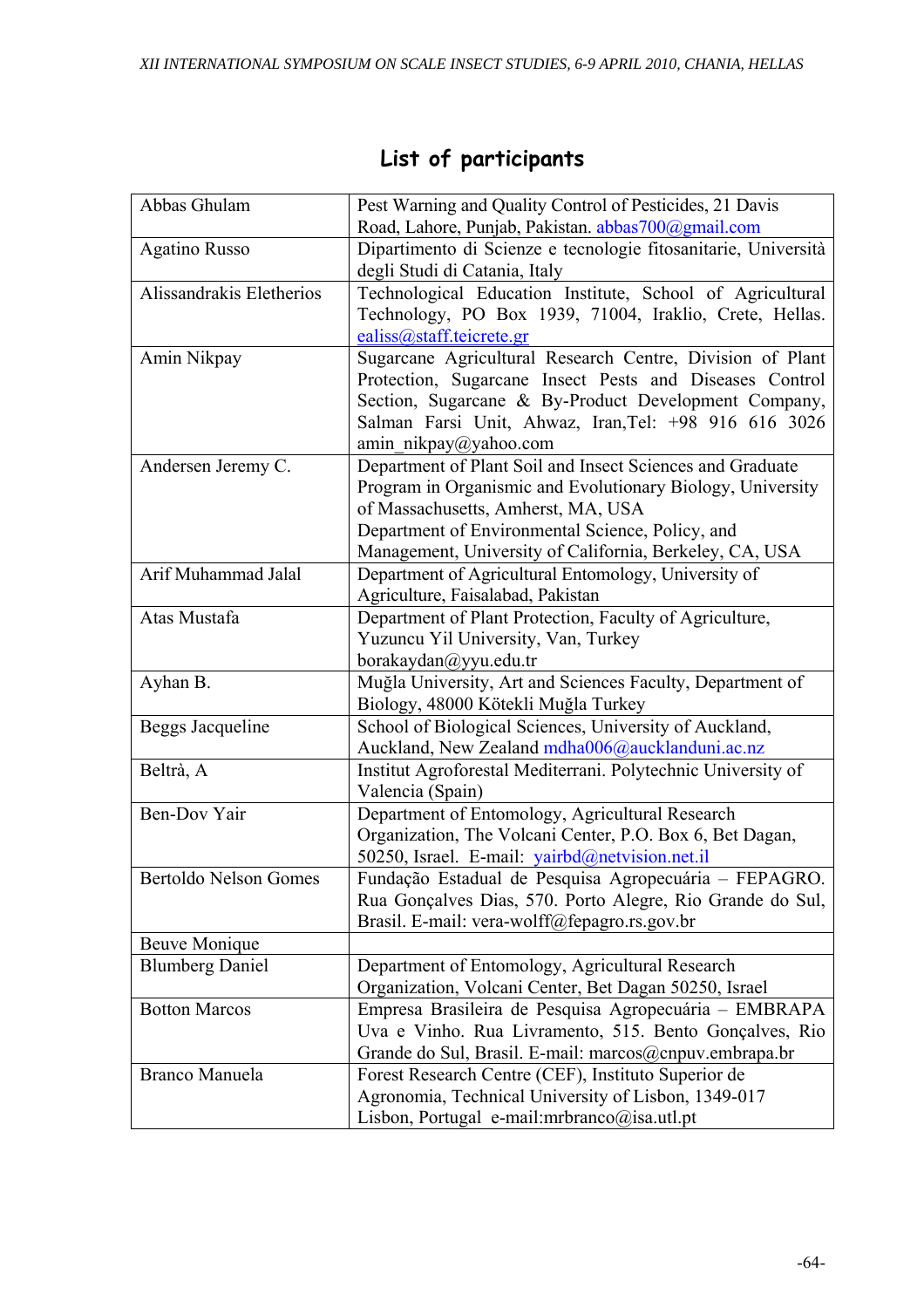| Carvalho Ferreira<br>de  | Ministério da Agricultura, Pecuária e Abastecimento -                           |
|--------------------------|---------------------------------------------------------------------------------|
| Carlos Augusto           | MAPA, Serviço de Sanidade Agropecuária - SEDESA. BR                             |
|                          | 14.<br>Cabedelo, Paraíba,<br>Brasil.<br>230,<br>Km<br>E-mail:                   |
|                          | carlosferreira@agricultura.gov.br                                               |
| Celik H.                 | Depart. of Plant Protection, Faculty of Agriculture, Suleyman                   |
|                          | Demirel University, Isparta, TURKEY                                             |
| Charles John             | The New Zealand Institute for Plant & Food research Limited,                    |
|                          | Private Bag 92169, Auckland 1142, New ZealandEmail:                             |
|                          | john.charles@plantandfood.co.nz                                                 |
| Civelek S.H.             | Ankara University Faculty of Agriculture department of Plant                    |
|                          | Protection 06110 Dışkapı Ankara, Turkey                                         |
|                          | ulgentur@agri.ankara.edu.tr                                                     |
|                          | Muğla University, Art and Sciences Faculty, Department of                       |
|                          | Biology, 48000 Kötekli Muğla Turkey                                             |
| Claps Lucía E.           | Instituto de Entomología "Dr. Abraham Willink "(INSU),                          |
|                          | Facultad de Ciencias Naturales e Instituto Miguel Lillo,                        |
|                          | Universidad Nacional de Tucumán -CIUNT. Miguel Lillo<br>4000                    |
|                          | Tucumán,<br>Argentina.<br>205.<br>S.<br>М.<br>de                                |
| <b>Constantin Robert</b> | luciaclaps@arnet.com.ar<br>103 impasse de la Roquette, 50000 - Saint-Lo, France |
| Convertini, S.           | DiBCA Sez. Entomologia e Zoologia. Università degli Studi,                      |
|                          | Via Amendola, 165/a - 70126 Bari Italy; porcelli@agr.uniba.it                   |
| Cook G. Lyn              | School of Biological Sciences, The University of Queensland,                    |
|                          | Brisbane, 4072, Qld, Australia l.cook@uq.edu.au                                 |
| Danzig E.M.              | Zoological Institute of Russian Academy of Sciences,                            |
|                          | Universitetskaya nab. 1, St. Petersburg, Russia. E-mail:                        |
|                          | cocids@zin.ru                                                                   |
| Daroczi, K.              | Faculty of Biology and Geology, Babes-Bolyai University,                        |
|                          | Cluj Napoca, Romania                                                            |
| Dealey Lizzy             | . School of Biology, University of St Andrews, Harold                           |
|                          | Mitchell Building, St Andrews, U.K.                                             |
| Dhouibi Mohamed Habib    | Département de Protection des Plantes et Maladies Post-                         |
|                          | récolte (laboratoire d'entomologie), INAT, Tunis, Tunisia                       |
| D'Onghia, A.M.           | IAM-B/CIHEAM Istituto Agronomico Mediterraneo, Via                              |
|                          | Ceglie, 9 - 70010 Valenzano (BA) Italy;                                         |
| Dursun O.                | Ankara University Faculty of Agriculture department of Plant                    |
|                          | Protection 06110 Dişkapı Ankara, Turkey                                         |
|                          | ulgentur@agri.ankara.edu.tr                                                     |
| Ekesi, S                 | aicipe-African Insect Science for Food and Health, Nairobi,                     |
|                          | Kenya sekesi@icipe.org                                                          |
| Eliopoulos P.A.          | Technological Educational Institute of Larissa, Department of                   |
|                          | Crop Production, GR 41 110-Larissa, Greece                                      |
| Eliyahu Miriam           | Department of Entomology, Agricultural Research                                 |
|                          | Organization, Volcani Center, Bet Dagan 50250, Israel                           |
| El-Serwy Samir A.        | Plant Protection Research Institute, Agriculture Research                       |
|                          | Center, Dokki 12618, Giza, Egypt.                                               |
|                          | samirelserwy@hotmail.com.                                                       |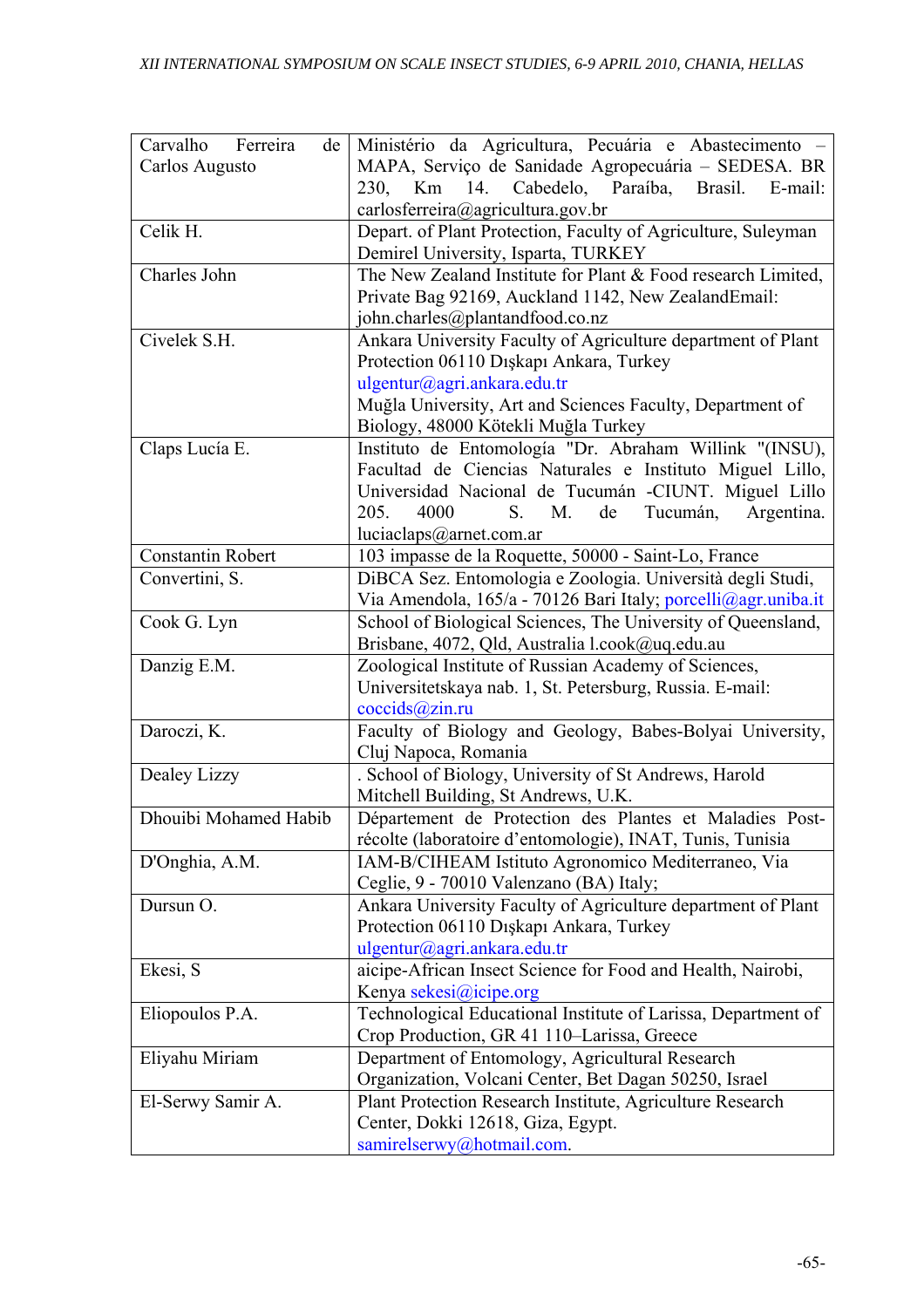| Evans Gregory A    | USDA/APHIS/PPQ, c/o Systematic Entomology Laboratory,<br>USDA/ARS/ BARC-West, Building 005, Beltsville, MD         |
|--------------------|--------------------------------------------------------------------------------------------------------------------|
|                    | 20705, USA. Gregory.A.Evans@aphis.usda.gov                                                                         |
| Fallahzadae, M     | Plant protection department, college of agriculture, Azad                                                          |
|                    | university, Jahrom, Shiraz, Iran. vnassah@yahoo.com                                                                |
| Federici A Brian   | Depertment of Entomology, University of California,<br>Riverside, Riverside CA 92521, U.S.A                        |
| Fetyko, K.         | Department of Zoology, Plant Protection Institute, Hungarian                                                       |
|                    | Academy of Science, Hungary                                                                                        |
| Franco José Carlos | Forest Research Centre (CEF), Instituto Superior de                                                                |
|                    | Agronomia, Technical University of Lisbon, 1349-017                                                                |
|                    | Lisbon, Portugal                                                                                                   |
| Gaimari S.,        | Plant Pest Diagnostics Branch, California Department of Food                                                       |
|                    | & Agriculture, 3294 Meadowview Road, Sacramento, CA                                                                |
|                    | 95832-1448, U.S.A.                                                                                                 |
| Gallo, M           | DBPV Università degli Studi, Via Amendola, 165/a - 70126                                                           |
|                    | Bari Italy m.gallo@agr.uniba.it                                                                                    |
| Germain J.-F.      | LNPV-station d'entomologie. CBGP, Campus international de                                                          |
|                    | Baillarguet. CS 30016 F-34988 Montferrier-sur-Lez cedex.                                                           |
|                    | France. germain@supagro.inra.fr                                                                                    |
| Gholami, F         | Plant Protection Dep., Agri. College, Razi University,                                                             |
|                    | Kermanshah, Iran.                                                                                                  |
| Giliomee Jan       | Dept. of Botany & Zoology. University of Stellenbosch,                                                             |
|                    | Private Bag X1, Matieland, 7602 South Africa.                                                                      |
| GolanK.            | University of Life Sciences in Lublin, Depatment of                                                                |
|                    | Entomology, K. Leszczyńskiego 7, 20-069 Lublin, Poland, E-                                                         |
|                    | mail: katarzyna.golan@up.lublin.pl                                                                                 |
| Goliszek K.        | Department of Entomology, University of Life Sciences in                                                           |
|                    | Lublin, K. Leszczyńskiego 7, 20-069 Lublin, Poland                                                                 |
|                    | kasiagoliszek@op.pl                                                                                                |
| González Patricia  |                                                                                                                    |
|                    | Instituto de Entomología "Dr. Abraham Willink "(INSU),<br>Facultad de Ciencias Naturales e Instituto Miguel Lillo, |
|                    | Universidad Nacional de Tucumán -CIUNT. Miguel Lillo                                                               |
|                    | 4000<br>S. M. de Tucumán, Argentina. e-mail:<br>205.                                                               |
|                    | mopagon2004@yahoo.com.ar                                                                                           |
| Gounari Sofia      | Inst. Of veterinary Research of Athens, NAGREF. 25                                                                 |
|                    | Neapoleos, 15341, Athens, HELLAS. sgounari@nagref.gr                                                               |
| Gorostiaga Raquel  | Universidad Autónoma de Entre Ríos, 3100 Diamante, Entre                                                           |
|                    | Ríos, Argentina. E-mail: raquelgorostiaga@hotmail.com                                                              |
| Guerrieri Emilio   | Portici Division, Institute for Plant Protection, National                                                         |
|                    | Research Council of Italy. Via Università, 133, 80055 - Portici                                                    |
|                    | $(NA)$ – Italia. E-mail <i>uerrieri@ipp.cnr.it</i>                                                                 |
| Gullan J.Penny     | Department of Entomology, University of California, One                                                            |
|                    | Shields Avenue, Davis, California 95616-8584, USA;                                                                 |
|                    | pjgullan@ucdavis.edu                                                                                               |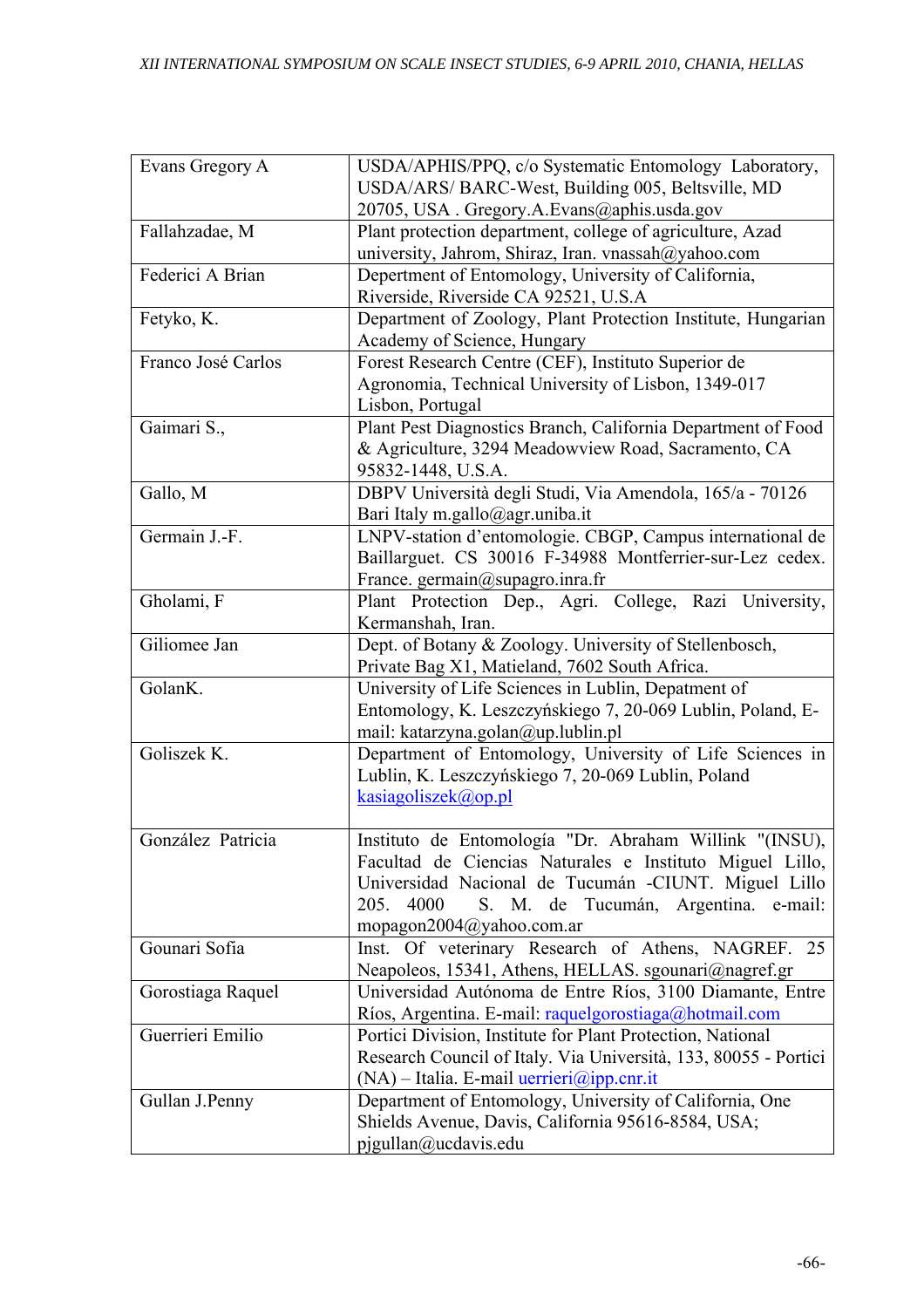| Gruwell, Matthew       | Penn State Erie, the Behrend College, School of Science,       |
|------------------------|----------------------------------------------------------------|
|                        | Biology dept, USA.                                             |
|                        | Email: meg26@psu.edu                                           |
| Gwiazdowski Rodger     | Department of Plant Soil and Insect Sciences and Graduate      |
|                        | Program in Organismic and Evolutionary Biology, University     |
|                        | of Massachusetts, Amherst, MA, USA                             |
| Hanen Jendoubi         | Dipartimento di Scienze e tecnologie fitosanitarie, Università |
|                        | degli Studi di Catania, Italy                                  |
| <b>Hardy Nate</b>      | Entomology, Queensland Primary Industries and Fisheries, 80    |
|                        | Meiers Road, Indooroopilly, Queensland 4068, Australia         |
| Hebert, P.D.N          | Biodiversity Institute of Ontario, University of Guelph,       |
|                        | Ontario, Canada                                                |
| Henderson. Rosa C      | Landcare Research, Private Bag 92170, Auckland Mail Centre     |
|                        | 1140, Auckland, New Zealand                                    |
|                        | Email HendersonR@landcareresearch.co.nz                        |
| Herrbach Etienne       |                                                                |
| Hill Garry             | Plant and Food Research, 412 No 1 Road, Te Puke 3182, New      |
|                        | Zealand Garry.Hill@plantandfood.co.nz                          |
| Hoda Badary            | Plant Protection Research Institute, Agricultural Research     |
|                        | Center, Dokki, Giza, Egypt                                     |
| Hodges, G.             | Florida Department of Agriculture, Division of Plant Industry  |
|                        | DEP, Bureau of Entomology, Nematology and Plant Pathology,     |
|                        | SW 34th Street,<br>32608, Gainesville, Fl. USA.<br>1911        |
|                        | (hodgesg@doacs.state.fl.us)                                    |
| Hodgson C.             | Department of Biodiversity and Biological Systematics, The     |
|                        | National Museum of Wales, Cardiff, CF10 3AN, South Wales.      |
|                        | (hodgsoncj@cardiff.ac.uk)                                      |
| Hodgson J. Christopher | Department of Biodiversity and Biological Systematics, The     |
|                        | National Museum of Wales, Cathay's ParkΣφάλμα! Δεν έχει        |
|                        | <b>οριστεί σελιδοδείκτης.</b> , Cardiff, CF10 3NP, UK. E-mail: |
|                        | hodgsoncj@Cardiff.ac.uk                                        |
| Hommay Gérard          |                                                                |
| Jactel Hervé           | Laboratoire d'Entomologie Forestière & Biodiversité UMR        |
|                        | Biodiversité Genes & Communautés                               |
|                        | INRA - Univ. Bordeaux, 69 Route d'Arcachon, 33612 Cestas       |
|                        | Cedex, France                                                  |
| Jalilvand, K           | Plant protection department, college of agriculture, razi      |
|                        | university, Kermanshah, Iran.                                  |
| Jansen Maurice         | Plant Protection Service, Division Diagnostics, Disciplin      |
|                        | Entomology, P. O. Box 9102, 6700 HC, Wageningen, The           |
|                        | Netherlands. Email: m.g.m.jansen@minlnv.nl                     |
| Japoshvili George      | Plant Protection Dep. Suleyman Demirel Univercity, Isparta,    |
|                        | Turkey giorgij70@yahoo.com,                                    |
| Jiaoliang Xue          | Shanxi University, College of Life Science, Wucheng Rd 92,     |
|                        | Taiyuan, China.                                                |
| Johnson Todd           | Dept. of Botany & Zoology. University of Stellenbosch,         |
|                        | Private Bag X1, Matieland, 7602 South Africa.                  |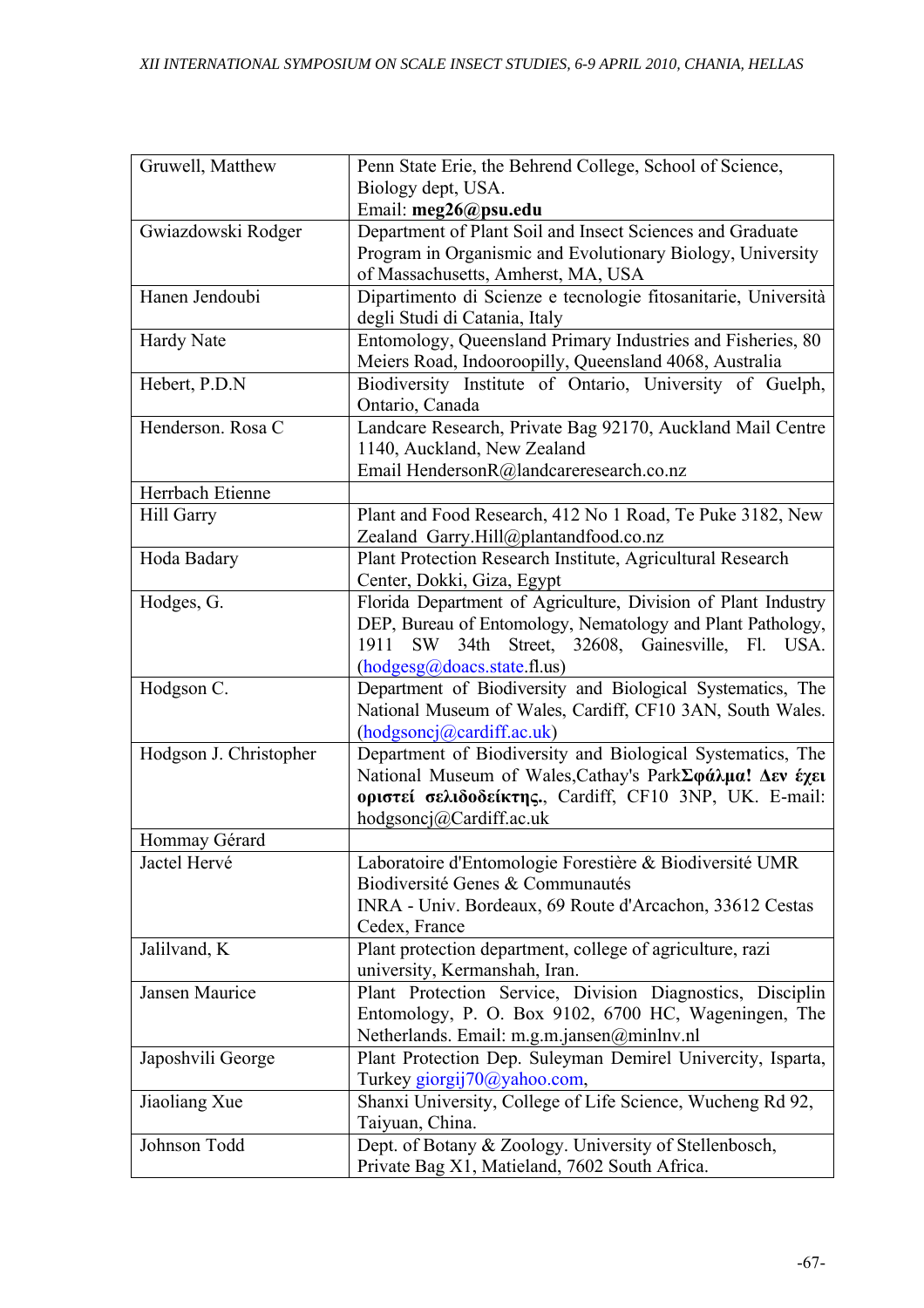| Jonathan E.I.           | Department of Agricultural Entomology, Centre for Plant         |
|-------------------------|-----------------------------------------------------------------|
|                         | Protection Studies. Tamil Nadu Agricultural University,         |
|                         | Coimbatore - 641 003.                                           |
| Jothimani R.            | Department of Agricultural Entomology, Centre for Plant         |
|                         | Protection Studies. Tamil Nadu Agricultural University,         |
|                         | Coimbatore - 641 003.                                           |
| Kaliova Ravuiwasa Tavou | Insect-Plant Interaction Laboratory, Department of              |
|                         | Entomology, National Chung Hsing University, 250                |
|                         | Kuokuang Road, Taichung City, Taiwan 402.                       |
|                         | ravuiwasa@yahoo.com                                             |
| Kapranas Apostolos      | Technological Educational Institute, Department of Crop         |
|                         | Production, 41110, Larissa, GREECE akapranas@gmail.com          |
| Karaca İsmail           | Depart. of Plant Protection, Faculty of Agriculture, Suleyman   |
|                         | Demirel University, Isparta, TURKEY. e-mail:                    |
|                         | ikaraca@sdu.edu.tr                                              |
| Karamaouna F.           | Benaki Phytopathological Institute, Department of Pesticides'   |
|                         | Control and Phytopharmacy, Department of Entomology &           |
|                         | Agricultural Zoology, 8 St. Delta str., 145 61 Kifissia E-mail: |
|                         | F.Karamaouna@bpi.gr                                             |
| Karuppuchamy, P.        | Department of Agricultural Entomology, Centre for Plant         |
|                         | Protection Studies. Tamil Nadu Agricultural University,         |
|                         | Coimbatore - 641 003.                                           |
| Kaydan Bora M.          | Department of Plant Protection, Faculty of Agriculture,         |
|                         | Yuzuncu Yil University, Van, Turkey                             |
|                         | borakaydan@yyu.edu.tr                                           |
| Khalaf Mohammed Z.      | Integrated pest control research Center, Ministry of Science    |
|                         | and Technology, P.O. Box 765, Baghdad, Iraq.                    |
|                         | mzkhalaf2007@yahoo.com                                          |
| Kimbaris A.C.           | Democritus University of Thrace, Faculty of Agricultural        |
|                         | Development, 193 Pantazidou Street, 68200 New Orestiada,        |
|                         | Greece                                                          |
| Kondo Takumasa          | Corporación Colombiana de Investigación Agropecuaria            |
|                         | (CORPOICA), Centro de Investigación Palmira, Calle 23           |
|                         | Carrera 37 Continuo al Penal Palmira, Valle, Colombia;          |
|                         | tkondo@corpoica.org.co                                          |
| Kontodimas Dimitris Ch. | Benaki Phytopathological Institute, Department of               |
|                         | Entomology & Agricultural Zoology, S. Delta str. 8, 14561       |
|                         | Kifisia                                                         |
| Kozár F.                | Plant Protection Institute, Hungarian Academy of Sciences,      |
|                         | Department of Zoology, P.O. Box 102, Budapest, H-1525           |
|                         | Hungary                                                         |
| Łagowska B.             | Department of Entomology, University of Life Sciences in        |
|                         | Lublin, ul. K. Leszczynskiego 7, 20-069 Lublin, Poland;         |
|                         | bozena.lagowska@up.lublin.pl                                    |
| Langenhof Minke         | Department of Plant, Soil & Insect Sciences, University of      |
|                         | Massachusetts Amherst, Fernald Hall 204B, Amherst, U.S.         |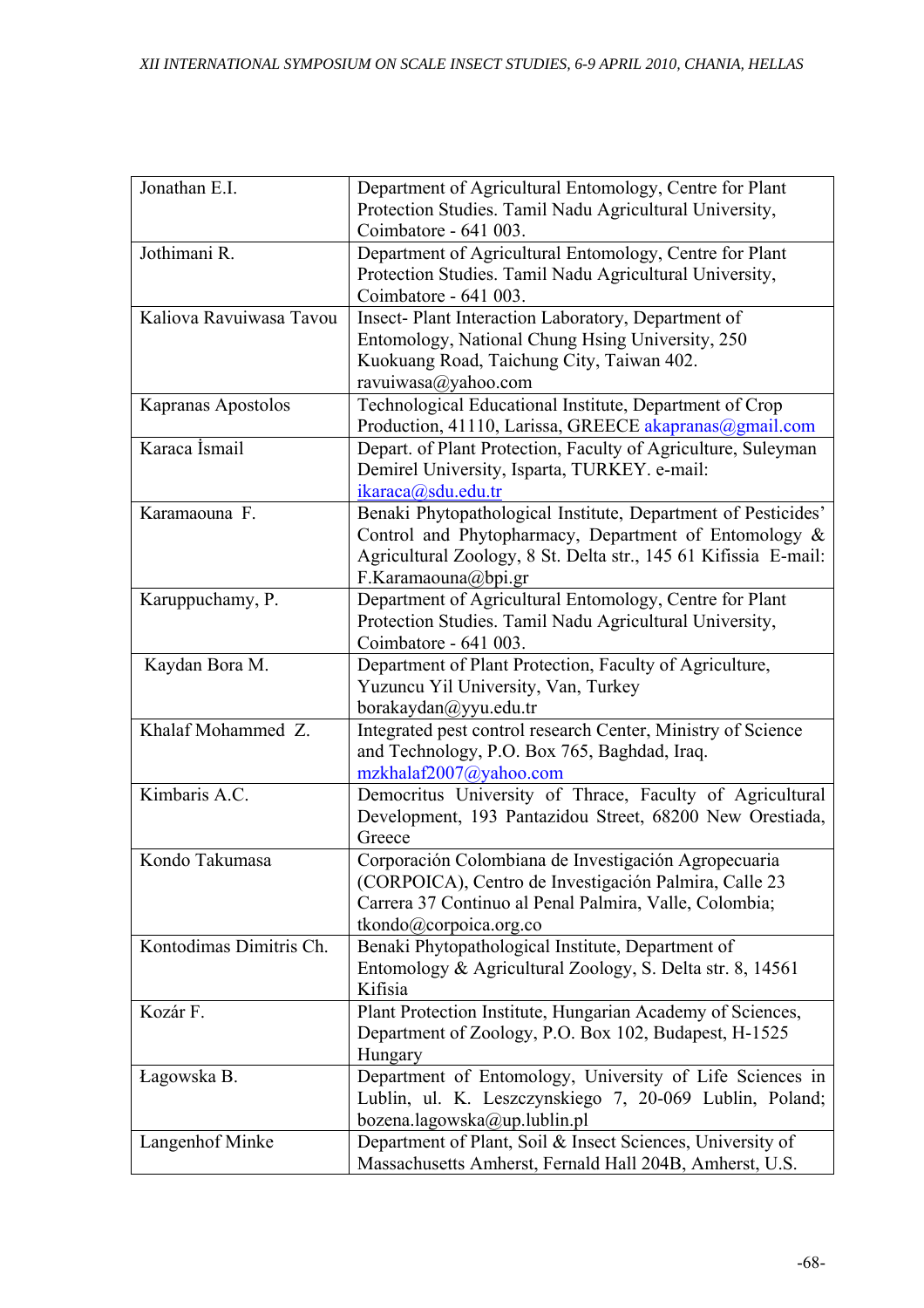| LaPolla John S.           | Towson University, 8000 York Road, Towson, Maryland<br>21252. scott.a.schneider@gmail.com                                                                                                                                  |
|---------------------------|----------------------------------------------------------------------------------------------------------------------------------------------------------------------------------------------------------------------------|
| Le Maguet Jean            | Institut National de la Recherche Agronomique, UMR 1131<br>INRAUDS 'Santé de la Vigne et Qualité du Vin', 68021<br>COLMAR, France. jean-le-maguet@colmar.inra.fr                                                           |
| Lemaire. Olivier          |                                                                                                                                                                                                                            |
| Luck Robert F             | Depertment of Entomology, University of California,<br>Riverside, Riverside CA 92521, U.S.A.                                                                                                                               |
| Magalläes Thiago          | Departamento de Botânica, Universidade de Minas Gerais,<br>Av. Antonio Carlos 6627, Belo Horizonte, Minas Gerais,<br>Brazil.                                                                                               |
| Mahalingam P              | Department of Agricultural Entomology, Centre for Plant<br>Protection Studies. Tamil Nadu Agricultural University,<br>Coimbatore - 641 003.                                                                                |
| Malausa, T                | Institut National de la Recherche Agronomique. UMR 1301<br>(Equipe BPI). Sophia-Antipolis (France)<br>thibaut.malausa@sophia.inra.fr                                                                                       |
| Mangoud Asraf A.H.        | Plant Protection Research Institute, A.R.C., Dokki, Giza,<br>Egypt                                                                                                                                                         |
| Manpreet K. Dhami         | School of Biological Sciences, University of Auckland,<br>Auckland, New Zealand mdha006@aucklanduni.ac.nz                                                                                                                  |
| Martins Angélica Maria P. | Depto. Ecologia e Biologia Evolutiva, Universidade Federal<br>de São Carlos (UFSCar), Caixa Postal 676 CEP 13565-905<br>São Carlos/SP, Brazil.                                                                             |
| Matile-Ferrero D.         | Muséum National d'Histoire Naturelle, Département de<br>Systématique & Evolution, UMR 7205 MNHN-CNRS:<br>Origine, Structure et Evolution de la Biodiversité case postale<br>N° 50F - 75231 PARIS Cedex 05; dmatile@mnhn.fr |
| Mauchline Nicola          | Plant and Food Research, 412 No 1 Road, Te Puke 3182, New<br>Zealand                                                                                                                                                       |
| Mendel Zvi                | Department of Entomology, Agricultural Research<br>Organization, Volcani Center, Bet Dagan 50250, Israel<br>$z$ mendel@volcani.agri.gov.il                                                                                 |
| Michaelakis A.            | Benaki Phytopathological Institute, Department of Pesticides'<br>Control and Phytopharmacy, Department of Entomology &<br>Agricultural Zoology, 8 St. Delta str., 145 61 Kifissia                                          |
| Milek Tatjana Masten      | Croatian Centre for Agriculture, Food and Rural Affairs<br>Institute for Plant Protection. tatjana.masten.milek@hcphs.hr                                                                                                   |
| Miller Dug                | Systematic Entomology Laboratory, Agric. Res. Services,<br>USDA, Beltsville, Maryland, USA                                                                                                                                 |
| Mills J.Penelope          | School of Biological Sciences, The University of Queensland,<br>Brisbane, Qld, 4072, Australia<br>penelope.mills@uqconnect.edu.au                                                                                          |
| Milonas Panagiotis G.     | Benaki Phytopathological Institute, Department of<br>Entomology & Agricultural Zoology, S. Delta str. 8, 14561<br>Kifisia, p.milonas@bpi.gr                                                                                |
| Mladen Šimala             | Croatian Centre for Agriculture, Food and Rural Affairs<br>Institute for Plant Protection.<br>tatjana.masten.milek@hcphs.hr                                                                                                |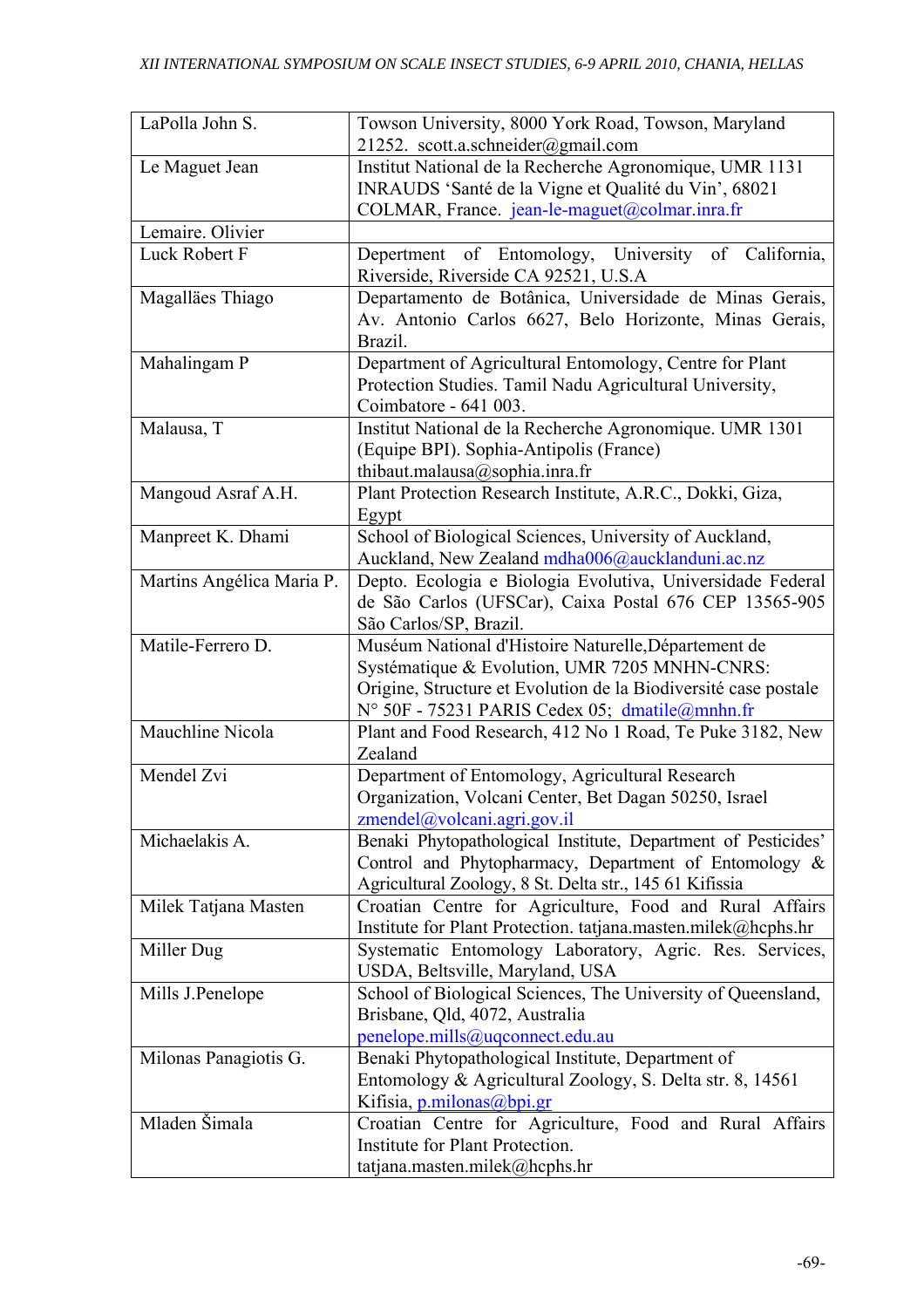| Monserrat Victor J.     | Departamento de Zoología Y Antropolgía Física, Facultad de     |
|-------------------------|----------------------------------------------------------------|
|                         | Biologia, C/ Jose Antonio Novais, 2 Universidad Complutense    |
|                         | de Madrid, 28040 Madrid, Spain. E-mail:artmad@bio.ucm.es       |
| Moustafa Mona           | Plant Protection Research Institute, Agricultural Research     |
|                         | Center, Dokki, Giza, Egypt.                                    |
| Normark Benjamin B.     | Department of Plant, Soil & Insect Sciences, University of     |
|                         | Massachusetts Amherst, Fernald Hall 204B, Amherst, U.S.        |
| Okusu Akiko             | Department of Plant Soil and Insect Sciences and Graduate      |
|                         | Program in Organismic and Evolutionary Biology, University     |
|                         | of Massachusetts, Amherst, MA, USA                             |
| Papachristos D.         | Benaki Phytopathological Institute, Department of Pesticides'  |
|                         | Control and Phytopharmacy, Department of Entomology &          |
|                         | Agricultural Zoology, 8 St. Delta str., 145 61 Kifissia        |
| Papatsakona P.          | Benaki Phytopathological Institute, Department of Pesticides'  |
|                         | Control and Phytopharmacy, Department of Entomology &          |
|                         | Agricultural Zoology, 8 St. Delta str., 145 61 Kifissia        |
| Park., D.-S             | BRC, KRIBB, Daejeon, Korea (e-mail: dspark@kribb.re.kr)        |
| Pellizzari, G.          | DAAPV, Agripolis, Viale dell'Università, 16 - 35020 Legnaro    |
|                         | (PD) Città: LEGNARO giuseppina.pellizzari@unipd.it             |
| Pen Ido                 | Centre for Ecological and Evolutionary Studies, University of  |
|                         | Groningen, Biological Centre, Kerklaan 30, Haren, The          |
|                         | Netherlands                                                    |
|                         | School of Biology, University of St Andrews, Harold Mitchell   |
|                         | Building, St Andrews, U.K.                                     |
| Peronti<br>Lucia<br>Ana | Depto. Ecologia e Biologia Evolutiva, Universidade Federal     |
| Benfatti Gonzalez       | de São Carlos (UFSCar), Caixa Postal 676 CEP 13565-905         |
|                         | São Carlos/SP, Brazil. E-mail: anaperonti@hotmail.com;         |
| Podsiadło Elżbieta      | Department of Zoology, Warsaw University of Life Sciences      |
|                         | SGGW, Ciszewskiego 8, 02-786 Warsaw, Poland,                   |
|                         | elzbieta podsiadlo@sggw.pl                                     |
| Pompeo Suma             | Dipartimento di Scienze e tecnologie fitosanitarie, Università |
|                         | degli Studi di Catania, Italy                                  |
| Porcelli, F.            | DiBCA Sez. Entomologia e Zoologia. Università degli Studi,     |
|                         | Via Amendola, 165/a - 70126 Bari porcelli@agr.uniba.it         |
| Prem, G.                | Department of Zoology and Entomology, University of            |
|                         | Pretoria, South Africa.                                        |
| Protasov Alexie         | Department of Entomology, Agricultural Research                |
|                         | Organization, Volcani Center, Bet Dagan 50250, Israel          |

| Fundação Estadual de Pesquisa Agropecuária – FEPAGRO.<br>Pulz Cristine Elise |
|------------------------------------------------------------------------------|
|------------------------------------------------------------------------------|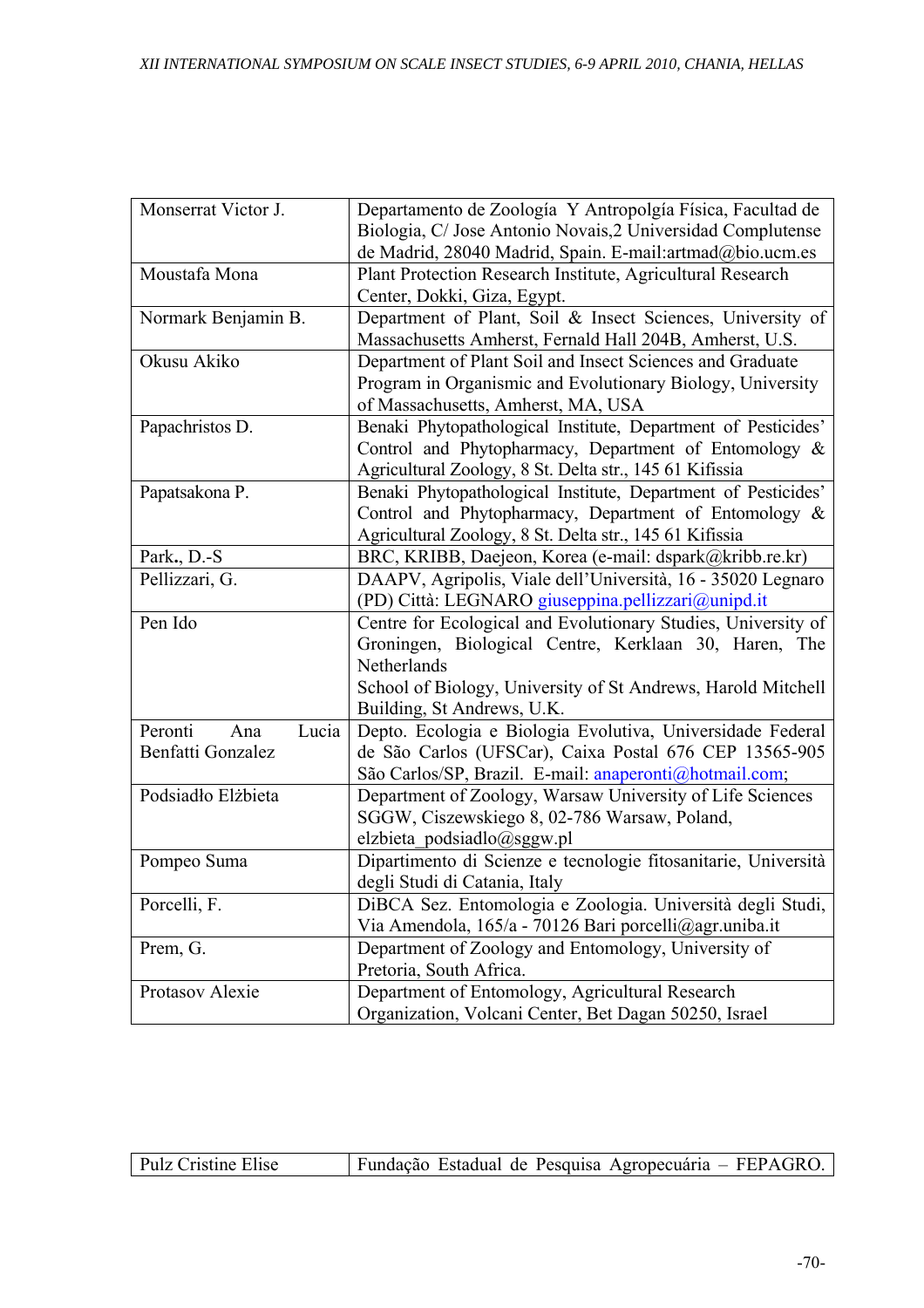|                         | Rua Gonçalves Dias, 570. Porto Alegre, Rio Grande do Sul,     |
|-------------------------|---------------------------------------------------------------|
|                         | Brasil. E-mail: vera-wolff@fepagro.rs.gov.br                  |
| Rabou Shaaban Abd-      | Plant Protection Research Institute, Agricultural Research    |
|                         | Center, Dokki, Giza, Egypt. Shaaban59@yahoo.com               |
| Ratkiewicz M.           | Institute of Biology, University of Białystok, ul. Świerkowa  |
|                         | 20B, 15-950 Białystok, Poland; ermi@uwb.edu.pl;               |
| Ross Laura              | . Centre for Ecological and Evolutionary Studies, University  |
|                         | of Groningen, Biological Centre, Kerklaan 30, Haren, The      |
|                         | Netherlands l.ross@rug.nl                                     |
| Rosy Isaias             | Departamento de Botânica, Universidade de Minas Gerais,       |
|                         | Av. Antonio Carlos 6627, Belo Horizonte, Minas Gerais,        |
|                         | Brazil.                                                       |
| Saboori A.              | Department of Plant Protection, College of Agriculture &      |
|                         | Natural Resources, University of Tehran, Karaj, Iran.         |
| Sahin Ö.                | Muğla University, Art and Sciences Faculty, Department of     |
|                         | Biology, 48000 Kötekli Muğla Turkey                           |
| Salmas J.C.             | Technological Educational Institute of Kalamata, Department   |
|                         | of Crop Production, Laboratory of Agricultural Entomology     |
|                         | and Zoology, GR 24 100-Kalamata, Greece                       |
| Samira, M               | aicipe-African Insect Science for Food and Health, Nairobi,   |
|                         | Kenya                                                         |
| Samiyappan, R.          | Department of Agricultural Entomology, Centre for Plant       |
|                         | Protection Studies. Tamil Nadu Agricultural University,       |
|                         | Coimbatore - 641 003.                                         |
| Satıcı Zennure          | Depart. of Plant Protection, Faculty of Agriculture, Suleyman |
|                         | Demirel University, Isparta, TURKEY                           |
| Schneider Scott A.      | Towson University, 8000 York Road, Towson, Maryland           |
|                         | 21252. Email: scott.a.schneider@gmail.com                     |
| Seljak Gabrijel         | Agricultural and Forestry Service Nova Gorica, Laboratory     |
|                         | for entomology, Pri hrastu 18, SI-5000 Nova Gorica,           |
|                         | Slovenia. e-mail: gabrijel.seljak@kvz-ng.si                   |
| Seven S.                | Gazi University, Art and Sciences Faculty, Department of      |
|                         | Biology, 06500 Teknikokullar/Ankara Turkey                    |
| Shaw-Yhi Hwang          | Insect-Plant Interaction Laboratory, Department of            |
|                         | Entomology, National Chung Hsing University, 250              |
|                         | Kuokuang Road, Taichung City, Taiwan 402.                     |
|                         | ravuiwasa@yahoo.com                                           |
| Shirazi, M              | Plant protection department, college of agriculture, razi     |
|                         | university, Kermanshah, Iran.                                 |
| Shuker David M.         | School of Biology, University of St Andrews, Harold Mitchell  |
|                         | Building, St Andrews, U.K.                                    |
| Silva Carvalho Gervásio | Pontifícia Universidade Católica do Rio Grande do Sul -       |
|                         | PUCRS. Avenida Ipiranga, 6681 - Prédio 40 (MCTP). E-          |
|                         | mail:gervasio@pucrs.br.                                       |

| Silva Daniele Campos | Fundação Estadual de Pesquisa Agropecuária – FEPAGRO.     |
|----------------------|-----------------------------------------------------------|
|                      | Rua Gonçalves Dias, 570. Porto Alegre, Rio Grande do Sul, |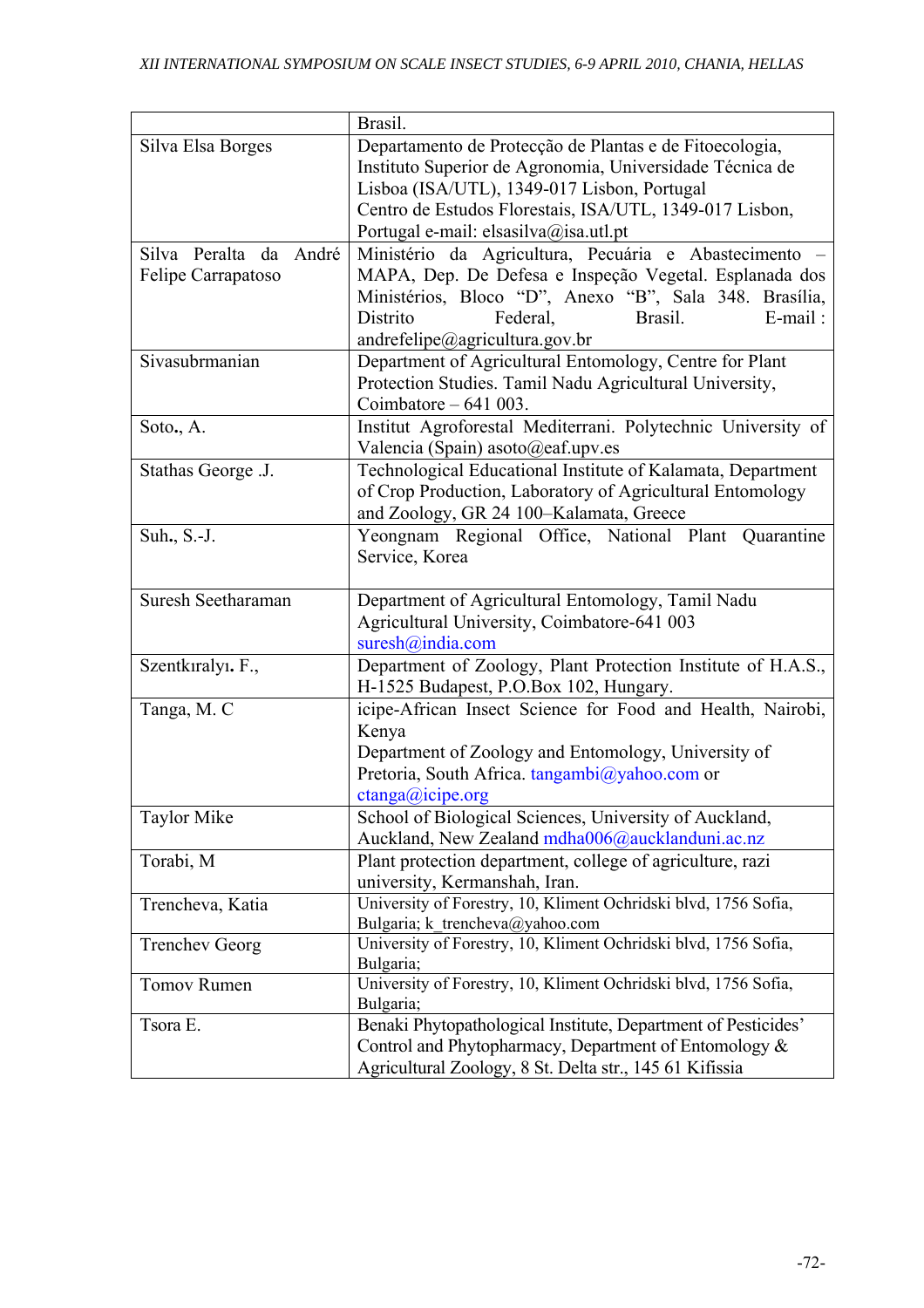| Ülgentürk Selma          | Ankara University Faculty of Agriculture department of Plant  |
|--------------------------|---------------------------------------------------------------|
|                          | Protection 06110 Dışkapı Ankara, Turkey                       |
|                          | ulgentur@agri.ankara.edu.tr                                   |
| Uygun. N.,               | Çukurova University Department of, Plant Protection, 01330    |
|                          | Balcalı Adana Turkey.                                         |
| Vahedi, H. A             | Plant protection Dep., Agricultural Collage, Razi University, |
|                          | Kermanshah, Iran. Email: Vnassah@yahoo.com                    |
| Van Halder Inge          | Laboratoire d'Entomologie Forestière & Biodiversité UMR       |
|                          | Biodiversité Genes & Communautés                              |
|                          | INRA - Univ. Bordeaux, 69 Route d'Arcachon, 33612 Cestas      |
|                          | Cedex, France                                                 |
| Vayssières J.-F.         | IITA-CIRAD 08 B.P. 0932 Tri postal. Cotonou, République       |
|                          | du Bénin. J.vayssieres@cgiar.org                              |
| Vijay S.                 | Department of Agricultural Entomology, Tamil Nadu             |
|                          | Agricultural University, Coimbatore-641 003.                  |
|                          | ssureshsupra@gmail.com                                        |
| <b>Williams Douglas</b>  | Department of Entomology. The Natural History Museun,         |
|                          | London, UK. djwilliamstrilloc@aol.com                         |
| Williams Michael L.      | Department of Entomology and Plant Pathology, 301             |
|                          | Funchess Hall, Auburn University, Alabama, 36849-5413,        |
|                          | USA willim9@auburn.edu                                        |
| Wolff Dos Santos<br>Vera | Fundação Estadual de Pesquisa Agropecuária - FEPAGRO.         |
| Regina                   | Rua Gonçalves Dias, 570. Porto Alegre, Rio Grande do Sul,     |
|                          | Brasil. vera-wolff@fepagro.rs.gov.br                          |
| Wu Jin                   | Department of Plant Soil and Insect Sciences and Graduate     |
|                          | Program in Organismic and Evolutionary Biology, University    |
|                          | of Massachusetts, Amherst, MA, USA                            |
| Wu San-An                | Beijing Forestry University, 100083, Beijing, P. R. China     |
|                          |                                                               |
| Yassen., T               | IAM-B/CIHEAM Istituto Agronomico Mediterraneo, Via            |
|                          | Ceglie, 9 - 70010 Valenzano (BA) Italy; ) donghia@iamb.it     |
| Yen-Po Lin               | School of Biological Sciences, The University of Queensland,  |
|                          | Brisbane QLD, 4072                                            |
| Yingping Xie             | Shanxi University, College of Life Science, Wucheng Rd 92,    |
|                          | Taiyuan, China. xieyingping@eyou.com                          |
| Zada Anat                | Department of Entomology, Agricultural Research               |
|                          | Organization, Volcani Center, Bet Dagan 50250, Israel         |
| Ziaee Masumeh            | Department of Entomology, Tarbiat Modares University,         |
|                          | Tehran, Iran                                                  |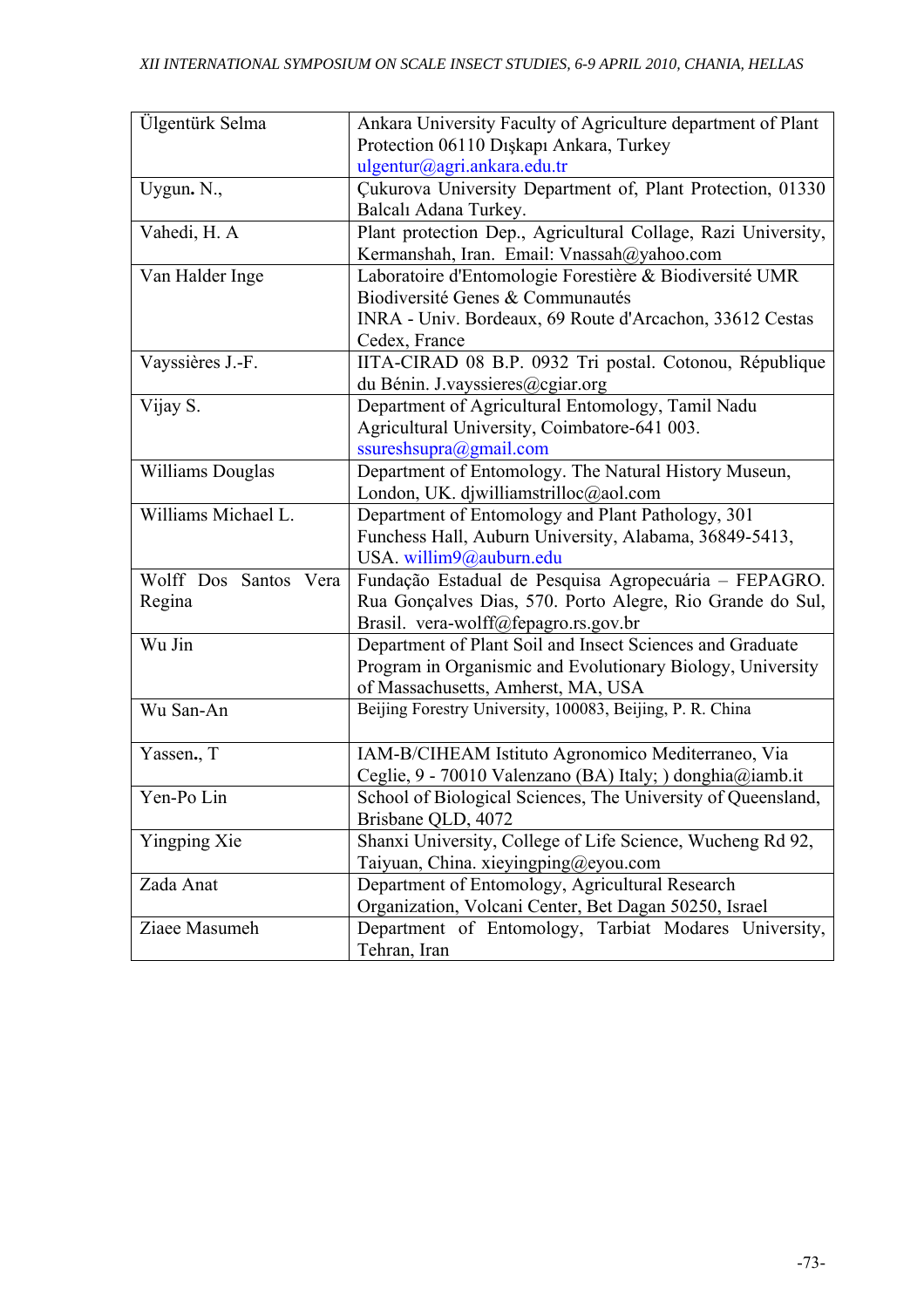## Author's Index

| Alyssandrakis Eletherios 50 |  |  |  |
|-----------------------------|--|--|--|
|                             |  |  |  |
|                             |  |  |  |
|                             |  |  |  |
|                             |  |  |  |
|                             |  |  |  |
|                             |  |  |  |
|                             |  |  |  |
|                             |  |  |  |
|                             |  |  |  |
|                             |  |  |  |
|                             |  |  |  |
|                             |  |  |  |
|                             |  |  |  |
|                             |  |  |  |
|                             |  |  |  |
|                             |  |  |  |
|                             |  |  |  |
|                             |  |  |  |
|                             |  |  |  |
|                             |  |  |  |
|                             |  |  |  |
|                             |  |  |  |
| Cook LG 12, 13, 14, 53, 54  |  |  |  |
|                             |  |  |  |
|                             |  |  |  |
|                             |  |  |  |
|                             |  |  |  |
|                             |  |  |  |
|                             |  |  |  |
|                             |  |  |  |
|                             |  |  |  |
|                             |  |  |  |
|                             |  |  |  |
|                             |  |  |  |
|                             |  |  |  |
|                             |  |  |  |
|                             |  |  |  |
| Ferreira C de CarvalhoA36   |  |  |  |
|                             |  |  |  |
|                             |  |  |  |
|                             |  |  |  |
|                             |  |  |  |
|                             |  |  |  |
|                             |  |  |  |
|                             |  |  |  |

| Gruwell, Matthew13       |  |  |
|--------------------------|--|--|
|                          |  |  |
|                          |  |  |
|                          |  |  |
|                          |  |  |
|                          |  |  |
|                          |  |  |
|                          |  |  |
|                          |  |  |
|                          |  |  |
|                          |  |  |
|                          |  |  |
|                          |  |  |
|                          |  |  |
|                          |  |  |
|                          |  |  |
|                          |  |  |
|                          |  |  |
|                          |  |  |
|                          |  |  |
|                          |  |  |
|                          |  |  |
|                          |  |  |
|                          |  |  |
|                          |  |  |
|                          |  |  |
|                          |  |  |
|                          |  |  |
|                          |  |  |
|                          |  |  |
| Kontodimas DC 26, 54, 59 |  |  |
|                          |  |  |
|                          |  |  |
|                          |  |  |
|                          |  |  |
|                          |  |  |
|                          |  |  |
|                          |  |  |
|                          |  |  |
|                          |  |  |
|                          |  |  |